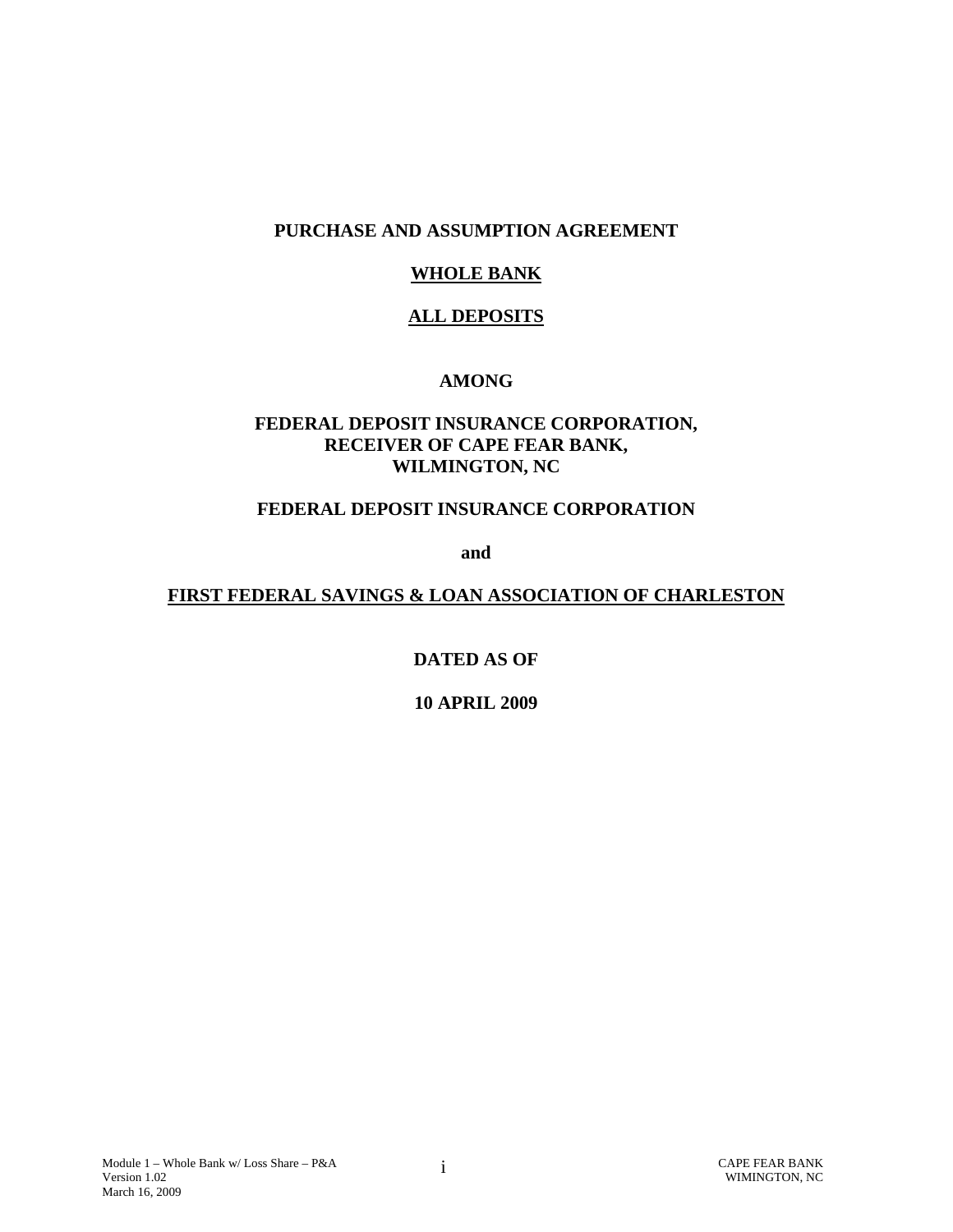# **TABLE OF CONTENTS**

| <b>ARTICLE I</b>   |                                                       |  |
|--------------------|-------------------------------------------------------|--|
| <b>ARTICLE II</b>  |                                                       |  |
| 2.1                |                                                       |  |
| 2.2                |                                                       |  |
| 2.3                |                                                       |  |
| 2.4                |                                                       |  |
| <b>ARTICLE III</b> |                                                       |  |
| 3.1                |                                                       |  |
| 3.2                |                                                       |  |
| 3.3                | Manner of Conveyance; Limited Warranty;               |  |
|                    |                                                       |  |
| 3.4                |                                                       |  |
| 3.5                |                                                       |  |
| 3.6                |                                                       |  |
| <b>ARTICLE IV</b>  | <b>ASSUMPTION OF CERTAIN DUTIES AND OBLIGATIONS16</b> |  |
| 4.1                |                                                       |  |
| 4.2                |                                                       |  |
| 4.3                |                                                       |  |
| 4.4                |                                                       |  |
| 4.5                |                                                       |  |
| 4.6                |                                                       |  |
| 4.7                | Agreement with Respect to Leased Data                 |  |
|                    |                                                       |  |
| 4.8                | Agreement with Respect to Certain                     |  |
|                    |                                                       |  |
| 4.9                |                                                       |  |
| 4.10               |                                                       |  |
| 4.11               |                                                       |  |
| 4.12               | Agreement with Respect to Continuation of Group       |  |
|                    |                                                       |  |
| 4.13               | Agreement with Respect to Interim Asset Servicing 23  |  |
| 4.14               | Reserved                                              |  |
| 4.15               |                                                       |  |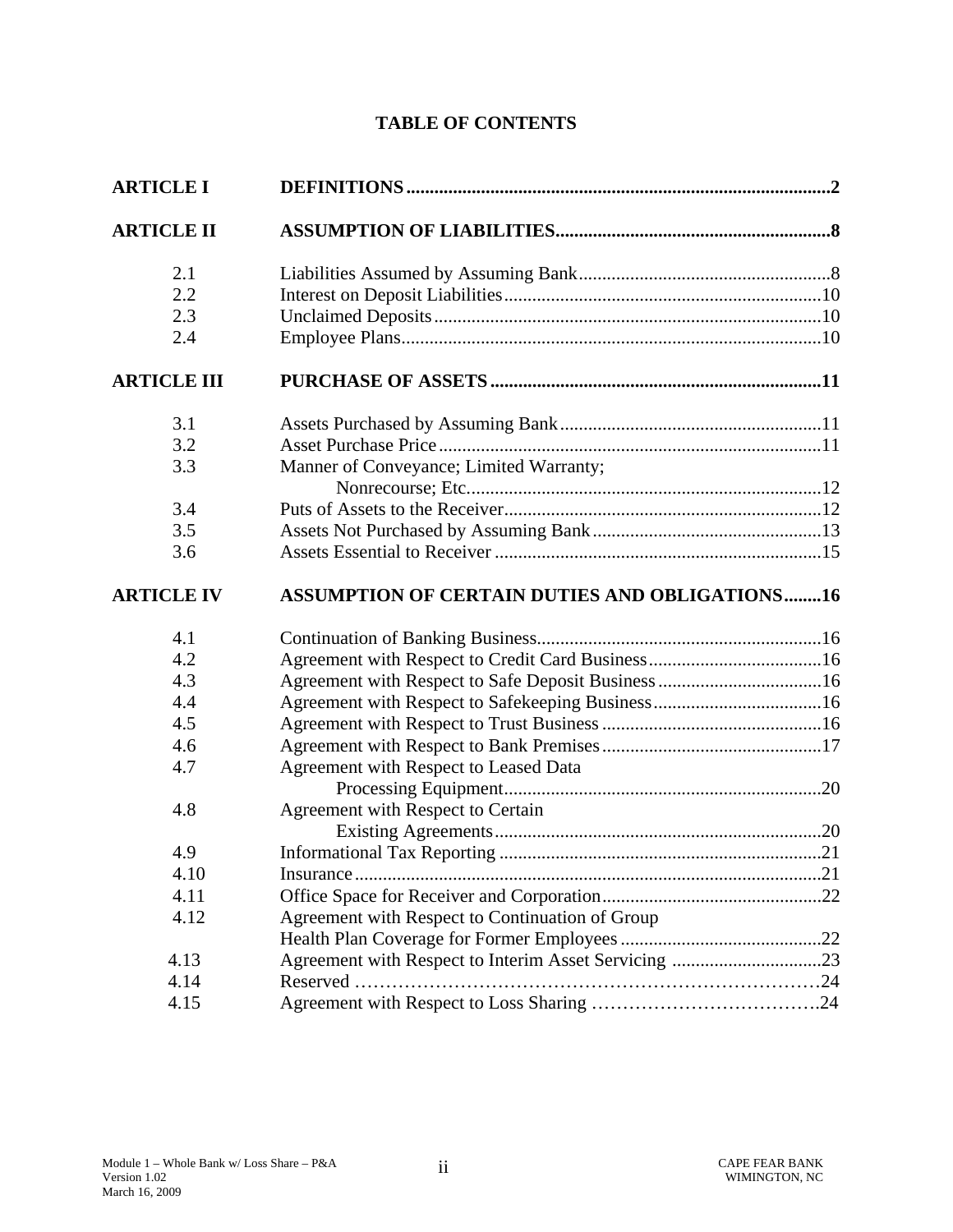| <b>ARTICLE V</b>    | <b>DUTIES WITH RESPECT TO DEPOSITORS</b>              |  |
|---------------------|-------------------------------------------------------|--|
|                     |                                                       |  |
| 5.1                 |                                                       |  |
| 5.2                 |                                                       |  |
| 5.3                 |                                                       |  |
| <b>ARTICLE VI</b>   |                                                       |  |
| 6.1                 |                                                       |  |
| 6.2                 |                                                       |  |
| 6.3                 |                                                       |  |
| 6.4                 |                                                       |  |
| <b>ARTICLE VII</b>  |                                                       |  |
| <b>ARTICLE VIII</b> |                                                       |  |
| 8.1                 |                                                       |  |
| 8.2                 | Correction of Errors and Omissions; Other Liabilities |  |
| 8.3                 |                                                       |  |
| 8.4                 |                                                       |  |
| 8.5                 |                                                       |  |
| <b>ARTICLE IX</b>   |                                                       |  |
| 9.1                 |                                                       |  |
| 9.2                 |                                                       |  |
| 9.3                 |                                                       |  |
| 9.4                 |                                                       |  |
| 9.5                 |                                                       |  |
| 9.6                 | Proceedings with Respect to Certain Assets            |  |
|                     |                                                       |  |
| 9.7                 |                                                       |  |
| <b>ARTICLE X</b>    |                                                       |  |
| <b>ARTICLE XI</b>   | <b>REPRESENTATIONS AND WARRANTIES OF THE</b>          |  |
| <b>ARTICLE XII</b>  |                                                       |  |
| 12.1                |                                                       |  |
| 12.2                |                                                       |  |
| 12.3                |                                                       |  |
| 12.4                |                                                       |  |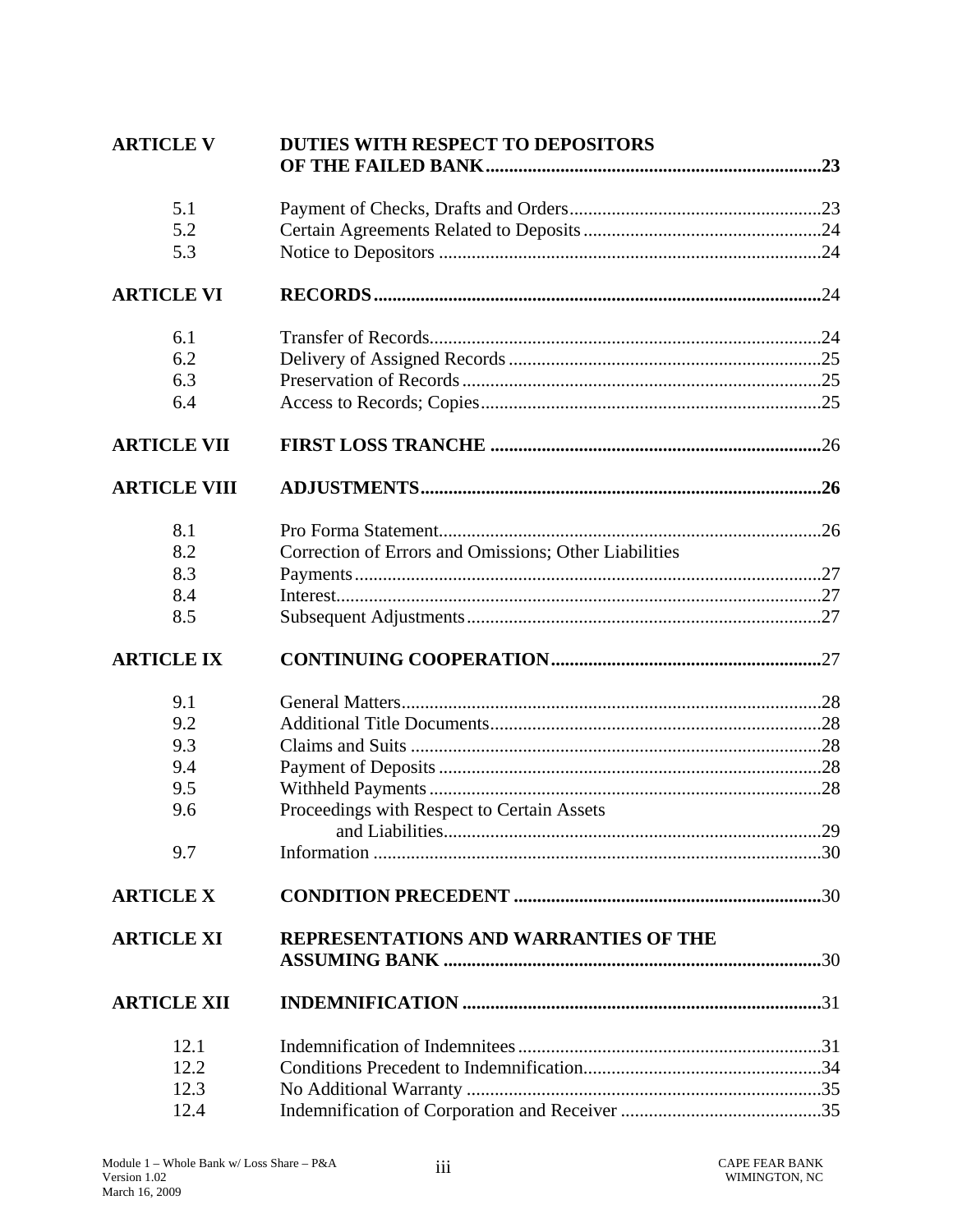| 12.5                |  |
|---------------------|--|
| 12.6                |  |
| 12.7                |  |
| 12.8                |  |
| <b>ARTICLE XIII</b> |  |
| 13.1                |  |
| 13.2                |  |
| 13.3                |  |
| 13.4                |  |
| 13.5                |  |
| 13.6                |  |
| 13.7                |  |
| 13.8                |  |
| 13.9                |  |
| 13.10               |  |
| 13.11               |  |
| 13.12               |  |
| 13.13               |  |

# **SCHEDULES**

| 2.1             |  |
|-----------------|--|
| 2.1(a)          |  |
| 3.1             |  |
| 3.2             |  |
| 3.5(l)          |  |
| 4.15A           |  |
| 4.15B           |  |
| $7\overline{ }$ |  |

# **EXHIBITS**

| 4.13  |  |
|-------|--|
| 4.15A |  |
| 4.15B |  |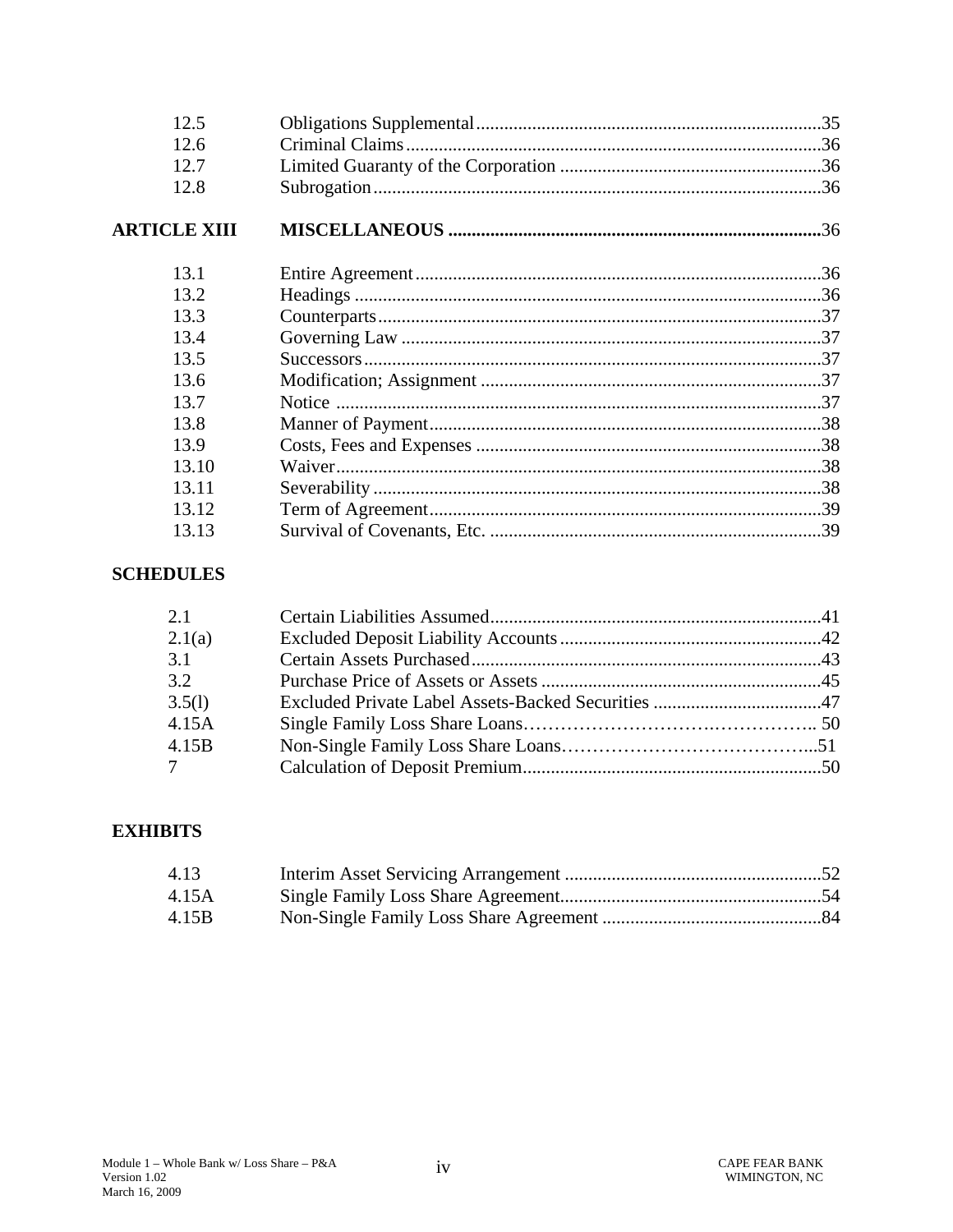### **PURCHASE AND ASSUMPTION AGREEMENT**

### **WHOLE BANK**

### **ALL DEPOSITS**

**THIS AGREEMENT**, made and entered into as of the 10<sup>TH</sup> day of April, 2009, by and among the **FEDERAL DEPOSIT INSURANCE CORPORATION, RECEIVER of CAPE FEAR BANK, WILMINGTON, NC** (the "Receiver"), **FIRST FEDERAL SAVINGS & LOAN ASSOCIATION OF CHARLESTON**, organized under the laws of the United States of America, and having its principal place of business in **WILMINGTON, NC** (the "Assuming Bank"), and the **FEDERAL DEPOSIT INSURANCE CORPORATION**, organized under the laws of the United States of America and having its principal office in Washington, D.C., acting in its corporate capacity (the "Corporation").

#### **WITNESSETH**:

**WHEREAS**, on Bank Closing, the Chartering Authority closed **CAPE FEAR BANK**  (the "Failed Bank") pursuant to applicable law and the Corporation was appointed Receiver thereof; and

 **WHEREAS**, the Assuming Bank desires to purchase certain assets and assume certain deposit and other liabilities of the Failed Bank on the terms and conditions set forth in this Agreement; and

**WHEREAS**, pursuant to 12 U.S.C. Section 1823(c)(2)(A), the Corporation may provide assistance to the Assuming Bank to facilitate the transactions contemplated by this Agreement, which assistance may include indemnification pursuant to Article XII; and

**WHEREAS**, the Board of Directors of the Corporation (the "Board") has determined to provide assistance to the Assuming Bank on the terms and subject to the conditions set forth in this Agreement; and

**WHEREAS**, the Board has determined pursuant to 12 U.S.C. Section  $1823(c)(4)(A)$  that such assistance is necessary to meet the obligation of the Corporation to provide insurance coverage for the insured deposits in the Failed Bank.

 **NOW THEREFORE**, in consideration of the mutual promises herein set forth and other valuable consideration, the parties hereto agree as follows: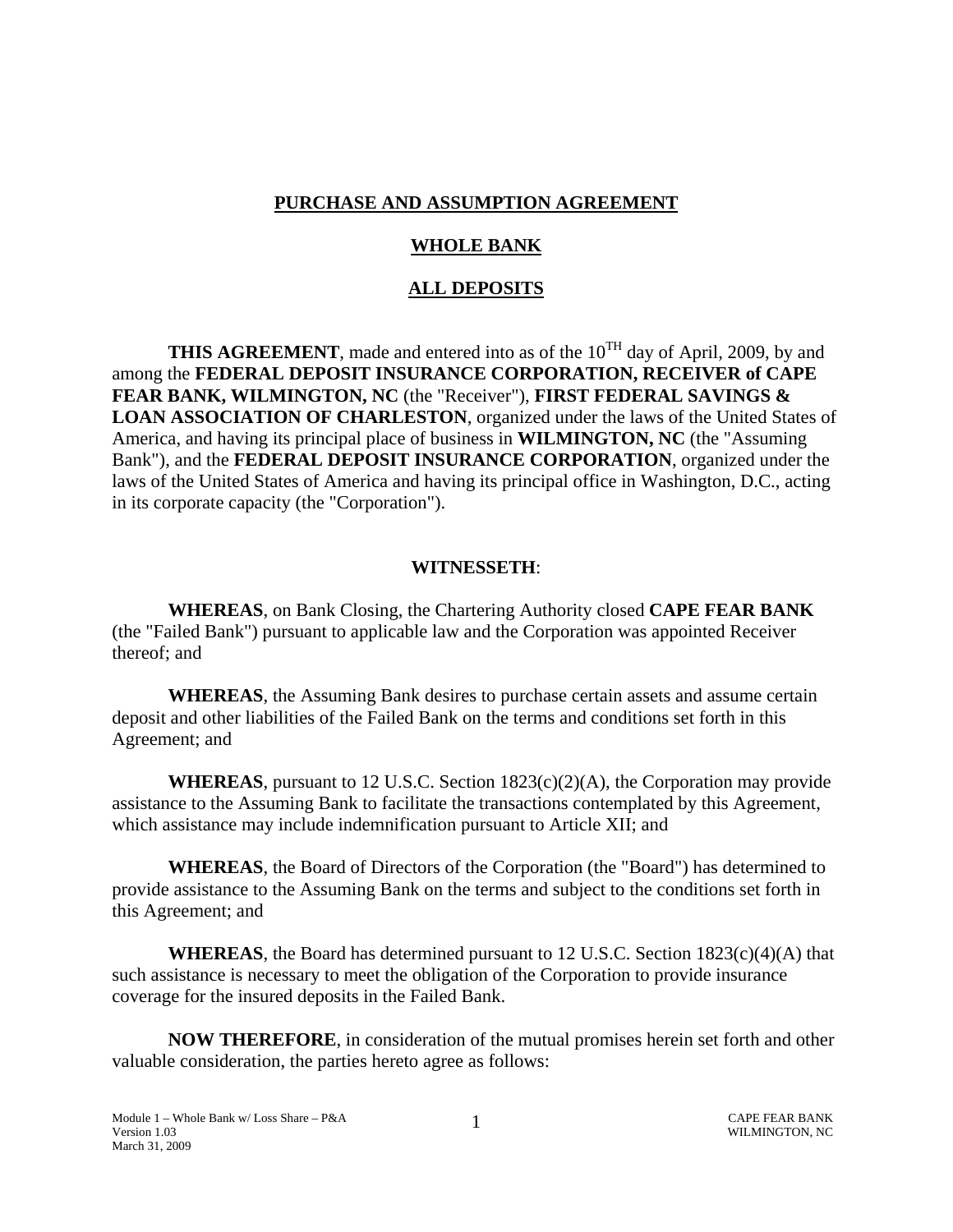## **ARTICLE I DEFINITIONS**

<span id="page-5-0"></span>Capitalized terms used in this Agreement shall have the meanings set forth in this Article I, or elsewhere in this Agreement. As used herein, words imparting the singular include the plural and vice versa.

**"Accounting Records"** means the general ledger and subsidiary ledgers and supporting schedules which support the general ledger balances.

**"Acquired Subsidiaries"** means Subsidiaries of the Failed Bank acquired pursuant to Section 3.1.

**"Adversely Classified"** means, with respect to any Loan or security, a Loan or security which, as of the date of the most recent pertinent data made available to the Assuming Bank as part of the Information Package, has been designated in the most recent report of examination as "Substandard," "Doubtful" or "Loss" by the Failed Bank's appropriate Federal or State Chartering Authority or regulator.

**"Affiliate"** of any Person means any director, officer, or employee of that Person and any other Person (i) who is directly or indirectly controlling, or controlled by, or under direct or indirect common control with, such Person, or (ii) who is an affiliate of such Person as the term "affiliate" is defined in Section 2 of the Bank Holding Company Act of 1956, as amended, 12 U.S.C. Section 1841.

**"Agreement"** means this Purchase and Assumption Agreement by and among the Assuming Bank, the Corporation and the Receiver, as amended or otherwise modified from time to time.

**"Assets"** means all assets of the Failed Bank purchased pursuant to Section 3.1. Assets owned by Subsidiaries of the Failed Bank are not "Assets" within the meaning of this definition.

**"Assumed Deposits"** means Deposits.

**"Bank Closing"** means the close of business of the Failed Bank on the date on which the Chartering Authority closed such institution.

**"Bank Premises"** means the banking houses, drive-in banking facilities, and teller facilities (staffed or automated) together with appurtenant parking, storage and service facilities and structures connecting remote facilities to banking houses, and land on which the foregoing are located, that are owned or leased by the Failed Bank and that are occupied by the Failed Bank as of Bank Closing.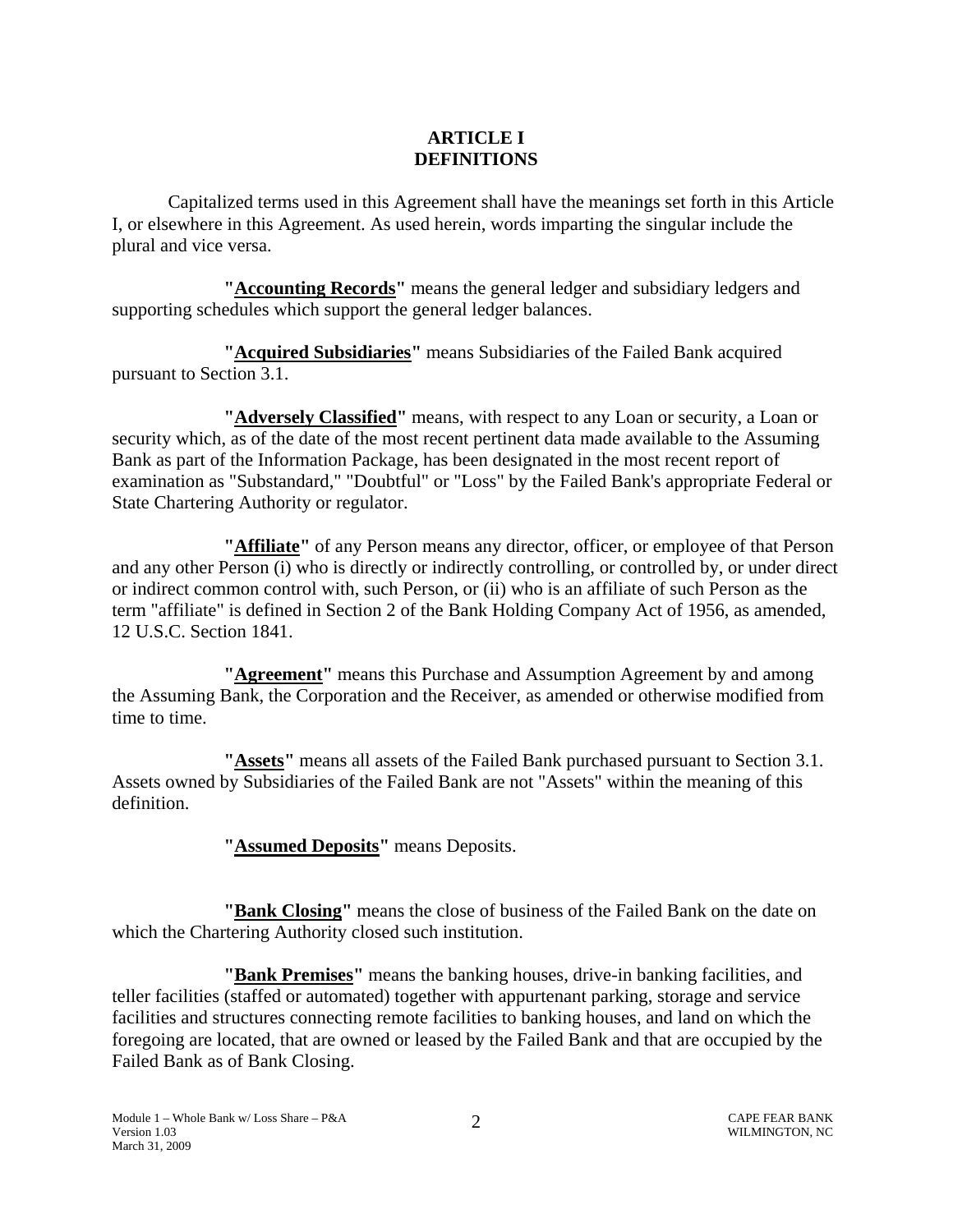**"Book Value"** means, with respect to any Asset and any Liability Assumed, the dollar amount thereof stated on the Accounting Records of the Failed Bank. The Book Value of any item shall be determined as of Bank Closing after adjustments made by the Receiver for differences in accounts, suspense items, unposted debits and credits, and other similar adjustments or corrections and for setoffs, whether voluntary or involuntary. The Book Value of a Subsidiary of the Failed Bank acquired by the Assuming Bank shall be determined from the investment in subsidiary and related accounts on the "bank only" (unconsolidated) balance sheet of the Failed Bank based on the equity method of accounting. Without limiting the generality of the foregoing, (i) the Book Value of a Liability Assumed shall include all accrued and unpaid interest thereon as of Bank Closing, and (ii) the Book Value of a Loan shall reflect adjustments for earned interest, or unearned interest (as it relates to the "rule of 78s" or add-on-interest loans, as applicable), if any, as of Bank Closing, adjustments for the portion of earned or unearned loan-related credit life and/or disability insurance premiums, if any, attributable to the Failed Bank as of Bank Closing, and adjustments for Failed Bank Advances, if any, in each case as determined for financial reporting purposes. The Book Value of an Asset shall not include any adjustment for loan premiums, discounts or any related deferred income or fees, or general or specific reserves on the Accounting Records of the Failed Bank.

**"Business Day"** means a day other than a Saturday, Sunday, Federal legal holiday or legal holiday under the laws of the State where the Failed Bank is located, or a day on which the principal office of the Corporation is closed.

**"Chartering Authority"** means (i) with respect to a national bank, the Office of the Comptroller of the Currency, (ii) with respect to a Federal savings association or savings bank, the Office of Thrift Supervision, (iii) with respect to a bank or savings institution chartered by a State, the agency of such State charged with primary responsibility for regulating and/or closing banks or savings institutions, as the case may be, (iv) the Corporation in accordance with 12 U.S.C. Section 1821(c), with regard to self appointment, or (v) the appropriate Federal banking agency in accordance with 12 U.S.C. 1821(c)(9).

**"Commitment"** means the unfunded portion of a line of credit or other commitment reflected on the books and records of the Failed Bank to make an extension of credit (or additional advances with respect to a Loan) that was legally binding on the Failed Bank as of Bank Closing, other than extensions of credit pursuant to the credit card business and overdraft protection plans of the Failed Bank, if any.

**"Credit Documents"** mean the agreements, instruments, certificates or other documents at any time evidencing or otherwise relating to, governing or executed in connection with or as security for, a Loan, including without limitation notes, bonds, loan agreements, letter of credit applications, lease financing contracts, banker's acceptances, drafts, interest protection agreements, currency exchange agreements, repurchase agreements, reverse repurchase agreements, guarantees, deeds of trust, mortgages, assignments, security agreements, pledges, subordination or priority agreements, lien priority agreements, undertakings, security instruments, certificates, documents, legal opinions, participation agreements and intercreditor agreements, and all amendments, modifications, renewals, extensions, rearrangements, and substitutions with respect to any of the foregoing.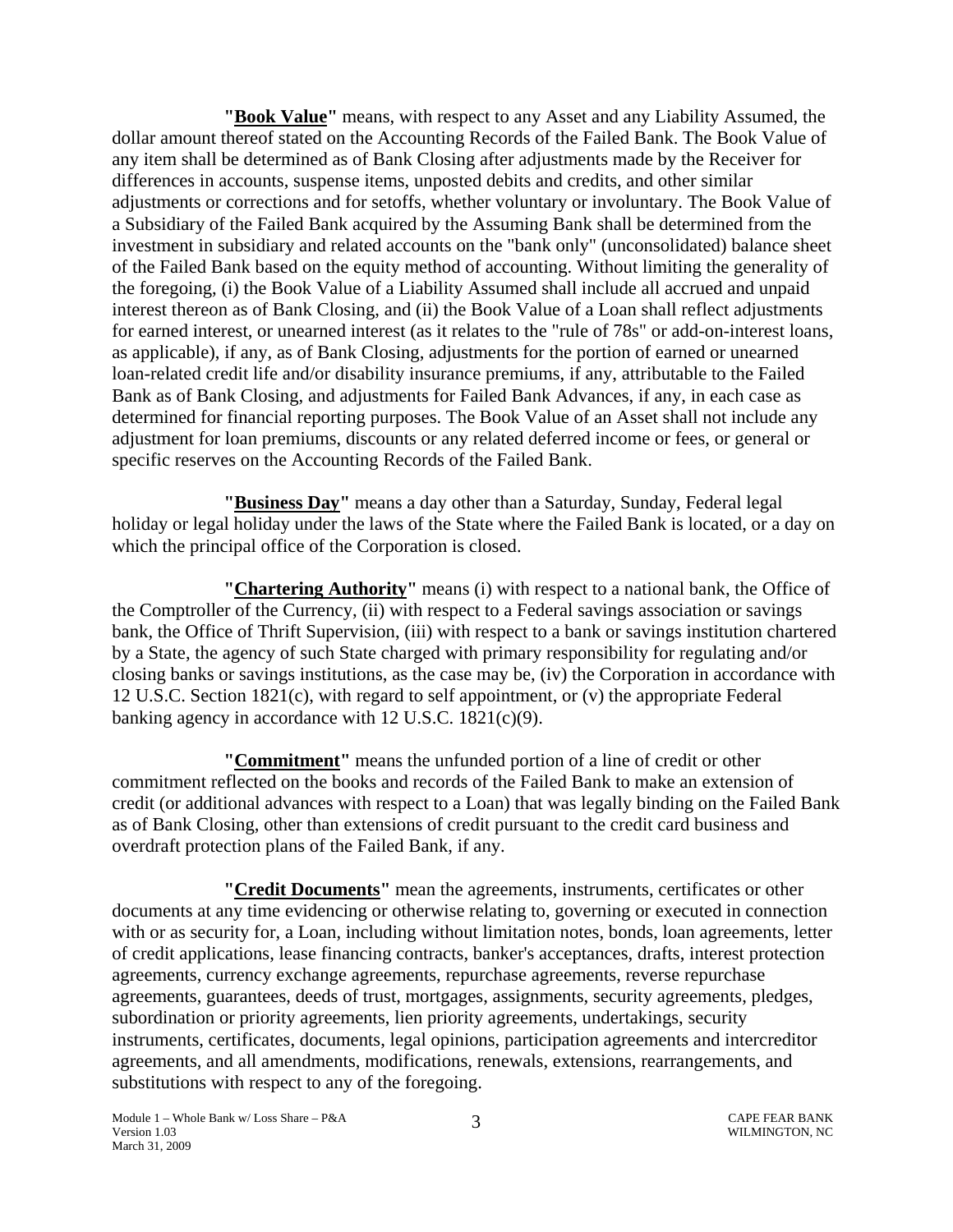**"Credit File"** means all Credit Documents and all other credit, collateral, or insurance documents in the possession or custody of the Assuming Bank, or any of its Subsidiaries or Affiliates, relating to an Asset or a Loan included in a Put Notice, or copies of any thereof.

**"Data Processing Lease"** means any lease or licensing agreement, binding on the Failed Bank as of Bank Closing, the subject of which is data processing equipment or computer hardware or software used in connection with data processing activities. A lease or licensing agreement for computer software used in connection with data processing activities shall constitute a Data Processing Lease regardless of whether such lease or licensing agreement also covers data processing equipment.

**"Deposit"** means a deposit as defined in 12 U.S.C. Section 1813(l), including without limitation, outstanding cashier's checks and other official checks and all uncollected items included in the depositors' balances and credited on the books and records of the Failed Bank; provided, that the term "Deposit" shall not include all or any portion of those deposit balances which, in the discretion of the Receiver or the Corporation, (i) may be required to satisfy it for any liquidated or contingent liability of any depositor arising from an unauthorized or unlawful transaction, or (ii) may be needed to provide payment of any liability of any depositor to the Failed Bank or the Receiver, including the liability of any depositor as a director or officer of the Failed Bank, whether or not the amount of the liability is or can be determined as of Bank Closing.

**"Equity Adjustment"** means the dollar amount resulting by subtracting the Book Value, as of Bank Closing, of all Liabilities Assumed under this Agreement by the Assuming Bank from the Book Value, as of Bank Closing, of all Assets acquired under this Agreement by the Assuming Bank, which may be a positive or a negative number.

**"Failed Bank Advances"** means the total sums paid by the Failed Bank to (i) protect its lien position, (ii) pay ad valorem taxes and hazard insurance, and (iii) pay credit life insurance, accident and health insurance, and vendor's single interest insurance.

**"Fair Market Value"** means (i)(a) "Market Value" as defined in the regulation prescribing the standards for real estate appraisals used in federally related transactions, 12 C.F.R. § 323.2(g), and accordingly shall mean the most probable price which a property should bring in a competitive and open market under all conditions requisite to a fair sale, the buyer and seller each acting prudently and knowledgeably, and assuming the price is not affected by undue stimulus. Implicit in this definition is the consummation of a sale as of a specified date and the passing of title from seller to buyer under conditions whereby:

(1) Buyer and seller are typically motivated;

(2) Both parties are well informed or well advised, and acting in what they consider their own best interests;

(3) A reasonable time is allowed for exposure in the open market;

(4) Payment is made in terms of cash in U.S. dollars or in terms of financial arrangements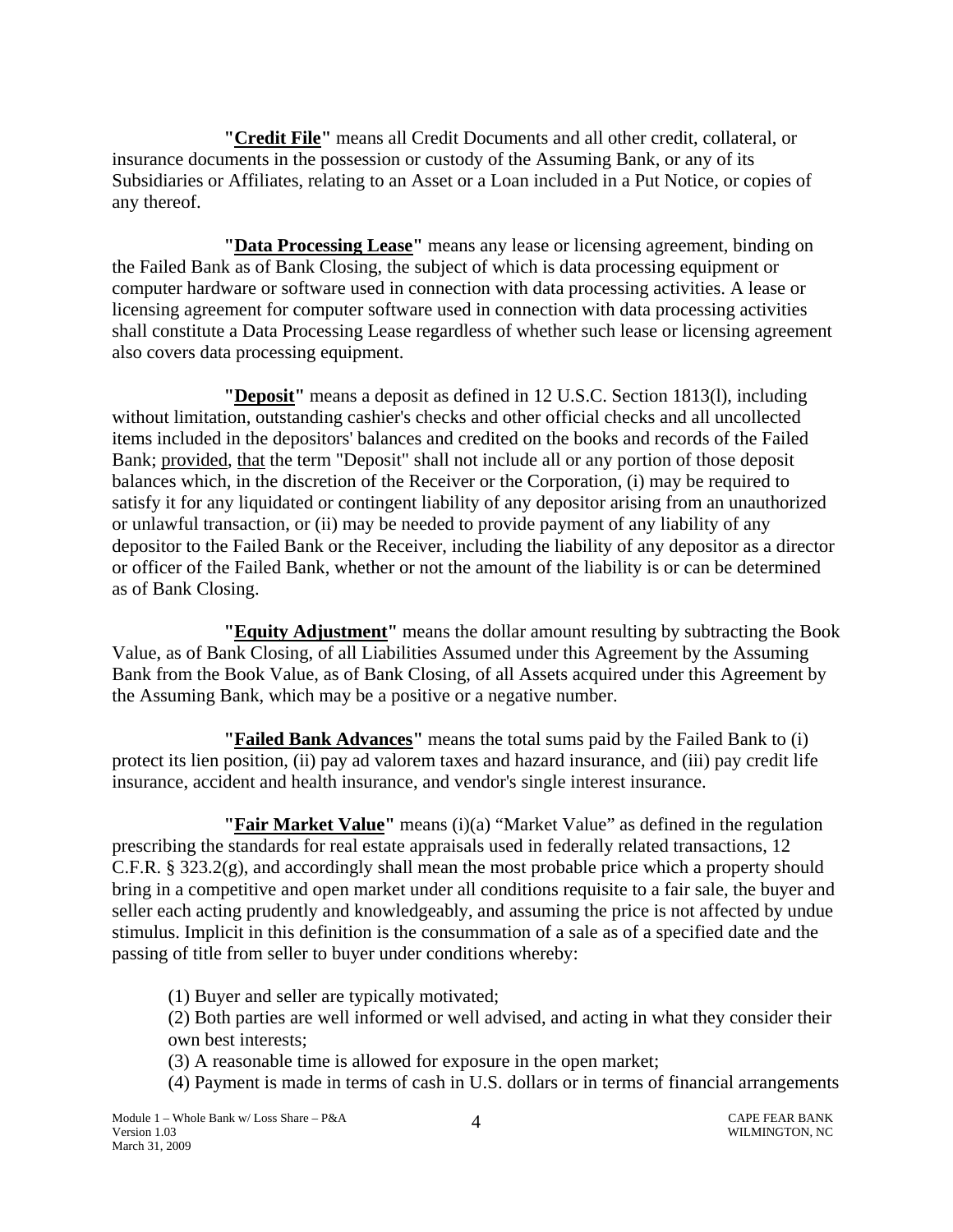comparable thereto; and

(5) The price represents the normal consideration for the property sold unaffected by special or creative financing or sales concessions granted by anyone associated with the sale;

as determined as of Bank Closing by an appraiser chosen by the Assuming Bank from a list of acceptable appraisers provided by the Receiver; any costs and fees associated with such determination shall be shared equally by the Receiver and the Assuming Bank, and (b) which, with respect to Bank Premises (to the extent, if any, that Bank Premises are purchased utilizing this valuation method), shall be determined not later than sixty (60) days after Bank Closing by an appraiser selected by the Receiver and the Assuming Bank within seven (7) days after Bank Closing; or (ii) with respect to property other than Bank Premises purchased utilizing this valuation method, the price therefore as established by the Receiver and agreed to by the Assuming Bank, or in the absence of such agreement, as determined in accordance with clause  $(i)(a)$  above.

"**First Loss Tranche**" means the dollar amount of liability that the Assuming Bank will incur prior to the commencement of loss sharing, which is the sum of (i) the Assuming Bank's asset premium (discount) bid, as reflected on the Assuming Bank's bid form, plus (ii) the Assuming Bank's Deposit premium bid, as reflected on the Assuming Bank's bid form, plus (iii) the Equity Adjustment. The First Loss Tranche may be a positive or negative number.

"**Fixtures**" means those leasehold improvements, additions, alterations and installations constituting all or a part of Bank Premises and which were acquired, added, built, installed or purchased at the expense of the Failed Bank, regardless of the holder of legal title thereto as of Bank Closing.

**"Furniture and Equipment"** means the furniture and equipment, other than motor vehicles, leased or owned by the Failed Bank and reflected on the books of the Failed Bank as of Bank Closing, including without limitation automated teller machines, carpeting, furniture, office machinery (including personal computers), shelving, office supplies, telephone, surveillance and security systems. Motor vehicles shall be considered other assets and pass at Book Value.

**"Indemnitees"** means, except as provided in Section 12.1, (i) the Assuming Bank, (ii) the Subsidiaries and Affiliates of the Assuming Bank other than any Subsidiaries or Affiliates of the Failed Bank that are or become Subsidiaries or Affiliates of the Assuming Bank, and (iii) the directors, officers, employees and agents of the Assuming Bank and its Subsidiaries and Affiliates who are not also present or former directors, officers, employees or agents of the Failed Bank or of any Subsidiary or Affiliate of the Failed Bank.

**"Information Package"** means the most recent compilation of financial and other data with respect to the Failed Bank, including any amendments or supplements thereto, provided to the Assuming Bank by the Corporation on the web site used by the Corporation to market the Failed Bank to potential acquirers.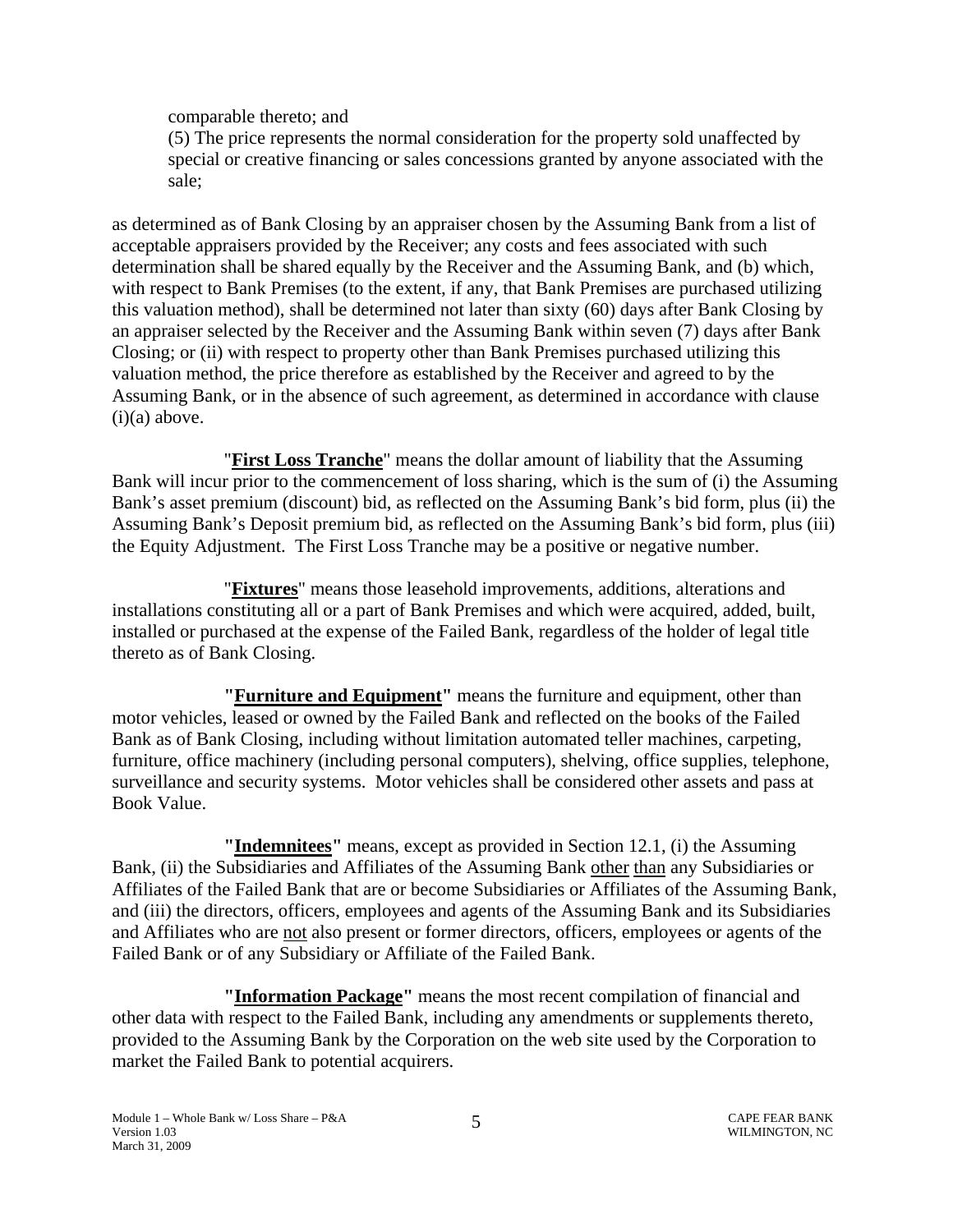**"Legal Balance"** means the amount of indebtedness legally owed by an Obligor with respect to a Loan, including principal and accrued and unpaid interest, late fees, attorneys' fees and expenses, taxes, insurance premiums, and similar charges, if any.

**"Liabilities Assumed"** has the meaning provided in Section 2.1.

**"Lien"** means any mortgage, lien, pledge, charge, assignment for security purposes, security interest, or encumbrance of any kind with respect to an Asset, including any conditional sale agreement or capital lease or other title retention agreement relating to such Asset.

**"Loans"** means all of the following owed to or held by the Failed Bank as of Bank Closing:

(i) loans (including loans which have been charged off the Accounting Records of the Failed Bank in whole or in part prior to the date of the most recent pertinent data made available to the Assuming Bank as part of the Information Package), participation agreements, interests in participations, overdrafts of customers (including but not limited to overdrafts made pursuant to an overdraft protection plan or similar extensions of credit in connection with a deposit account), revolving commercial lines of credit, home equity lines of credit, Commitments, United States and/or State-guaranteed student loans, and lease financing contracts;

(ii) all Liens, rights (including rights of set-off), remedies, powers, privileges, demands, claims, priorities, equities and benefits owned or held by, or accruing or to accrue to or for the benefit of, the holder of the obligations or instruments referred to in clause (i) above, including but not limited to those arising under or based upon Credit Documents, casualty insurance policies and binders, standby letters of credit, mortgagee title insurance policies and binders, payment bonds and performance bonds at any time and from time to time existing with respect to any of the obligations or instruments referred to in clause (i) above; and

(iii) all amendments, modifications, renewals, extensions, refinancings, and refundings of or for any of the foregoing.

**"Obligor"** means each Person liable for the full or partial payment or performance of any Loan, whether such Person is obligated directly, indirectly, primarily, secondarily, jointly, or severally.

**"Other Real Estate"** means all interests in real estate (other than Bank Premises and Fixtures) and loans on "in substance foreclosure" status as of Bank Closing as recorded on the Accounting Records of the Failed Bank, including but not limited to mineral rights, leasehold rights, condominium and cooperative interests, air rights and development rights that are owned by the Failed Bank.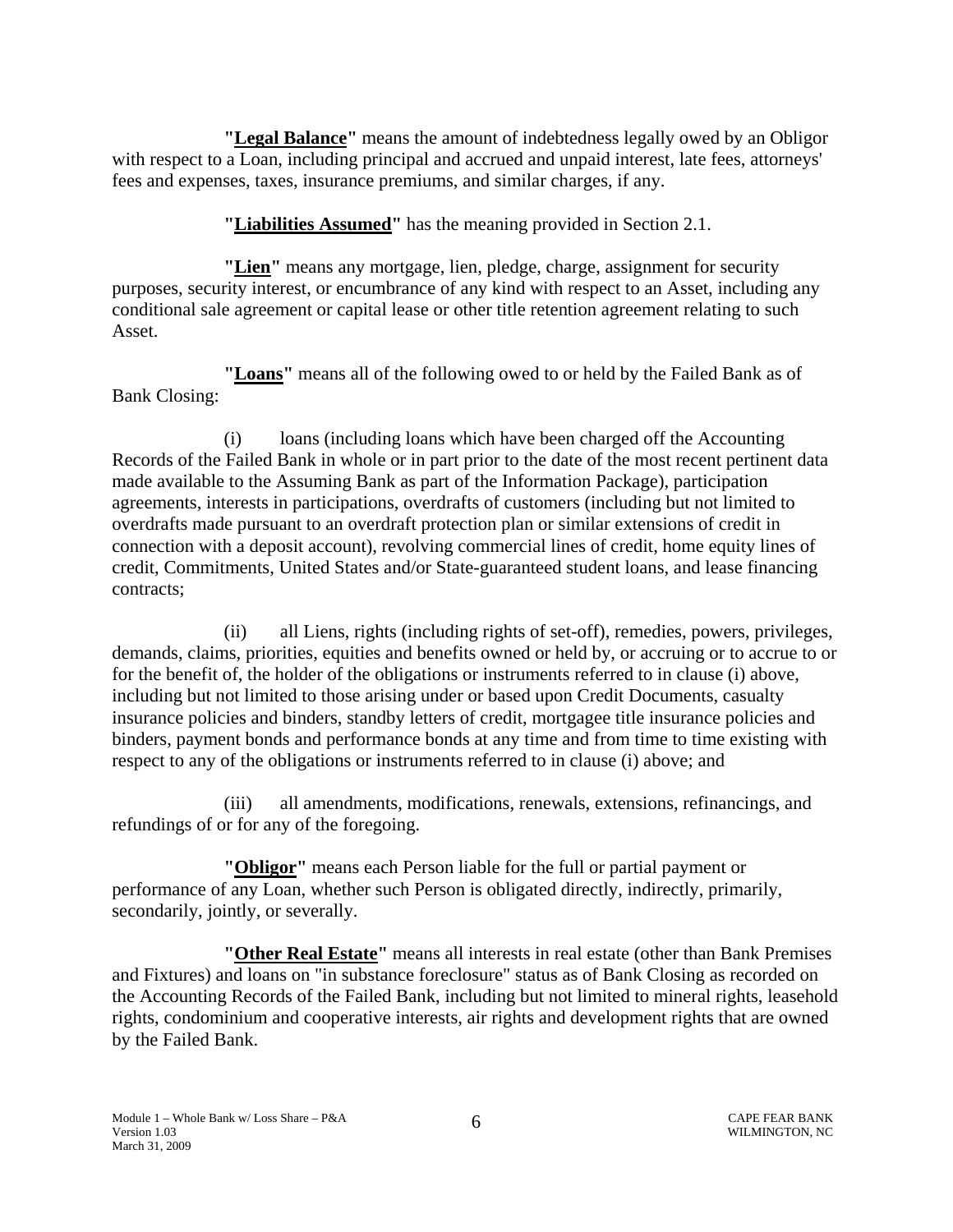**"Person"** means any individual, corporation, partnership, joint venture, association, joint-stock company, trust, unincorporated organization, or government or any agency or political subdivision thereof, excluding the Corporation.

**"Primary Indemnitor"** means any Person (other than the Assuming Bank or any of its Affiliates) who is obligated to indemnify or insure, or otherwise make payments (including payments on account of claims made against) to or on behalf of any Person in connection with the claims covered under Article XII, including without limitation any insurer issuing any directors and officers liability policy or any Person issuing a financial institution bond or banker's blanket bond.

**"Proforma"** means producing a balance sheet that reflects a reasonably accurate financial statement of the Failed bank through the date of closing. The Proforma financial statements serve as a basis for the opening entries of both the Assuming Bank and the Receiver.

**"Put Date"** has the meaning provided in Section 3.4.

**"Put Notice"** has the meaning provided in Section 3.4.

**"Qualified Financial Contract"** means a qualified financial contract as defined in 12 U.S.C. Section 1821(e)(8)(D).

**"Record"** means any document, microfiche, microfilm and computer records (including but not limited to magnetic tape, disc storage, card forms and printed copy) of the Failed Bank generated or maintained by the Failed Bank that is owned by or in the possession of the Receiver at Bank Closing.

**"Related Liability"** with respect to any Asset means any liability existing and reflected on the Accounting Records of the Failed Bank as of Bank Closing for (i) indebtedness secured by mortgages, deeds of trust, chattel mortgages, security interests or other liens on or affecting such Asset, (ii) ad valorem taxes applicable to such Asset, and (iii) any other obligation determined by the Receiver to be directly related to such Asset.

**"Related Liability Amount"** with respect to any Related Liability on the books of the Assuming Bank, means the amount of such Related Liability as stated on the Accounting Records of the Assuming Bank (as maintained in accordance with generally accepted accounting principles) as of the date as of which the Related Liability Amount is being determined. With respect to a liability that relates to more than one asset, the amount of such Related Liability shall be allocated among such assets for the purpose of determining the Related Liability Amount with respect to any one of such assets. Such allocation shall be made by specific allocation, where determinable, and otherwise shall be pro rata based upon the dollar amount of such assets stated on the Accounting Records of the entity that owns such asset.

 **"Repurchase Price"** means, with respect to any Loan the Book Value, adjusted to reflect changes to Book Value after Bank Closing, plus (ii) any advances and interest on such Loan after Bank Closing, minus (iii) the total of amounts received by the Assuming Bank for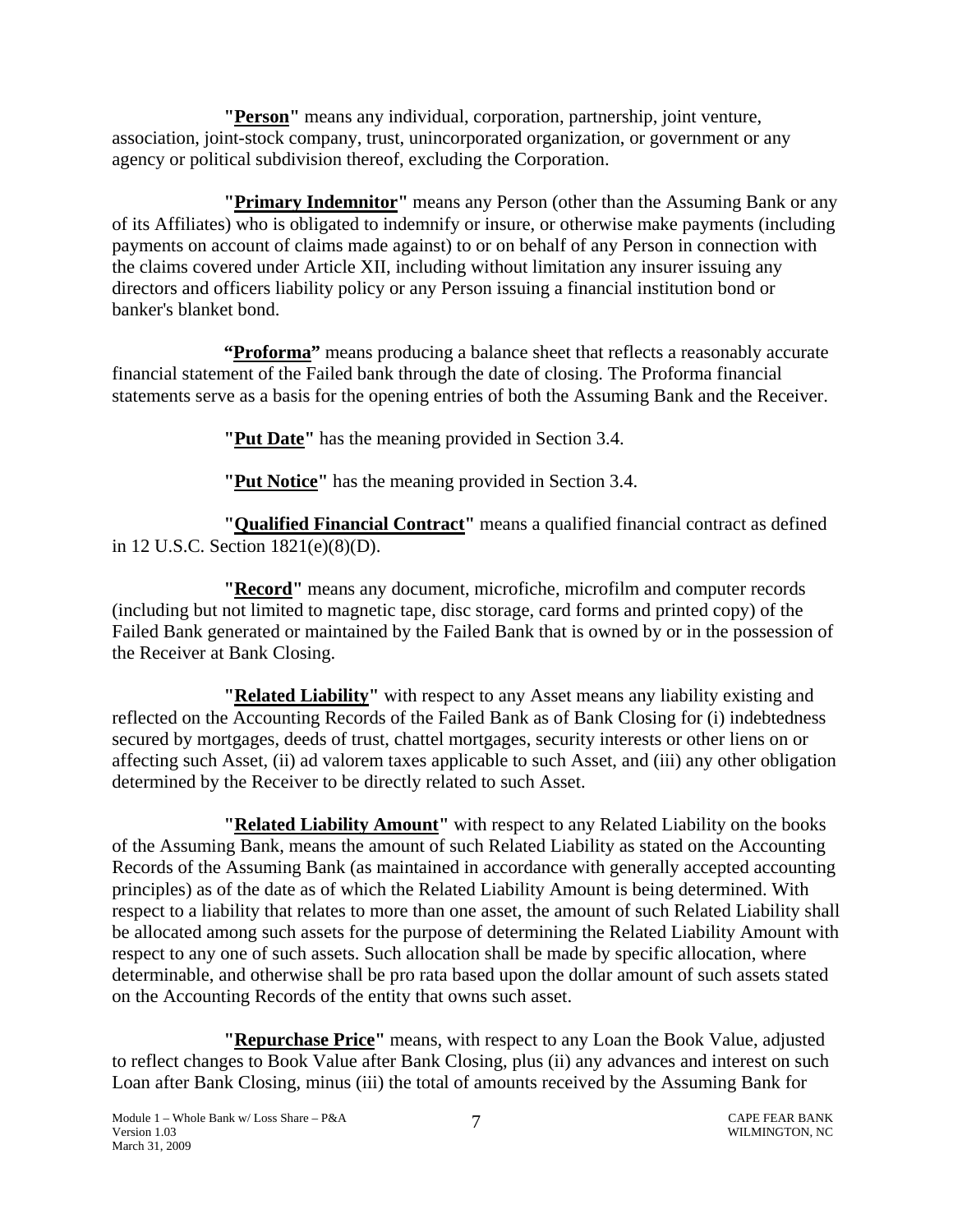<span id="page-11-0"></span>such Loan, regardless of how applied, after Bank Closing, plus (iv) advances made by Assuming Bank, plus (v) total disbursements of principal made by Receiver that are not included in the Book Value.

**"Safe Deposit Boxes"** means the safe deposit boxes of the Failed Bank, if any, including the removable safe deposit boxes and safe deposit stacks in the Failed Bank's vault(s), all rights and benefits under rental agreements with respect to such safe deposit boxes, and all keys and combinations thereto.

**"Settlement Date"** means the first Business Day immediately prior to the day which is one hundred eighty (180) days after Bank Closing, or such other date prior thereto as may be agreed upon by the Receiver and the Assuming Bank. The Receiver, in its discretion, may extend the Settlement Date.

**"Settlement Interest Rate"** means, for the first calendar quarter or portion thereof during which interest accrues, the rate determined by the Receiver to be equal to the equivalent coupon issue yield on twenty-six (26)-week United States Treasury Bills in effect as of Bank Closing as published in The Wall Street Journal; provided, that if no such equivalent coupon issue yield is available as of Bank Closing, the equivalent coupon issue yield for such Treasury Bills most recently published in The Wall Street Journal prior to Bank Closing shall be used. Thereafter, the rate shall be adjusted to the rate determined by the Receiver to be equal to the equivalent coupon issue yield on such Treasury Bills in effect as of the first day of each succeeding calendar quarter during which interest accrues as published in The Wall Street Journal.

**"Subsidiary"** has the meaning set forth in Section 3(w)(4) of the Federal Deposit Insurance Act, 12 U.S.C. Section 1813(w)(4), as amended.

## **ARTICLE II ASSUMPTION OF LIABILITIES**

 **2.1 Liabilities Assumed by Assuming Bank.** The Assuming Bank expressly assumes at Book Value (subject to adjustment pursuant to Article VIII) and agrees to pay, perform, and discharge all of the following liabilities of the Failed Bank as of Bank Closing, except as otherwise provided in this Agreement (such liabilities referred to as "Liabilities Assumed"):

> (a) Assumed Deposits, except those Deposits specifically listed on Schedule 2.1(a); provided, that as to any Deposits of public money which are Assumed Deposits, the Assuming Bank agrees to properly secure such Deposits with such of the Assets as appropriate which, prior to Bank Closing, were pledged as security therefor by the Failed Bank, or with assets of the Assuming Bank, if such securing Assets, if any, are insufficient to properly secure such Deposits;

(b) liabilities for indebtedness secured by mortgages, deeds of trust, chattel mortgages, security interests or other liens on or affecting any Assets, if any;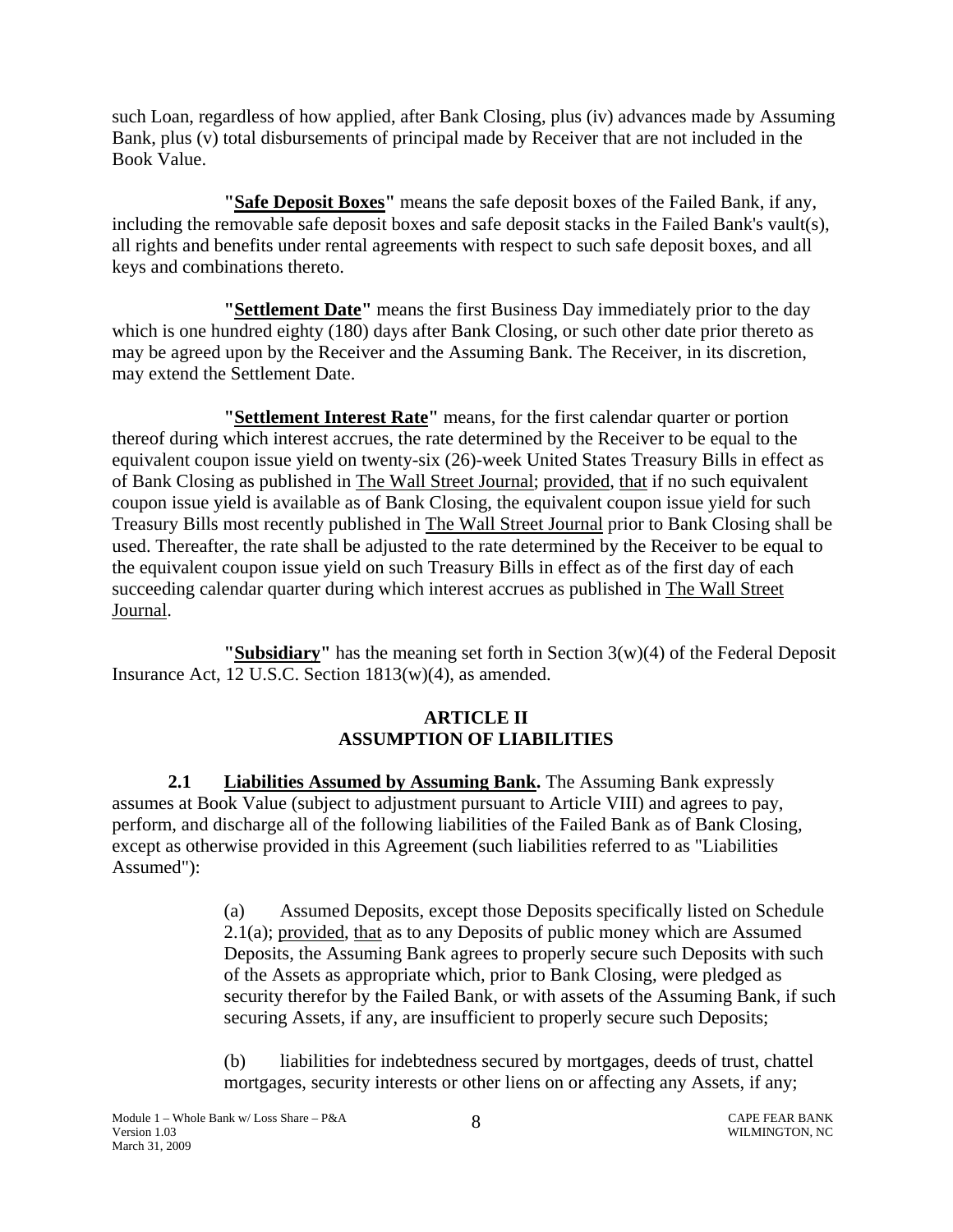provided, that the assumption of any liability pursuant to this paragraph shall be limited to the market value of the Assets securing such liability as determined by the Receiver;

(c) borrowings from Federal Reserve Banks and Federal Home Loan Banks, if any, provided, that the assumption of any liability pursuant to this paragraph shall be limited to the market value of the assets securing such liability as determined by the Receiver; and overdrafts, debit balances, service charges, reclamations, and adjustments to accounts with the Federal Reserve Banks as reflected on the books and records of any such Federal Reserve Bank within ninety (90) days after Bank Closing, if any;

(d) ad valorem taxes applicable to any Asset, if any; provided, that the assumption of any ad valorem taxes pursuant to this paragraph shall be limited to an amount equal to the market value of the Asset to which such taxes apply as determined by the Receiver;

(e) liabilities, if any, for federal funds purchased, repurchase agreements and overdrafts in accounts maintained with other depository institutions (including any accrued and unpaid interest thereon computed to and including Bank Closing); provided, that the assumption of any liability pursuant to this paragraph shall be limited to the market value of the Assets securing such liability as determined by the Receiver;

(f) United States Treasury tax and loan note option accounts, if any;

(g) liabilities for any acceptance or commercial letter of credit (other than "standby letters of credit" as defined in 12 C.F.R. Section 337.2(a)); provided, that the assumption of any liability pursuant to this paragraph shall be limited to the market value of the Assets securing such liability as determined by the Receiver;

(h) duties and obligations assumed pursuant to this Agreement including without limitation those relating to the Failed Bank's credit card business, overdraft protection plans, safe deposit business, safekeeping business or trust business, if any;

(i) liabilities, if any, for Commitments;

(j) liabilities, if any, for amounts owed to any Subsidiary of the Failed Bank acquired under Section 3.1;

(k) liabilities, if any, with respect to Qualified Financial Contracts;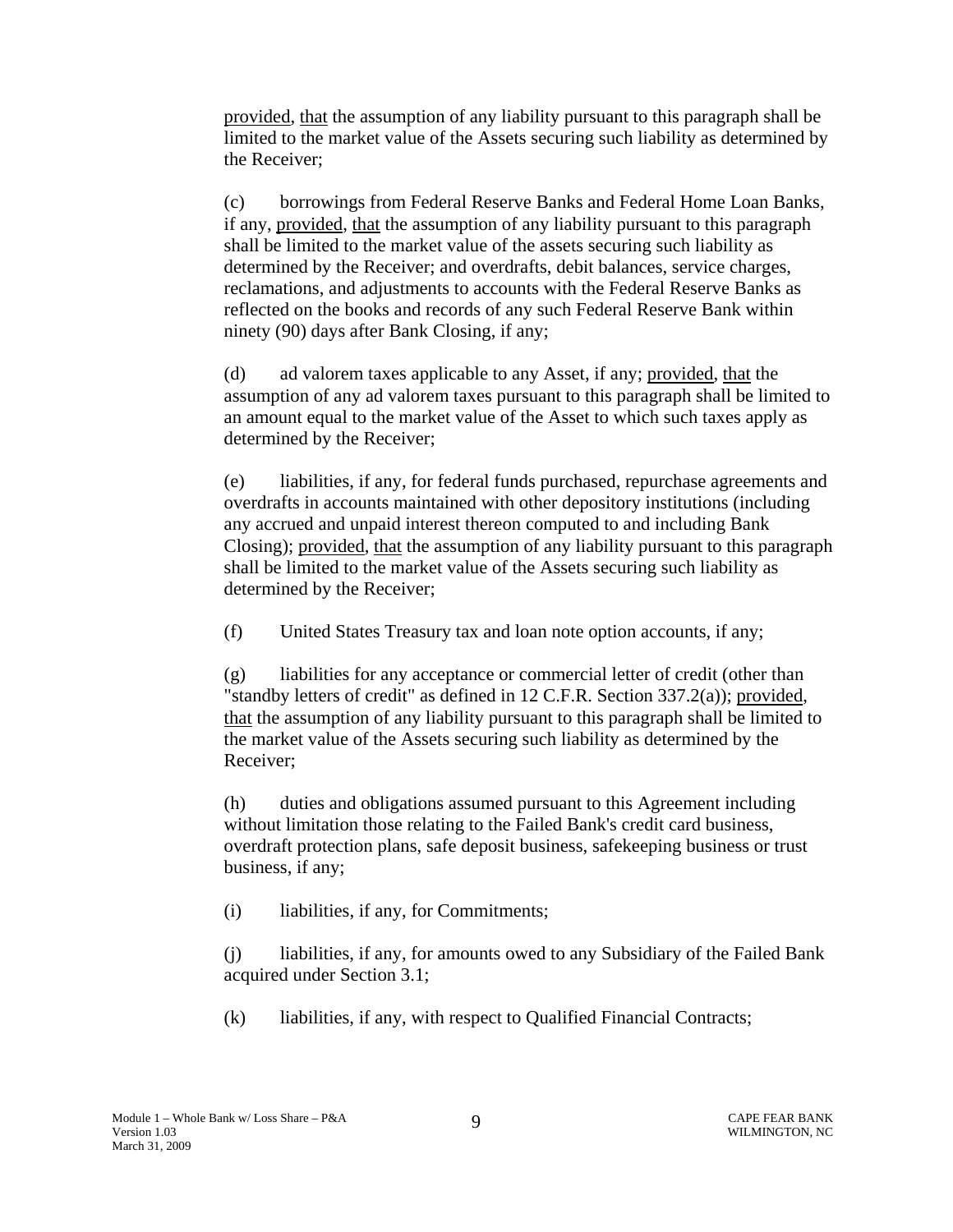<span id="page-13-0"></span>(l) duties and obligations under any contract pursuant to which the Failed Bank provides mortgage servicing for others, or mortgage servicing is provided to the Failed Bank by others; and

(m) all asset-related offensive litigation liabilities and all asset-related defensive litigation liabilities, but only to the extent such liabilities relate to assets subject to a loss share agreement, and provided that all other defensive litigation and any class actions with respect to credit card business are retained by the Receiver.

Schedule 2.1 attached hereto and incorporated herein sets forth certain categories of Liabilities Assumed and the aggregate Book Value of the Liabilities Assumed in such categories. Such schedule is based upon the best information available to the Receiver and may be adjusted as provided in Article VIII.

**2.2 Interest on Deposit Liabilities.** The Assuming Bank agrees that, from and after Bank Closing, it will accrue and pay interest on Deposit liabilities assumed pursuant to Section 2.1 at a rate(s) it shall determine; provided, that for non-transaction Deposit liabilities such rate(s) shall not be less than the lowest rate offered by the Assuming Bank to its depositors for non-transaction deposit accounts. The Assuming Bank shall permit each depositor to withdraw, without penalty for early withdrawal, all or any portion of such depositor's Deposit, whether or not the Assuming Bank elects to pay interest in accordance with any deposit agreement formerly existing between the Failed Bank and such depositor; and further provided, that if such Deposit has been pledged to secure an obligation of the depositor or other party, any withdrawal thereof shall be subject to the terms of the agreement governing such pledge. The Assuming Bank shall give notice to such depositors as provided in Section 5.3 of the rate(s) of interest which it has determined to pay and of such withdrawal rights.

**2.3 Unclaimed Deposits.** If, within eighteen (18) months after Bank Closing, any depositor of the Failed Bank does not claim or arrange to continue such depositor's Deposit assumed pursuant to Section 2.1 at the Assuming Bank, the Assuming Bank shall, within fifteen (15) Business Days after the end of such eighteen (18)-month period, (i) refund to the Corporation the full amount of each such Deposit (without reduction for service charges), (ii) provide to the Corporation a schedule of all such refunded Deposits in such form as may be prescribed by the Corporation, and (iii) assign, transfer, convey and deliver to the Receiver all right, title and interest of the Assuming Bank in and to Records previously transferred to the Assuming Bank and other records generated or maintained by the Assuming Bank pertaining to such Deposits. During such eighteen (18)-month period, at the request of the Corporation, the Assuming Bank promptly shall provide to the Corporation schedules of unclaimed deposits in such form as may be prescribed by the Corporation.

**2.4 Employee Plans.** Except as provided in Section 4.12, the Assuming Bank shall have no liabilities, obligations or responsibilities under the Failed Bank's health care, bonus, vacation, pension, profit sharing, deferred compensation, 401K or stock purchase plans or similar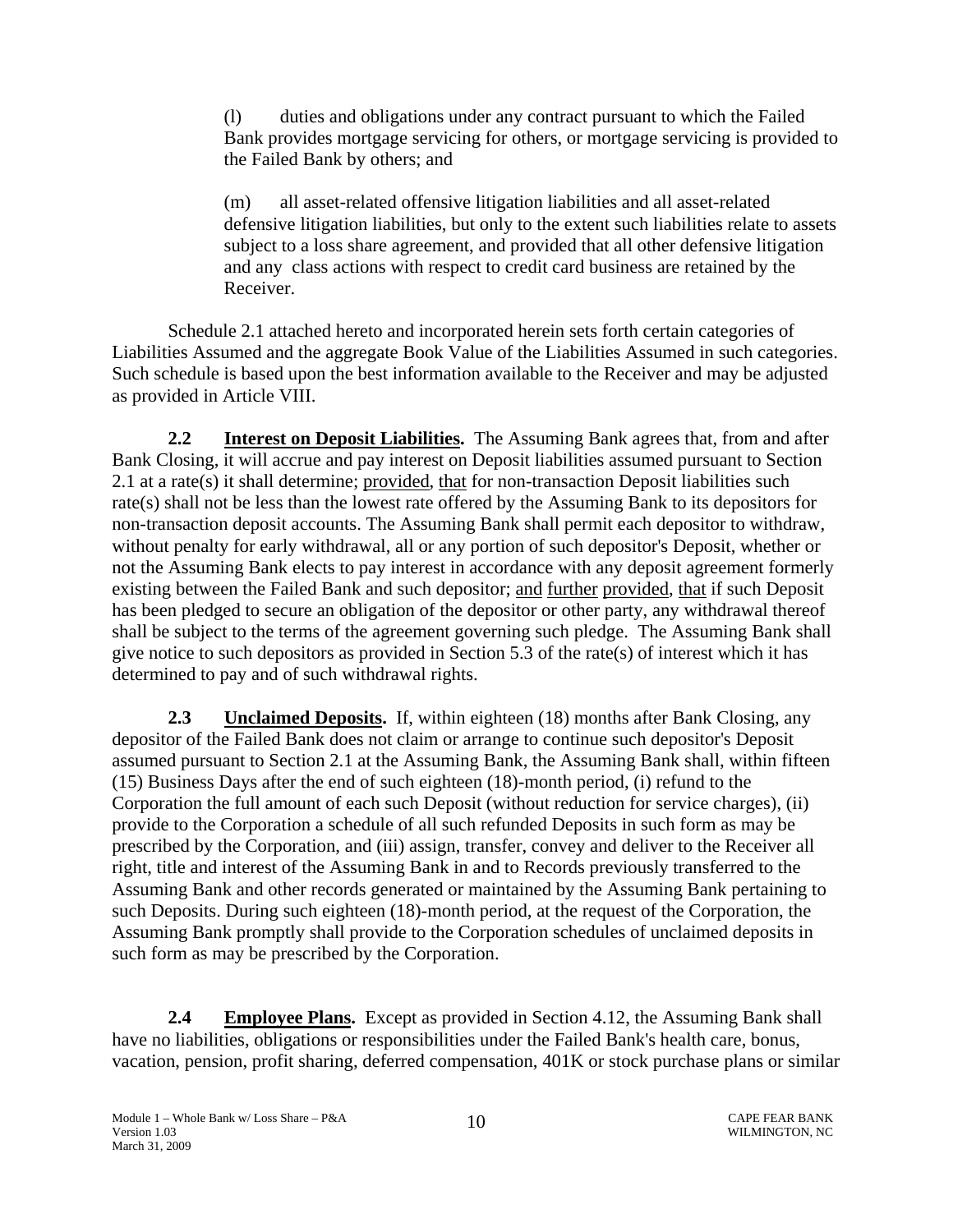<span id="page-14-0"></span>plans, if any, unless the Receiver and the Assuming Bank agree otherwise subsequent to the date of this Agreement.

#### **ARTICLE III PURCHASE OF ASSETS**

Assuming Bank includes, but is not limited to, the entities listed on Schedule 3.1a. **3.1** Assets Purchased by Assuming Bank. With the exception of certain assets expressly excluded in Sections 3.5 and 3.6, the Assuming Bank hereby purchases from the Receiver, and the Receiver hereby sells, assigns, transfers, conveys, and delivers to the Assuming Bank, all right, title, and interest of the Receiver in and to all of the assets (real, personal and mixed, wherever located and however acquired) including all subsidiaries, joint ventures, partnerships, and any and all other business combinations or arrangements, whether active, inactive, dissolved or terminated, of the Failed Bank whether or not reflected on the books of the Failed Bank as of Bank Closing. Schedules 3.1 and 3.1a attached hereto and incorporated herein, sets forth certain categories of Assets purchased hereunder. Such schedule is based upon the best information available to the Receiver and may be adjusted as provided in Article VIII. Assets are purchased hereunder by the Assuming Bank subject to all liabilities for indebtedness collateralized by Liens affecting such Assets to the extent provided in Section 2.1. The subsidiaries, joint ventures, partnerships, and any and all other business combinations or arrangements, whether active, inactive, dissolved or terminated being purchased by the Notwithstanding Section 4.8, the Assuming Bank specifically purchases all mortgage servicing rights and obligations of the Failed Bank.

### **3.2 Asset Purchase Price**.

(a) All Assets and assets of the Failed Bank subject to an option to purchase by the Assuming Bank shall be purchased for the amount, or the amount resulting from the method specified for determining the amount, as specified on Schedule 3.2, except as otherwise may be provided herein. Any Asset, asset of the Failed Bank subject to an option to purchase or other asset purchased for which no purchase price is specified on Schedule 3.2 or otherwise herein shall be purchased at its Book Value. Loans or other assets charged off the Accounting Records of the Failed Bank prior to the date of the most recent pertinent data made available to the Assuming Bank as part of the Information Package shall be purchased at a price of zero.

(b) The purchase price for securities (other than the capital stock of any Acquired Subsidiary) purchased under Section 3.1 by the Assuming Bank shall be the market value thereof as of Bank Closing, which market value shall be (i) the market price for each such security quoted at the close of the trading day effective on Bank Closing as published electronically by Bloomberg, L.P., or alternatively, at the discretion of the Receiver, IDC/Financial Times (FT) Interactive Data; (ii) provided, that if such market price is not available for any such security, the Assuming Bank will submit a bid for each such security within three days of notification/bid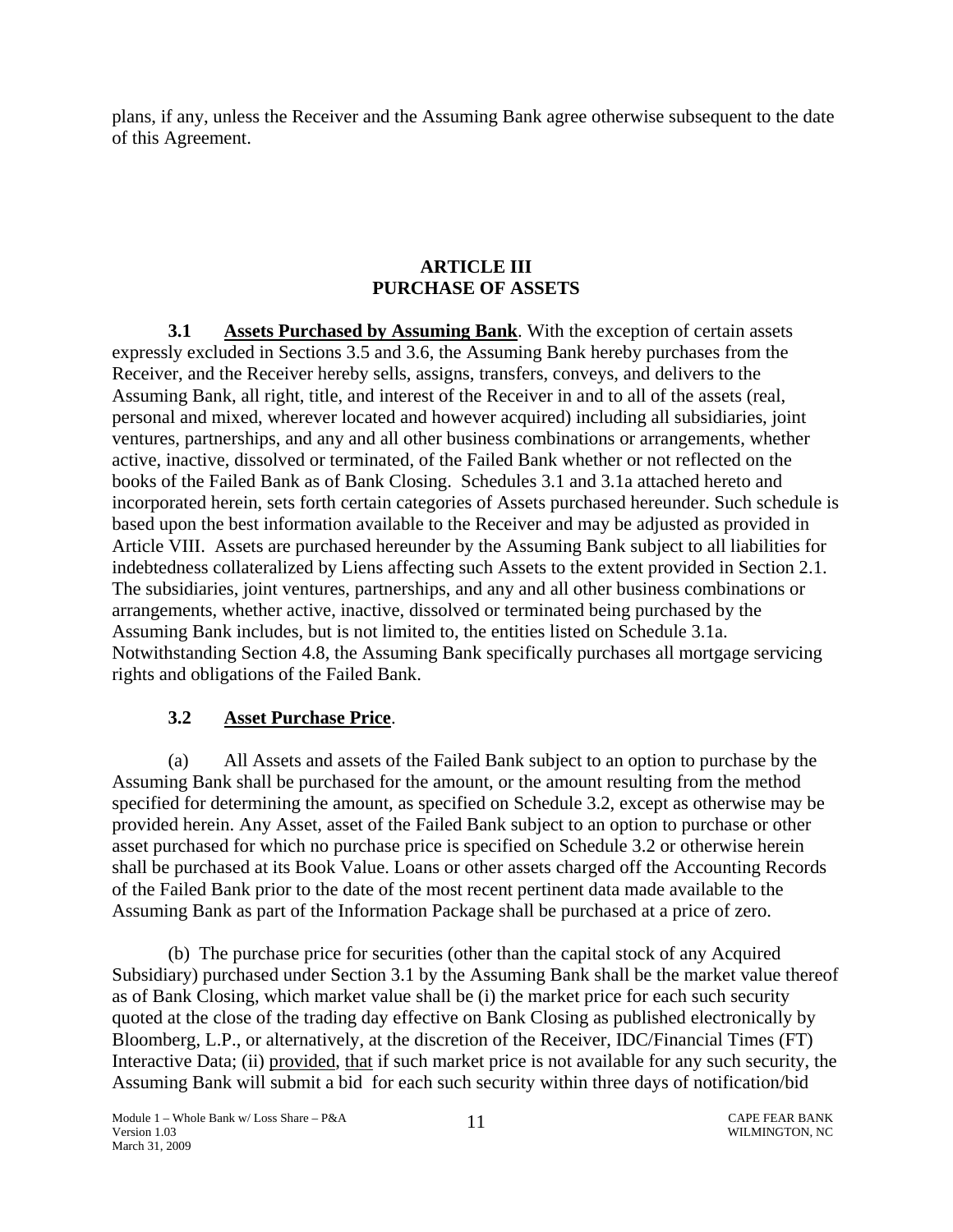<span id="page-15-0"></span>request by the Receiver (unless a different time period is agreed to by the Assuming Bank and the Receiver) and the Receiver, in its sole discretion will accept or reject each such bid; and (iii) further provided in the absence of an acceptable bid from the Assuming Bank, each such security shall not pass to the Assuming Bank and shall be deemed to be an excluded asset hereunder.

## (c) Reserved.

**3.3 Manner of Conveyance; Limited Warranty; Nonrecourse; Etc. THE CONVEYANCE OF ALL ASSETS, INCLUDING REAL AND PERSONAL PROPERTY INTERESTS, PURCHASED BY THE ASSUMING BANK UNDER THIS AGREEMENT SHALL BE MADE, AS NECESSARY, BY RECEIVER'S DEED OR RECEIVER'S BILL OF SALE, "AS IS", "WHERE IS", WITHOUT RECOURSE AND, EXCEPT AS OTHERWISE SPECIFICALLY PROVIDED IN THIS AGREEMENT, WITHOUT ANY WARRANTIES WHATSOEVER WITH RESPECT TO SUCH ASSETS, EXPRESS OR IMPLIED, WITH RESPECT TO TITLE, ENFORCEABILITY, COLLECTIBILITY, DOCUMENTATION OR FREEDOM FROM LIENS OR ENCUMBRANCES (IN WHOLE OR IN PART), OR ANY OTHER MATTERS.** 

## **3.4 Puts of Assets to the Receiver**.

## (a) **Puts Prior to the Settlement Date.**

(i) During the period from Bank Closing to and including the Business Day immediately preceding the Settlement Date, the Assuming Bank shall be entitled to require the Receiver to purchase any Asset which the Assuming Bank can establish is evidenced by forged or stolen instruments as of Bank Closing; provided, that, the Assuming Bank shall not have the right to require the Receiver to purchase any such Asset with respect to which the Assuming Bank has taken any action referred to in Section 3.4(a)(ii) with respect to such Asset.

(ii) At the end of the thirty (30)-day period following Bank Closing and at that time only, in accordance with this Section 3.4, the Assuming Bank shall be entitled to require the Receiver to purchase any remaining overdraft transferred to the Assuming Bank pursuant to 3.1 which both was made after the "as of" the date of the most recent pertinent data made available to the Assuming Bank as part of the Information Package and was not made pursuant to an overdraft protection plan or similar extension of credit.

The Assuming Bank shall transfer all such Assets to the Receiver without recourse, and shall indemnify the Receiver against any and all claims of any Person claiming by, through or under the Assuming Bank with respect to any such Asset, as provided in Section 12.4.

(b) **Notices to the Receiver**. In the event that the Assuming Bank elects to require the Receiver to purchase one or more Assets, the Assuming Bank shall deliver to the Receiver a notice (a "Put Notice") which shall include: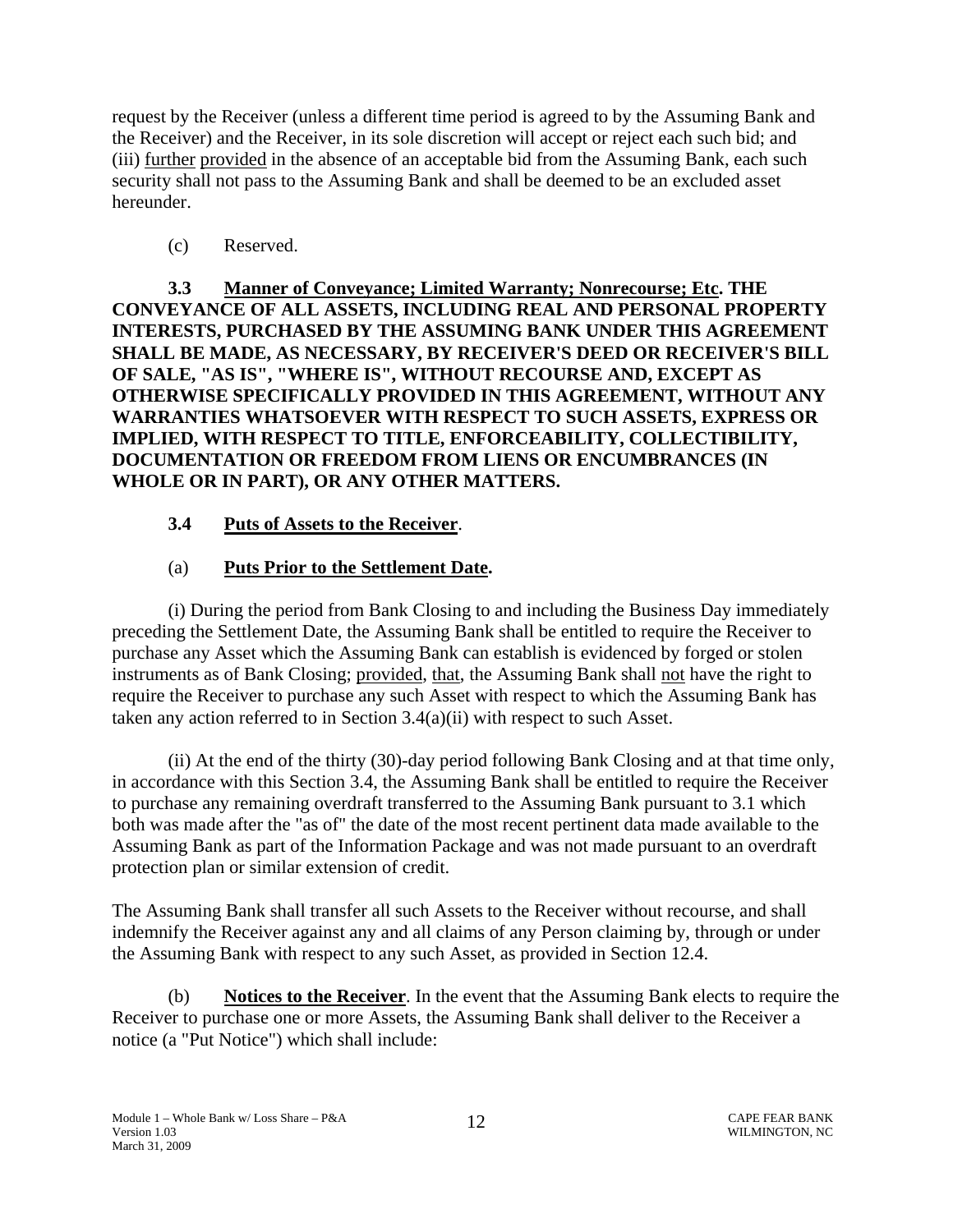- <span id="page-16-0"></span>(i) a list of all Assets that the Assuming Bank requires the Receiver to purchase;
- (ii) a list of all Related Liabilities with respect to the Assets identified pursuant to (i) above; and
- (iii) a statement of the estimated Repurchase Price of each Asset identified pursuant to (i) above as of the applicable Put Date.

Such notice shall be in the form prescribed by the Receiver or such other form to which the Receiver shall consent. As provided in Section 9.6, the Assuming Bank shall deliver to the Receiver such documents, Credit Files and such additional information relating to the subject matter of the Put Notice as the Receiver may request and shall provide to the Receiver full access to all other relevant books and records.

(c) **Purchase by Receiver**. The Receiver shall purchase Assets that are specified in the Put Notice and shall assume Related Liabilities with respect to such Assets, and the transfer of such Assets and Related Liabilities shall be effective as of a date determined by the Receiver which date shall not be later than thirty (30) days after receipt by the Receiver of the Put Notice (the "Put Date").

(d) **Purchase Price and Payment Date**. Each Asset purchased by the Receiver pursuant to this Section 3.4 shall be purchased at a price equal to the Repurchase Price of such Asset less the Related Liability Amount applicable to such Asset, in each case determined as of the applicable Put Date. If the difference between such Repurchase Price and such Related Liability Amount is positive, then the Receiver shall pay to the Assuming Bank the amount of such difference; if the difference between such amounts is negative, then the Assuming Bank shall pay to the Receiver the amount of such difference. The Assuming Bank or the Receiver, as the case may be, shall pay the purchase price determined pursuant to this Section 3.4(d) not later than the twentieth (20th) Business Day following the applicable Put Date, together with interest on such amount at the Settlement Interest Rate for the period from and including such Put Date to and including the day preceding the date upon which payment is made.

(e) **Servicing.** The Assuming Bank shall administer and manage any Asset subject to purchase by the Receiver in accordance with usual and prudent banking standards and business practices until such time as such Asset is purchased by the Receiver.

(f) **Reversals**. In the event that the Receiver purchases an Asset (and assumes the Related Liability) that it is not required to purchase pursuant to this Section 3.4, the Assuming Bank shall repurchase such Asset (and assume such Related Liability) from the Receiver at a price computed so as to achieve the same economic result as would apply if the Receiver had never purchased such Asset pursuant to this Section 3.4.

**3.5 Assets Not Purchased by Assuming Bank**. The Assuming Bank does not purchase, acquire or assume, or (except as otherwise expressly provided in this Agreement) obtain an option to purchase, acquire or assume under this Agreement: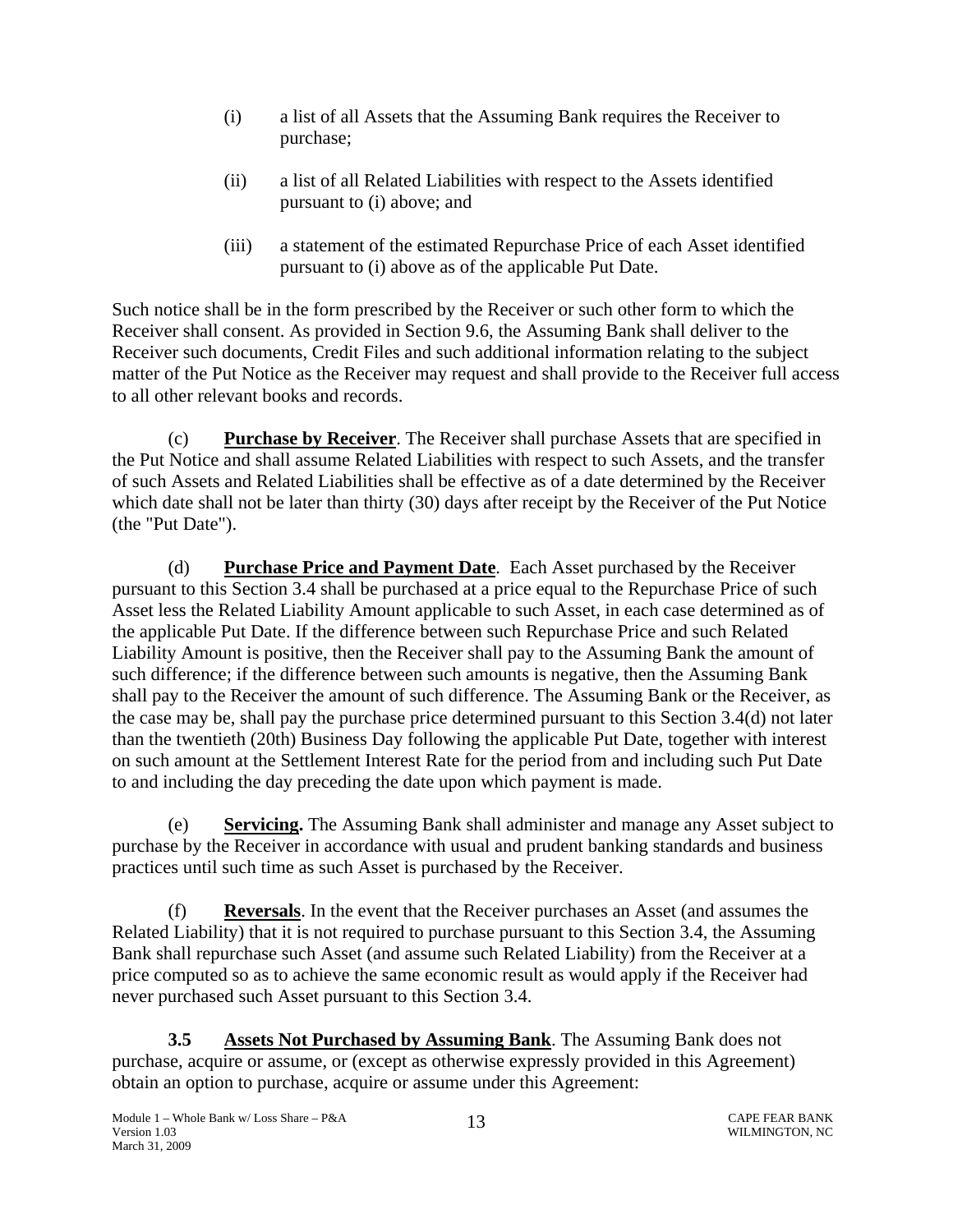(a) any financial institution bonds, banker's blanket bonds, or public liability, fire, or extended coverage insurance policy or any other insurance policy of the Failed Bank, or premium refund, unearned premium derived from cancellation, or any proceeds payable with respect to any of the foregoing;

(b) any interest, right, action, claim, or judgment against (i) any officer, director, employee, accountant, attorney, or any other Person employed or retained by the Failed Bank or any Subsidiary of the Failed Bank on or prior to Bank Closing arising out of any act or omission of such Person in such capacity, (ii) any underwriter of financial institution bonds, banker's blanket bonds or any other insurance policy of the Failed Bank, (iii) any shareholder or holding company of the Failed Bank, or (iv) any other Person whose action or inaction may be related to any loss (exclusive of any loss resulting from such Person's failure to pay on a Loan made by the Failed Bank) incurred by the Failed Bank; provided, that for the purposes hereof, the acts, omissions or other events giving rise to any such claim shall have occurred on or before Bank Closing, regardless of when any such claim is discovered and regardless of whether any such claim is made with respect to a financial institution bond, banker's blanket bond, or any other insurance policy of the Failed Bank in force as of Bank Closing;

(c) prepaid regulatory assessments of the Failed Bank, if any;

(d) legal or equitable interests in tax receivables of the Failed Bank, if any, including any claims arising as a result of the Failed Bank having entered into any agreement or otherwise being joined with another Person with respect to the filing of tax returns or the payment of taxes;

(e) amounts reflected on the Accounting Records of the Failed Bank as of Bank Closing as a general or specific loss reserve or contingency account, if any;

(f) leased or owned Bank Premises and leased or owned Furniture and Equipment and Fixtures and data processing equipment (including hardware and software) located on leased or owned Bank Premises, if any; provided, that the Assuming Bank does obtain an option under Section 4.6, Section 4.7 or Section 4.8, as the case may be, with respect thereto;

(g) owned Bank Premises which the Receiver, in its discretion, determines may contain environmentally hazardous substances;

(h) any "goodwill," as such term is defined in the instructions to the report of condition prepared by banks examined by the Corporation in accordance with 12 C.F.R. Section 304.4, and other intangibles;

(i) any criminal restitution or forfeiture orders issued in favor of the Failed Bank;

(j) reserved;

(k) assets essential to the Receiver in accordance with Section 3.6; and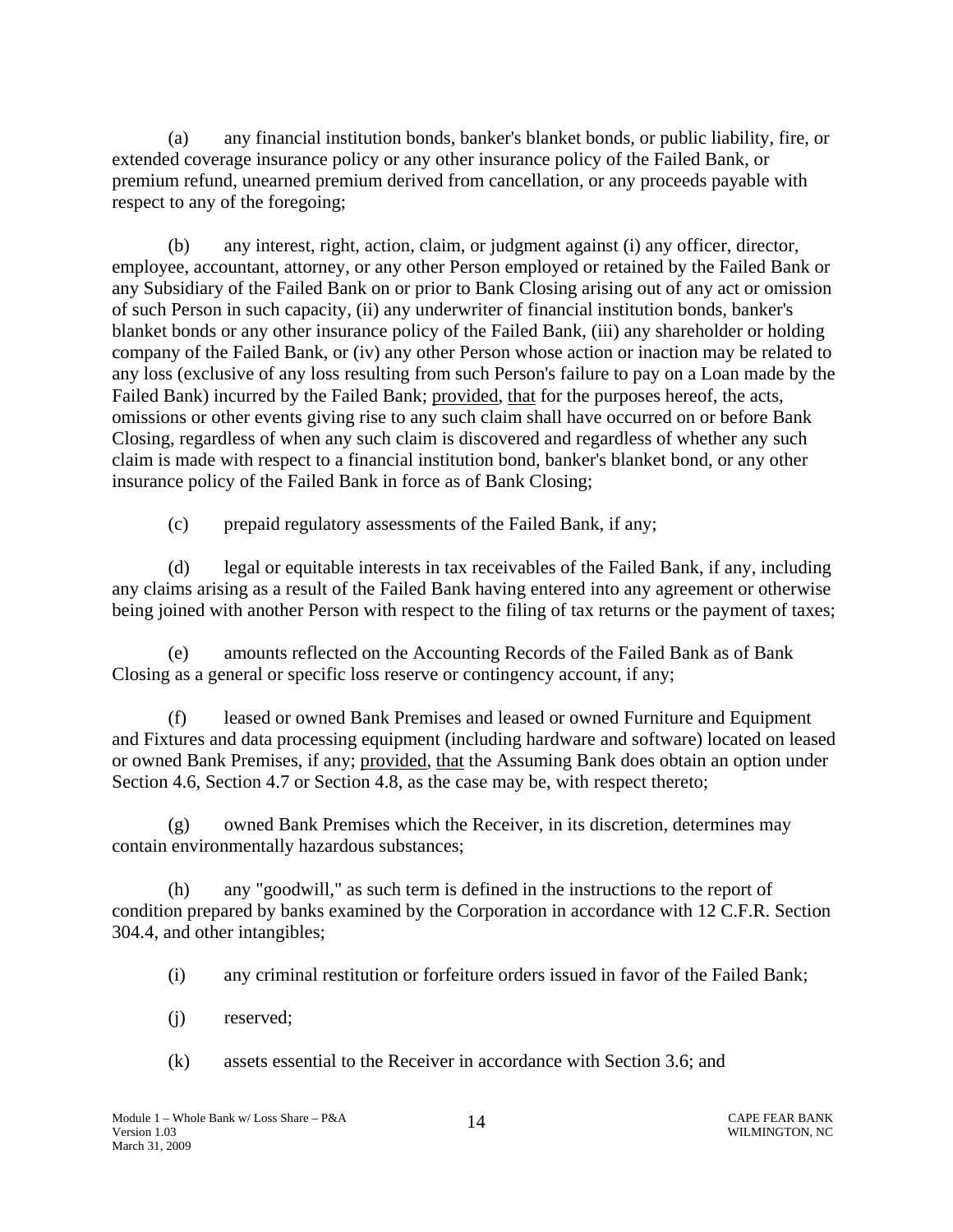<span id="page-18-0"></span>(l) all private label asset-backed securities, including, but not limited to, those listed on the attached Schedule 3.5(l).

## **3.6 Retention or Repurchase of Assets Essential to Receiver**.

(a) The Receiver may refuse to sell to the Assuming Bank, or the Assuming Bank agrees, at the request of the Receiver set forth in a written notice to the Assuming Bank, to assign, transfer, convey, and deliver to the Receiver all of the Assuming Bank's right, title and interest in and to, any Asset or asset essential to the Receiver as determined by the Receiver in its discretion (together with all Credit Documents evidencing or pertaining thereto), which may include any Asset or asset that the Receiver determines to be:

- (i) made to an officer, director, or other Person engaging in the affairs of the Failed Bank, its Subsidiaries or Affiliates or any related entities of any of the foregoing;
- (ii) the subject of any investigation relating to any claim with respect to any item described in Section 3.5(a) or (b), or the subject of, or potentially the subject of, any legal proceedings;
- (iii) made to a Person who is an Obligor on a loan owned by the Receiver or the Corporation in its corporate capacity or its capacity as receiver of any institution;
- (iv) secured by collateral which also secures any asset owned by the Receiver; or
- (v) related to any asset of the Failed Bank not purchased by the Assuming Bank under this Article III or any liability of the Failed Bank not assumed by the Assuming Bank under Article II.

(b) Each such Asset or asset purchased by the Receiver shall be purchased at a price equal to the Repurchase Price thereof less the Related Liability Amount with respect to any Related Liabilities related to such Asset or asset, in each case determined as of the date of the notice provided by the Receiver pursuant to Section 3.6(a). The Receiver shall pay the Assuming Bank not later than the twentieth (20th) Business Day following receipt of related Credit Documents and Credit Files together with interest on such amount at the Settlement Interest Rate for the period from and including the date of receipt of such documents to and including the day preceding the day on which payment is made. The Assuming Bank agrees to administer and manage each such Asset or asset in accordance with usual and prudent banking standards and business practices until each such Asset or asset is purchased by the Receiver. All transfers with respect to Asset or assets under this Section 3.6 shall be made as provided in Section 9.6. The Assuming Bank shall transfer all such Asset or assets and Related Liabilities to the Receiver without recourse, and shall indemnify the Receiver against any and all claims of any Person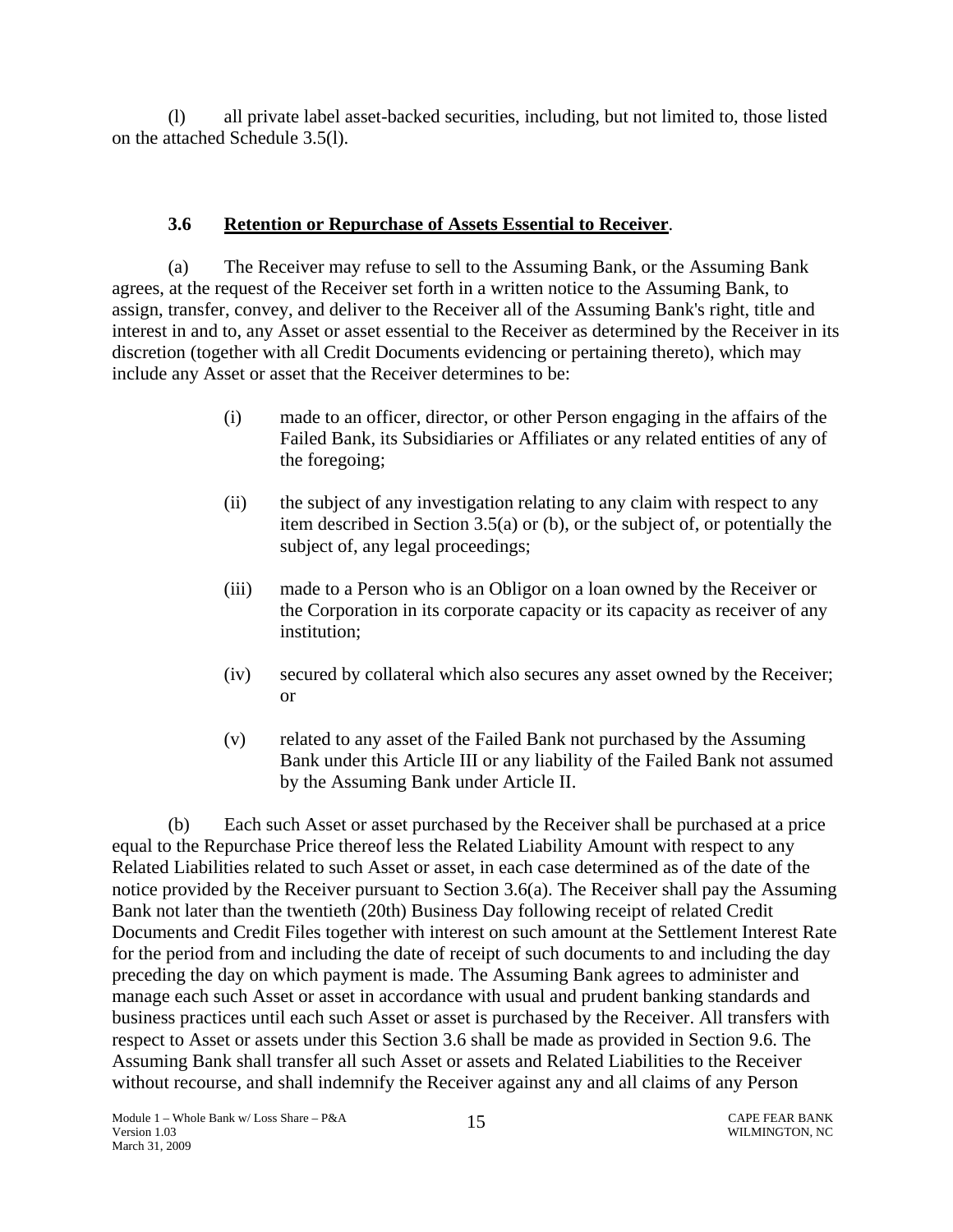<span id="page-19-0"></span>claiming by, through or under the Assuming Bank with respect to any such Asset or asset, as provided in Section 12.4.

## **ARTICLE IV ASSUMPTION OF CERTAIN DUTIES AND OBLIGATIONS**

The Assuming Bank agrees with the Receiver and the Corporation as follows:

**4.1 Continuation of Banking Business**. The Assuming Bank agrees to provide full service banking in the trade area of the Failed Bank commencing on the first banking business day after Bank Closing and to maintain such presence until it has received all necessary regulatory approvals to cease providing such banking services in the trade area. At the option of the Assuming Bank, such banking services may be provided at any or all of the Bank Premises, or at other premises within such trade area.

**4.2 Agreement with Respect to Credit Card Business**. The Assuming Bank agrees to honor and perform, from and after Bank Closing, all duties and obligations with respect to the Failed Bank's credit card business, and/or processing related to credit cards, if any, and assumes all outstanding extensions of credit with respect thereto.

**4.3 Agreement with Respect to Safe Deposit Business**. The Assuming Bank assumes and agrees to discharge, from and after Bank Closing, in the usual course of conducting a banking business, the duties and obligations of the Failed Bank with respect to all Safe Deposit Boxes, if any, of the Failed Bank and to maintain all of the necessary facilities for the use of such boxes by the renters thereof during the period for which such boxes have been rented and the rent therefor paid to the Failed Bank, subject to the provisions of the rental agreements between the Failed Bank and the respective renters of such boxes; provided, that the Assuming Bank may relocate the Safe Deposit Boxes of the Failed Bank to any office of the Assuming Bank located in the trade area of the Failed Bank. Fees related to the safe deposit business earned prior to the Bank Closing Date shall be for the benefit of the Receiver and fees earned after the Bank Closing Date shall be for the benefit of the Assuming Bank.

**4.4 Agreement with Respect to Safekeeping Business**. The Receiver transfers, conveys and delivers to the Assuming Bank and the Assuming Bank accepts all securities and other items, if any, held by the Failed Bank in safekeeping for its customers as of Bank Closing. The Assuming Bank assumes and agrees to honor and discharge, from and after Bank Closing, the duties and obligations of the Failed Bank with respect to such securities and items held in safekeeping. The Assuming Bank shall be entitled to all rights and benefits heretofore accrued or hereafter accruing with respect thereto. The Assuming Bank shall provide to the Receiver written verification of all assets held by the Failed Bank for safekeeping within sixty (60) days after Bank Closing. Fees related to the safekeeping business earned prior to the Bank Closing Date shall be for the benefit of the Receiver and fees earned after the Bank Closing Date shall be for the benefit of the Assuming Bank.

# **4.5 Agreement with Respect to Trust Business**.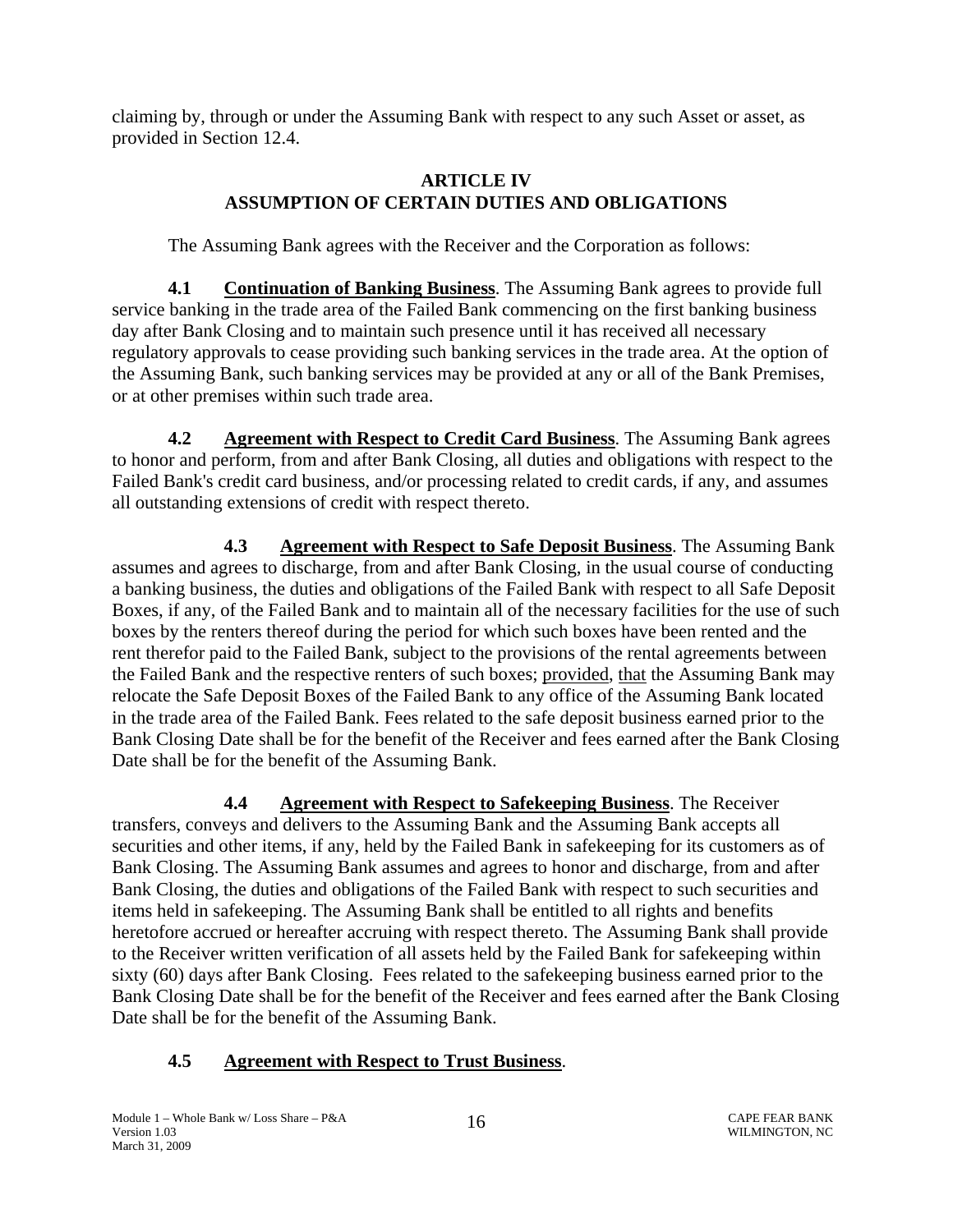<span id="page-20-0"></span>(a) The Assuming Bank shall, without further transfer, substitution, act or deed, to the full extent permitted by law, succeed to the rights, obligations, properties, assets, investments, deposits, agreements, and trusts of the Failed Bank under trusts, executorships, administrations, guardianships, and agencies, and other fiduciary or representative capacities, all to the same extent as though the Assuming Bank had assumed the same from the Failed Bank prior to Bank Closing; provided, that any liability based on the misfeasance, malfeasance or nonfeasance of the Failed Bank, its directors, officers, employees or agents with respect to the trust business is not assumed hereunder.

(b) The Assuming Bank shall, to the full extent permitted by law, succeed to, and be entitled to take and execute, the appointment to all executorships, trusteeships, guardianships and other fiduciary or representative capacities to which the Failed Bank is or may be named in wills, whenever probated, or to which the Failed Bank is or may be named or appointed by any other instrument.

(c) In the event additional proceedings of any kind are necessary to accomplish the transfer of such trust business, the Assuming Bank agrees that, at its own expense, it will take whatever action is necessary to accomplish such transfer. The Receiver agrees to use reasonable efforts to assist the Assuming Bank in accomplishing such transfer.

(d) The Assuming Bank shall provide to the Receiver written verification of the assets held in connection with the Failed Bank's trust business within sixty (60) days after Bank Closing.

# **4.6 Agreement with Respect to Bank Premises**.

(a) **Option to Purchase.** Subject to Section 3.5, the Receiver hereby grants to the Assuming Bank an exclusive option for the period of ninety (90) days commencing the day after Bank Closing to purchase any or all owned Bank Premises, including all Furniture, Fixtures and Equipment located on the Bank Premises. The Assuming Bank shall give written notice to the Receiver within the option period of its election to purchase or not to purchase any of the owned Bank Premises. Any purchase of such premises shall be effective as of the date of Bank Closing and such purchase shall be consummated as soon as practicable thereafter, and in no event later than the Settlement Date.

(b) **Option to Lease.** The Receiver hereby grants to the Assuming Bank an exclusive option for the period of ninety (90) days commencing the day after Bank Closing to cause the Receiver to assign to the Assuming Bank any or all leases for leased Bank Premises, if any, which have been continuously occupied by the Assuming Bank from Bank Closing to the date it elects to accept an assignment of the leases with respect thereto to the extent such leases can be assigned; provided, that the exercise of this option with respect to any lease must be as to all premises or other property subject to the lease. If an assignment cannot be made of any such leases, the Receiver may, in its discretion, enter into subleases with the Assuming Bank containing the same terms and conditions provided under such existing leases for such leased Bank Premises or other property. The Assuming Bank shall give notice to the Receiver within the option period of its election to accept or not to accept an assignment of any or all leases (or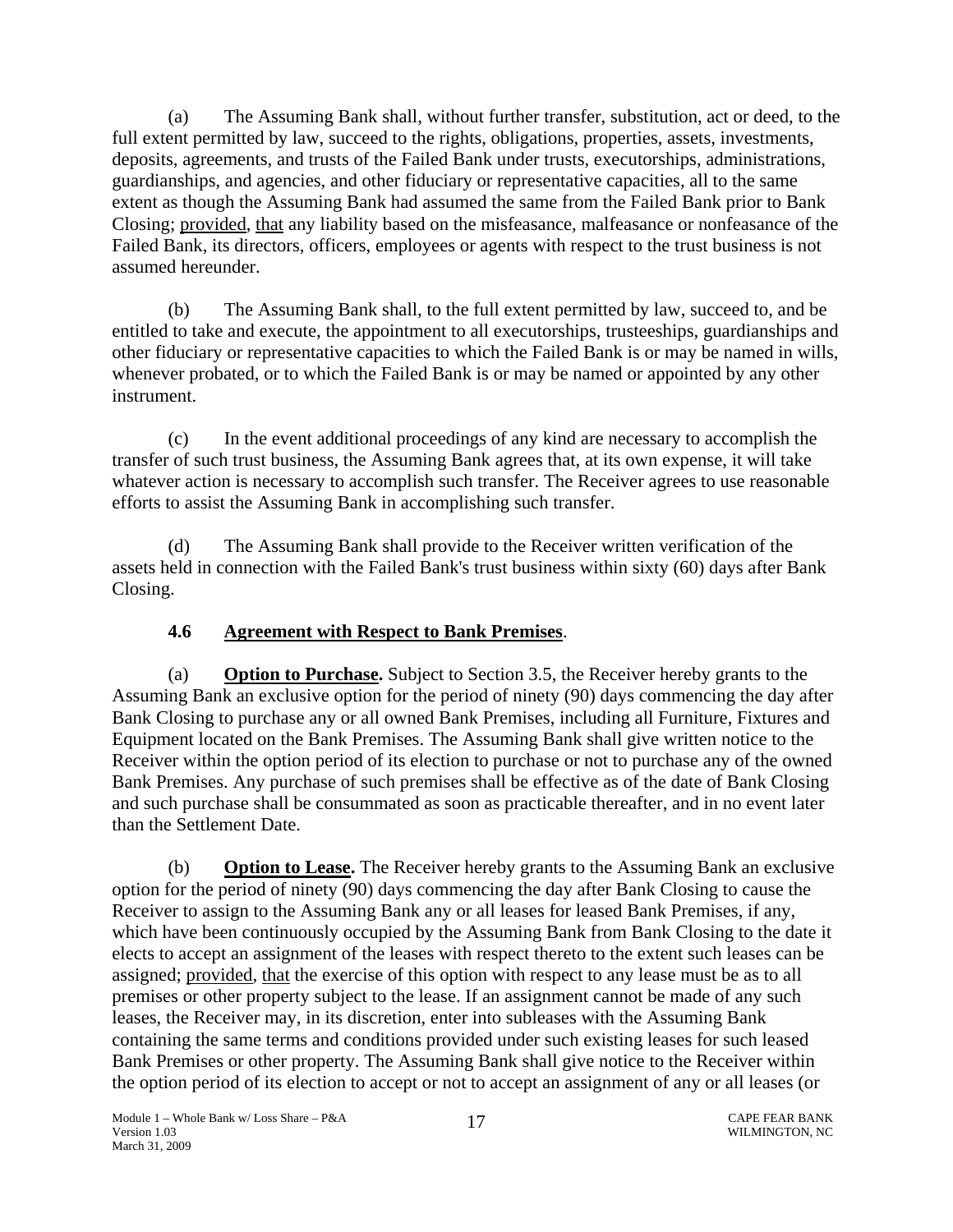enter into subleases or new leases in lieu thereof). The Assuming Bank agrees to assume all leases assigned (or enter into subleases or new leases in lieu thereof) pursuant to this Section 4.6.

(c) **Facilitation.** The Receiver agrees to facilitate the assumption, assignment or sublease of leases or the negotiation of new leases by the Assuming Bank; provided, that neither the Receiver nor the Corporation shall be obligated to engage in litigation, make payments to the Assuming Bank or to any third party in connection with facilitating any such assumption, assignment, sublease or negotiation or commit to any other obligations to third parties.

(d) **Occupancy.** The Assuming Bank shall give the Receiver fifteen (15) days' prior written notice of its intention to vacate prior to vacating any leased Bank Premises with respect to which the Assuming Bank has not exercised the option provided in Section 4.6(b). Any such notice shall be deemed to terminate the Assuming Bank's option with respect to such leased Bank Premises.

# (e) **Occupancy Costs.**

(i) The Assuming Bank agrees to pay to the Receiver, or to appropriate third parties at the direction of the Receiver, during and for the period of any occupancy by it of (x) owned Bank Premises the market rental value, as determined by the appraiser selected in accordance with the definition of Fair Market Value, and all operating costs, and (y) leased Bank Premises, all operating costs with respect thereto and to comply with all relevant terms of applicable leases entered into by the Failed Bank, including without limitation the timely payment of all rent. Operating costs include, without limitation all taxes, fees, charges, utilities, insurance and assessments, to the extent not included in the rental value or rent. If the Assuming Bank elects to purchase any owned Bank Premises in accordance with Section 4.6(a), the amount of any rent paid (and taxes paid to the Receiver which have not been paid to the taxing authority and for which the Assuming Bank assumes liability) by the Assuming Bank with respect thereto shall be applied as an offset against the purchase price thereof.

(ii) The Assuming Bank agrees during the period of occupancy by it of owned or leased Bank Premises, to pay to the Receiver rent for the use of all owned or leased Furniture and Equipment and all owned or leased Fixtures located on such Bank Premises for the period of such occupancy. Rent for such property owned by the Failed Bank shall be the market rental value thereof, as determined by the Receiver within sixty (60) days after Bank Closing. Rent for such leased property shall be an amount equal to any and all rent and other amounts which the Receiver incurs or accrues as an obligation or is obligated to pay for such period of occupancy pursuant to all leases and contracts with respect to such property. If the Assuming Bank purchases any owned Furniture and Equipment or owned Fixtures in accordance with Section 4.6(f) or 4.6(h), the amount of any rents paid by the Assuming Bank with respect thereto shall be applied as an offset against the purchase price thereof.

(f) **Certain Requirements as to Furniture, Equipment and Fixtures.** If the Assuming Bank purchases owned Bank Premises or accepts an assignment of the lease (or enters into a sublease or a new lease in lieu thereof) for leased Bank Premises as provided in Section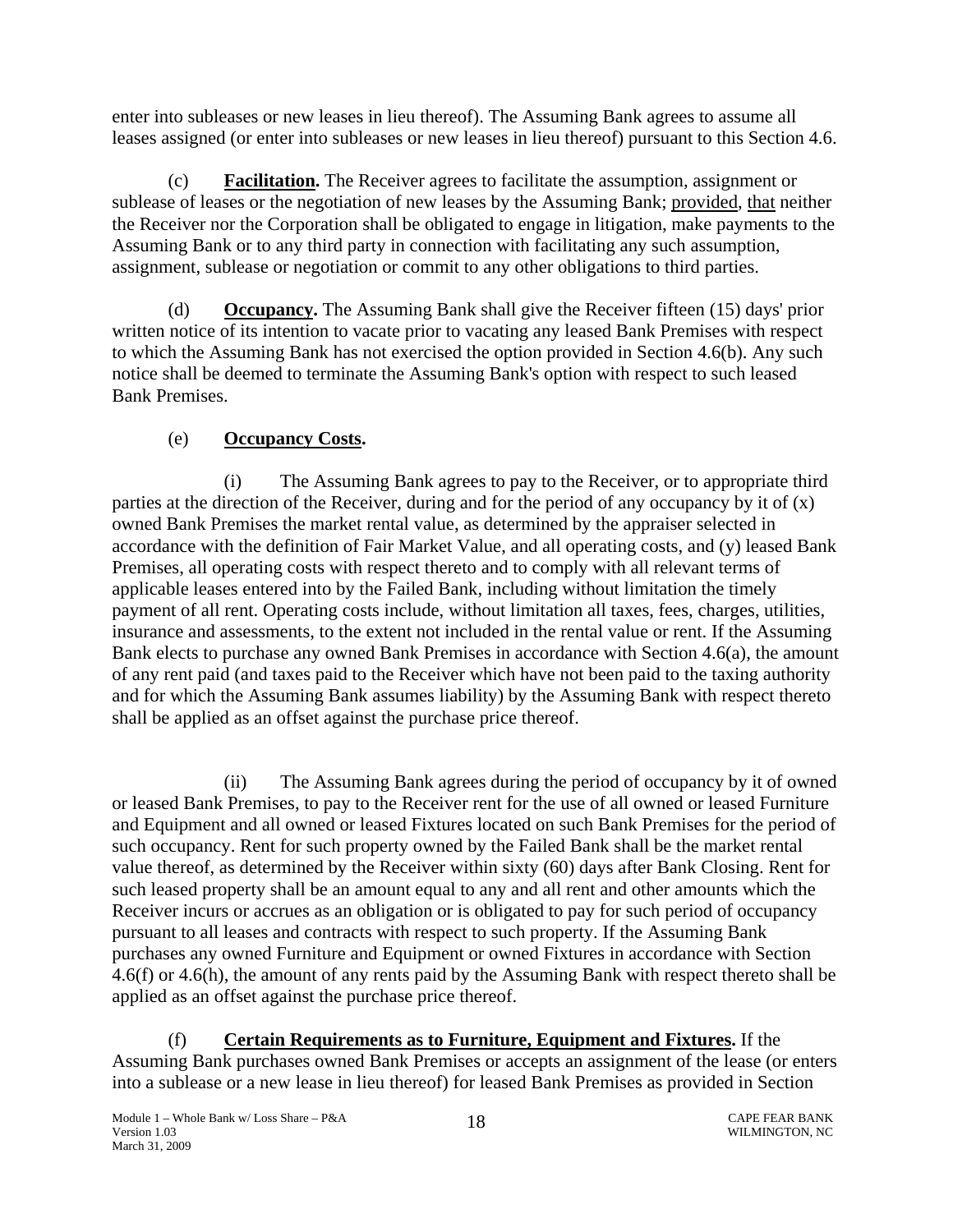4.6(a) or 4.6(b), or if the Assuming Bank does not exercise such option but within twelve (12) months following Bank Closing obtains the right to occupy such premises (whether by assignment, lease, sublease, purchase or otherwise), other than in accordance with Section 4.6(a) or (b), the Assuming Bank shall (i) effective as of the date of Bank Closing, purchase from the Receiver all Furniture and Equipment and Fixtures owned by the Failed Bank at Fair Market Value and located thereon as of Bank Closing, (ii) accept an assignment or a sublease of the leases or negotiate new leases for all Furniture and Equipment and Fixtures leased by the Failed Bank and located thereon, and (iii) if applicable, accept an assignment or a sublease of any ground lease or negotiate a new ground lease with respect to any land on which such Bank Premises are located; provided, that the Receiver shall not have disposed of such Furniture and Equipment and Fixtures or repudiated the leases specified in clause (ii) or (iii).

#### (g) **Vacating Premises.**

(i) If the Assuming Bank elects not to purchase any owned Bank Premises, the notice of such election in accordance with Section 4.6(a) shall specify the date upon which the Assuming Bank's occupancy of such premises shall terminate, which date shall not be later than ninety (90) days after the date of the Assuming Bank's notice not to exercise such option. The Assuming Bank promptly shall relinquish and release to the Receiver such premises and the Furniture and Equipment and Fixtures located thereon in the same condition as at Bank Closing, normal wear and tear excepted. By occupying any such premises after the expiration of such ninety (90)-day period, the Assuming Bank shall, at the Receiver's option, (x) be deemed to have agreed to purchase such Bank Premises, and to assume all leases, obligations and liabilities with respect to leased Furniture and Equipment and leased Fixtures located thereon and any ground lease with respect to the land on which such premises are located, and (y) be required to purchase all Furniture and Equipment and Fixtures owned by the Failed Bank and located on such premises as of Bank Closing.

(ii) If the Assuming Bank elects not to accept an assignment of the lease or sublease any leased Bank Premises, the notice of such election in accordance with Section 4.6(b) shall specify the date upon which the Assuming Bank's occupancy of such leased Bank Premises shall terminate, which date shall not be later than the date which is one hundred eighty (180) days after Bank Closing. Upon vacating such premises, the Assuming Bank shall relinquish and release to the Receiver such premises and the Fixtures and the Furniture and Equipment located thereon in the same condition as at Bank Closing, normal wear and tear excepted. By failing to provide notice of its intention to vacate such premises prior to the expiration of the option period specified in Section 4.6(b), or by occupying such premises after the one hundred eighty (180) day period specified above in this paragraph (ii), the Assuming Bank shall, at the Receiver's option, (x) be deemed to have assumed all leases, obligations and liabilities with respect to such premises (including any ground lease with respect to the land on which premises are located), and leased Furniture and Equipment and leased Fixtures located thereon in accordance with this Section 4.6 (unless the Receiver previously repudiated any such lease), and (y) be required to purchase all Furniture and Equipment and Fixtures owned by the Failed Bank at Fair Market Value and located on such premises as of Bank Closing.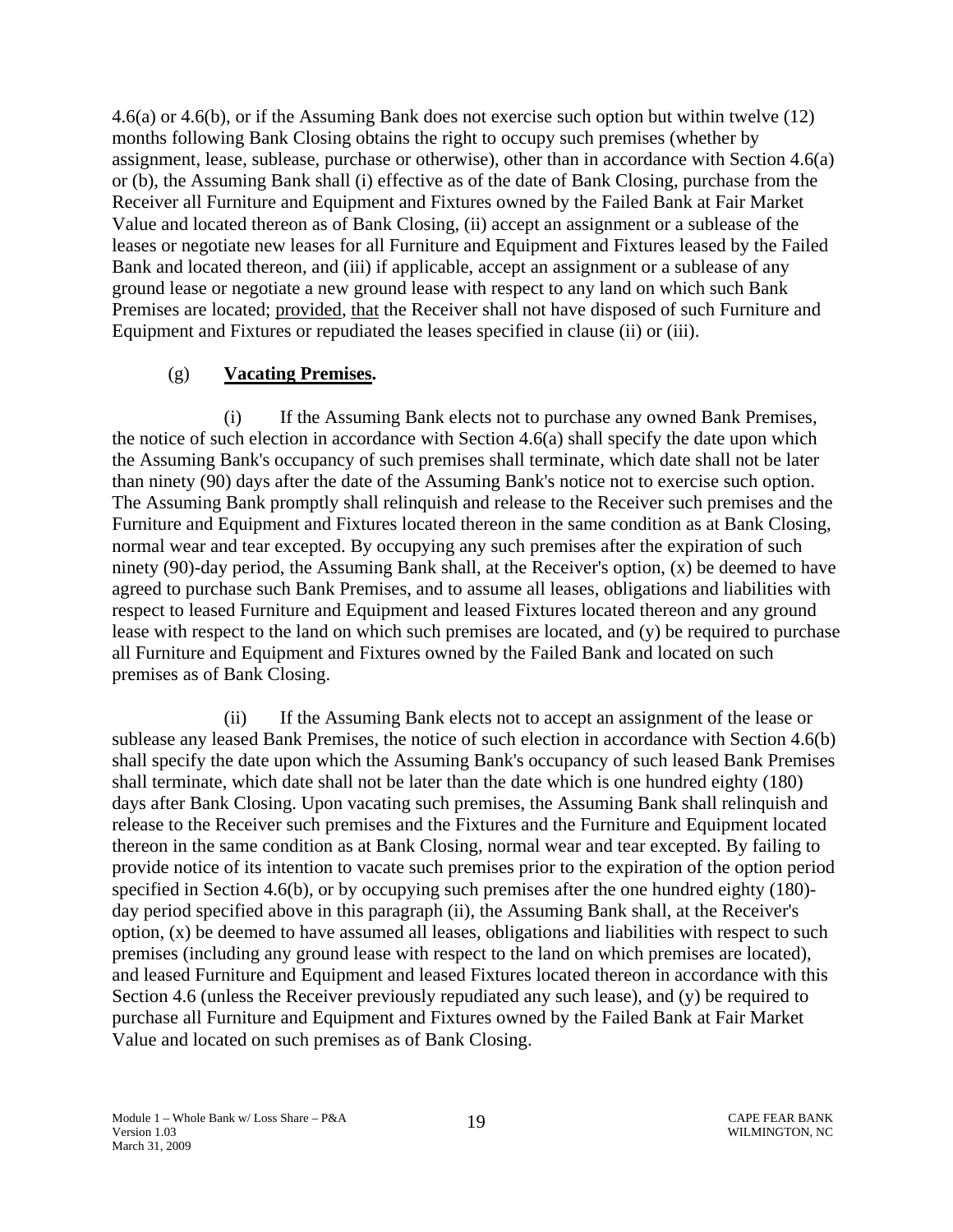<span id="page-23-0"></span> (h) **Furniture and Equipment and Certain Other Equipment.** The Receiver hereby grants to the Assuming Bank an option to purchase all Furniture and Equipment or any telecommunications, data processing equipment (including hardware and software) and check processing and similar operating equipment owned by the Failed Bank at Fair Market Value and located at any leased Bank Premises that the Assuming Bank elects to vacate or which it could have, but did not occupy, pursuant to this Section 4.6; provided, that, the Assuming Bank shall give the Receiver notice of its election to purchase such property at the time it gives notice of its intention to vacate such Bank Premises or within ten (10) days after Bank Closing for Bank Premises it could have, but did not, occupy.

# **4.7 Agreement with Respect to Leased Data Processing Equipment**

(a) The Receiver hereby grants to the Assuming Bank an exclusive option for the period of ninety (90) days commencing the day after Bank Closing to accept an assignment from the Receiver of any or all Data Processing Leases to the extent that such Data Processing Leases can be assigned.

(b) The Assuming Bank shall (i) give written notice to the Receiver within the option period specified in Section 4.7(a) of its intent to accept or decline an assignment or sublease of any or all Data Processing Leases and promptly accept an assignment or sublease of such Data Processing Leases, and (ii) give written notice to the appropriate lessor(s) that it has accepted an assignment or sublease of any such Data Processing Leases.

(c) The Receiver agrees to facilitate the assignment or sublease of Data Processing Leases or the negotiation of new leases or license agreements by the Assuming Bank; provided, that neither the Receiver nor the Corporation shall be obligated to engage in litigation or make payments to the Assuming Bank or to any third party in connection with facilitating any such assumption, assignment, sublease or negotiation.

(d) The Assuming Bank agrees, during its period of use of any property subject to a Data Processing Lease, to pay to the Receiver or to appropriate third parties at the direction of the Receiver all operating costs with respect thereto and to comply with all relevant terms of the applicable Data Processing Leases entered into by the Failed Bank, including without limitation the timely payment of all rent, taxes, fees, charges, utilities, insurance and assessments.

(e) The Assuming Bank shall, not later than fifty (50) days after giving the notice provided in Section 4.7(b), (i) relinquish and release to the Receiver all property subject to the relevant Data Processing Lease, in the same condition as at Bank Closing, normal wear and tear excepted, or (ii) accept an assignment or a sublease thereof or negotiate a new lease or license agreement under this Section 4.7.

# **4.8 Agreement with Respect to Certain Existing Agreements**.

(a) Subject to the provisions of Section 4.8(b), with respect to agreements existing as of Bank Closing which provide for the rendering of services by or to the Failed Bank, within ninety (90) days after Bank Closing, the Assuming Bank shall give the Receiver written notice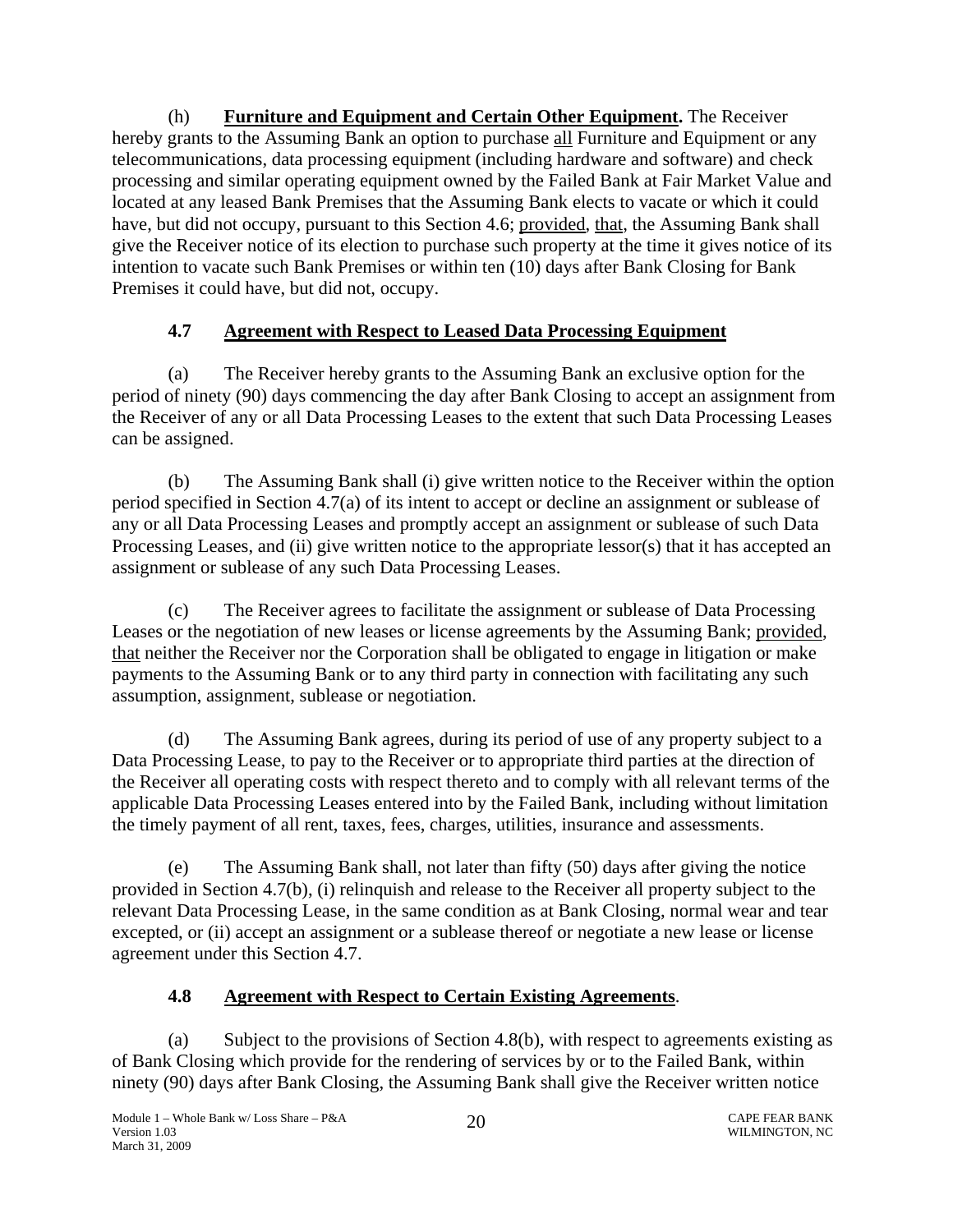<span id="page-24-0"></span>specifying whether it elects to assume or not to assume each such agreement. Except as may be otherwise provided in this Article IV, the Assuming Bank agrees to comply with the terms of each such agreement for a period commencing on the day after Bank Closing and ending on: (i) in the case of an agreement that provides for the rendering of services by the Failed Bank, the date which is ninety (90) days after Bank Closing, and (ii) in the case of an agreement that provides for the rendering of services to the Failed Bank, the date which is thirty (30) days after the Assuming Bank has given notice to the Receiver of its election not to assume such agreement; provided, that the Receiver can reasonably make such service agreements available to the Assuming Bank. The Assuming Bank shall be deemed by the Receiver to have assumed agreements for which no notification is timely given. The Receiver agrees to assign, transfer, convey, and deliver to the Assuming Bank all right, title and interest of the Receiver, if any, in and to agreements the Assuming Bank assumes hereunder. In the event the Assuming Bank elects not to accept an assignment of any lease (or sublease) or negotiate a new lease for leased Bank Premises under Section 4.6 and does not otherwise occupy such premises, the provisions of this Section 4.8(a) shall not apply to service agreements related to such premises. The Assuming Bank agrees, during the period it has the use or benefit of any such agreement, promptly to pay to the Receiver or to appropriate third parties at the direction of the Receiver all operating costs with respect thereto and to comply with all relevant terms of such agreement.

(b) The provisions of Section 4.8(a) regarding the Assuming Bank's election to assume or not assume certain agreements shall not apply to (i) agreements pursuant to which the Failed Bank provides mortgage servicing for others or mortgage servicing is provided to the Failed Bank by others, (ii) agreements that are subject to Sections 4.1 through 4.7 and any insurance policy or bond referred to in Section 3.5(a) or other agreement specified in Section 3.5, and (iii) consulting, management or employment agreements, if any, between the Failed Bank and its employees or other Persons. Except as otherwise expressly set forth elsewhere in this Agreement, the Assuming Bank does not assume any liabilities or acquire any rights under any of the agreements described in this Section 4.8(b).

**4.9 Informational Tax Reporting**. The Assuming Bank agrees to perform all obligations of the Failed Bank with respect to Federal and State income tax informational reporting related to (i) the Assets and the Liabilities Assumed, (ii) deposit accounts that were closed and loans that were paid off or collateral obtained with respect thereto prior to Bank Closing, (iii) miscellaneous payments made to vendors of the Failed Bank, and (iv) any other asset or liability of the Failed Bank, including, without limitation, loans not purchased and Deposits not assumed by the Assuming Bank, as may be required by the Receiver.

**4.10 Insurance**. The Assuming Bank agrees to obtain insurance coverage effective from and after Bank Closing, including public liability, fire and extended coverage insurance acceptable to the Receiver with respect to owned or leased Bank Premises that it occupies, and all owned or leased Furniture and Equipment and Fixtures and leased data processing equipment (including hardware and software) located thereon, in the event such insurance coverage is not already in force and effect with respect to the Assuming Bank as the insured as of Bank Closing. All such insurance shall, where appropriate (as determined by the Receiver), name the Receiver as an additional insured.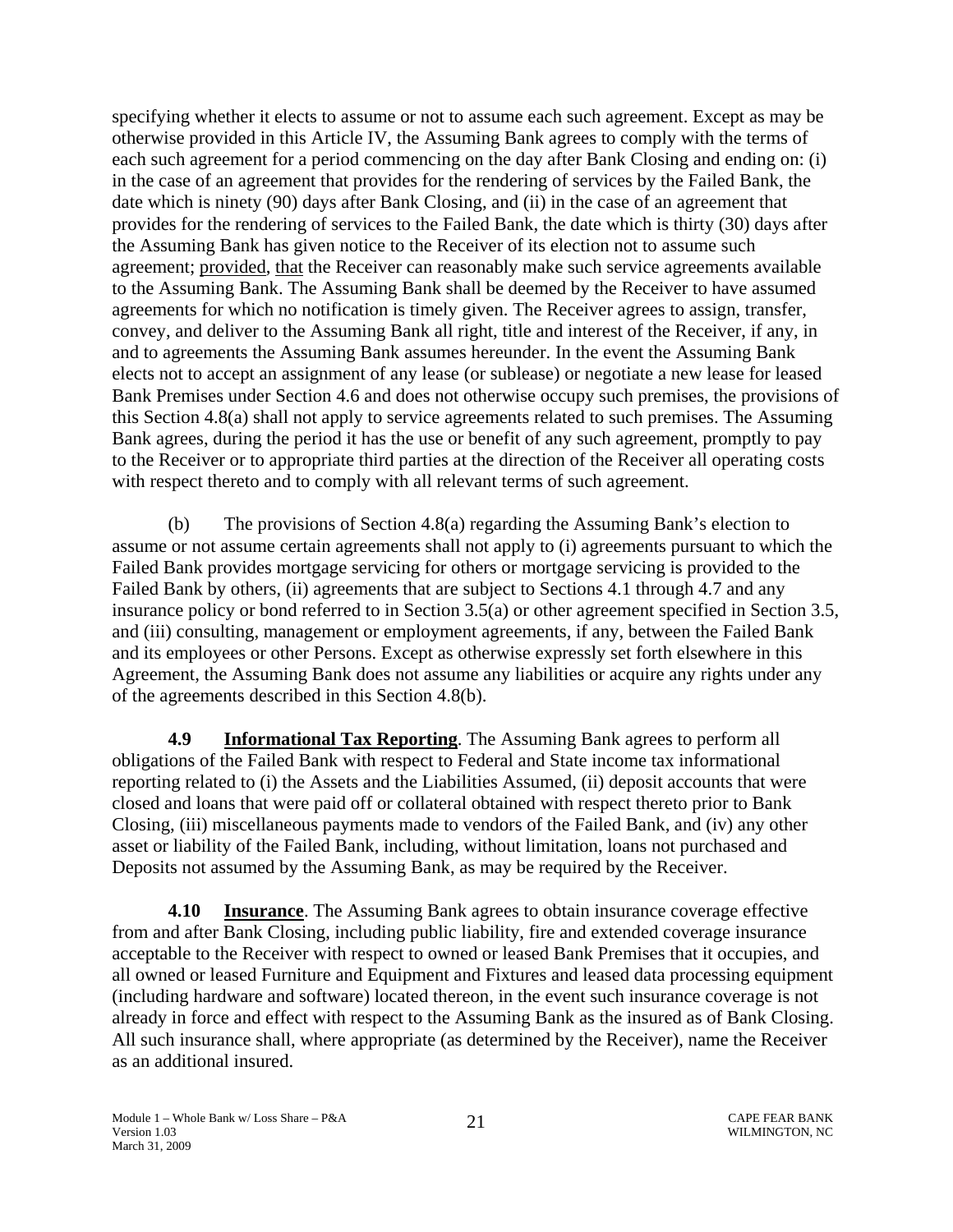<span id="page-25-0"></span>**4.11** Office Space for Receiver and Corporation. For the period commencing on the day following Bank Closing and ending on the one hundred eightieth (180th) day thereafter, the Assuming Bank agrees to provide to the Receiver and the Corporation, without charge, adequate and suitable office space (including parking facilities and vault space), furniture, equipment (including photocopying and telecopying machines), email accounts, network access and technology resources (such as shared drive) and utilities (including local telephone service and fax machines) at the Bank Premises occupied by the Assuming Bank for their use in the discharge of their respective functions with respect to the Failed Bank. In the event the Receiver and the Corporation determine that the space provided is inadequate or unsuitable, the Receiver and the Corporation may relocate to other quarters having adequate and suitable space and the costs of relocation and any rental and utility costs for the balance of the period of occupancy by the Receiver and the Corporation shall be borne by the Assuming Bank. Additionally, the Assuming Bank agrees to pay such bills and invoices on behalf of the Receiver and Corporation as the Receiver or Corporation may direct for the period beginning on the date of Bank Closing and ending on Settlement Date. Assuming Bank shall submit it requests for reimbursement of such expenditures pursuant to Article VIII of this Agreement.

### **4.12 Agreement with Respect to Continuation of Group Health Plan Coverage for Former Employees of the Failed Bank.**

(a) The Assuming Bank agrees to assist the Receiver, as provided in this Section 4.12, in offering individuals who were employees or former employees of the Failed Bank, or any of its Subsidiaries, and who, immediately prior to Bank Closing, were receiving, or were eligible to receive, health insurance coverage or health insurance continuation coverage from the Failed Bank ("Eligible Individuals"), the opportunity to obtain health insurance coverage in the Corporation's FIA Continuation Coverage Plan which provides for health insurance continuation coverage to such Eligible Individuals who are qualified beneficiaries of the Failed Bank as defined in Section 607 of the Employee Retirement Income Security Act of 1974, as amended (respectively, "qualified beneficiaries" and "ERISA"). The Assuming Bank shall consult with the Receiver and not later than five (5) Business Days after Bank Closing shall provide written notice to the Receiver of the number (if available), identity (if available) and addresses (if available) of the Eligible Individuals who are qualified beneficiaries of the Failed Bank and for whom a "qualifying event" (as defined in Section 603 of ERISA) has occurred and with respect to whom the Failed Bank's obligations under Part 6 of Subtitle B of Title I of ERISA have not been satisfied in full, and such other information as the Receiver may reasonably require. The Receiver shall cooperate with the Assuming Bank in order to permit it to prepare such notice and shall provide to the Assuming Bank such data in its possession as may be reasonably required for purposes of preparing such notice.

(b) The Assuming Bank shall take such further action to assist the Receiver in offering the Eligible Individuals who are qualified beneficiaries of the Failed Bank the opportunity to obtain health insurance coverage in the Corporation's FIA Continuation Coverage Plan as the Receiver may direct. All expenses incurred and paid by the Assuming Bank (i) in connection with the obligations of the Assuming Bank under this Section 4.12, and (ii) in providing health insurance continuation coverage to any Eligible Individuals who are hired by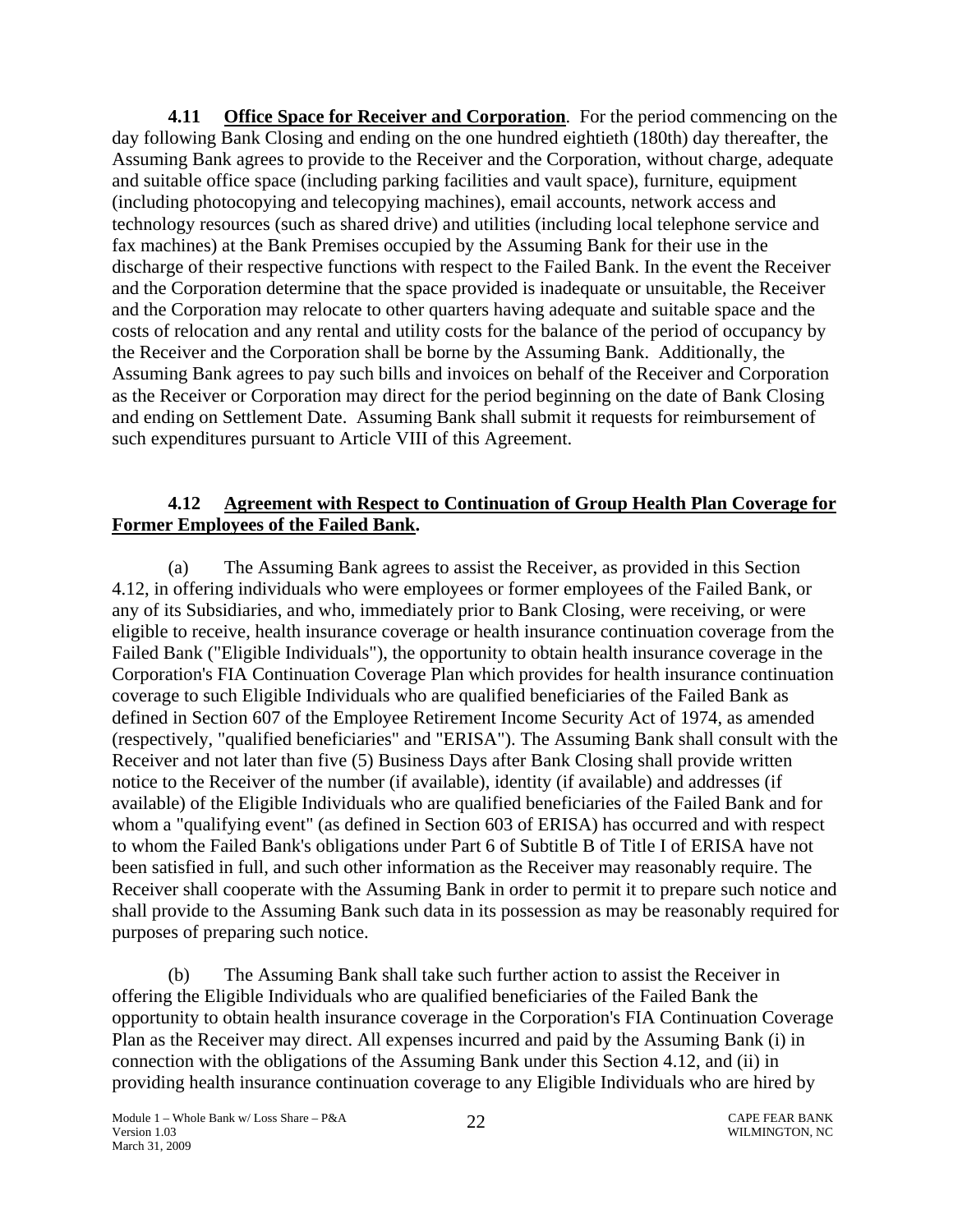<span id="page-26-0"></span>the Assuming Bank and such employees' qualified beneficiaries shall be borne by the Assuming Bank.

(c) This Section 4.12 is for the sole and exclusive benefit of the parties to this Agreement, and for the benefit of no other Person (including any former employee of the Failed Bank or any Subsidiary thereof or qualified beneficiary of such former employee). Nothing in this Section 4.12 is intended by the parties, or shall be construed, to give any Person (including any former employee of the Failed Bank or any Subsidiary thereof or qualified beneficiary of such former employee) other than the Corporation, the Receiver and the Assuming Bank any legal or equitable right, remedy or claim under or with respect to the provisions of this Section.

**4.13 Agreement with Respect to Interim Asset Servicing.** At any time after Bank Closing, the Receiver may establish on its books an asset pool(s) and may transfer to such asset pool(s) (by means of accounting entries on the books of the Receiver) all or any assets and liabilities of the Failed Bank which are not acquired by the Assuming Bank, including, without limitation, wholly unfunded Commitments and assets and liabilities which may be acquired, funded or originated by the Receiver subsequent to Bank Closing. The Receiver may remove assets (and liabilities) from or add assets (and liabilities) to such pool(s) at any time in its discretion. At the option of the Receiver, the Assuming Bank agrees to service, administer, and collect such pool assets in accordance with and for the term set forth in Exhibit 4.13 "Interim Asset Servicing Arrangement".

**4.14** Reserved.

**4.15 Agreement with Respect to Loss Sharing.** The Assuming Bank shall be entitled to require reimbursement from the Receiver for loss sharing on certain loans in accordance with the Single Family Shared-Loss Agreement attached hereto as Exhibit 4.15A and the Non-SF Shared-Loss Agreement attached hereto as Exhibit 4.15B, collectively, the "Shared-Loss Agreements." The Loans that shall be subject to the Shared-Loss Agreements are identified on the Schedule of Loans 4.15A and 4.15B attached hereto.

# **ARTICLE V DUTIES WITH RESPECT TO DEPOSITORS OF THE FAILED BANK**

 **5.1 Payment of Checks, Drafts and Orders.** Subject to Section 9.5, the Assuming Bank agrees to pay all properly drawn checks, drafts and withdrawal orders of depositors of the Failed Bank presented for payment, whether drawn on the check or draft forms provided by the Failed Bank or by the Assuming Bank, to the extent that the Deposit balances to the credit of the respective makers or drawers assumed by the Assuming Bank under this Agreement are sufficient to permit the payment thereof, and in all other respects to discharge, in the usual course of conducting a banking business, the duties and obligations of the Failed Bank with respect to the Deposit balances due and owing to the depositors of the Failed Bank assumed by the Assuming Bank under this Agreement.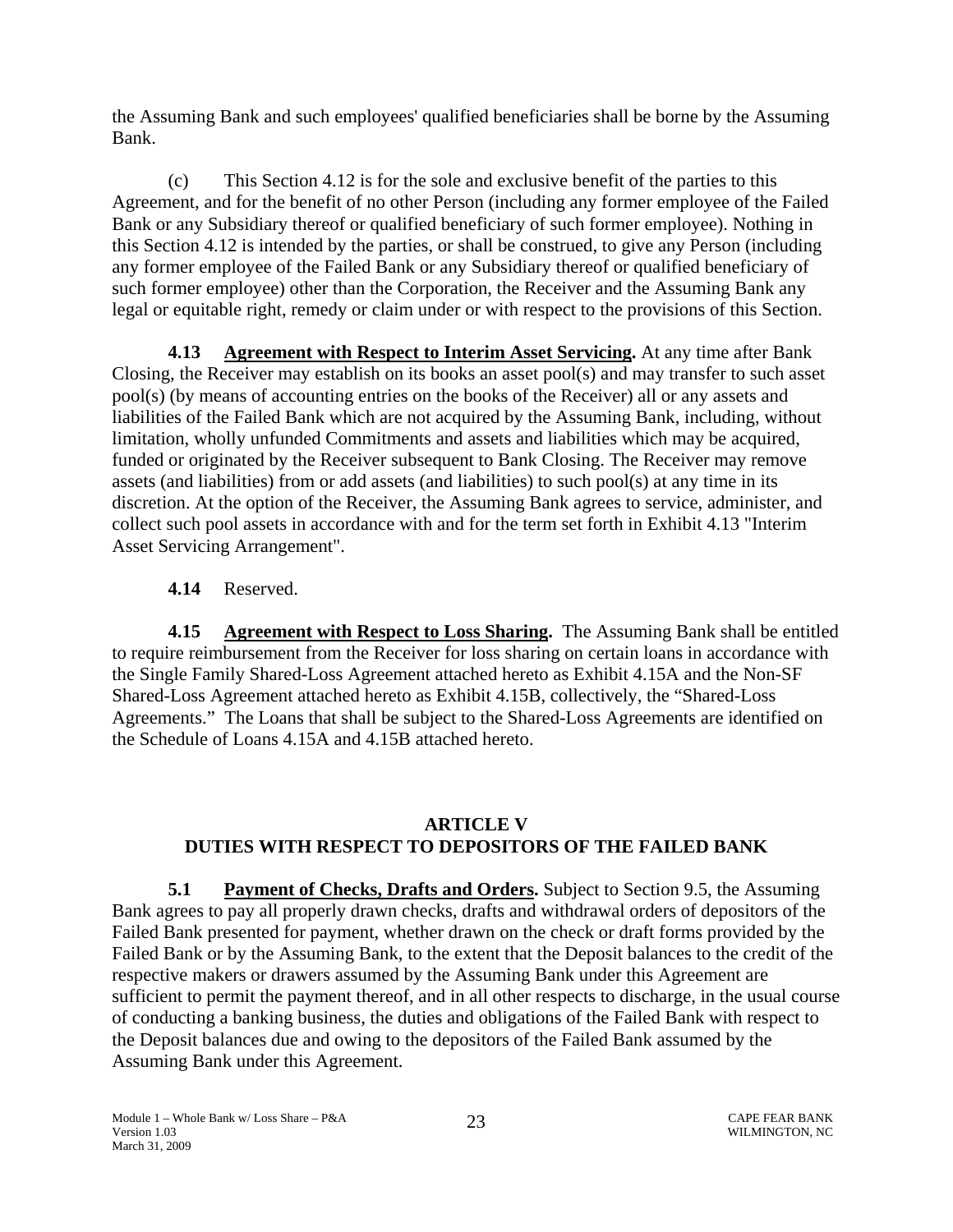<span id="page-27-0"></span>**5.2** Certain Agreements Related to Deposits. Subject to Section 2.2, the Assuming Bank agrees to honor the terms and conditions of any written escrow or mortgage servicing agreement or other similar agreement relating to a Deposit liability assumed by the Assuming Bank pursuant to this Agreement.

# **5.3 Notice to Depositors.**

(a) Within seven (7) days after Bank Closing, the Assuming Bank shall give (i) notice to depositors of the Failed Bank of its assumption of the Deposit liabilities of the Failed Bank, and (ii) any notice required under Section 2.2, by mailing to each such depositor a notice with respect to such assumption and by advertising in a newspaper of general circulation in the county or counties in which the Failed Bank was located. The Assuming Bank agrees that it will obtain prior approval of all such notices and advertisements from counsel for the Receiver and that such notices and advertisements shall not be mailed or published until such approval is received.

(b) The Assuming Bank shall give notice by mail to depositors of the Failed Bank concerning the procedures to claim their deposits, which notice shall be provided to the Assuming Bank by the Receiver or the Corporation. Such notice shall be included with the notice to depositors to be mailed by the Assuming Bank pursuant to Section 5.3(a).

(c) If the Assuming Bank proposes to charge fees different from those charged by the Failed Bank before it establishes new deposit account relationships with the depositors of the Failed Bank, the Assuming Bank shall give notice by mail of such changed fees to such depositors.

# **ARTICLE VI RECORDS**

# **6.1 Transfer of Records**.

(a) In accordance with Section 3.1, the Receiver assigns, transfers, conveys and delivers to the Assuming Bank the following Records pertaining to the Deposit liabilities of the Failed Bank assumed by the Assuming Bank under this Agreement, except as provided in Section 6.4:

- (i) signature cards, orders, contracts between the Failed Bank and its depositors and Records of similar character;
- (ii) passbooks of depositors held by the Failed Bank, deposit slips, cancelled checks and withdrawal orders representing charges to accounts of depositors;

and the following Records pertaining to the Assets:

(iii) records of deposit balances carried with other banks, bankers or trust companies;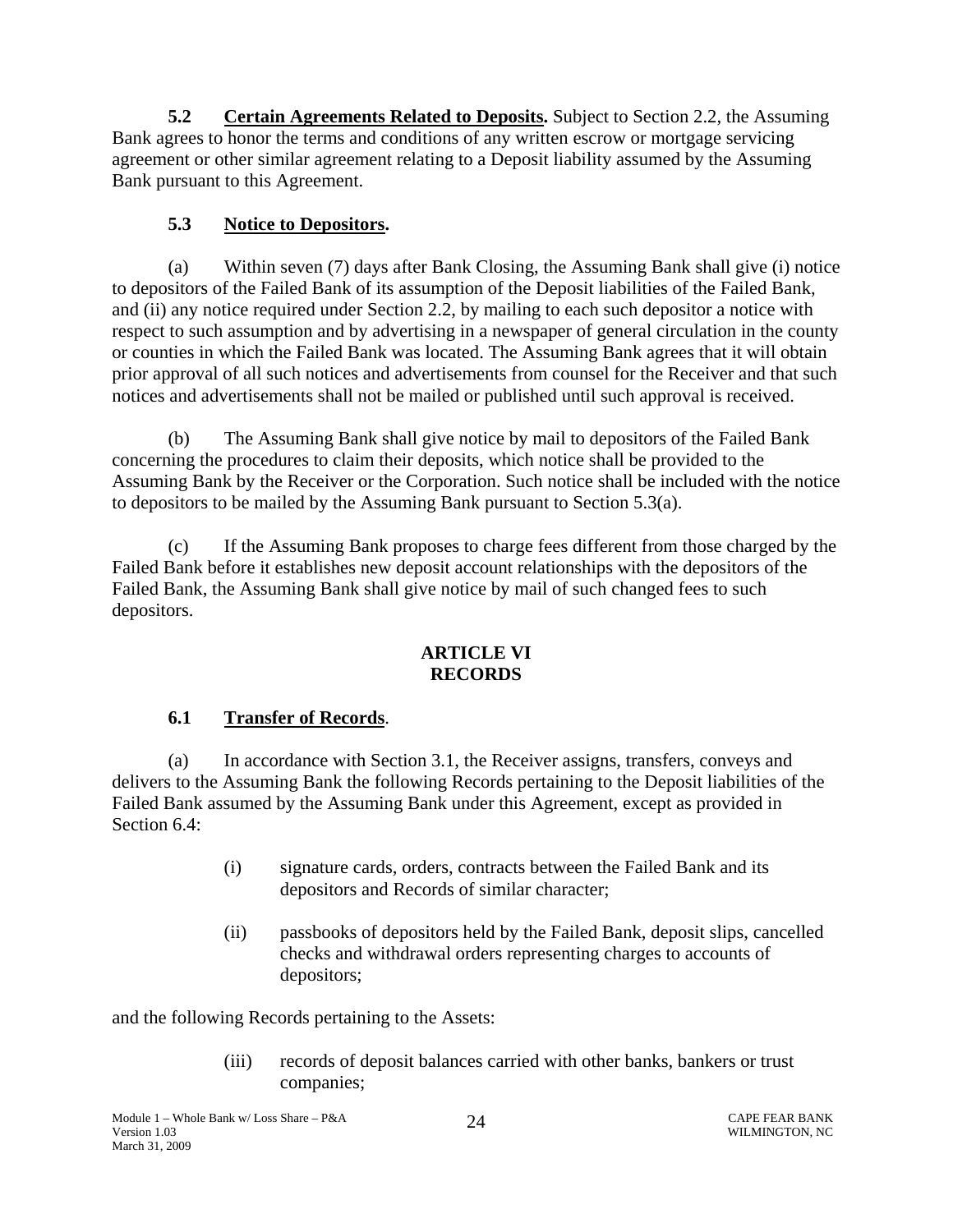- <span id="page-28-0"></span>(iv) Loan and collateral records and Credit Files and other documents;
- (v) deeds, mortgages, abstracts, surveys, and other instruments or records of title pertaining to real estate or real estate mortgages;
- (vi) signature cards, agreements and records pertaining to Safe Deposit Boxes, if any; and
- (vii) records pertaining to the credit card business, trust business or safekeeping business of the Failed Bank, if any.

(b) The Receiver, at its option, may assign and transfer to the Assuming Bank by a single blanket assignment or otherwise, as soon as practicable after Bank Closing, any other Records not assigned and transferred to the Assuming Bank as provided in this Agreement, including but not limited to loan disbursement checks, general ledger tickets, official bank checks, proof transactions (including proof tapes) and paid out loan files.

**6.2 Delivery of Assigned Records**. The Receiver shall deliver to the Assuming Bank all Records described in (i) Section 6.1(a) as soon as practicable on or after the date of this Agreement, and (ii) Section 6.1(b) as soon as practicable after making any assignment described therein.

**6.3 Preservation of Records**. The Assuming Bank agrees that it will preserve and maintain for the joint benefit of the Receiver, the Corporation and the Assuming Bank, all Records of which it has custody for such period as either the Receiver or the Corporation in its discretion may require, until directed otherwise, in writing, by the Receiver or Corporation. The Assuming Bank shall have the primary responsibility to respond to subpoenas, discovery requests, and other similar official inquiries with respect to the Records of which it has custody.

**6.4** Access to Records; Copies. The Assuming Bank agrees to permit the Receiver and the Corporation access to all Records of which the Assuming Bank has custody, and to use, inspect, make extracts from or request copies of any such Records in the manner and to the extent requested, and to duplicate, in the discretion of the Receiver or the Corporation, any Record in the form of microfilm or microfiche pertaining to Deposit account relationships; provided, that in the event that the Failed Bank maintained one or more duplicate copies of such microfilm or microfiche Records, the Assuming Bank hereby assigns, transfers, and conveys to the Corporation one such duplicate copy of each such Record without cost to the Corporation, and agrees to deliver to the Corporation all Records assigned and transferred to the Corporation under this Article VI as soon as practicable on or after the date of this Agreement. The party requesting a copy of any Record shall bear the cost (based on standard accepted industry charges to the extent applicable, as determined by the Receiver) for providing such duplicate Records. A copy of each Record requested shall be provided as soon as practicable by the party having custody thereof.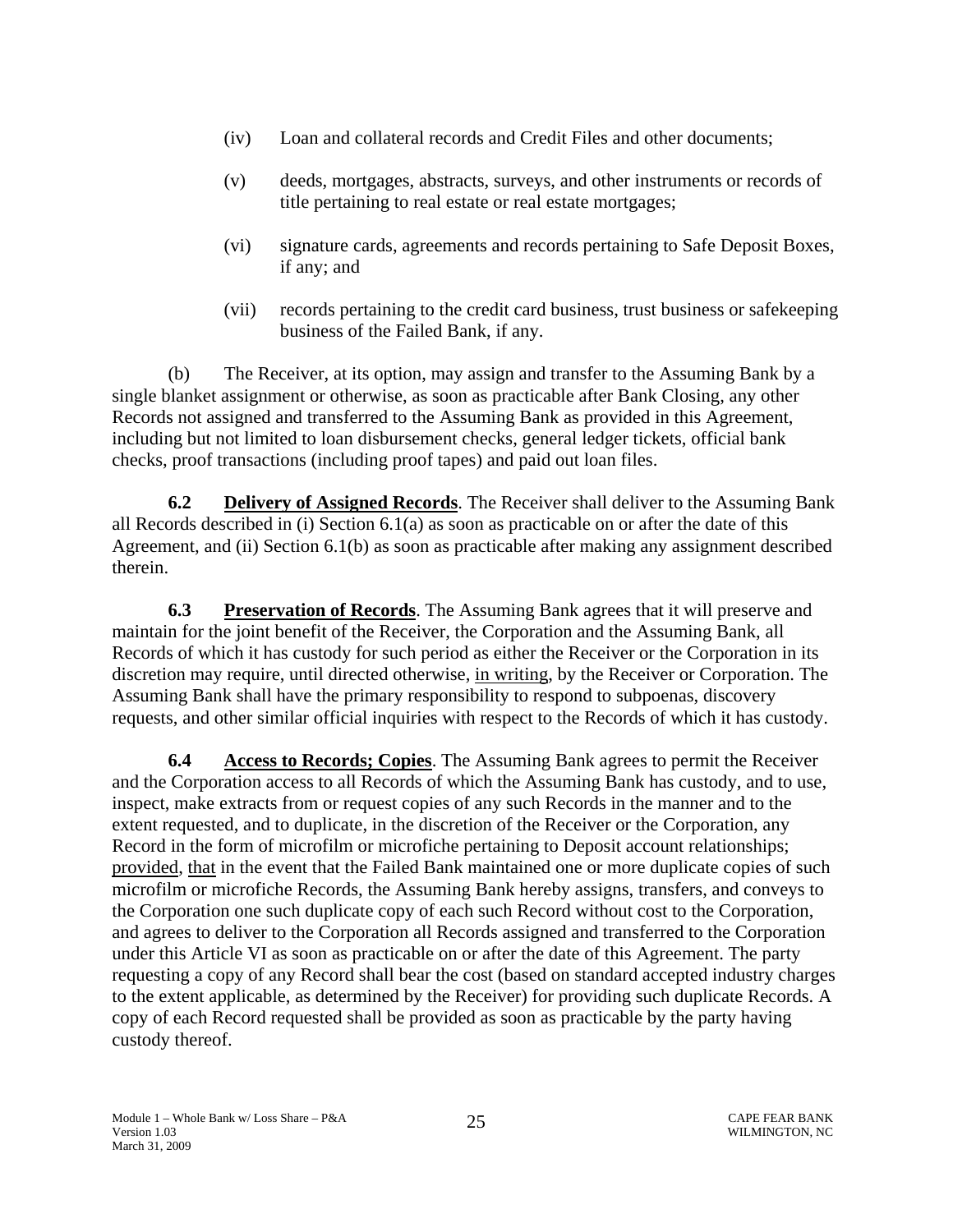#### **ARTICLE VII FIRST LOSS TRANCHE**

<span id="page-29-0"></span> The Assuming Bank has submitted to the Receiver an asset premium (discount) bid of **\$(74 MILLION)** and a Deposit premium bid of **1%**. The Deposit premium bid will be applied to the total of all Assumed Deposits except for brokered, CDARS, and any market place or similar subscription services Deposits. The First Loss Tranche shall be determined by adding (i) the asset premium (discount) bid, (ii) the Deposit premium bid, and (iii) the Equity Adjustment. If the First Loss Tranche is a positive number, then this is the Losses on Single Family Shared-Loss Loans and Net Charge-offs on Shared Loss Assets that the Assuming Bank will incur before loss-sharing commences under Exhibits 4.15A and 4.15B. If the First Loss Tranche is a negative number, the Corporation shall pay such amount by wire transfer to the Assuming Bank by the end of the first business day following Bank Closing and loss sharing shall commence immediately.

#### **ARTICLE VIII ADJUSTMENTS**

**8.1 Pro Forma Statement**. The Receiver, as soon as practicable after Bank Closing, in accordance with the best information then available, shall provide to the Assuming Bank a pro forma statement reflecting any adjustments of such liabilities and assets as may be necessary. Such pro forma statement shall take into account, to the extent possible, (i) liabilities and assets of a nature similar to those contemplated by Section 2.1 or Section 3.1, respectively, which at Bank Closing were carried in the Failed Bank's suspense accounts, (ii) accruals as of Bank Closing for all income related to the assets and business of the Failed Bank acquired by the Assuming Bank hereunder, whether or not such accruals were reflected on the Accounting Records of the Failed Bank in the normal course of its operations, and (iii) adjustments to determine the Book Value of any investment in an Acquired Subsidiary and related accounts on the "bank only" (unconsolidated) balance sheet of the Failed Bank based on the equity method of accounting, whether or not the Failed Bank used the equity method of accounting for investments in subsidiaries, except that the resulting amount cannot be less than the Acquired Subsidiary's recorded equity as of Bank Closing as reflected on the Accounting Records of the Acquired Subsidiary. Any Loan purchased by the Assuming Bank pursuant to Section 3.1 which the Failed Bank charged off during the period following the date of the most recent pertinent data made available to the Assuming Bank as part of the Information Package to Bank Closing shall be deemed not to be charged off for the purposes of the pro forma statement, and the purchase price shall be determined pursuant to Section 3.2.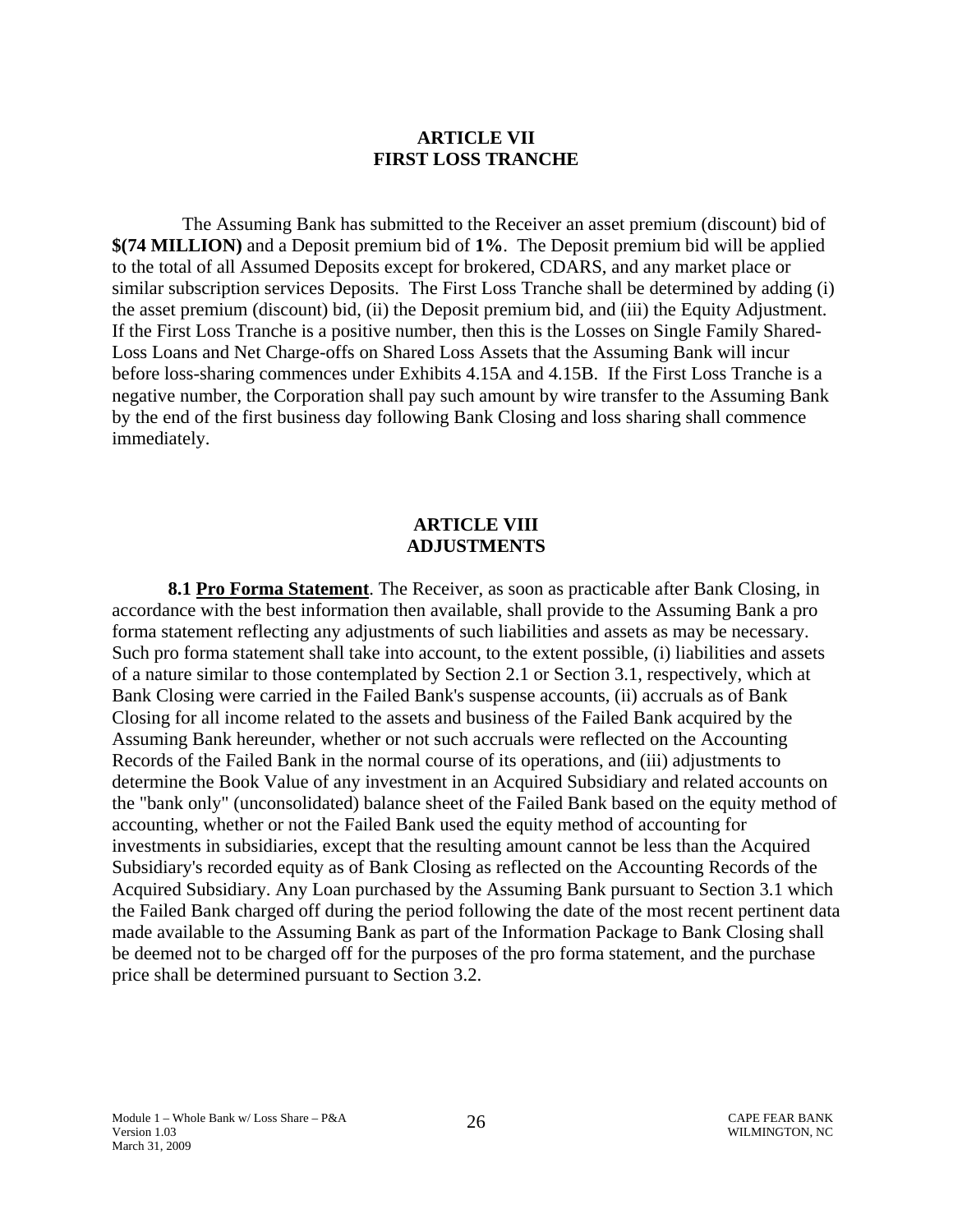# **8.2 Correction of Errors and Omissions; Other Liabilities**.

<span id="page-30-0"></span>(a) In the event any bookkeeping omissions or errors are discovered in preparing any pro forma statement or in completing the transfers and assumptions contemplated hereby, the parties hereto agree to correct such errors and omissions, it being understood that, as far as practicable, all adjustments will be made consistent with the judgments, methods, policies or accounting principles utilized by the Failed Bank in preparing and maintaining Accounting Records, except that adjustments made pursuant to this Section 8.2(a) are not intended to bring the Accounting Records of the Failed Bank into accordance with generally accepted accounting principles.

(b) If the Receiver discovers at any time subsequent to the date of this Agreement that any claim exists against the Failed Bank which is of such a nature that it would have been included in the liabilities assumed under Article II had the existence of such claim or the facts giving rise thereto been known as of Bank Closing, the Receiver may, in its discretion, at any time, require that such claim be assumed by the Assuming Bank in a manner consistent with the intent of this Agreement. The Receiver will make appropriate adjustments to the pro forma statement provided by the Receiver to the Assuming Bank pursuant to Section 8.1 as may be necessary.

**8.3 Payments**. The Receiver agrees to cause to be paid to the Assuming Bank, or the Assuming Bank agrees to pay to the Receiver, as the case may be, on the Settlement Date, a payment in an amount which reflects net adjustments (including any costs, expenses and fees associated with determinations of value as provided in this Agreement) made pursuant to Section 8.1 or Section 8.2, plus interest as provided in Section 8.4. The Receiver and the Assuming Bank agree to effect on the Settlement Date any further transfer of assets to or assumption of liabilities or claims by the Assuming Bank as may be necessary in accordance with Section 8.1 or Section 8.2.

**8.4 Interest**. Any amounts paid under Section 8.3 or Section 8.5, shall bear interest for the period from and including the day following Bank Closing to and including the day preceding the payment at the Settlement Interest Rate.

**8.5 Subsequent Adjustments.** In the event that the Assuming Bank or the Receiver discovers any errors or omissions as contemplated by Section 8.2 or any error with respect to the payment made under Section 8.3 after the Settlement Date, the Assuming Bank and the Receiver agree to promptly correct any such errors or omissions, make any payments and effect any transfers or assumptions as may be necessary to reflect any such correction plus interest as provided in Section 8.4.

# **ARTICLE IX CONTINUING COOPERATION**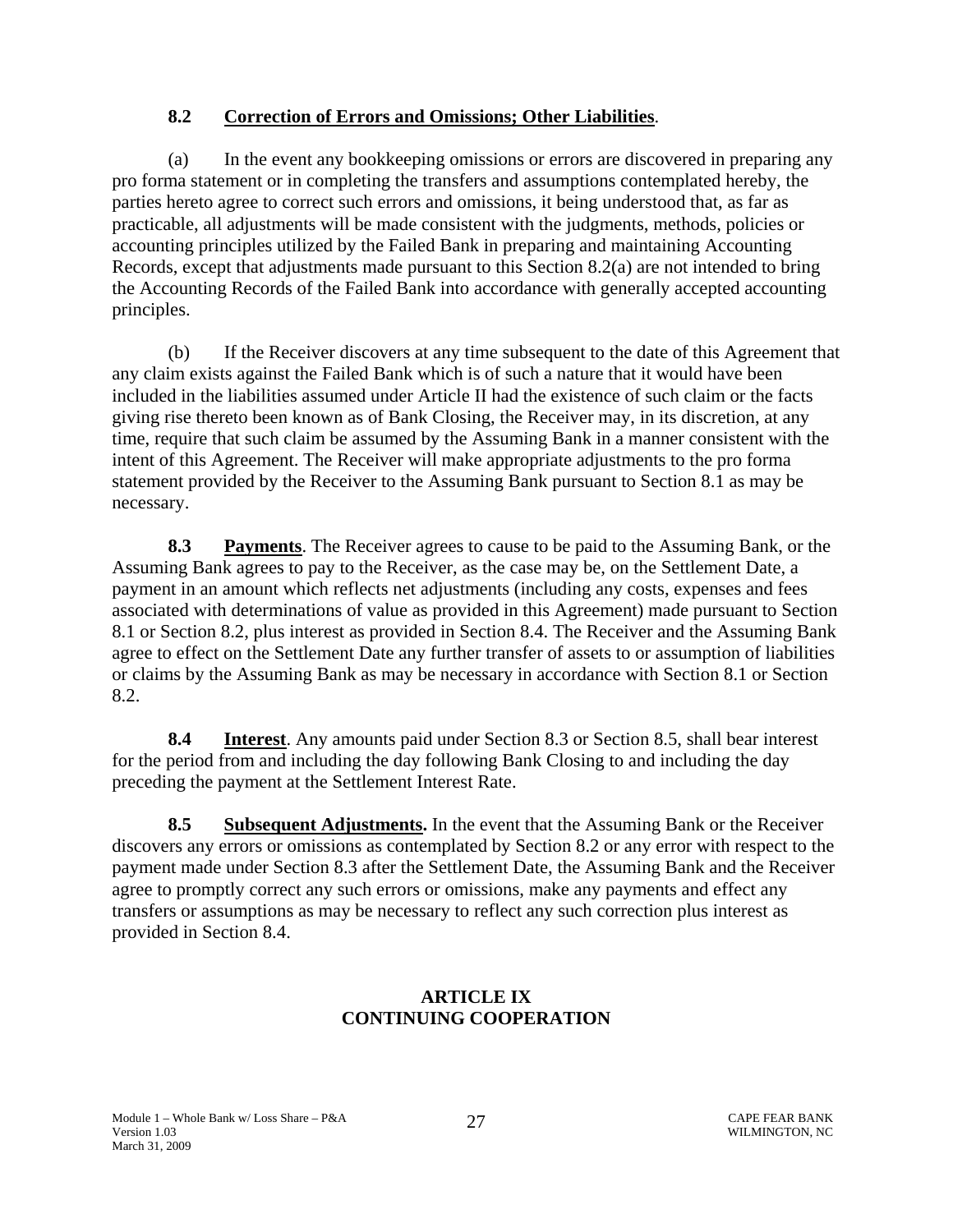<span id="page-31-0"></span>**9.1** General Matters. The parties hereto agree that they will, in good faith and with their best efforts, cooperate with each other to carry out the transactions contemplated by this Agreement and to effect the purposes hereof.

**9.2** Additional Title Documents. The Receiver, the Corporation and the Assuming Bank each agree, at any time, and from time to time, upon the request of any party hereto, to execute and deliver such additional instruments and documents of conveyance as shall be reasonably necessary to vest in the appropriate party its full legal or equitable title in and to the property transferred pursuant to this Agreement or to be transferred in accordance herewith. The Assuming Bank shall prepare such instruments and documents of conveyance (in form and substance satisfactory to the Receiver) as shall be necessary to vest title to the Assets in the Assuming Bank. The Assuming Bank shall be responsible for recording such instruments and documents of conveyance at its own expense.

# **9.3 Claims and Suits**.

(a) The Receiver shall have the right, in its discretion, to (i) defend or settle any claim or suit against the Assuming Bank with respect to which the Receiver has indemnified the Assuming Bank in the same manner and to the same extent as provided in Article XII, and (ii) defend or settle any claim or suit against the Assuming Bank with respect to any Liability Assumed, which claim or suit may result in a loss to the Receiver arising out of or related to this Agreement, or which existed against the Failed Bank on or before Bank Closing. The exercise by the Receiver of any rights under this Section 9.3(a) shall not release the Assuming Bank with respect to any of its obligations under this Agreement.

(b) In the event any action at law or in equity shall be instituted by any Person against the Receiver and the Corporation as codefendants with respect to any asset of the Failed Bank retained or acquired pursuant to this Agreement by the Receiver, the Receiver agrees, at the request of the Corporation, to join with the Corporation in a petition to remove the action to the United States District Court for the proper district. The Receiver agrees to institute, with or without joinder of the Corporation as coplaintiff, any action with respect to any such retained or acquired asset or any matter connected therewith whenever notice requiring such action shall be given by the Corporation to the Receiver.

**9.4** Payment of Deposits. In the event any depositor does not accept the obligation of the Assuming Bank to pay any Deposit liability of the Failed Bank assumed by the Assuming Bank pursuant to this Agreement and asserts a claim against the Receiver for all or any portion of any such Deposit liability, the Assuming Bank agrees on demand to provide to the Receiver funds sufficient to pay such claim in an amount not in excess of the Deposit liability reflected on the books of the Assuming Bank at the time such claim is made. Upon payment by the Assuming Bank to the Receiver of such amount, the Assuming Bank shall be discharged from any further obligation under this Agreement to pay to any such depositor the amount of such Deposit liability paid to the Receiver.

**9.5 Withheld Payments**. At any time, the Receiver or the Corporation may, in its discretion, determine that all or any portion of any deposit balance assumed by the Assuming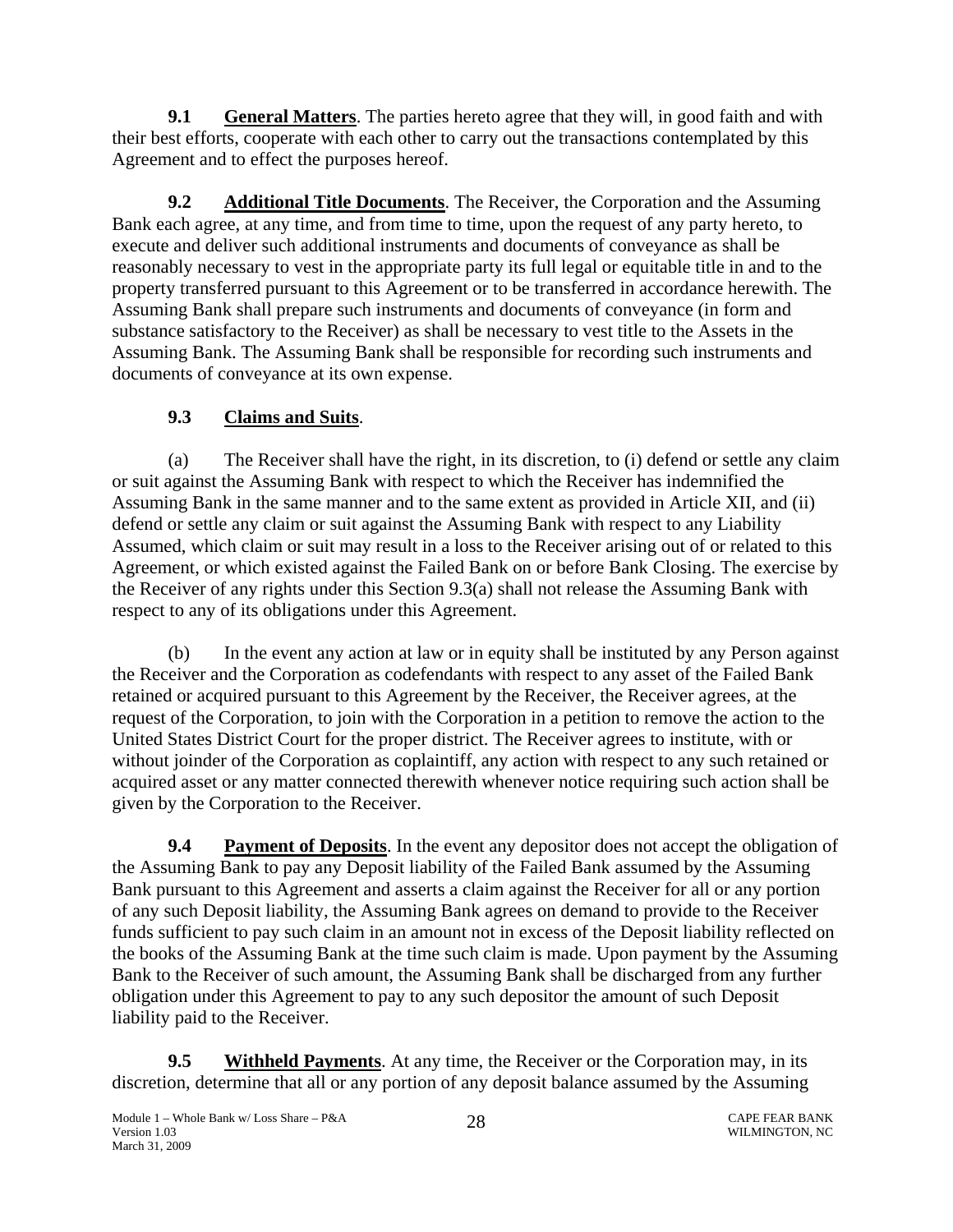<span id="page-32-0"></span>Bank pursuant to this Agreement does not constitute a "Deposit" (or otherwise, in its discretion, determine that it is the best interest of the Receiver or Corporation to withhold all or any portion of any deposit), and may direct the Assuming Bank to withhold payment of all or any portion of any such deposit balance. Upon such direction, the Assuming Bank agrees to hold such deposit and not to make any payment of such deposit balance to or on behalf of the depositor, or to itself, whether by way of transfer, set-off, or otherwise. The Assuming Bank agrees to maintain the "withheld payment" status of any such deposit balance until directed in writing by the Receiver or the Corporation as to its disposition. At the direction of the Receiver or the Corporation, the Assuming Bank shall return all or any portion of such deposit balance to the Receiver or the Corporation, as appropriate, and thereupon the Assuming Bank shall be discharged from any further liability to such depositor with respect to such returned deposit balance. If such deposit balance has been paid to the depositor prior to a demand for return by the Corporation or the Receiver, and payment of such deposit balance had not been previously withheld pursuant to this Section, the Assuming Bank shall not be obligated to return such deposit balance to the Receiver or the Corporation. The Assuming Bank shall be obligated to reimburse the Corporation or the Receiver, as the case may be, for the amount of any deposit balance or portion thereof paid by the Assuming Bank in contravention of any previous direction to withhold payment of such deposit balance or return such deposit balance the payment of which was withheld pursuant to this Section.

## **9.6 Proceedings with Respect to Certain Assets and Liabilities**.

(a) In connection with any investigation, proceeding or other matter with respect to any asset or liability of the Failed Bank retained by the Receiver, or any asset of the Failed Bank acquired by the Receiver pursuant to this Agreement, the Assuming Bank shall cooperate to the extent reasonably required by the Receiver.

(b) In addition to its obligations under Section 6.4, the Assuming Bank shall provide representatives of the Receiver access at reasonable times and locations without other limitation or qualification to (i) its directors, officers, employees and agents and those of the Subsidiaries acquired by the Assuming Bank, and (ii) its books and records, the books and records of such Subsidiaries and all Credit Files, and copies thereof. Copies of books, records and Credit Files shall be provided by the Assuming Bank as requested by the Receiver and the costs of duplication thereof shall be borne by the Receiver.

(c) Not later than ten (10) days after the Put Notice pursuant to Section 3.4 or the date of the notice of transfer of any Loan by the Assuming Bank to the Receiver pursuant to Section 3.6, the Assuming Bank shall deliver to the Receiver such documents with respect to such Loan as the Receiver may request, including without limitation the following: (i) all related Credit Documents (other than certificates, notices and other ancillary documents), (ii) a certificate setting forth the principal amount on the date of the transfer and the amount of interest, fees and other charges then accrued and unpaid thereon, and any restrictions on transfer to which any such Loan is subject, and (iii) all Credit Files, and all documents, microfiche, microfilm and computer records (including but not limited to magnetic tape, disc storage, card forms and printed copy) maintained by, owned by, or in the possession of the Assuming Bank or any Affiliate of the Assuming Bank relating to the transferred Loan.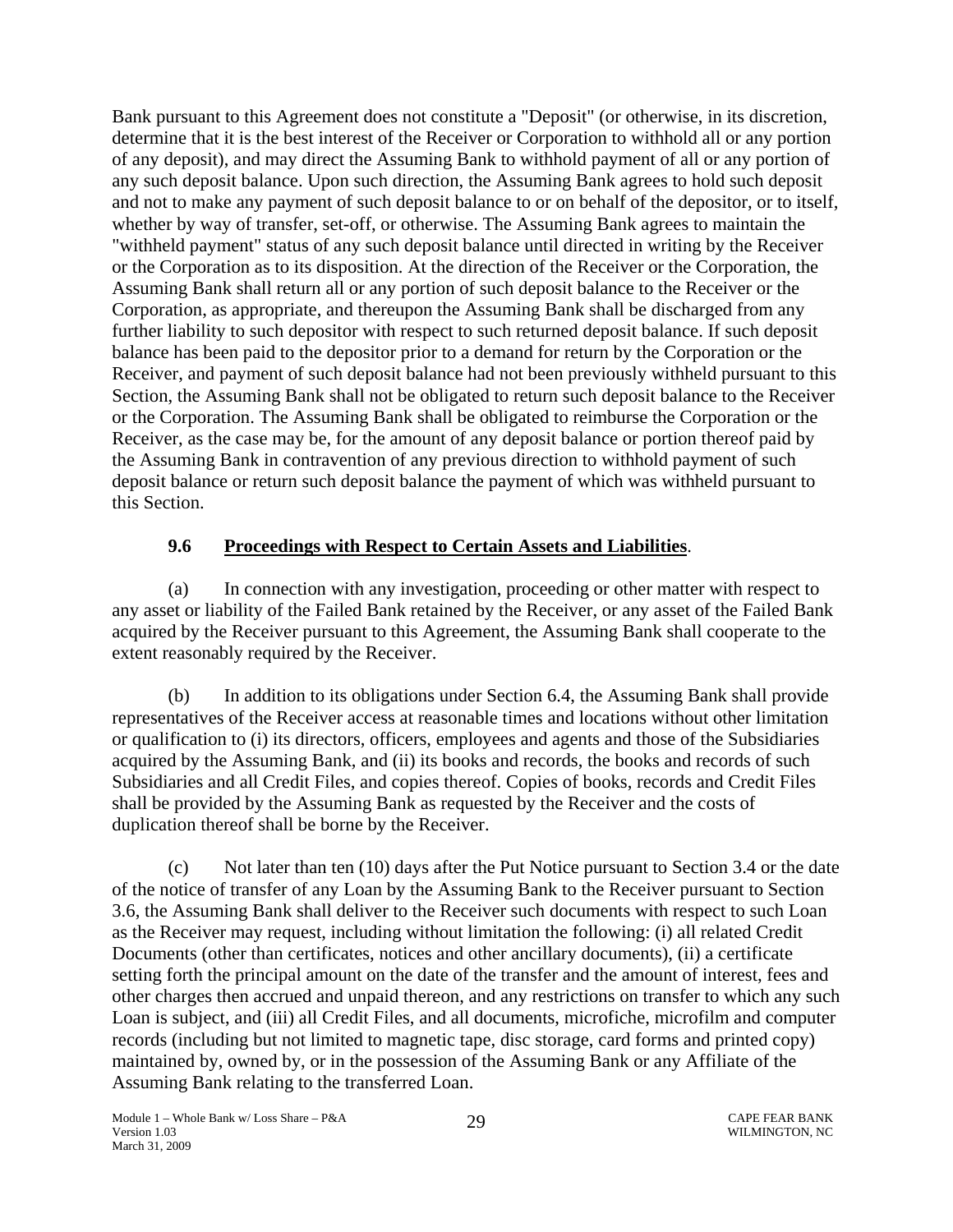<span id="page-33-0"></span>**9.7 Information**. The Assuming Bank promptly shall provide to the Corporation such other information, including financial statements and computations, relating to the performance of the provisions of this Agreement as the Corporation or the Receiver may request from time to time, and, at the request of the Receiver, make available employees of the Failed Bank employed or retained by the Assuming Bank to assist in preparation of the pro forma statement pursuant to Section 8.1.

### **ARTICLE X CONDITION PRECEDENT**

The obligations of the parties to this Agreement are subject to the Receiver and the Corporation having received at or before Bank Closing evidence reasonably satisfactory to each of any necessary approval, waiver, or other action by any governmental authority, the board of directors of the Assuming Bank, or other third party, with respect to this Agreement and the transactions contemplated hereby, the closing of the Failed Bank and the appointment of the Receiver, the chartering of the Assuming Bank, and any agreements, documents, matters or proceedings contemplated hereby or thereby.

### **ARTICLE XI REPRESENTATIONS AND WARRANTIES OF THE ASSUMING BANK**

The Assuming Bank represents and warrants to the Corporation and the Receiver as follows:

(a) **Corporate Existence and Authority**. The Assuming Bank (i) is duly organized, validly existing and in good standing under the laws of its Chartering Authority and has full power and authority to own and operate its properties and to conduct its business as now conducted by it, and (ii) has full power and authority to execute and deliver this Agreement and to perform its obligations hereunder. The Assuming Bank has taken all necessary corporate action to authorize the execution, delivery and performance of this Agreement and the performance of the transactions contemplated hereby.

(b) **Third Party Consents**. No governmental authority or other third party consents (including but not limited to approvals, licenses, registrations or declarations) are required in connection with the execution, delivery or performance by the Assuming Bank of this Agreement, other than such consents as have been duly obtained and are in full force and effect.

(c) **Execution and Enforceability**. This Agreement has been duly executed and delivered by the Assuming Bank and when this Agreement has been duly authorized, executed and delivered by the Corporation and the Receiver, this Agreement will constitute the legal, valid and binding obligation of the Assuming Bank, enforceable in accordance with its terms.

# (d) **Compliance with Law**.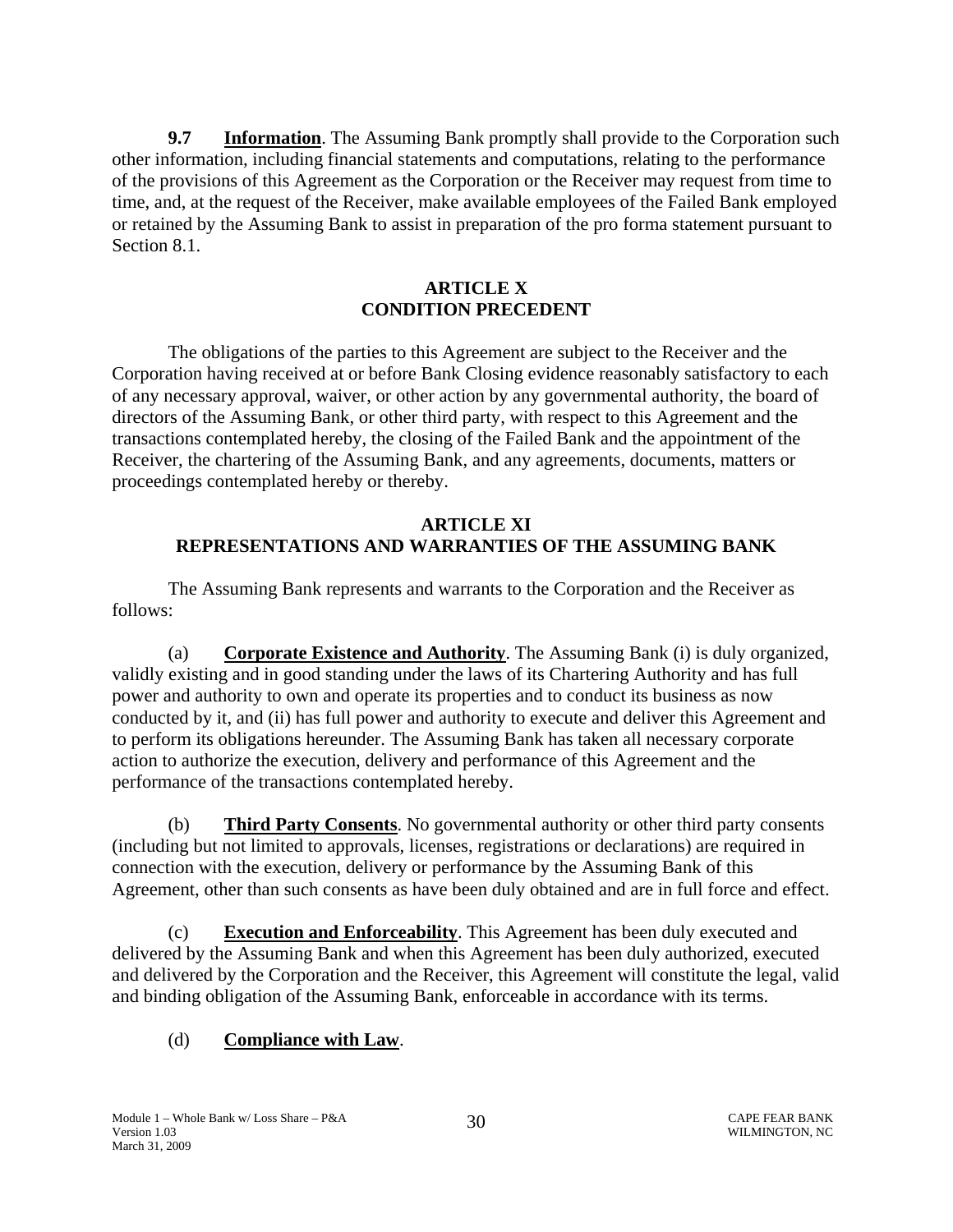<span id="page-34-0"></span> (i) Neither the Assuming Bank nor any of its Subsidiaries is in violation of any statute, regulation, order, decision, judgment or decree of, or any restriction imposed by, the United States of America, any State, municipality or other political subdivision or any agency of any of the foregoing, or any court or other tribunal having jurisdiction over the Assuming Bank or any of its Subsidiaries or any assets of any such Person, or any foreign government or agency thereof having such jurisdiction, with respect to the conduct of the business of the Assuming Bank or of any of its Subsidiaries, or the ownership of the properties of the Assuming Bank or any of its Subsidiaries, which, either individually or in the aggregate with all other such violations, would materially and adversely affect the business, operations or condition (financial or otherwise) of the Assuming Bank or the ability of the Assuming Bank to perform, satisfy or observe any obligation or condition under this Agreement.

(ii) Neither the execution and delivery nor the performance by the Assuming Bank of this Agreement will result in any violation by the Assuming Bank of, or be in conflict with, any provision of any applicable law or regulation, or any order, writ or decree of any court or governmental authority.

e) **Representations Remain True**. The Assuming Bank represents and warrants that it has executed and delivered to the Corporation a Purchaser Eligibility Certification and Confidentiality Agreement and that all information provided and representations made by or on behalf of the Assuming Bank in connection with this Agreement and the transactions contemplated hereby, including, but not limited to, the Purchaser Eligibility Certification and Confidentiality Agreement (which are affirmed and ratified hereby) are and remain true and correct in all material respects and do not fail to state any fact required to make the information contained therein not misleading.

#### **ARTICLE XII INDEMNIFICATION**

**12.1** Indemnification of Indemnitees. From and after Bank Closing and subject to the limitations set forth in this Section and Section 12.6 and compliance by the Indemnitees with Section 12.2, the Receiver agrees to indemnify and hold harmless the Indemnitees against any and all costs, losses, liabilities, expenses (including attorneys' fees) incurred prior to the assumption of defense by the Receiver pursuant to paragraph (d) of Section 12.2, judgments, fines and amounts paid in settlement actually and reasonably incurred in connection with claims against any Indemnitee based on liabilities of the Failed Bank that are not assumed by the Assuming Bank pursuant to this Agreement or subsequent to the execution hereof by the Assuming Bank or any Subsidiary or Affiliate of the Assuming Bank for which indemnification is provided hereunder in (a) of this Section 12.1, subject to certain exclusions as provided in (b) of this Section 12.1:

(a)

(1) claims based on the rights of any shareholder or former shareholder as such of (x) the Failed Bank, or (y) any Subsidiary or Affiliate of the Failed Bank;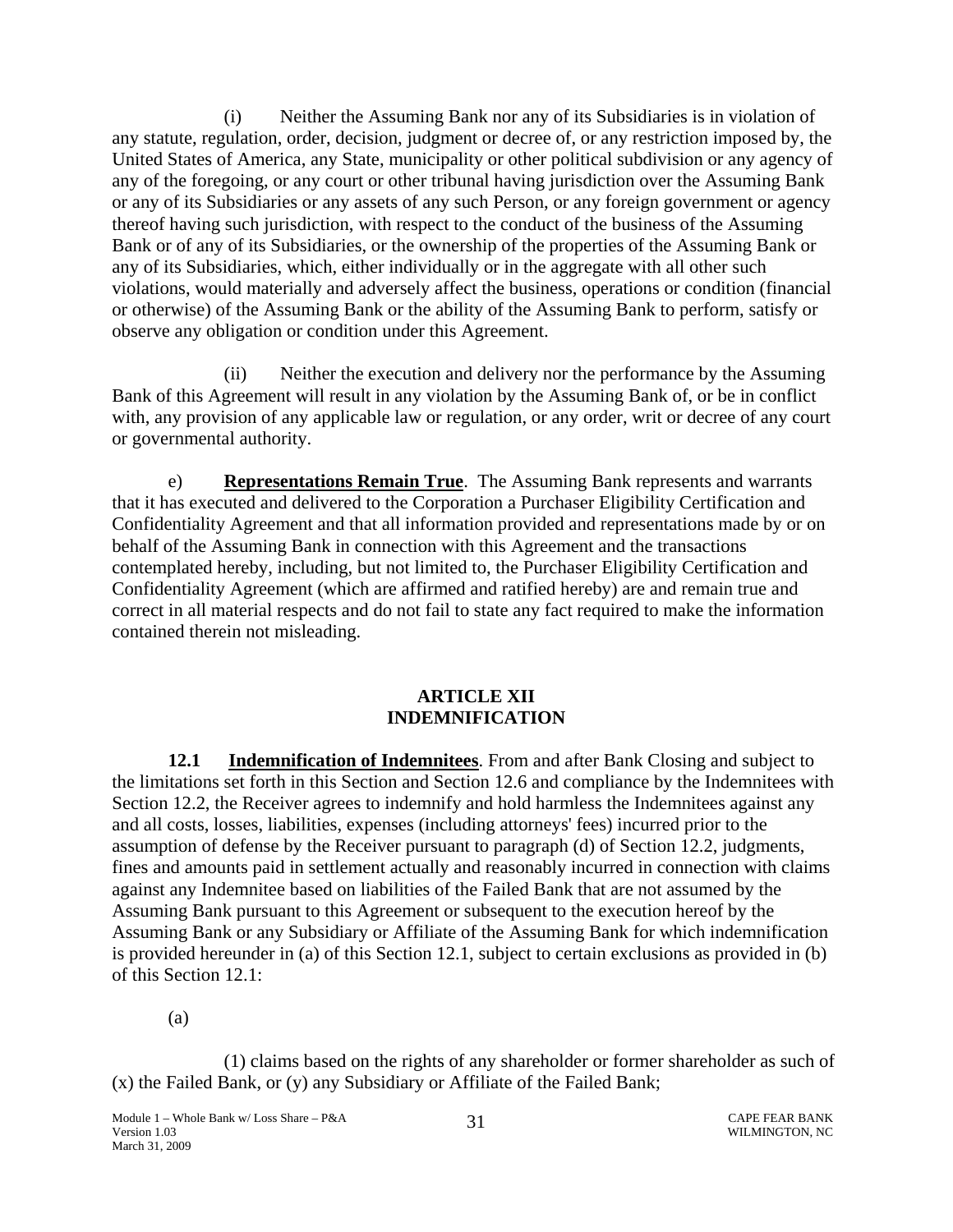(2) claims based on the rights of any creditor as such of the Failed Bank, or any creditor as such of any director, officer, employee or agent of the Failed Bank, with respect to any indebtedness or other obligation of the Failed Bank arising prior to Bank Closing;

(3) claims based on the rights of any present or former director, officer, employee or agent as such of the Failed Bank or of any Subsidiary or Affiliate of the Failed Bank;

(4) claims based on any action or inaction prior to Bank Closing of the Failed Bank, its directors, officers, employees or agents as such, or any Subsidiary or Affiliate of the Failed Bank, or the directors, officers, employees or agents as such of such Subsidiary or Affiliate;

(5) claims based on any malfeasance, misfeasance or nonfeasance of the Failed Bank, its directors, officers, employees or agents with respect to the trust business of the Failed Bank, if any;

(6) claims based on any failure or alleged failure (not in violation of law) by the Assuming Bank to continue to perform any service or activity previously performed by the Failed Bank which the Assuming Bank is not required to perform pursuant to this Agreement or which arise under any contract to which the Failed Bank was a party which the Assuming Bank elected not to assume in accordance with this Agreement and which neither the Assuming Bank nor any Subsidiary or Affiliate of the Assuming Bank has assumed subsequent to the execution hereof;

(7) claims arising from any action or inaction of any Indemnitee, including for purposes of this Section 12.1(a)(7) the former officers or employees of the Failed Bank or of any Subsidiary or Affiliate of the Failed Bank that is taken upon the specific written direction of the Corporation or the Receiver, other than any action or inaction taken in a manner constituting bad faith, gross negligence or willful misconduct; and

(8) claims based on the rights of any depositor of the Failed Bank whose deposit has been accorded "withheld payment" status and/or returned to the Receiver or Corporation in accordance with Section 9.5 and/or has become an "unclaimed deposit" or has been returned to the Corporation or the Receiver in accordance with Section 2.3;

(b) provided, that, with respect to this Agreement, except for paragraphs (7) and (8) of Section 12.1(a), no indemnification will be provided under this Agreement for any:

(1) judgment or fine against, or any amount paid in settlement (without the written approval of the Receiver) by, any Indemnitee in connection with any action that seeks damages against any Indemnitee (a "counterclaim") arising with respect to any Asset and based on any action or inaction of either the Failed Bank, its directors, officers, employees or agents as such prior to Bank Closing, unless any such judgment, fine or amount paid in settlement exceeds the greater of (i) the Repurchase Price of such Asset, or (ii) the monetary recovery sought on such Asset by the Assuming Bank in the cause of action from which the counterclaim arises; and in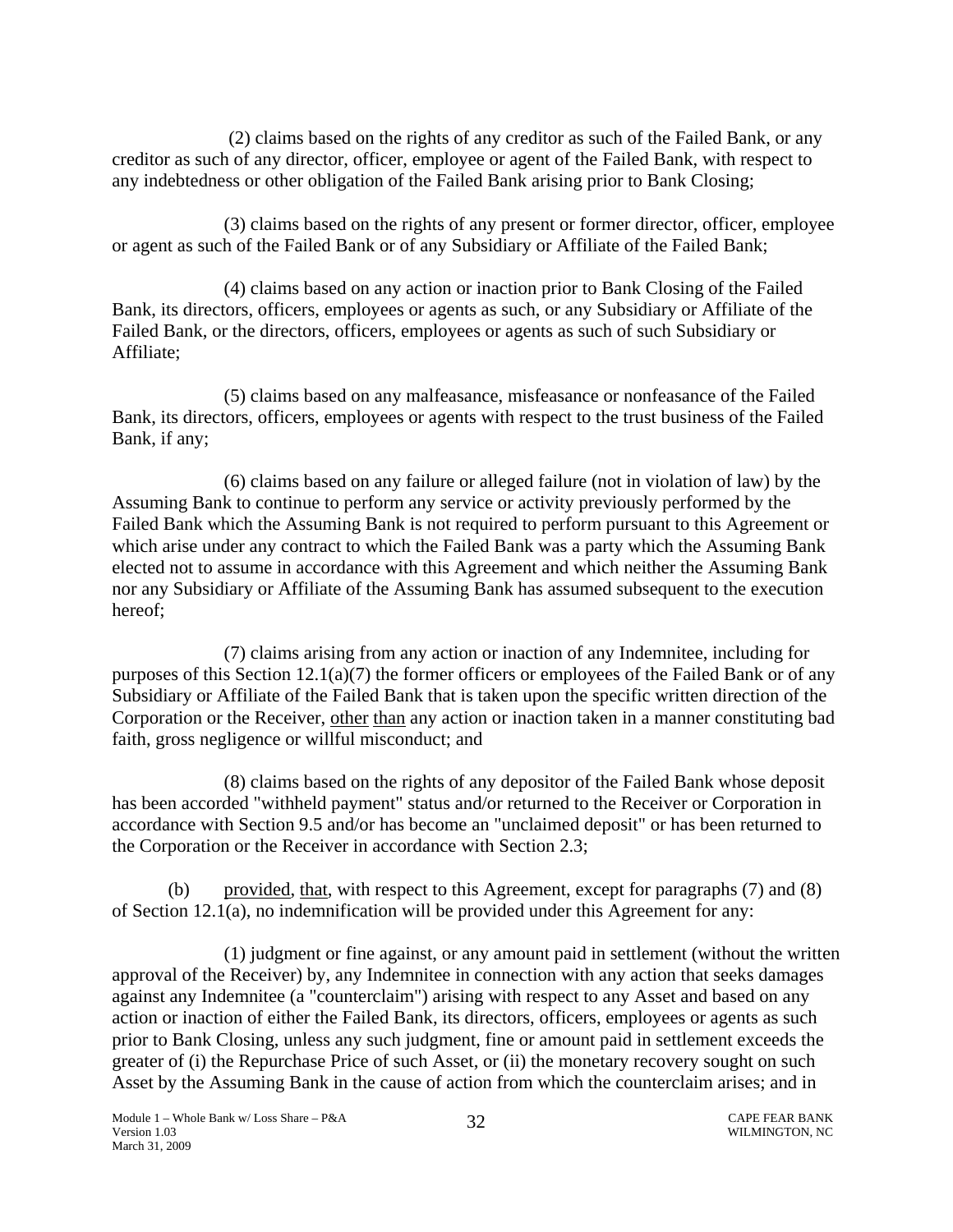such event the Receiver will provide indemnification only in the amount of such excess; and no indemnification will be provided for any costs or expenses other than any costs or expenses (including attorneys' fees) which, in the determination of the Receiver, have been actually and reasonably incurred by such Indemnitee in connection with the defense of any such counterclaim; and it is expressly agreed that the Receiver reserves the right to intervene, in its discretion, on its behalf and/or on behalf of the Receiver, in the defense of any such counterclaim;

(2) claims with respect to any liability or obligation of the Failed Bank that is expressly assumed by the Assuming Bank pursuant to this Agreement or subsequent to the execution hereof by the Assuming Bank or any Subsidiary or Affiliate of the Assuming Bank;

(3) claims with respect to any liability of the Failed Bank to any present or former employee as such of the Failed Bank or of any Subsidiary or Affiliate of the Failed Bank, which liability is expressly assumed by the Assuming Bank pursuant to this Agreement or subsequent to the execution hereof by the Assuming Bank or any Subsidiary or Affiliate of the Assuming Bank;

(4) claims based on the failure of any Indemnitee to seek recovery of damages from the Receiver for any claims based upon any action or inaction of the Failed Bank, its directors, officers, employees or agents as fiduciary, agent or custodian prior to Bank Closing;

(5) claims based on any violation or alleged violation by any Indemnitee of the antitrust, branching, banking or bank holding company or securities laws of the United States of America or any State thereof;

(6) claims based on the rights of any present or former creditor, customer, or supplier as such of the Assuming Bank or any Subsidiary or Affiliate of the Assuming Bank;

(7) claims based on the rights of any present or former shareholder as such of the Assuming Bank or any Subsidiary or Affiliate of the Assuming Bank regardless of whether any such present or former shareholder is also a present or former shareholder of the Failed Bank;

(8) claims, if the Receiver determines that the effect of providing such indemnification would be to (i) expand or alter the provisions of any warranty or disclaimer thereof provided in Section 3.3 or any other provision of this Agreement, or (ii) create any warranty not expressly provided under this Agreement;

(9) claims which could have been enforced against any Indemnitee had the Assuming Bank not entered into this Agreement;

(10) claims based on any liability for taxes or fees assessed with respect to the consummation of the transactions contemplated by this Agreement, including without limitation any subsequent transfer of any Assets or Liabilities Assumed to any Subsidiary or Affiliate of the Assuming Bank;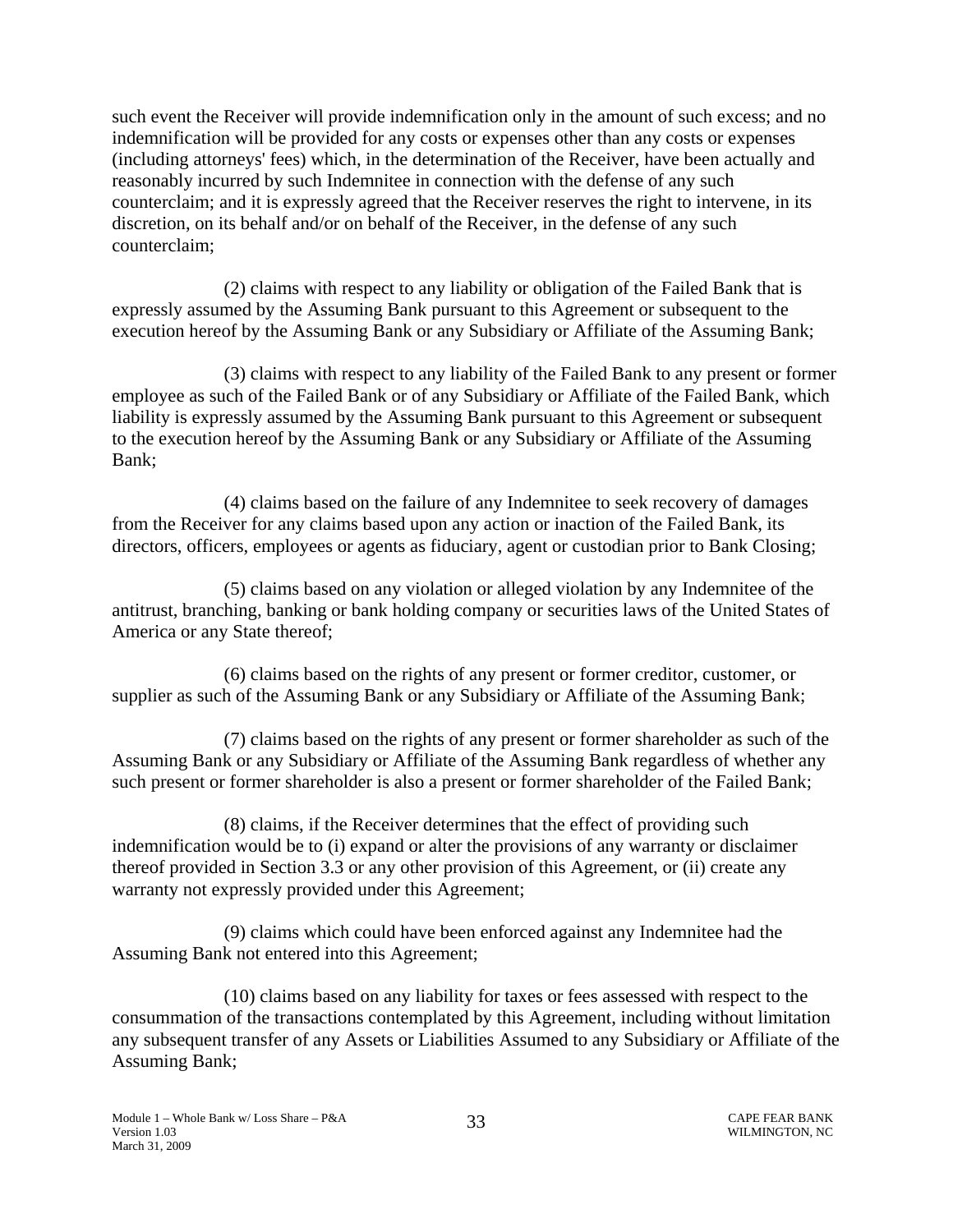(11) except as expressly provided in this Article XII, claims based on any action or inaction of any Indemnitee, and nothing in this Agreement shall be construed to provide indemnification for (i) the Failed Bank, (ii) any Subsidiary or Affiliate of the Failed Bank, or (iii) any present or former director, officer, employee or agent of the Failed Bank or its Subsidiaries or Affiliates; provided, that the Receiver, in its discretion, may provide indemnification hereunder for any present or former director, officer, employee or agent of the Failed Bank or its Subsidiaries or Affiliates who is also or becomes a director, officer, employee or agent of the Assuming Bank or its Subsidiaries or Affiliates;

(12) claims or actions which constitute a breach by the Assuming Bank of the representations and warranties contained in Article XI;

(13) claims arising out of or relating to the condition of or generated by an Asset arising from or relating to the presence, storage or release of any hazardous or toxic substance, or any pollutant or contaminant, or condition of such Asset which violate any applicable Federal, State or local law or regulation concerning environmental protection; and

(14) claims based on, related to or arising from any asset, including a loan, acquired or liability assumed by the Assuming Bank, other than pursuant to this Agreement.

**12.2 Conditions Precedent to Indemnification**. It shall be a condition precedent to the obligation of the Receiver to indemnify any Person pursuant to this Article XII that such Person shall, with respect to any claim made or threatened against such Person for which such Person is or may be entitled to indemnification hereunder:

(a) give written notice to the Regional Counsel (Litigation Branch) of the Corporation in the manner and at the address provided in Section 13.7 of such claim as soon as practicable after such claim is made or threatened; provided, that notice must be given on or before the date which is six (6) years from the date of this Agreement;

(b) provide to the Receiver such information and cooperation with respect to such claim as the Receiver may reasonably require;

(c) cooperate and take all steps, as the Receiver may reasonably require, to preserve and protect any defense to such claim;

(d) in the event suit is brought with respect to such claim, upon reasonable prior notice, afford to the Receiver the right, which the Receiver may exercise in its sole discretion, to conduct the investigation, control the defense and effect settlement of such claim, including without limitation the right to designate counsel and to control all negotiations, litigation, arbitration, settlements, compromises and appeals of any such claim, all of which shall be at the expense of the Receiver; provided, that the Receiver shall have notified the Person claiming indemnification in writing that such claim is a claim with respect to which the Person claiming indemnification is entitled to indemnification under this Article XII;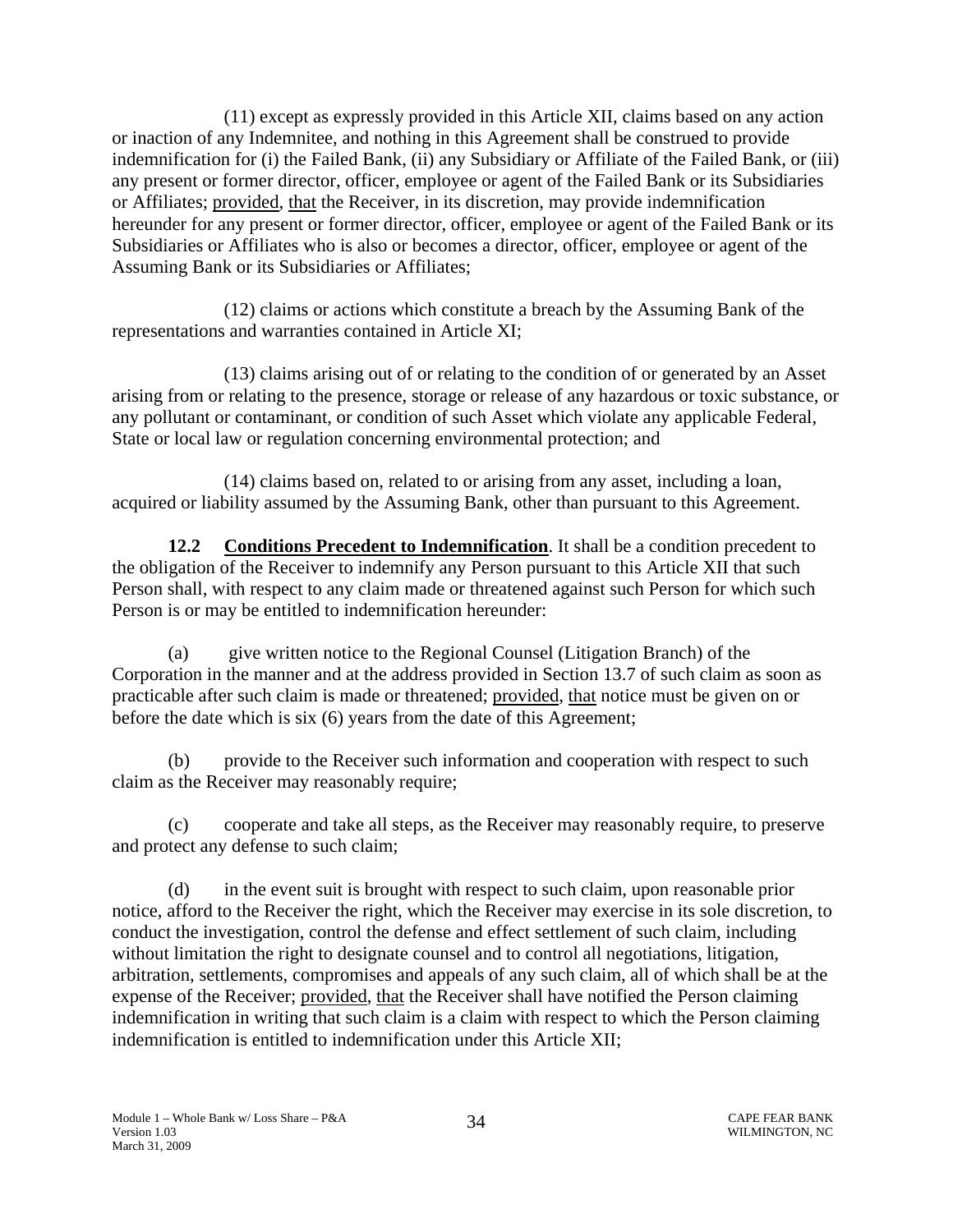(e) not incur any costs or expenses in connection with any response or suit with respect to such claim, unless such costs or expenses were incurred upon the written direction of the Receiver; provided, that the Receiver shall not be obligated to reimburse the amount of any such costs or expenses unless such costs or expenses were incurred upon the written direction of the Receiver;

(f) not release or settle such claim or make any payment or admission with respect thereto, unless the Receiver consents in writing thereto, which consent shall not be unreasonably withheld; provided, that the Receiver shall not be obligated to reimburse the amount of any such settlement or payment unless such settlement or payment was effected upon the written direction of the Receiver; and

(g) take reasonable action as the Receiver may request in writing as necessary to preserve, protect or enforce the rights of the indemnified Person against any Primary Indemnitor.

**12.3 No Additional Warranty**. Nothing in this Article XII shall be construed or deemed to (i) expand or otherwise alter any warranty or disclaimer thereof provided under Section 3.3 or any other provision of this Agreement with respect to, among other matters, the title, value, collectibility, genuineness, enforceability or condition of any (x) Asset, or (y) asset of the Failed Bank purchased by the Assuming Bank subsequent to the execution of this Agreement by the Assuming Bank or any Subsidiary or Affiliate of the Assuming Bank, or (ii) create any warranty not expressly provided under this Agreement with respect thereto.

**12.4 Indemnification of Receiver and Corporation**. From and after Bank Closing, the Assuming Bank agrees to indemnify and hold harmless the Corporation and the Receiver and their respective directors, officers, employees and agents from and against any and all costs, losses, liabilities, expenses (including attorneys' fees), judgments, fines and amounts paid in settlement actually and reasonably incurred in connection with any of the following:

(a) claims based on any and all liabilities or obligations of the Failed Bank assumed by the Assuming Bank pursuant to this Agreement or subsequent to the execution hereof by the Assuming Bank or any Subsidiary or Affiliate of the Assuming Bank, whether or not any such liabilities subsequently are sold and/or transferred, other than any claim based upon any action or inaction of any Indemnitee as provided in paragraph (7) or (8) of Section 12.1(a); and

(b) claims based on any act or omission of any Indemnitee (including but not limited to claims of any Person claiming any right or title by or through the Assuming Bank with respect to Assets transferred to the Receiver pursuant to Section 3.4 or 3.6), other than any action or inaction of any Indemnitee as provided in paragraph (7) or (8) of Section 12.1(a).

**12.5 Obligations Supplemental**. The obligations of the Receiver, and the Corporation as guarantor in accordance with Section 12.7, to provide indemnification under this Article XII are to supplement any amount payable by any Primary Indemnitor to the Person indemnified under this Article XII. Consistent with that intent, the Receiver agrees only to make payments pursuant to such indemnification to the extent not payable by a Primary Indemnitor. If the aggregate amount of payments by the Receiver, or the Corporation as guarantor in accordance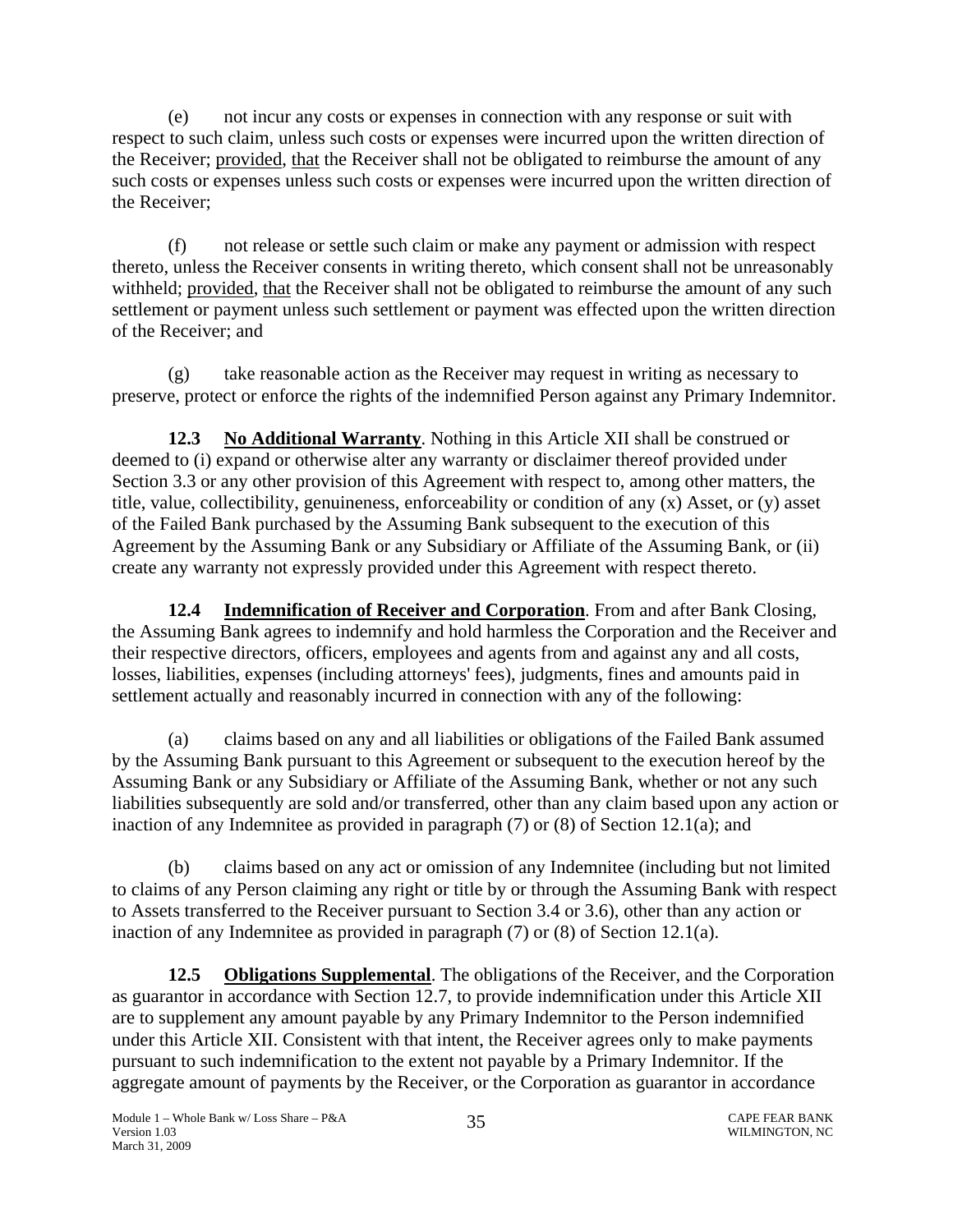with Section 12.7, and all Primary Indemnitors with respect to any item of indemnification under this Article XII exceeds the amount payable with respect to such item, such Person being indemnified shall notify the Receiver thereof and, upon the request of the Receiver, shall promptly pay to the Receiver, or the Corporation as appropriate, the amount of the Receiver's (or Corporation's) payments to the extent of such excess.

**12.6 Criminal Claims**. Notwithstanding any provision of this Article XII to the contrary, in the event that any Person being indemnified under this Article XII shall become involved in any criminal action, suit or proceeding, whether judicial, administrative or investigative, the Receiver shall have no obligation hereunder to indemnify such Person for liability with respect to any criminal act or to the extent any costs or expenses are attributable to the defense against the allegation of any criminal act, unless (i) the Person is successful on the merits or otherwise in the defense against any such action, suit or proceeding, or (ii) such action, suit or proceeding is terminated without the imposition of liability on such Person.

**12.7 Limited Guaranty of the Corporation.** The Corporation hereby guarantees performance of the Receiver's obligation to indemnify the Assuming Bank as set forth in this Article XII. It is a condition to the Corporation's obligation hereunder that the Assuming Bank shall comply in all respects with the applicable provisions of this Article XII. The Corporation shall be liable hereunder only for such amounts, if any, as the Receiver is obligated to pay under the terms of this Article XII but shall fail to pay. Except as otherwise provided above in this Section 12.7, nothing in this Article XII is intended or shall be construed to create any liability or obligation on the part of the Corporation, the United States of America or any department or agency thereof under or with respect to this Article XII, or any provision hereof, it being the intention of the parties hereto that the obligations undertaken by the Receiver under this Article XII are the sole and exclusive responsibility of the Receiver and no other Person or entity.

**12.8 Subrogation.** Upon payment by the Receiver, or the Corporation as guarantor in accordance with Section 12.7, to any Indemnitee for any claims indemnified by the Receiver under this Article XII, the Receiver, or the Corporation as appropriate, shall become subrogated to all rights of the Indemnitee against any other Person to the extent of such payment.

### **ARTICLE XIII MISCELLANEOUS**

**13.1 Entire Agreement**. This Agreement embodies the entire agreement of the parties hereto in relation to the subject matter herein and supersedes all prior understandings or agreements, oral or written, between the parties.

**13.2 Headings**. The headings and subheadings of the Table of Contents, Articles and Sections contained in this Agreement, except the terms identified for definition in Article I and elsewhere in this Agreement, are inserted for convenience only and shall not affect the meaning or interpretation of this Agreement or any provision hereof.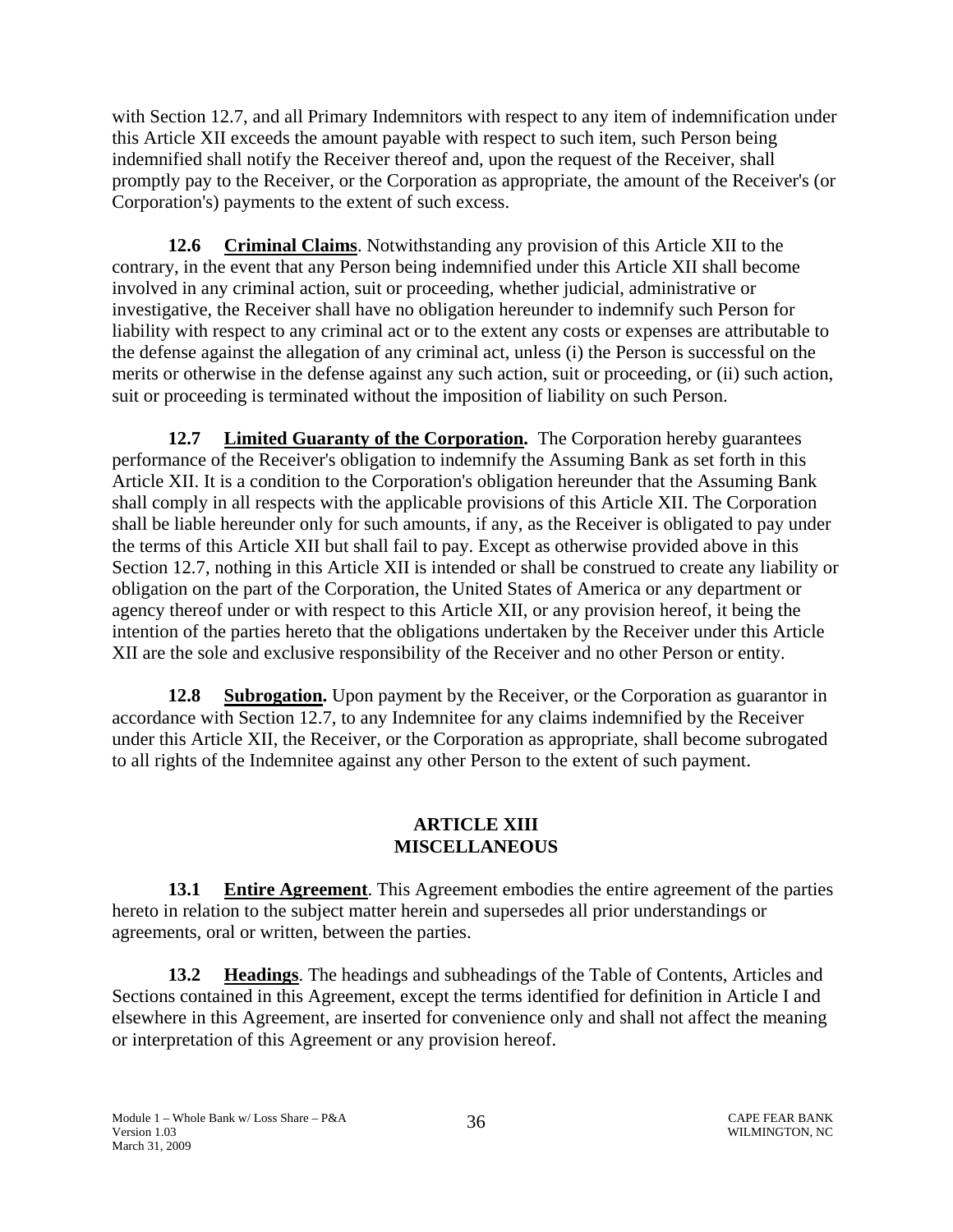**13.3** Counterparts. This Agreement may be executed in any number of counterparts and by the duly authorized representative of a different party hereto on separate counterparts, each of which when so executed shall be deemed to be an original and all of which when taken together shall constitute one and the same Agreement.

**13.4 GOVERNING LAW**. THIS AGREEMENT AND THE RIGHTS AND OBLIGATIONS HEREUNDER SHALL BE GOVERNED BY AND CONSTRUED IN ACCORDANCE WITH THE FEDERAL LAW OF THE UNITED STATES OF AMERICA, AND IN THE ABSENCE OF CONTROLLING FEDERAL LAW, IN ACCORDANCE WITH THE LAWS OF THE STATE IN WHICH THE MAIN OFFICE OF THE FAILED BANK IS LOCATED.

**13.5 Successors.** All terms and conditions of this Agreement shall be binding on the successors and assigns of the Receiver, the Corporation and the Assuming Bank. Except as otherwise specifically provided in this Agreement, nothing expressed or referred to in this Agreement is intended or shall be construed to give any Person other than the Receiver, the Corporation and the Assuming Bank any legal or equitable right, remedy or claim under or with respect to this Agreement or any provisions contained herein, it being the intention of the parties hereto that this Agreement, the obligations and statements of responsibilities hereunder, and all other conditions and provisions hereof are for the sole and exclusive benefit of the Receiver, the Corporation and the Assuming Bank and for the benefit of no other Person.

**13.6 Modification; Assignment**. No amendment or other modification, rescission, release, or assignment of any part of this Agreement shall be effective except pursuant to a written agreement subscribed by the duly authorized representatives of the parties hereto.

**13.7 Notice**. Any notice, request, demand, consent, approval or other communication to any party hereto shall be effective when received and shall be given in writing, and delivered in person against receipt therefore, or sent by certified mail, postage prepaid, courier service, telex, facsimile transmission or email to such party (with copies as indicated below) at its address set forth below or at such other address as it shall hereafter furnish in writing to the other parties. All such notices and other communications shall be deemed given on the date received by the addressee.

### **Assuming Bank**

First Federal Savings & Loan Association of Charleston A. Thomas Hood President/Chief Executive Officer 34 Broad Street Charleston, SC 29401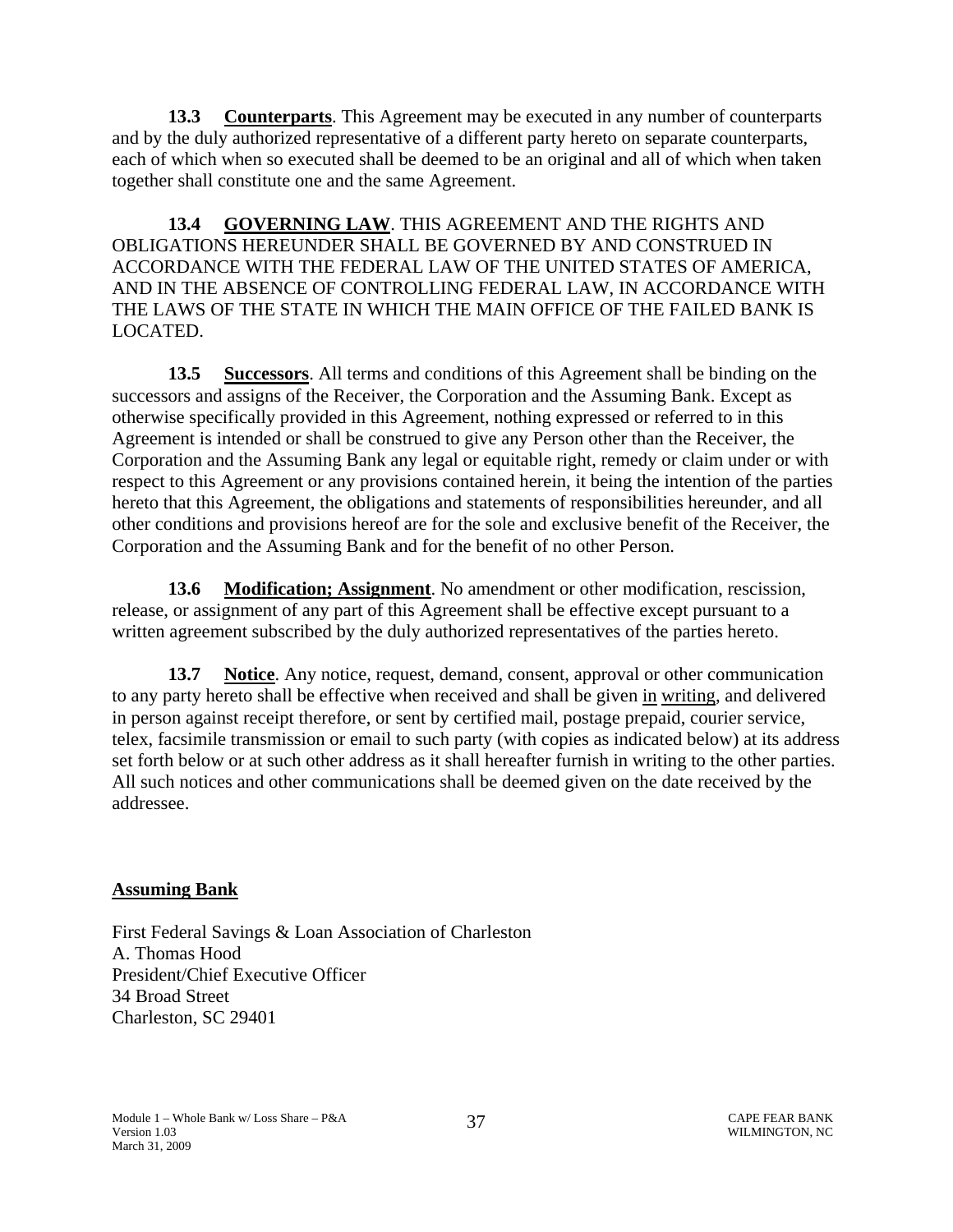### **Receiver and Corporation**

 Receiver of **CAPE FEAR BANK** Federal Deposit Insurance Corporation, 1601 Bryan Street, Suite 1700 Dallas, Texas 75201

Attention: Settlement Manager

with copy to: Regional Counsel (Litigation Branch)

and with respect to notice under Article XII:

Federal Deposit Insurance Corporation Receiver of **CAPE FEAR BANK**  1601 Bryan Street, Suite 1700 Dallas, Texas 75201 Attention: Regional Counsel (Litigation Branch)

 **13.8 Manner of Payment**. All payments due under this Agreement shall be in lawful money of the United States of America in immediately available funds as each party hereto may specify to the other parties; provided, that in the event the Receiver or the Corporation is obligated to make any payment hereunder in the amount of \$25,000.00 or less, such payment may be made by check.

**13.9 Costs, Fees and Expenses**. Except as otherwise specifically provided herein, each party hereto agrees to pay all costs, fees and expenses which it has incurred in connection with or incidental to the matters contained in this Agreement, including without limitation any fees and disbursements to its accountants and counsel; provided, that the Assuming Bank shall pay all fees, costs and expenses (other than attorneys' fees incurred by the Receiver) incurred in connection with the transfer to it of any Assets or Liabilities Assumed hereunder or in accordance herewith.

**13.10 Waiver**. Each of the Receiver, the Corporation and the Assuming Bank may waive its respective rights, powers or privileges under this Agreement; provided, that such waiver shall be in writing; and further provided, that no failure or delay on the part of the Receiver, the Corporation or the Assuming Bank to exercise any right, power or privilege under this Agreement shall operate as a waiver thereof, nor will any single or partial exercise of any right, power or privilege under this Agreement preclude any other or further exercise thereof or the exercise of any other right, power or privilege by the Receiver, the Corporation, or the Assuming Bank under this Agreement, nor will any such waiver operate or be construed as a future waiver of such right, power or privilege under this Agreement.

**13.11 Severability**. If any provision of this Agreement is declared invalid or unenforceable, then, to the extent possible, all of the remaining provisions of this Agreement shall remain in full force and effect and shall be binding upon the parties hereto.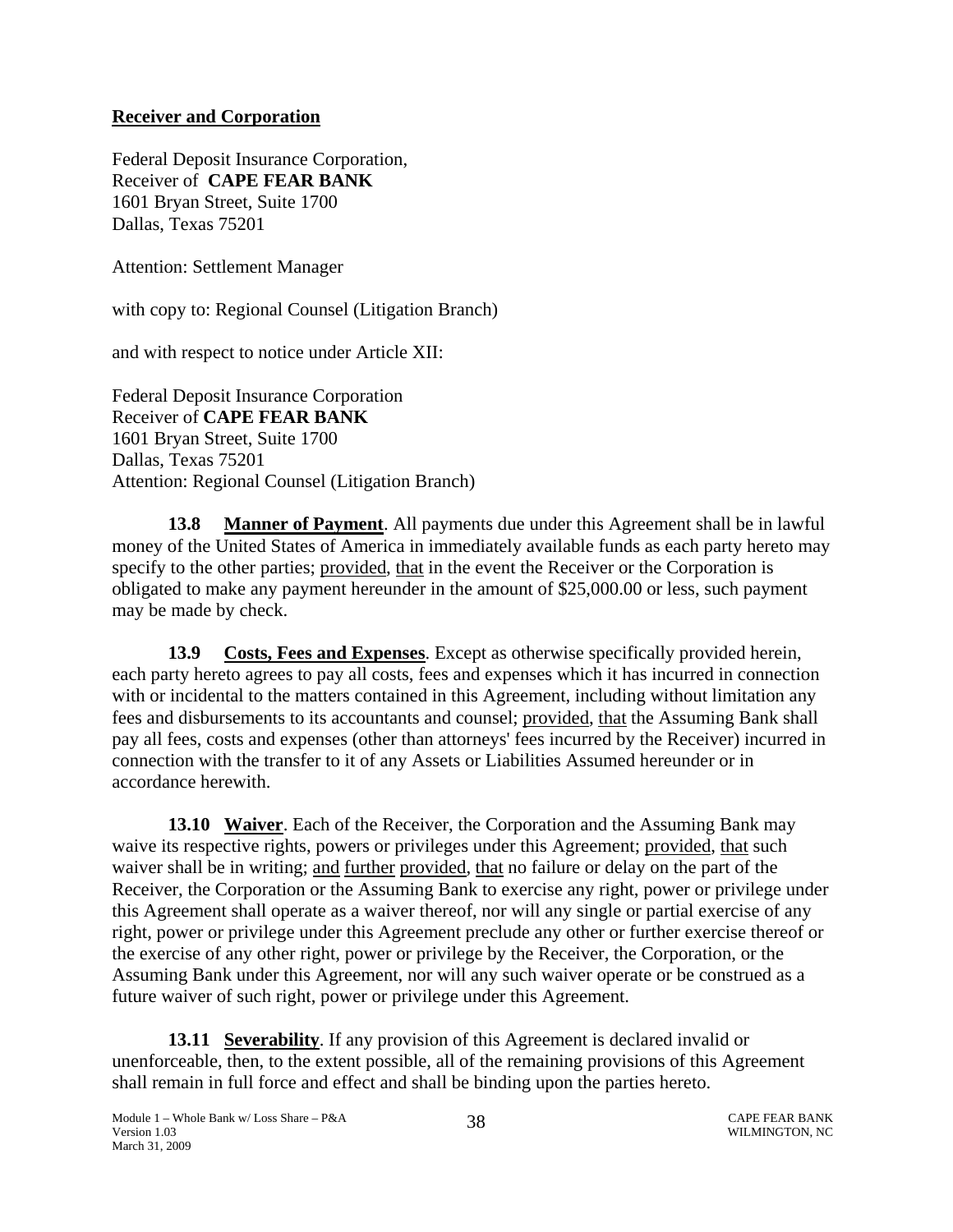**13.12 Term of Agreement**. This Agreement shall continue in full force and effect until the sixth (6th) anniversary of Bank Closing; provided, that the provisions of Section 6.3 and 6.4 shall survive the expiration of the term of this Agreement. Provided, however, the receivership of the Failed Bank may be terminated prior to the expiration of the term of this Agreement; in such event, the guaranty of the Corporation, as provided in and in accordance with the provisions of Section 12.7 shall be in effect for the remainder of the term. Expiration of the term of this Agreement shall not affect any claim or liability of any party with respect to any (i) amount which is owing at the time of such expiration, regardless of when such amount becomes payable, and (ii) breach of this Agreement occurring prior to such expiration, regardless of when such breach is discovered.

**13.13 Survival of Covenants, Etc.** The covenants, representations, and warranties in this Agreement shall survive the execution of this Agreement and the consummation of the transactions contemplated hereunder.

 **[Signature Page Follows]**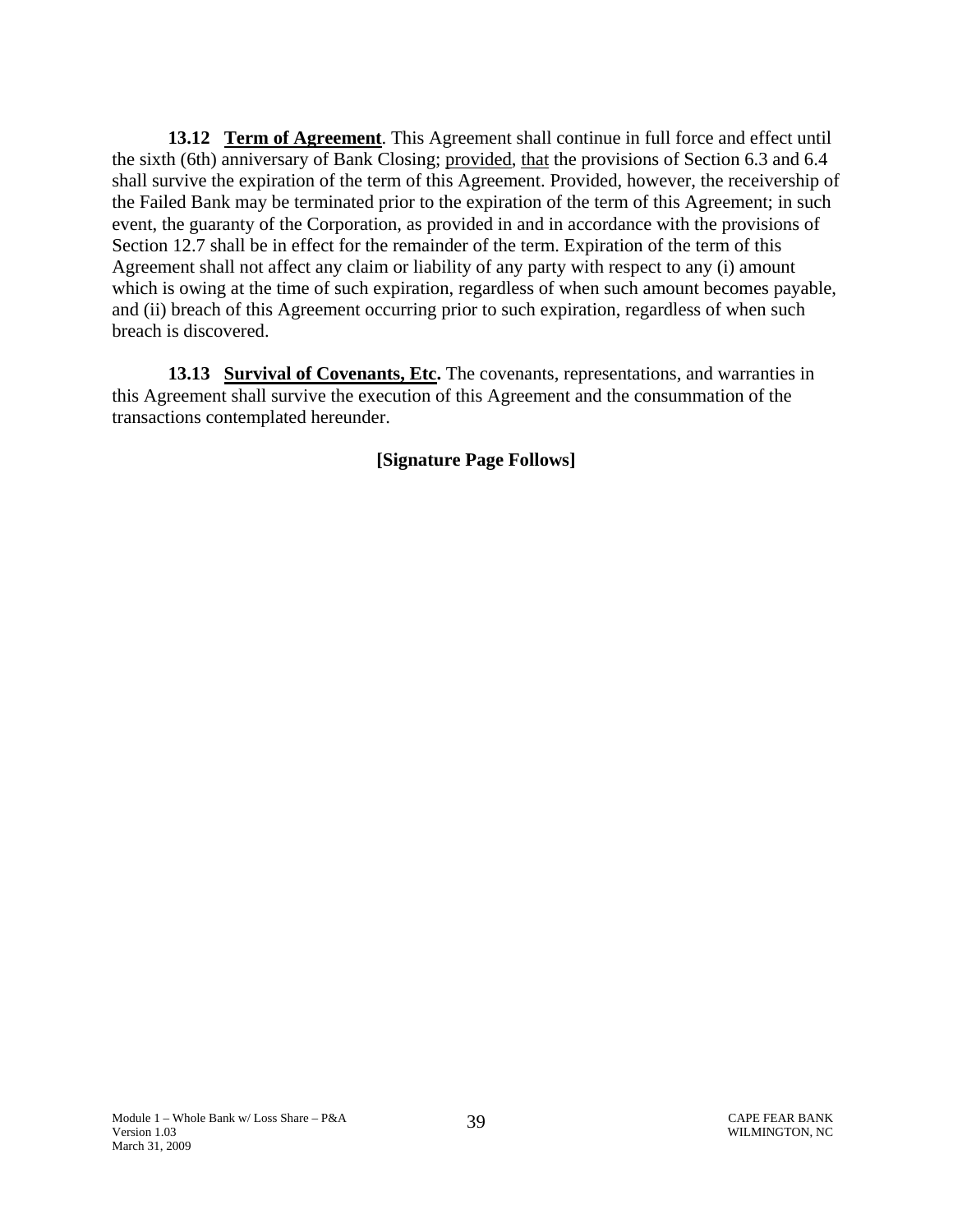IN WITNESS WHEREOF, the parties hereto have caused this Agreement to be executed by their duly authorized representatives as of the date first above written.



#### **FIRST FEDERAL SAVING & LOAN ASSOCIATION** OF CHARLESTON



TITLE: President/Chief Executive Officer



Module 1 - Whole Bank w/ Loss Share - P&A Version 1.03 March 31, 2009

40

CAPE FEAR BANK WILMINGTON, NC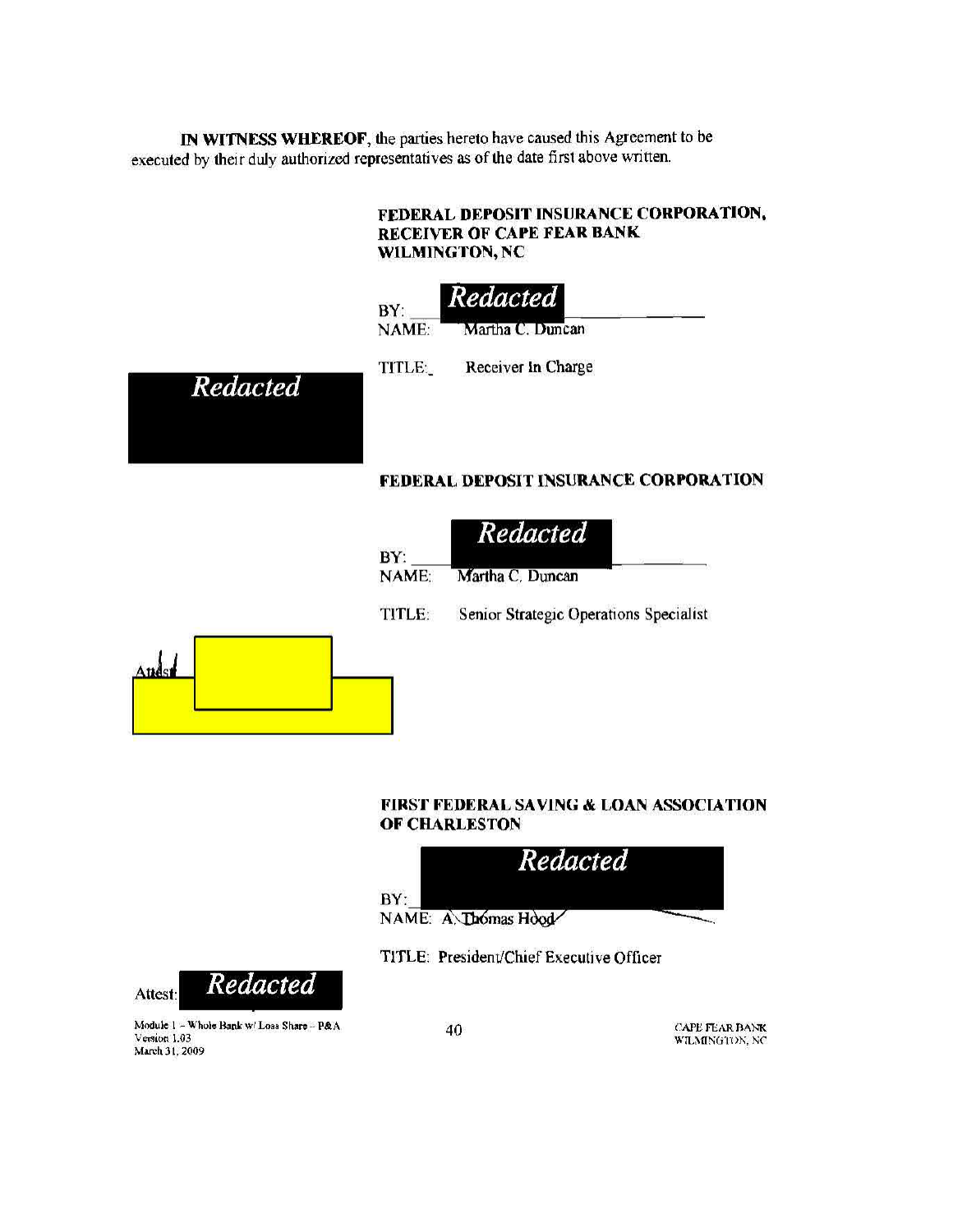## Schedule 2.1.a Exhibit to P&A Agreement

## Accounts Excluded from P&A Transaction

### Cape Fear Bank Wilmington, North Carolina

Cape Fear Bank, Wilmington, NC, has deposits associated with the Depository Organization (DO) Cede & Co as Nominee for DTC. The DO accounts do not pass to the Assuming Bank and are excluded from the transaction as described in section 2.1 of the P&A Agreement. The attached Schedule 2.1.a DO Detail Report identifies the DO accounts as of the date of the deposit download. This schedule will be updated post closing with data as of Bank Closing date.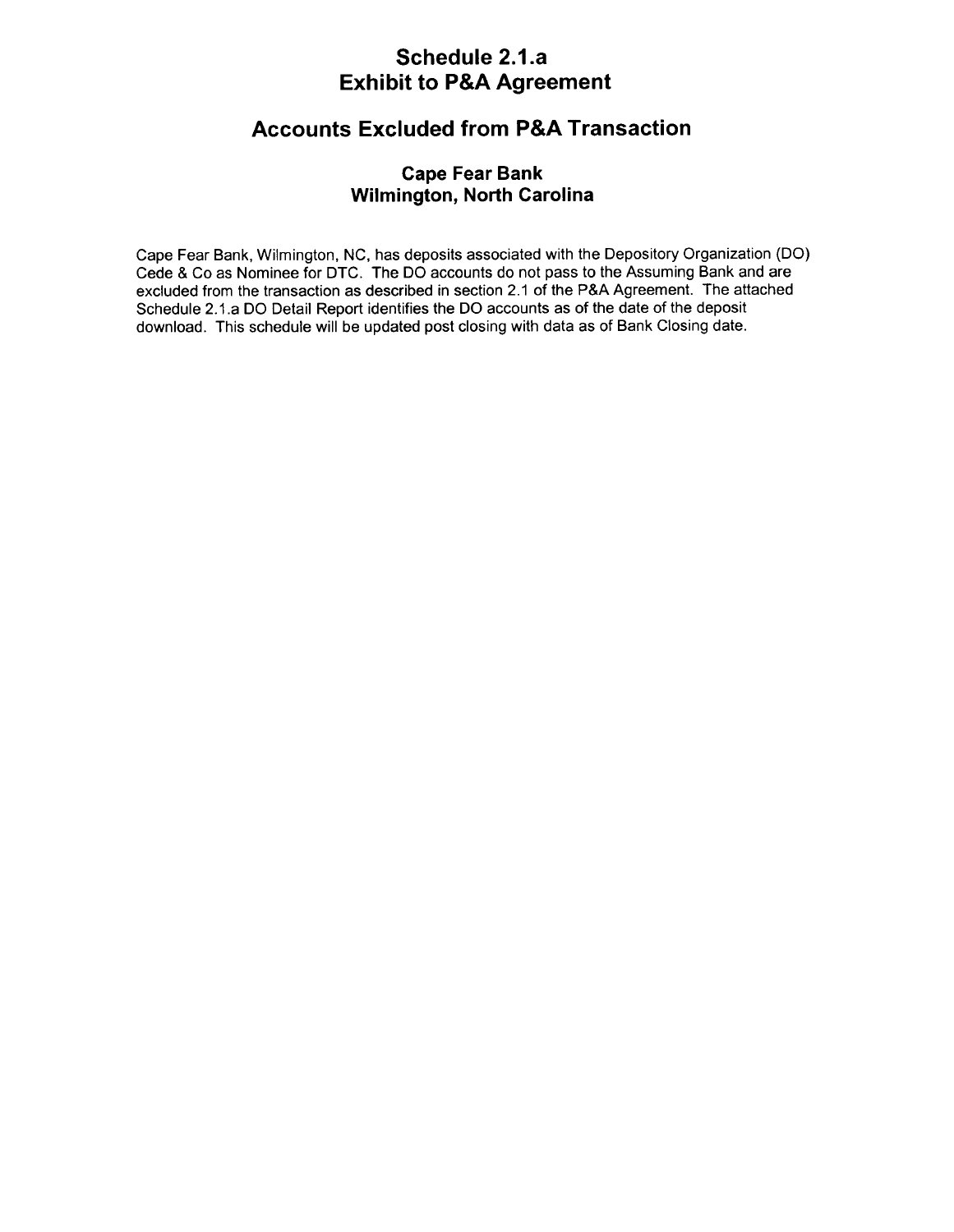# **SCHEDULE 2.1(a) – Excluded Deposit Liability Accounts**

To be provided.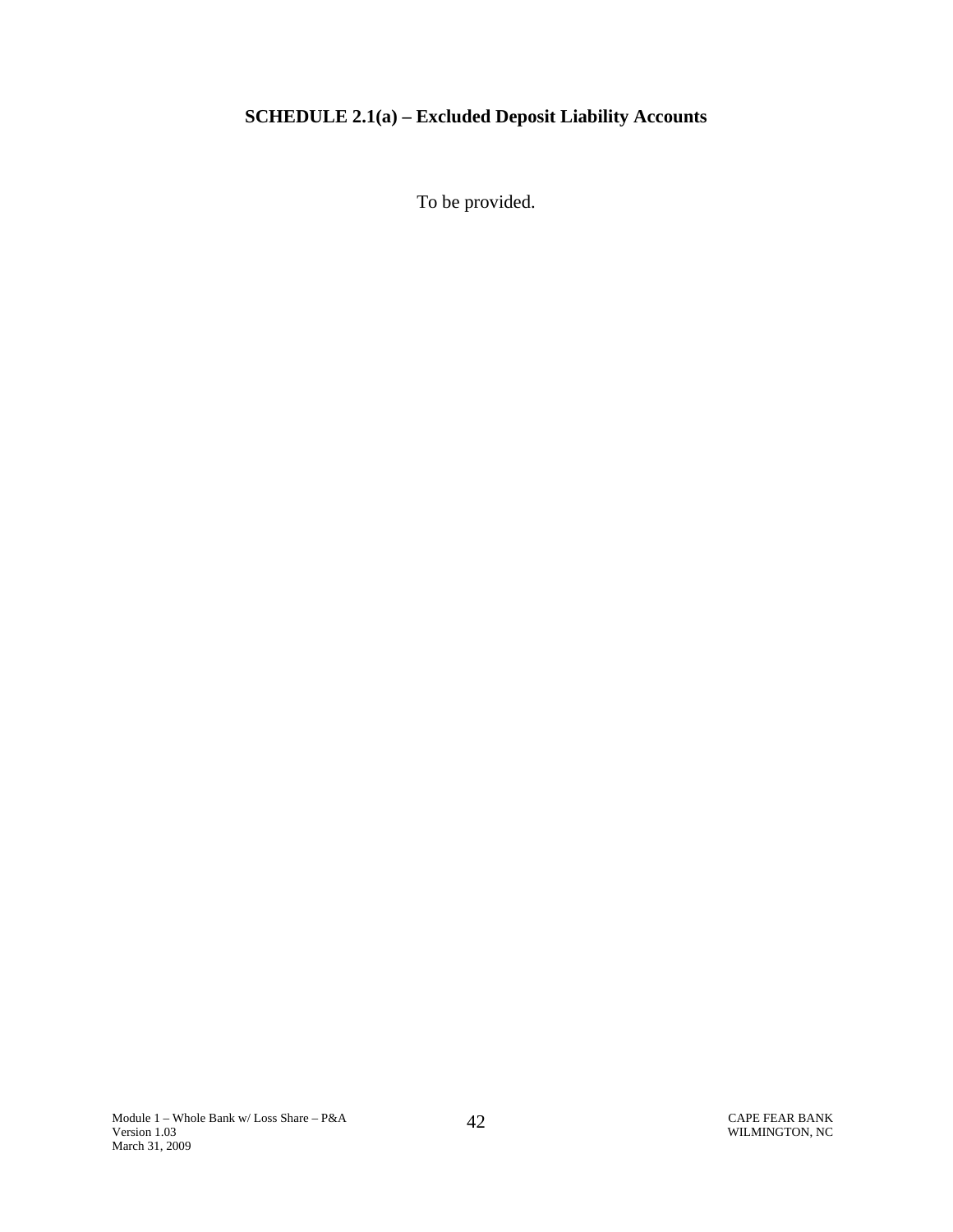#### **SCHEDULE 3.1 - Certain Assets Purchased**

#### **SEE ATTACHED LIST**

THE LIST(S) ATTACHED TO THIS SCHEDULE (OR SUBSCHEDULE(S)) AND THE **INFORMATION THEREIN, IS AS OF THE DATE OF THE MOST RECENT PERTINENT DATA MADE AVAILABLE TO THE ASSUMING BANK AS PART OF THE INFORMATION PACKAGE. IT WILL BE ADJUSTED TO REFLECT THE COMPOSITION AND BOOK VALUE OF THE LOANS AND ASSETS AS OF THE DATE OF BANK CLOSING. THE LIST(S) MAY NOT INCLUDE ALL LOANS AND ASSETS (E.G., CHARGED OFF LOANS). THE LIST(S) MAY BE REPLACED WITH A MORE ACCURATE LIST POST CLOSING.**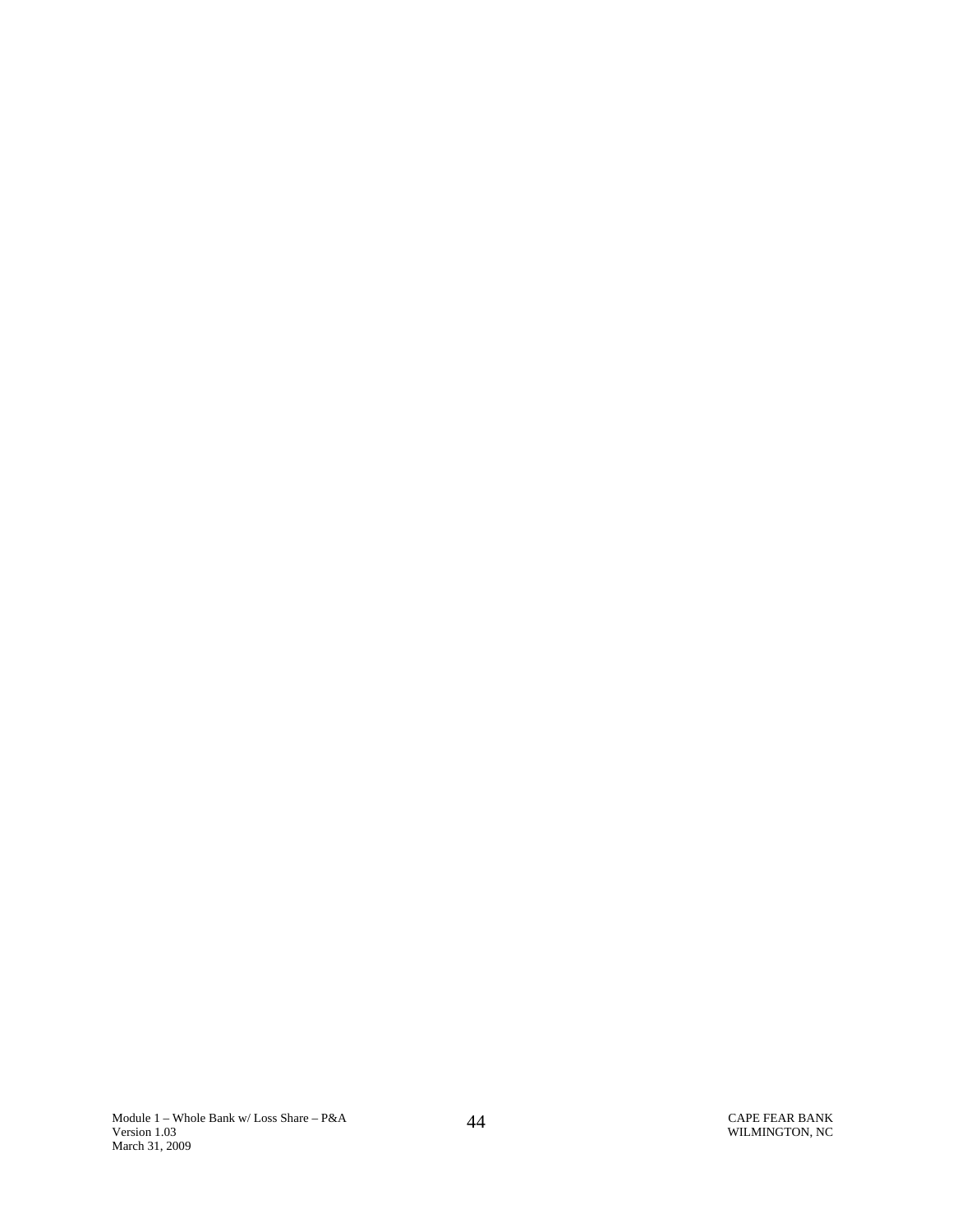## **SCHEDULE 3.2 - Purchase Price of Assets or assets**

| (a) | cash and receivables from depository<br>institutions, including cash items in the<br>process of collection, plus<br>interest thereon:                                                           | <b>Book Value</b>             |
|-----|-------------------------------------------------------------------------------------------------------------------------------------------------------------------------------------------------|-------------------------------|
| (b) | securities (exclusive of the capital stock of<br>Acquired Subsidiaries), plus interest<br>thereon:                                                                                              | As provided in Section 3.2(b) |
| (c) | federal funds sold and repurchase<br>agreements, if any, including interest<br>thereon:                                                                                                         | <b>Book Value</b>             |
| (d) | Loans:                                                                                                                                                                                          | <b>Book Value</b>             |
| (e) | credit card business, if any, including all<br>outstanding extensions of credit and<br>offensive litigation, but excluding any class<br>action lawsuits related to the credit card<br>business: | <b>Book Value</b>             |
| (f) | Safe Deposit Boxes and related business,<br>safekeeping business and trust business, if<br>any:                                                                                                 | <b>Book Value</b>             |
| (g) | Records and other documents:                                                                                                                                                                    | <b>Book Value</b>             |
| (h) | capital stock of any Acquired Subsidiaries:                                                                                                                                                     | <b>Book Value</b>             |
| (i) | amounts owed to the Failed Bank by any<br><b>Acquired Subsidiary:</b>                                                                                                                           | <b>Book Value</b>             |
| (j) | assets securing Deposits of public money,<br>to the extent not otherwise purchased<br>hereunder:                                                                                                | <b>Book Value</b>             |
| (k) | Overdrafts of customers:                                                                                                                                                                        | <b>Book Value</b>             |
| (1) | rights, if any, with respect to Qualified<br><b>Financial Contracts.</b>                                                                                                                        | <b>Book Value</b>             |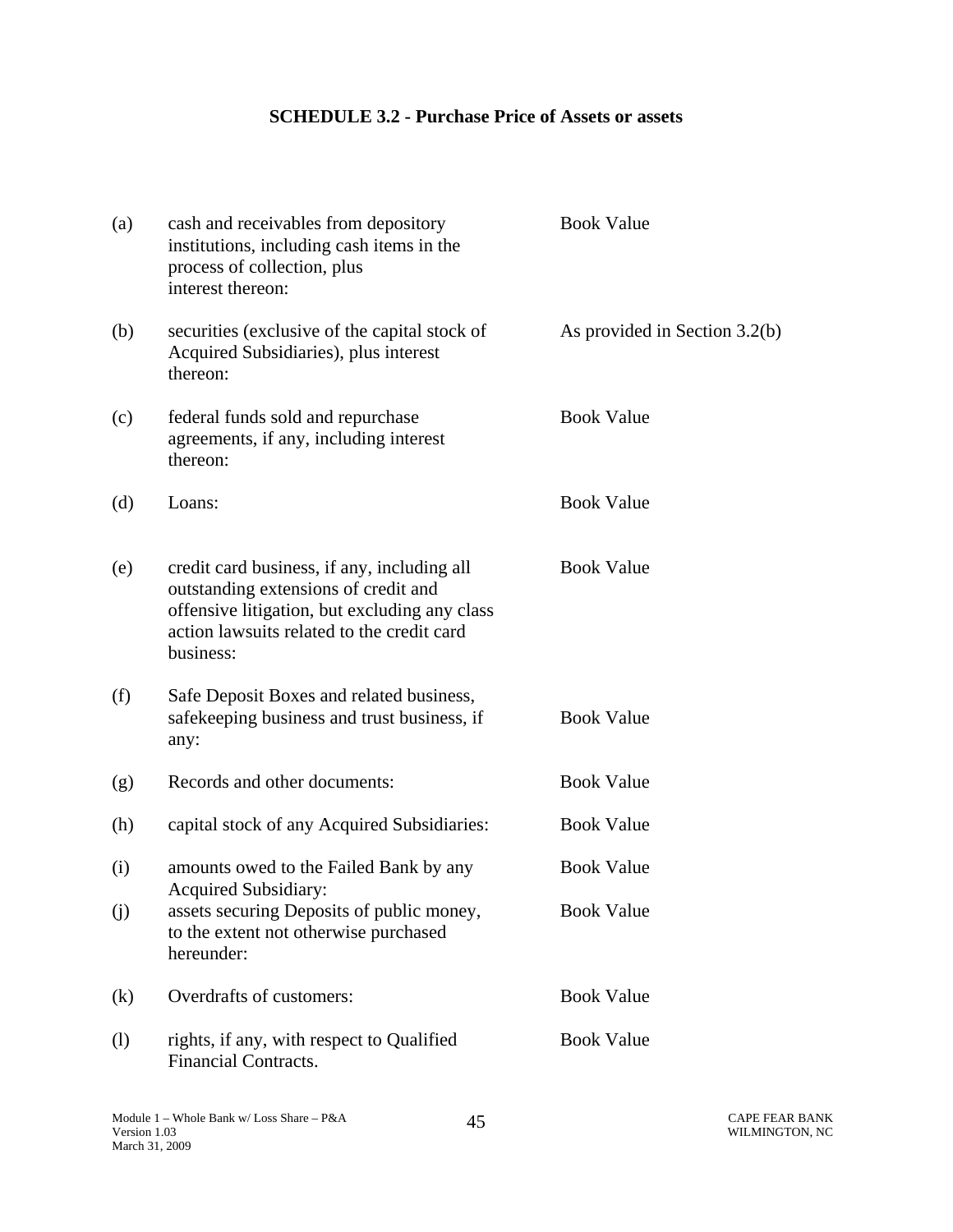(m) rights of the Failed Bank to provide Book Value mortgage servicing for others and to have mortgage servicing provided to the Failed Bank by others and related contracts.

### **assets subject to an option to purchase:**

| (a) | <b>Bank Premises:</b>    | Fair Market Value |
|-----|--------------------------|-------------------|
| (b) | Furniture and Equipment: | Fair Market Value |
| (c) | Fixtures:                | Fair Market Value |
| (d) | Other Equipment:         | Fair Market Value |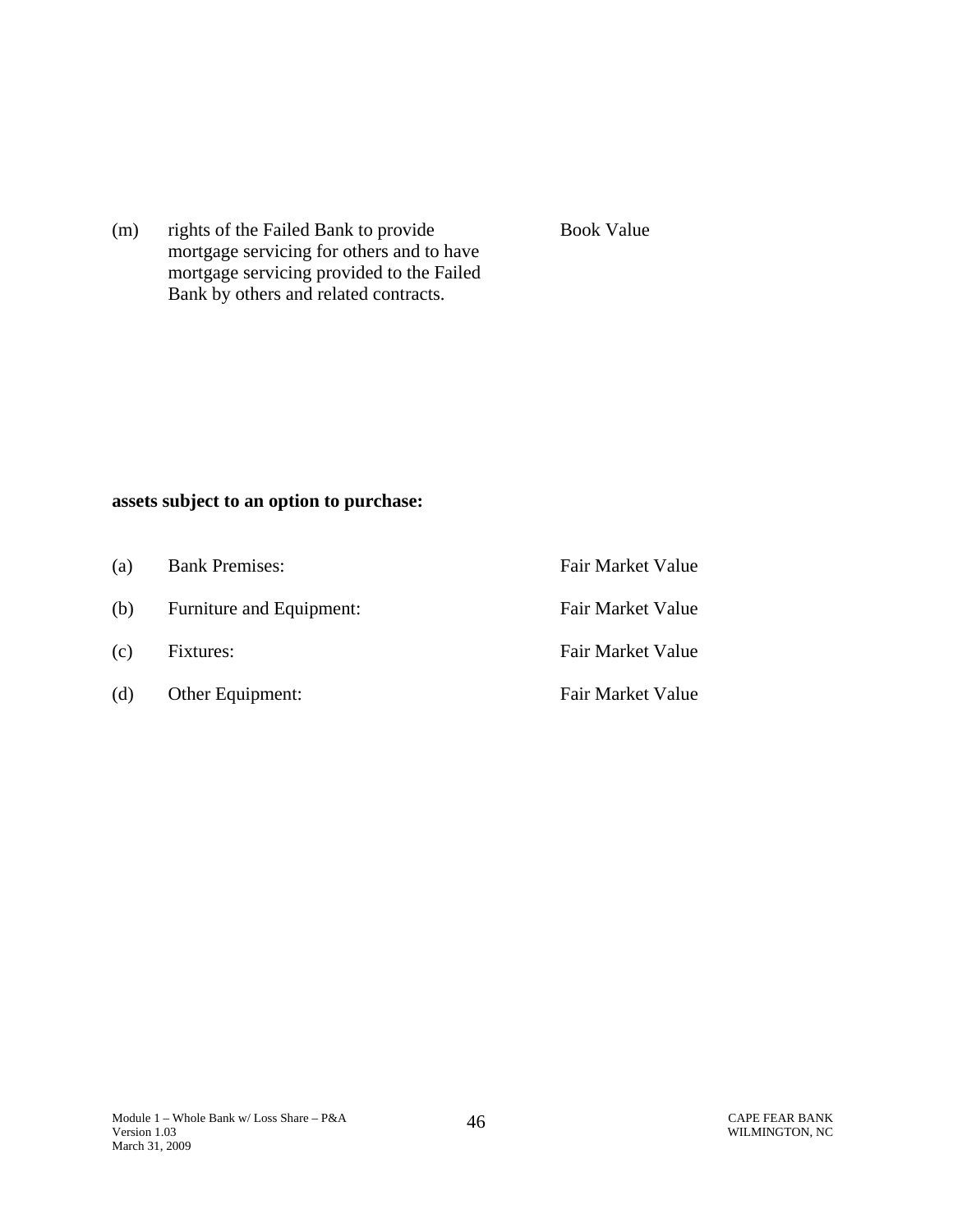## **SCHEDULE 3.5(l) – Excluded Private Label Asset-Backed Securities**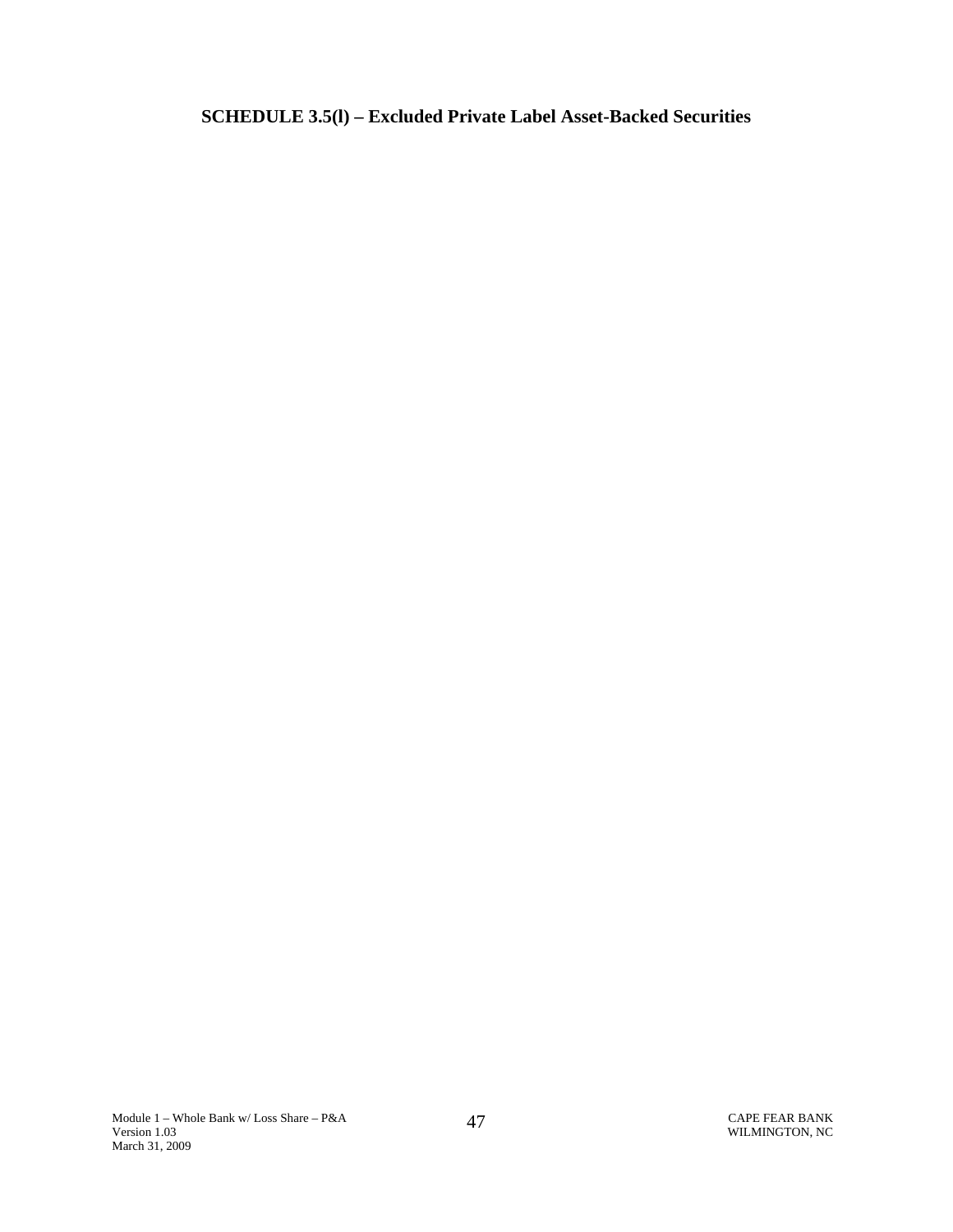#### **SCHEDULE 4.15A**

### **LOANS SUBJECT TO LOSS SHARING UNDER THE SINGLE FAMILY SHARED-LOSS AGREEMENT**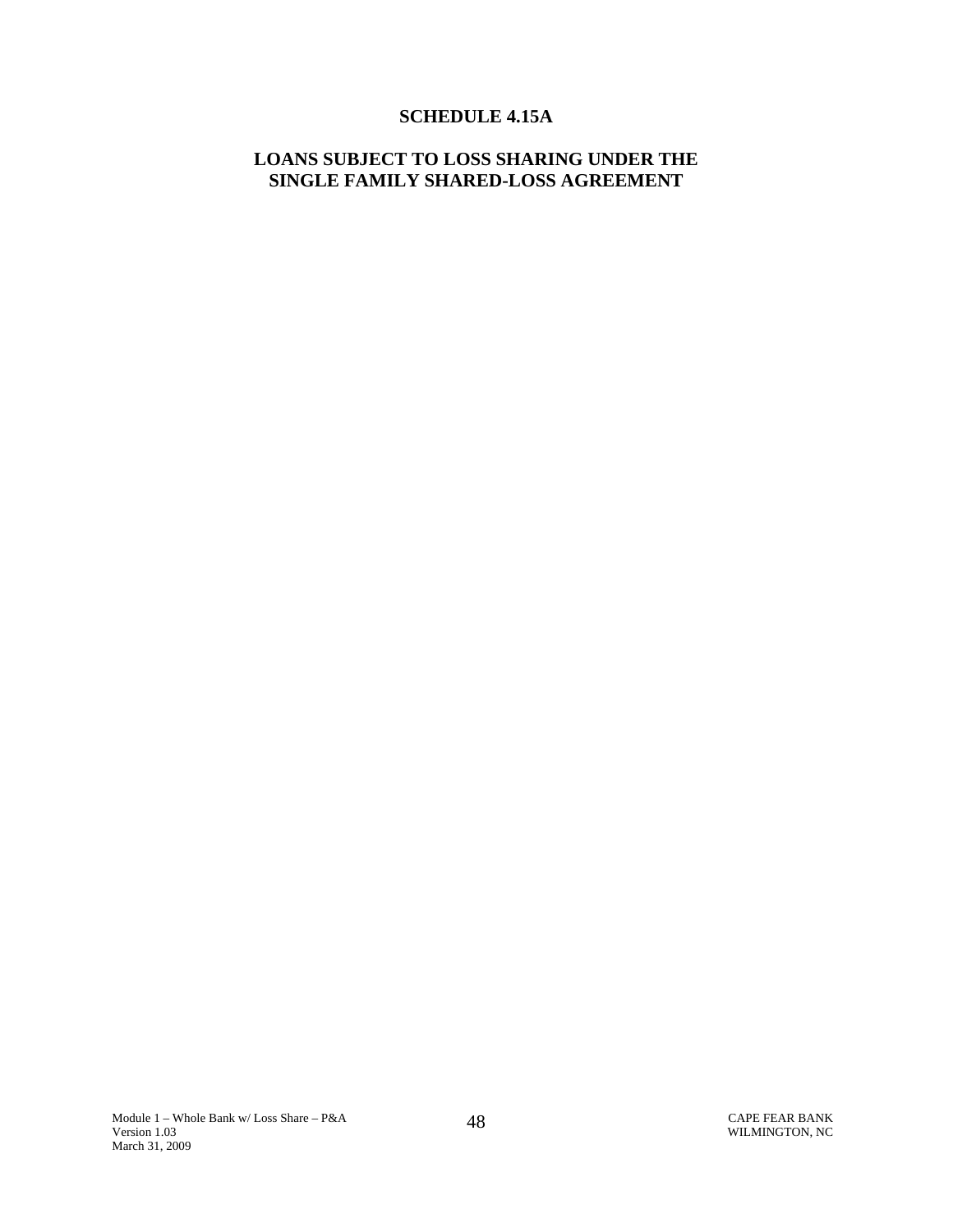#### **SCHEDULE 4.15B**

### **LOANS SUBJECT TO LOSS SHARING UNDER THE NON-SINGLE FAMILY SHARED-LOSS AGREEMENT**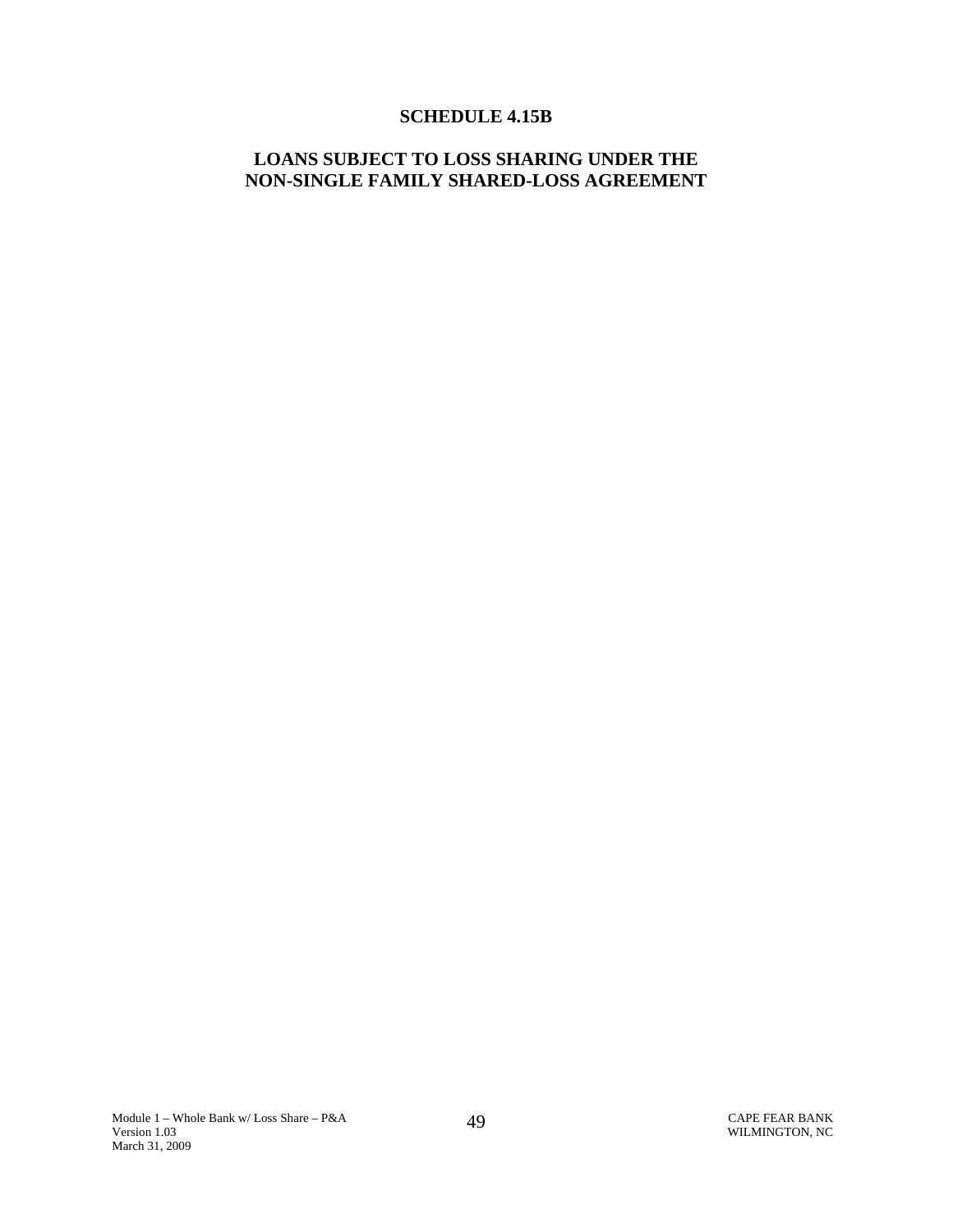## Schedule 7 Exhibit to P&A Agreement

## Accounts Excluded from Calculation of Deposit Franchise Bid Premium

### Cape Fear Bank Wilmington, North Carolina

The accounts identified below wil pass to the Assuming Bank (unless otherwise noted). When calculating the premium to be paid on Assumed Deposits in a P&A transaction, the FDIC will exclude the following categories of deposit accounts:

| Category                                   | <b>Description</b>                                  | <b>Amount</b>    |
|--------------------------------------------|-----------------------------------------------------|------------------|
|                                            | Non-DO Brokered Deposits<br>(as of 1/16/09)         | \$62,837,706.21  |
| Ħ                                          | <b>CDARS</b>                                        | <b>None</b>      |
| $\mathop{1}\mathop{1}\mathop{1}\mathop{1}$ | <b>Market Place Deposits</b><br>(as of 3/31/09)     | \$39,210,817.79  |
|                                            | Total deposits excluded from Calculation of premium | \$102,048,524.00 |

### Category Description

#### I Brokered Deposits

Brokered deposit accounts are accounts for which the "depositor of record" is an agent, nominee, or custodian who deposits funds for a principal or principals to whom "pass-through" deposit insurance coverage may be extended. The FDIC separates brokered deposit accounts into 2 categories: 1) Depository Organization (DO) Brokered Deposits and 2) Non-Depository Organization (Non-DO) Brokered Deposits. This distinction is made by the FDIC to facilitate our role as Receiver and Insurer. These terms will not appear on other "brokered deposit" reports generated by the institution.

Non-DO Brokered Deposits pass to the Assuming Bank, but are excluded from Assumed Deposits when the deposit premium is calculated. Please see the attached "Schedule 7 Non-DO Broker Deposit Detail Report" for a listing of these accounts. This list will be updated post closing with balances as of Bank Closing date.

If this institution had any DO Brokered Deposits (Cede & Co as Nominee for DTC), they are excluded from Assumed Deposits in the P&A transaction. A list of these accounts is provided on "Schedule 2.1 DO Brokered Deposit Detail Report".

#### II CDARS

CDARS deposits pass to the Assuming Bank, but are excluded from Assumed Deposits when the deposit premium is calculated.

Cape Fear Bank did not participate in the CDARS program as of the date of the deposit download. If CDARS deposits are taken between the date of the deposit download and the Bank Closing Date, they will be identified post closing and made part of Schedule 7 to the P&A Agreement.

#### II Market Place Deposits

"Market Place Deposits" is a description given to deposits that may have been solicited via a money desk, internet subscription service (for example, Qwickrate), or similar programs.

Cape Fear Bank does have Market Place Deposits as identified above. Cape Fear Bank uses Type 500, 970, and 971 on their system to identify Market Place Deposits. Please see the attached Schedule 7 - Market Place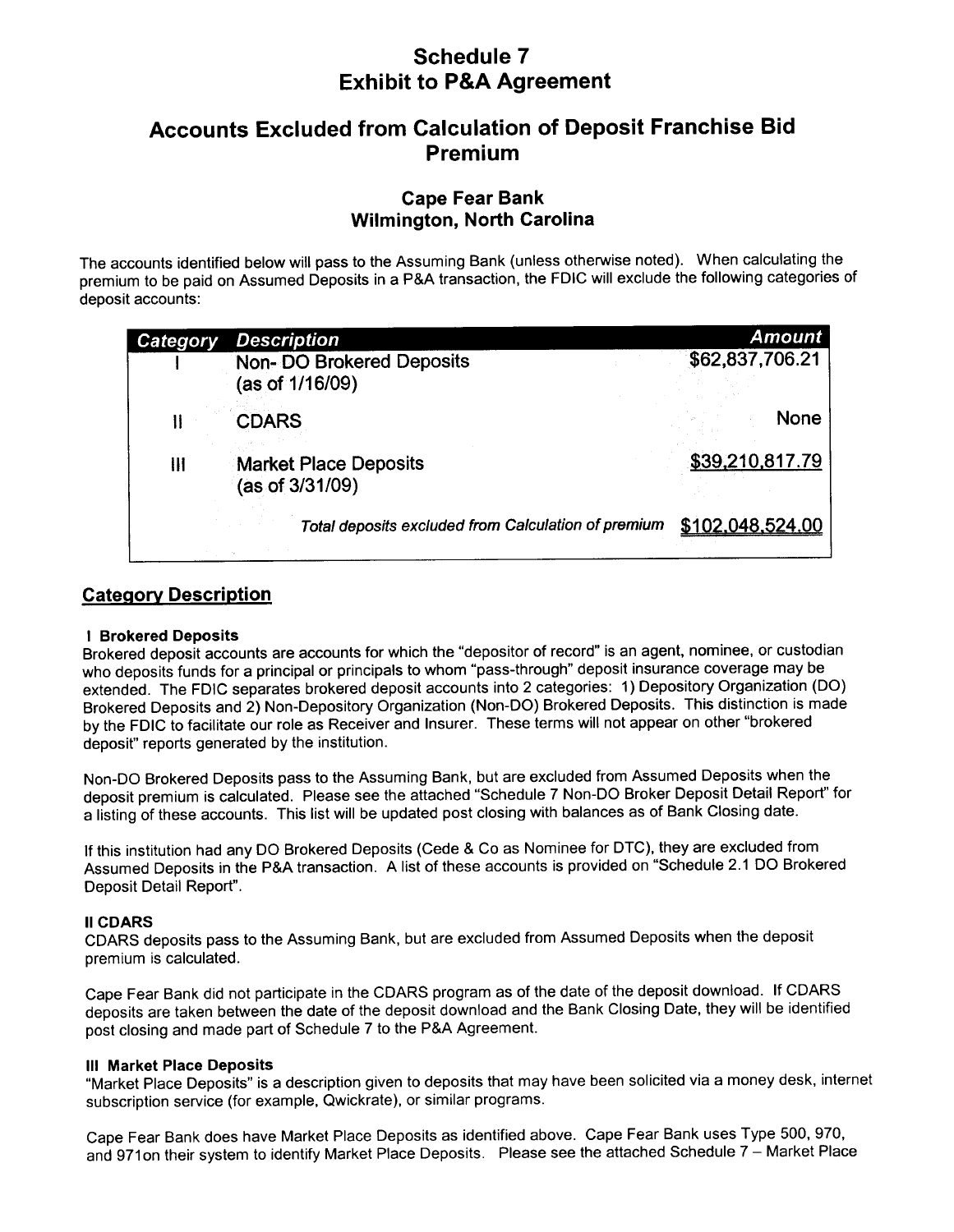## Schedule 7 Exhibit to P&A Agreement

Deposit Detail Report for a listing of these accounts as of March 31, 2009. This list will be updated post closing with balances as of Bank Closing date.

This schedule provides account categories and balances as of the date of the deposit download, or as indicated. The deposit franchise bid premium will be calculated using account categories and balances as of Bank Closing Date that are reflected in the general ledger or subsystem as described above. The final numbers for Schedule 7 will be provided post closing.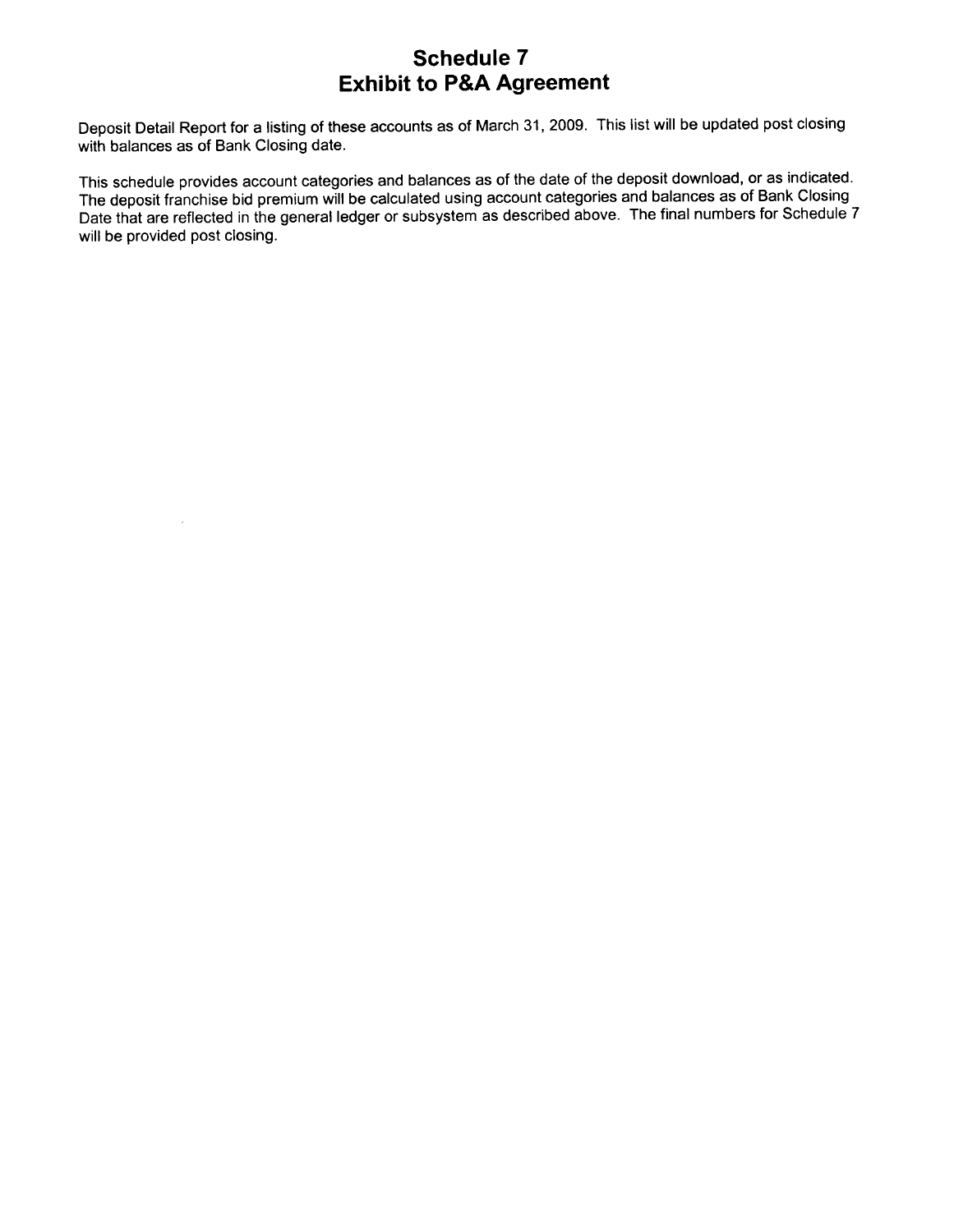### **EXHIBIT 4.13 INTERIM ASSET SERVICING ARRANGEMENT**

(a) With respect to each asset (or liability) designated from time to time by the Receiver to be serviced by the Assuming Bank pursuant to this Arrangement (such being designated as "Pool Assets"), during the term of this Arrangement, the Assuming Bank shall:

(i) Promptly apply payments received with respect to any Pool Assets;

(ii) Reverse and return insufficient funds checks;

(iii) Pay (A) participation payments to participants in Loans, as and when received; and (B) tax and insurance bills on Pool Assets as they come due, out of escrow funds maintained for purposes;

(iv) Maintain accurate records reflecting (A) the payment history of Pool Assets, with updated information received concerning changes in the address or identity of the obligors and (B) usage of data processing equipment and employee services with respect to servicing duties;

 (v) Send billing statements to obligors on Pool Assets to the extent that such statements were sent by the Failed Bank;

(vi) Send notices to obligors who are in default on Loans (in the same manner as the Failed Bank);

(vii) Send to the Receiver, Attn: Managing Liquidator, at the address provided in Section 13.7 of the Agreement, via overnight delivery: (A) on a weekly basis, weekly reports for the Pool Assets, including, without limitation, reports reflecting collections and the trial balances, transaction journals and loan histories for Pool Assets having activity, together with copies of (1) checks received, (2) insufficient funds checks returned, (3) checks for payment to participants or for taxes and insurance, (4) pay-off requests, (5) notices to defaulted obligors, and (6) data processing and employee logs and (B) any other reports, copies or information as may be periodically or from time to time requested;

(viii) Remit on a weekly basis to the Receiver, Attn: Division of Finance, Cashier Unit, Operations, at the address in (vii), via wire transfer to the account designated by the Receiver, all payments received on Pool Assets managed by the Assuming Bank or at such time and place and in such manner as may be directed by the Receiver;

(ix) prepare and timely file all information reports with appropriate tax authorities, and, if required by the Receiver, prepare and file tax returns and pay taxes due on or before the due date, relating to the Pool Assets; and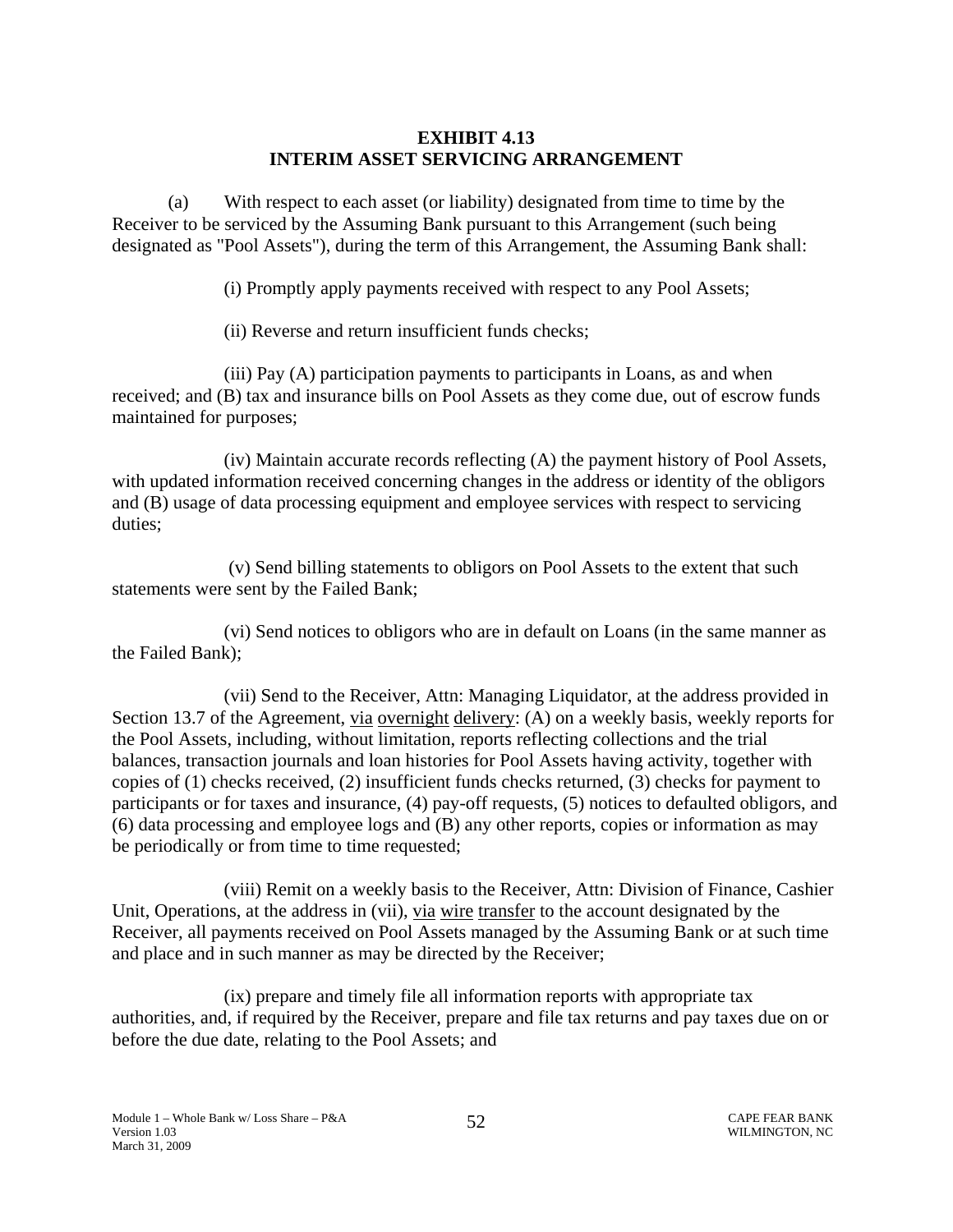(x) provide and furnish such other services, operations or functions as may be required with regard to Pool Assets, including, without limitation, as may be required with regard to any business, enterprise or agreement which is a Pool Asset, all as may be required by the Receiver.

Notwithstanding anything to the contrary in this Section, the Assuming Bank shall not be required to initiate litigation or other collection proceedings against any obligor or any collateral with respect to any defaulted Loan. The Assuming Bank shall promptly notify the Receiver, at the address provided above in subparagraph (a)(vii), of any claims or legal actions regarding any Pool Asset.

(b) The Receiver agrees to reimburse the Assuming Bank for actual, reasonable and necessary expenses incurred in connection with the performance of duties pursuant to this Arrangement, including expenses of photocopying, postage and express mail, and data processing and employee services (based upon the number of hours spent performing servicing duties).

(c) The Assuming Bank shall provide the services described herein for an initial period of ninety (90) days after Bank Closing. At the option of the Receiver, exercisable by notice given not later than ten (10) days prior to the end of such initial period or a renewal period, the Assuming Bank shall continue to provide such services for such renewal period(s) as designated by the Receiver, up to the Settlement Date.

(d) At any time during the term of this Arrangement, the Receiver may, upon written notice to the Assuming Bank, remove one or more Pool Assets from the Pool, at which time the Assuming Bank's responsibility with respect thereto shall terminate.

(e) At the expiration of this Agreement or upon the termination of the Assuming Bank's responsibility with respect to any Pool Asset pursuant to paragraph (d) hereof, the Assuming Bank shall:

(i) deliver to the Receiver (or its designee) all of the Credit Documents and Pool Records relating to the Pool Assets; and

(ii) cooperate with the Receiver to facilitate the orderly transition of managing the Pool Assets to the Receiver (or its designee).

(f) At the request of the Receiver, the Assuming Bank shall perform such transitional services with regard to the Pool Assets as the Receiver may request. Transitional services may include, without limitation, assisting in any due diligence process deemed necessary by the Receiver and providing to the Receiver or its designee(s) (x) information and data regarding the Pool Assets, including, without limitation, system reports and data downloads sufficient to transfer the Pool Assets to another system or systems, and (y) access to employees of the Assuming Bank involved in the management of, or otherwise familiar with, the Pool Assets.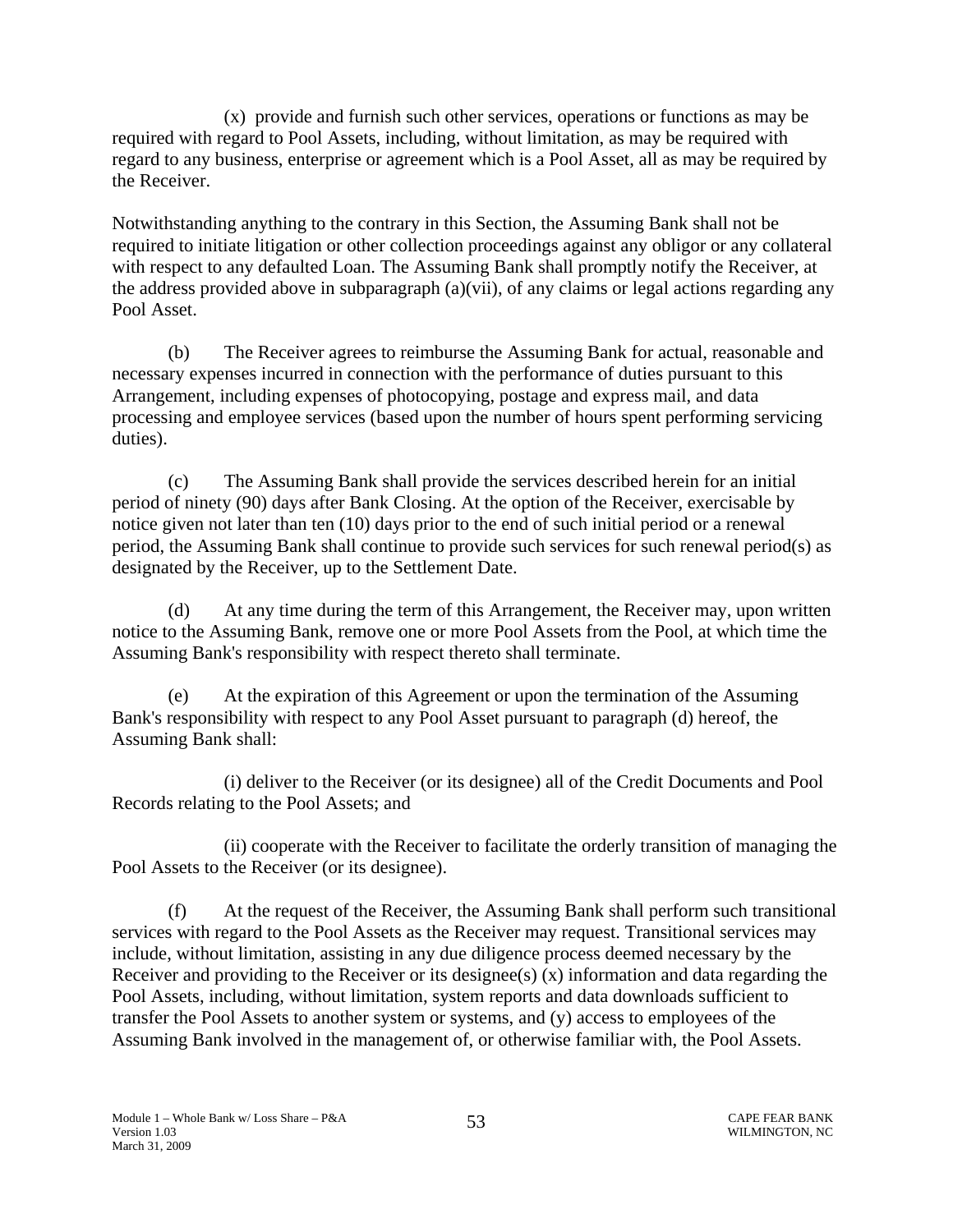#### **EXHIBIT 4.15A**

#### **SINGLE FAMILY SHARED-LOSS AGREEMENT**

This agreement for the reimbursement of loss sharing on certain single family residential mortgage loans (the "Single Family Shared-Loss Agreement") shall apply when the Assuming Bank purchases Single Family Shared-Loss Loans as that term is defined herein. The terms hereof shall modify and supplement, as necessary, the terms of the Purchase and Assumption Agreement to which this Single Family Shared-Loss Agreement is attached as Exhibit 4.15A and incorporated therein. To the extent any inconsistencies may arise between the terms of the Purchase and Assumption Agreement and this Single Family Shared-Loss Agreement with respect to the subject matter of this Single Family Shared-Loss Agreement, the terms of this Single Family Shared-Loss Agreement shall control. References in this Single Family Shared-Loss Agreement to a particular Section shall be deemed to refer to a Section in this Single Family Shared-Loss Agreement, unless the context indicates that it is intended to be a reference to a Section of the Purchase and Assumption Agreement.

#### **ARTICLE I -- DEFINITIONS**

The capitalized terms used in this Single Family Shared-Loss Agreement that are not defined in this Single Family Shared-Loss Agreement are defined in the Purchase and Assumption Agreement In addition to the terms defined above, defined below are certain additional terms relating to loss-sharing, as used in this Single Family Shared-Loss Agreement.

**"Accounting Records"** means the subsidiary system of record on which the loan history and balance of each Single Family Shared-Loss Loan is maintained; individual loan files containing either an original or copies of documents that are customary and reasonable with respect to loan servicing, including management and disposition of Other Real Estate; the records documenting alternatives considered with respect to loans in default or for which a default is reasonably foreseeable; records of loss calculations and supporting documentation with respect to line items on the loss calculations; and, monthly delinquency reports and other performance reports customarily utilized by the Assuming Bank in management of loan portfolios.

**"Accrued Interest"** means, with respect to Single Family Shared-Loss Loans, the amount of earned and unpaid interest at the note rate specified in the applicable loan documents, limited to 90 days.

**"Commencement Date "** means the first calendar day following the Bank Closing Date.

**"Cumulative Loss Amount"** means the sum of the Monthly Loss Amounts less the sum of all Recovery Amounts.

**"Cumulative Shared-Loss Amount"** means the excess, if any, of the Cumulative Loss Amount over the First Loss Tranche.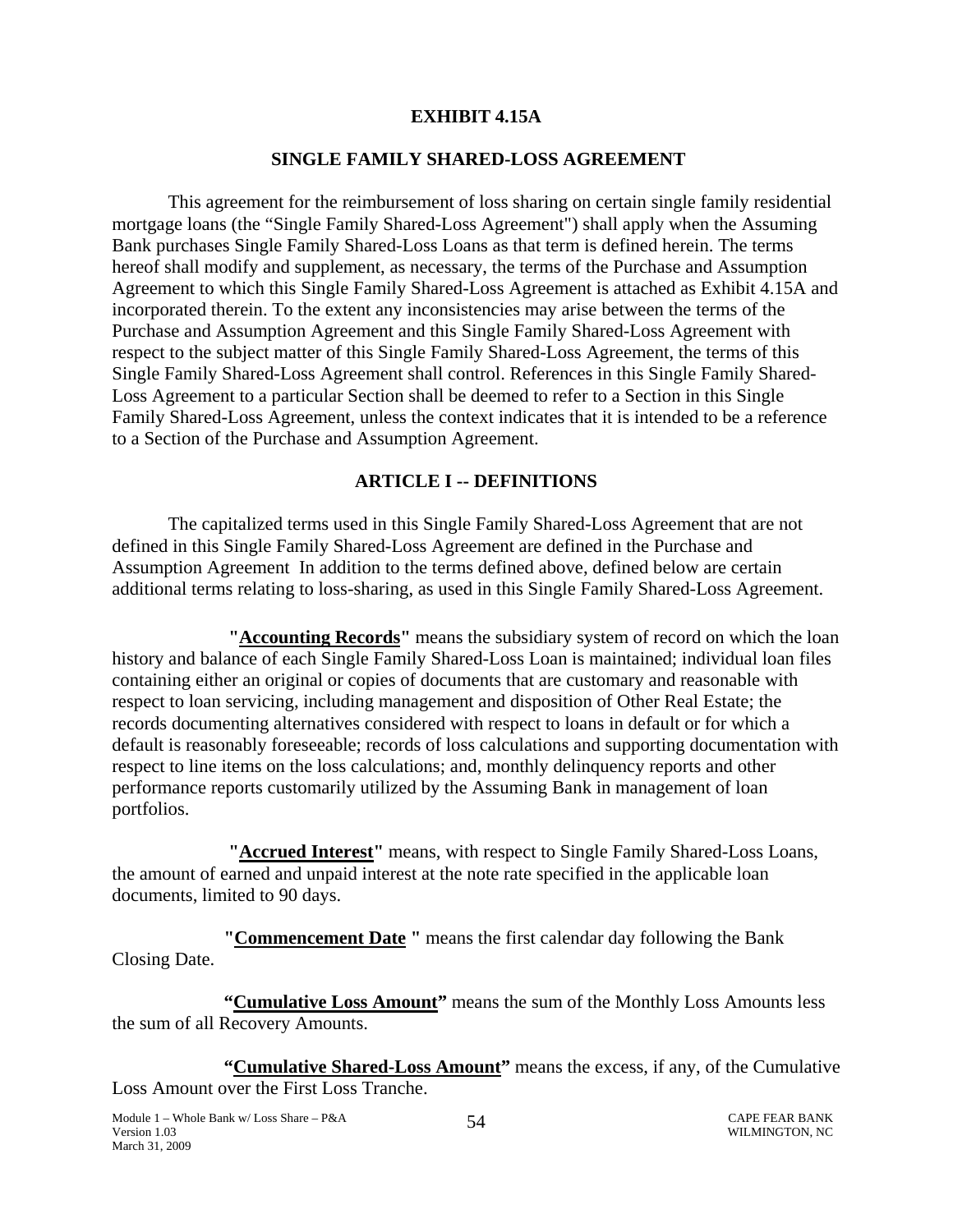**"Customary Servicing Procedures "** means procedures (including collection procedures) that the Assuming Bank customarily employs and exercises in servicing and administering mortgage loans for its own accounts and the servicing procedures established by FNMA or FHLMC, which are in accordance with accepted mortgage servicing practices of prudent lending institutions.

 anniversary of the Commencement Date occurs. **"Final Shared-Loss Month"** means the calendar month in which the tenth

**"Final Shared-Loss Recovery Month"** means the calendar month in which the tenth anniversary of the Commencement Date occurs.

**"Foreclosure Loss"** means the loss realized when the Assuming Bank has completed the foreclosure on a Single Family Shared-Loss Loan and realized final recovery on the collateral through liquidation and recovery of all insurance proceeds. Each Foreclosure Loss shall be calculated in accordance with the form and methodology specified in Exhibit 2a.

**"Loss"** means a Foreclosure Loss, Restructuring Loss, Short Sale Loss, or Portfolio Loss.

**"Loss Amount"** means the dollar amount of loss incurred and reported on the Monthly Certificate for a Single Family Shared-Loss Loan.

**"Monthly Certificate"** has the meaning provided in Section 2.1(b) of this Single Family Shared-Loss Agreement.

**"Monthly Loss Amount"** means the sum of all Foreclosure Losses, Restructuring Losses, Short Sale Losses and Portfolio Losses realized by the Assuming Bank for any Shared Loss Month.

**"Monthly Shared-Loss Amount"** means the change in the Cumulative Shared-Loss Amount from the beginning of each month to the end of each month.

**"Portfolio Loss"** means the loss realized on a portfolio sale of Single Family Shared-Loss Loans in accordance with the terms of Article IV.

**"Recovery Amount"** means, with respect to any period prior to the Termination Date, the amount of collected funds received by the Assuming Bank that (i) are applicable against a Foreclosure Loss which has previously been paid to the Assuming Bank by the Receiver or (ii) gains realized from a Section 4.1 sale of Single Family Shared-Loss Loans for which the Assuming Bank has previously received a Restructuring Loss payment from the Receiver.

"Restructuring Loss" means the loss on a modified or restructured loan measured by the difference between (a) the principal, Accrued Interest, tax and insurance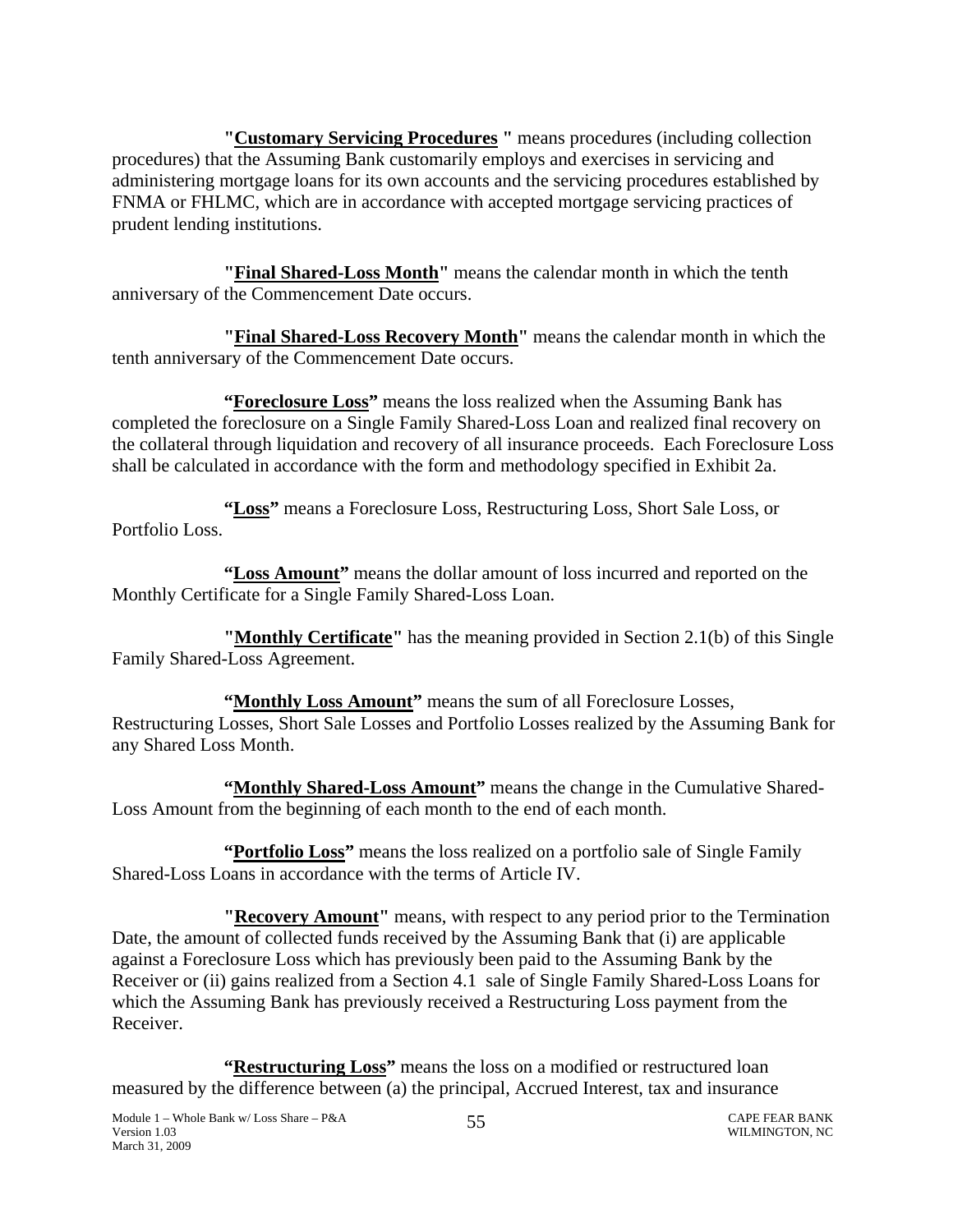advances and third party fees due on a loan prior to the modification or restructuring, and (b) the net present value of estimated cash flows on the modified or restructured loan, discounted at the Then-Current Interest Rate. Each Restructuring Loss shall be calculated in accordance with the form and methodology attached as Exhibit 2b and Exhibit 5.

"**Restructured Loan"** means a Single Family Shared-Loss Loan for which the Assuming Bank has received a Restructuring Loss payment from the Receiver.

**"Servicing Officer"** has the meaning provided in Section 2.1(b) of this Single Family Shared-Loss Agreement.

**"Shared Loss Payment Trigger"** means when the sum of the Cumulative Loss Amount under this Single Family Shared-Loss Agreement and the cumulative Net Charge-Offs under the Non-SF Shared-Loss Agreement, exceeds the First Loss Tranche.

**"Single Family Shared-Loss Loans"** means the single family one-to-four residential mortgage loans identified on Schedule 4.15A of the Purchase and Assumption Agreement.

**"Shared-Loss Month"** means each calendar month between the Commencement Date and the last day of the month in which the tenth anniversary of the Commencement Date occurs, provided that, the first Shared-Loss Month shall begin on the Commencement Date and end on the last day of that month.

**"Short-Sale Loss "** means the loss resulting from the Assuming Bank's agreement with the mortgagor to accept a payoff in an amount less than the balance due on the loan, further provided, that each Short-Sale Loss shall be calculated in accordance with the form and methodology specified in Exhibit 2c.

**"Stated Threshold"** means total losses under the shared loss agreements in the amount of \$110,000.000.00.

**"Termination Date"** means the last day of the Final Shared-Loss Recovery

Month.

**"Then-Current Interest Rate"** means the most recently published Freddie Mac survey rate for 30-year fixed-rate loans.

## **ARTICLE II** -- **SHARED-LOSS ARRANGEMENT**

## **2.1 Shared-Loss Arrangement.**

 (a) **Loss Mitigation and Consideration of Alternatives.** For each Single Family Shared-Loss Loan in default or for which a default is reasonably foreseeable, the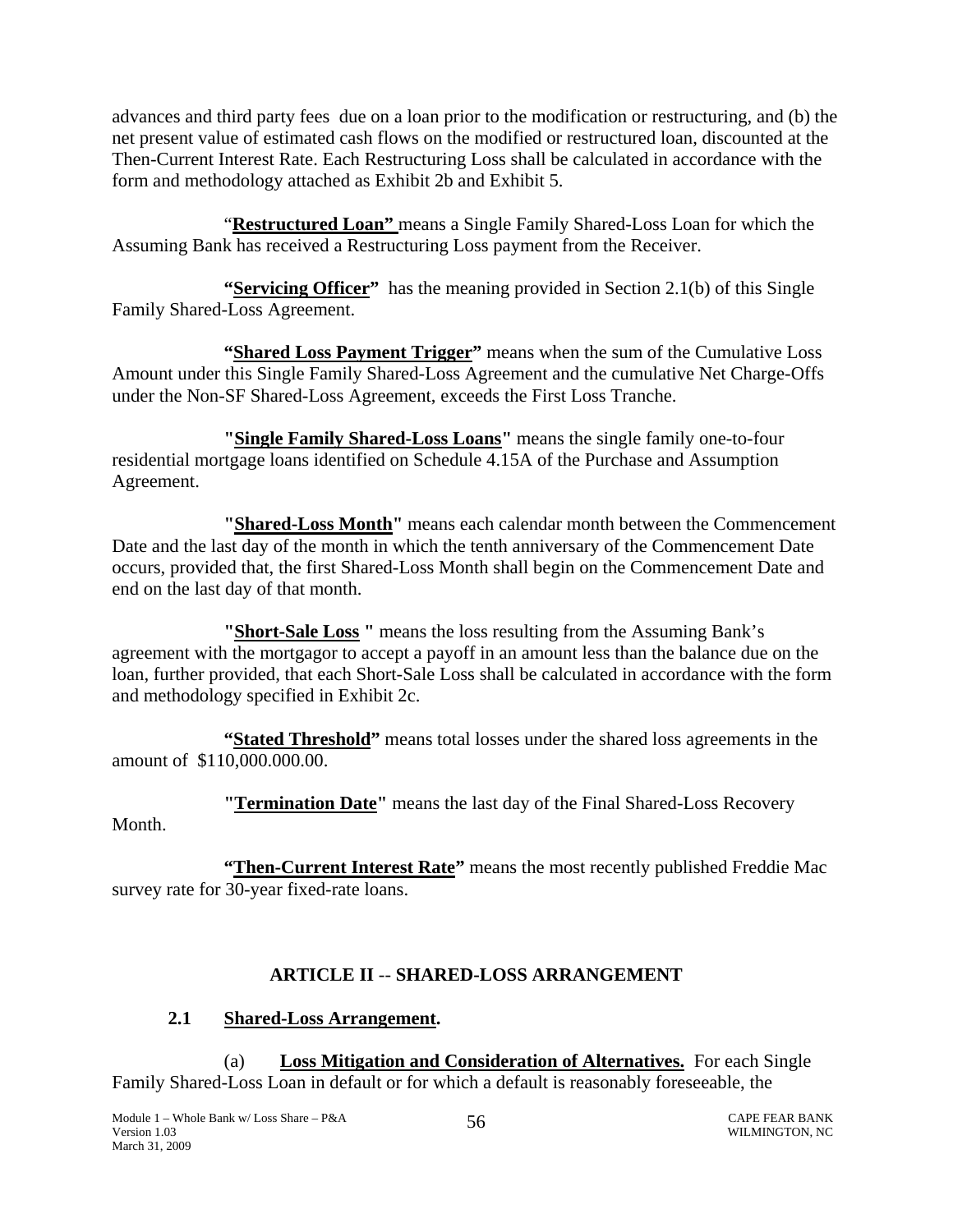Assuming Bank shall undertake reasonable and customary loss mitigation efforts, in accordance with Exhibit 5, FDIC Mortgage Loan Modification Program. The Assuming Bank shall document its consideration of foreclosure, loan restructuring, and short-sale (if short-sale is a viable option) alternatives and shall select the alternative resulting in the least Loss. Assuming Bank shall retain its calculations of the estimated loss under each alternative, such calculations to be provided to the Receiver upon request.

### (b) **Monthly Certificates.**

Not later than fifteen (15) days after the end of each Shared-Loss Month, beginning with the month in which the Commencement Date occurs and ending in the month in which the tenth anniversary of the Commencement Date occurs, the Assuming Bank shall deliver to the Receiver a certificate, signed by an officer of the Assuming Bank involved in, or responsible for, the administration and servicing of the Single Family Shared-Loss Loans whose name appears on a list of servicing officers furnished by the Assuming Bank to the Receiver, (a "Servicing Officer") setting forth in such form and detail as the Receiver may reasonably specify (a "Monthly Certificate"):

(A) a schedule substantially in the form of Exhibit 1 listing:

(i) each Single Family Shared-Loss Loan for which a Loss Amount (calculated in accordance with the applicable Exhibit) is being claimed, the related Loss Amount for each Single Family Shared-Loss Loan, and the total Monthly Loss Amount for all Single Family Shared-Loss Loans;

(ii) each Single Family Shared-Loss Loan for which a Recovery Amount was received, the Recovery Amount for each Single Family Shared-Loss Loan, and the total Recovery Amount for all Single Family Shared-Loss Loans;

(iii) the total Monthly Loss Amount for all Single Family Shared-Loss Loans minus the total monthly Recovery Amount for all Single Family Shared-Loss Loans;

(iv) the Cumulative Shared-Loss Amount as of the beginning and end of the month;

(v) the Monthly Shared Loss Amount;

(vi) the result obtained in (v) times 80%, or times 95% if the Stated Threshold has been reached, which in either case is the amount to be paid under Section 2.1(d) of this Single Family Shared-Loss Agreement by the Receiver to the Assuming Bank if the amount is a positive number, or by the Assuming Bank to the Receiver if the amount is a negative number;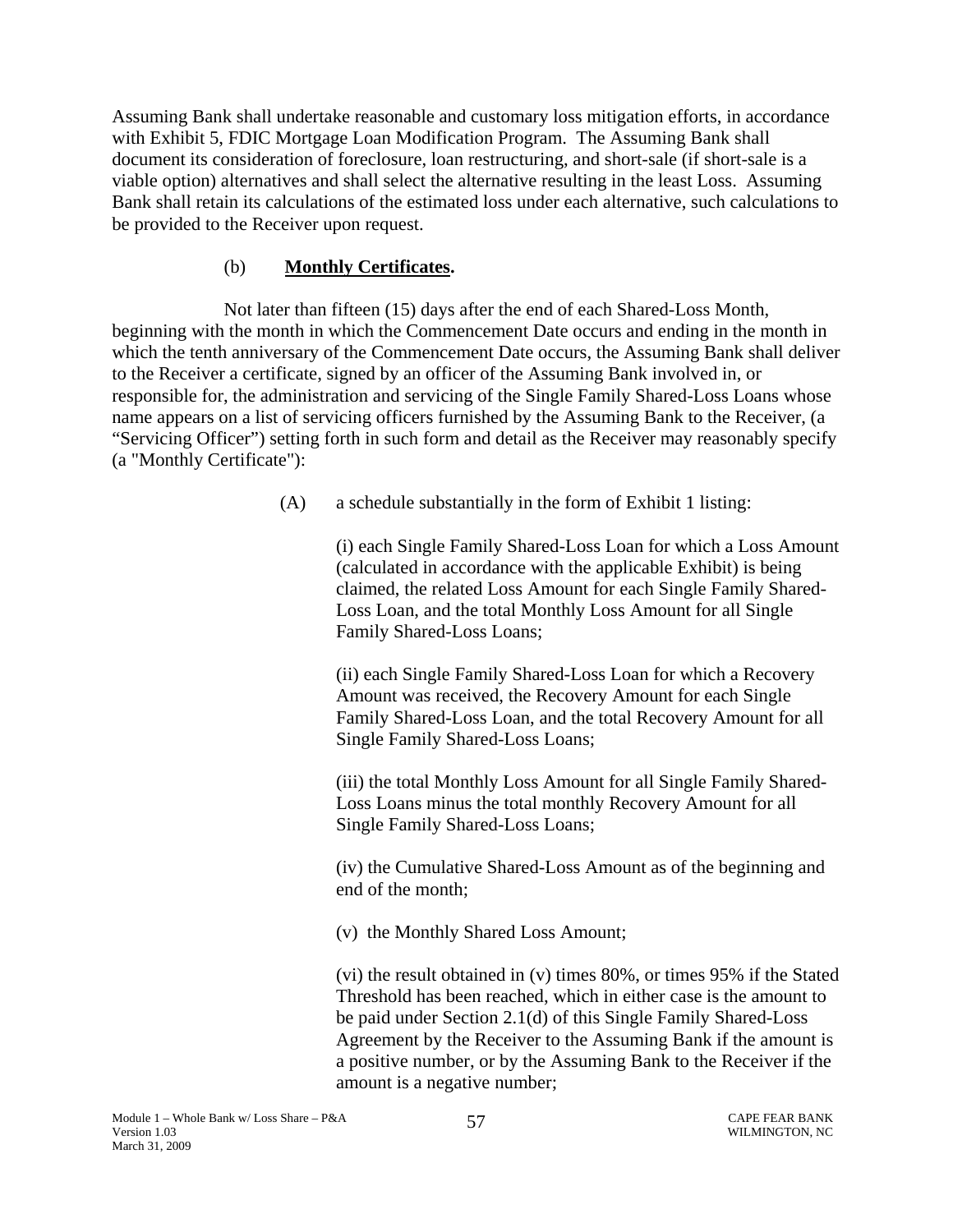- (B) for each of the Single Family Shared-Loss Loans for which a Loss is claimed for that Shared-Loss Month, a schedule showing the calculation of the Loss Amount using the form and methodology shown in Exhibit 2a, Exhibit 2b, or Exhibit 2c, as applicable.
- (C) For each of the Restructured Loans where a gain or loss is realized in a sale under Section 4.1 or 4.2, a schedule showing the calculation using the form and methodology shown in Exhibit 2d.
- (D) a portfolio performance and summary schedule substantially in the form shown in Exhibit 3.

.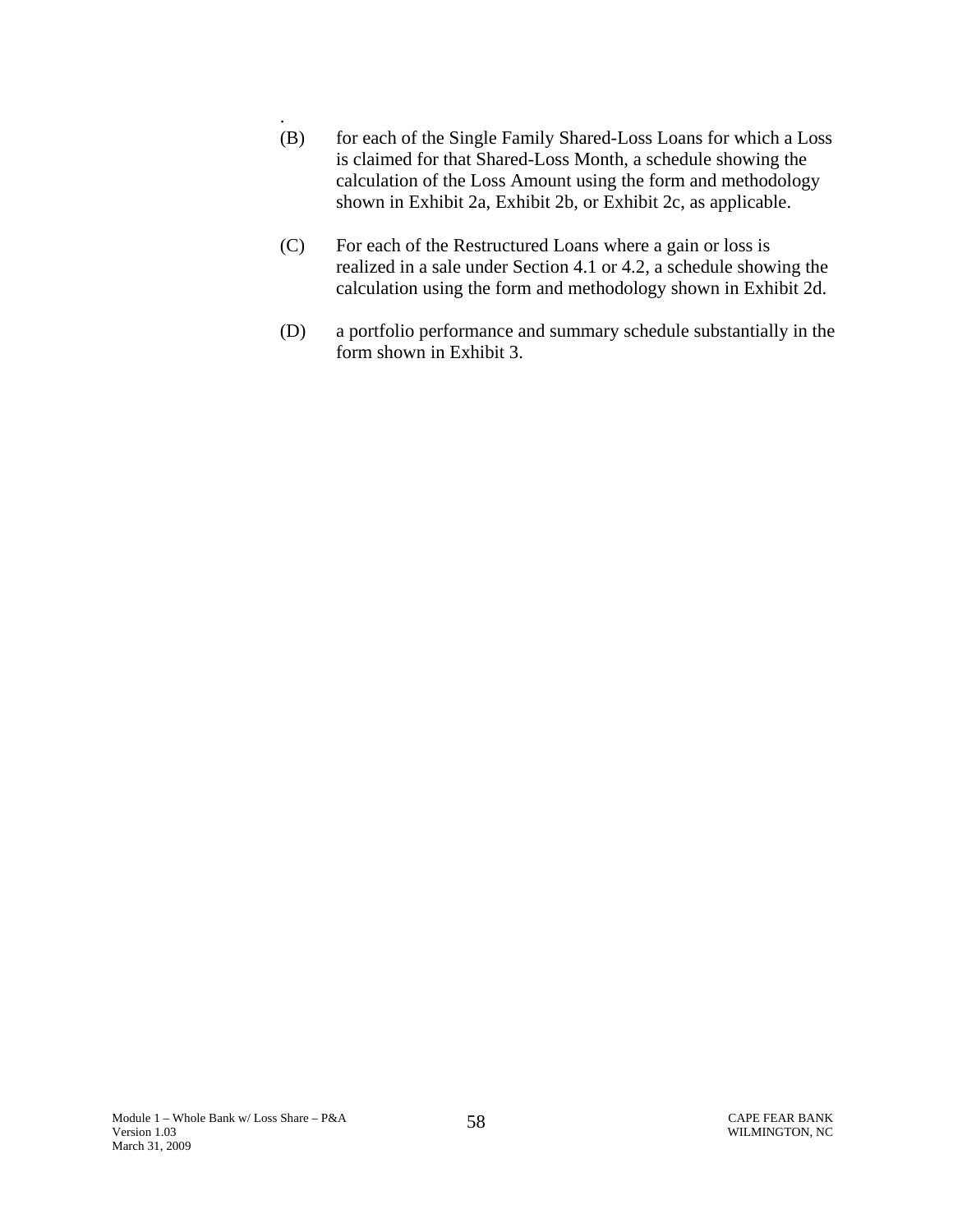(c) **Monthly Data Download.** Not later than fifteen (15) days after the end of each month, beginning with the month in which the Commencement Date occurs and ending with the Final Shared-Loss Recovery Month, Assuming Bank shall provide Receiver:

- (i) the servicing file in machine-readable format including but not limited to the following fields for each outstanding Single Family Shared-Loss Loan, as applicable:
	- (A) Loan number
	- (B) FICO score
	- (C) Origination date
	- (D) Original principal amount
	- (E) Maturity date
	- (F) Paid-to date
	- (G) Last payment date
	- (H) Loan status (bankruptcy, in foreclosure, etc.)
	- (I) Delinquency counters
	- (J) Current principal balance
	- (K) Current escrow account balance
	- (L) Current Appraisal/BPO value
	- (M) Current Appraisal/BPO date
	- (N) Interest rate
	- (O) Monthly principal and interest payment amount
	- (P) Monthly escrow payment for taxes and insurance
	- (Q) Interest rate type (fixed or adjustable)
	- (R) If adjustable: index, margin, next interest rate reset date
	- (S) Payment/Interest rate cap and/or floor
	- (T) Underwriting type (Full doc, Alt Doc, No Doc)
	- (U) Lien type  $(1<sup>st</sup>, 2<sup>nd</sup>)$
	- (V) Amortization type (amortizing or I/O)
	- (W) Property address, including city, state, zip code
	- (X) A code indicating whether the Mortgaged Property is owneroccupied
	- (Y) Property type (single-family detached, condominium, duplex, etc.)
- (ii) An Excel file for ORE held as a result of foreclosure on a Single Family Shared-Loss Loan listing:
	- (A) Foreclosure date
	- (B) Unpaid loan principal balance
	- (C) Appraised value or BPO value, as applicable
	- (D) Projected liquidation date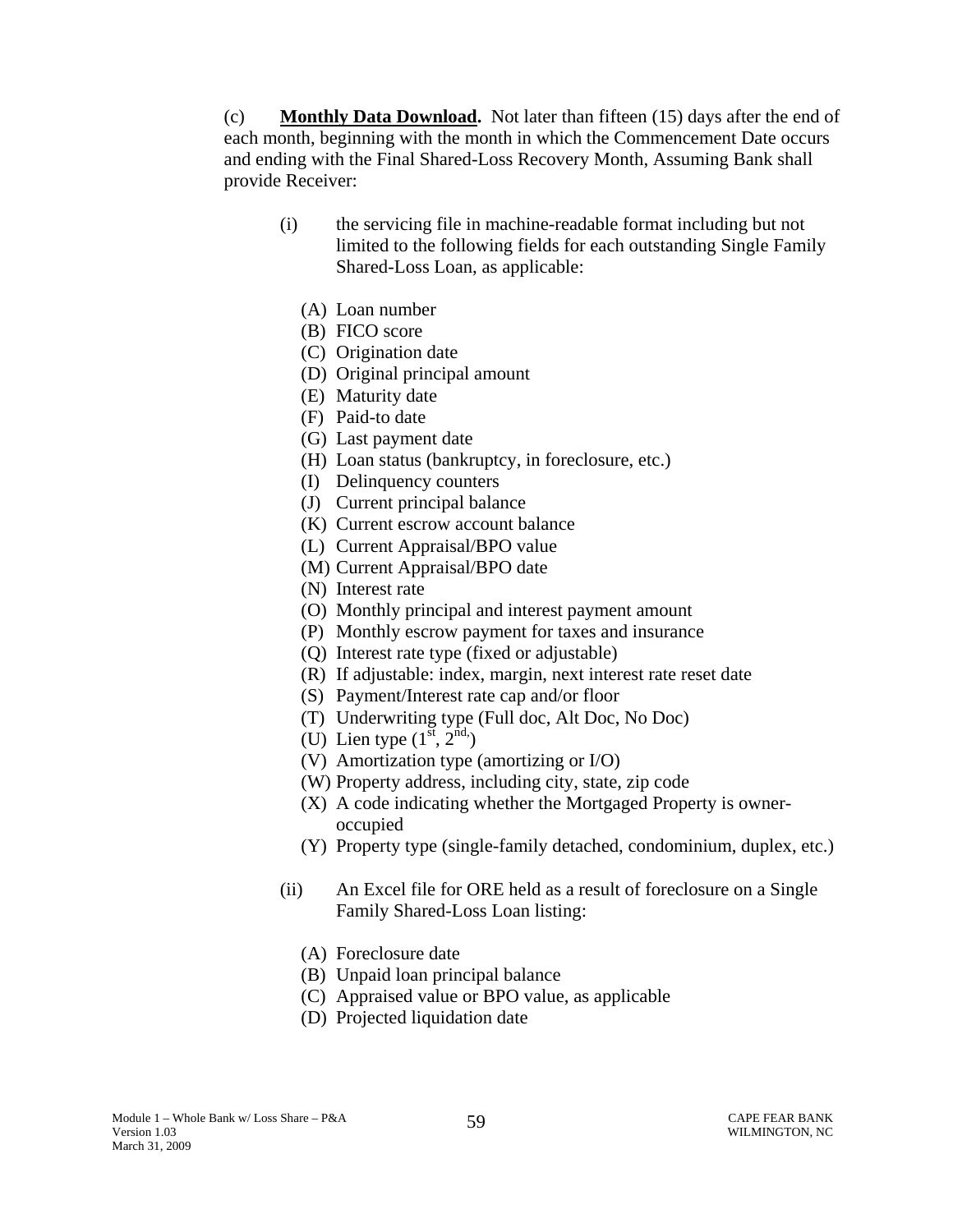## (d) **Payments With Respect to Shared-Loss Assets.**

**(i) Losses Under the Stated Threshold**. After the Shared Loss Payment Trigger is reached, not later than fifteen (15) days after the date on which the Receiver receives the Monthly Certificate, the Receiver shall pay to the Assuming Bank, in immediately available funds, an amount equal to eighty percent (80%) of the Monthly Shared-Loss Amount reported on the Monthly Certificate. If the total Monthly Shared-Loss Amount reported on the Monthly Certificate is a negative number, the Assuming Bank shall pay to the Receiver in immediately available funds eighty percent (80%) of that amount.

(ii) **Losses in Excess of the Stated Threshold.** In the event that the Stated Threshold has been met the loss/recovery sharing percentages shall change from 80/20 to 95/5 and thereafter the Receiver shall pay to the Assuming Bank, in immediately available funds, an amount equal to ninety-five percent (95%) of the Monthly Shared-Loss Amount reported on the Monthly Certificate. If the Monthly Shared-Loss Amount reported on the Monthly Certificate is a negative number, the Assuming Bank shall pay to the Receiver in immediately available funds ninety-five percent (95%) of that amount..

 accordingly. (e) **Limitations on Shared-Loss Payment.** The Receiver shall not be required to make any payments pursuant to Section 2.1 (d) with respect to any Foreclosure Loss, Restructuring Loss, Short Sale Loss or Portfolio Loss that the Receiver determines, based upon the criteria set forth in this Single Family Shared-Loss Agreement (including the analysis and documentation requirements of Section 2.1(a)) or Customary Servicing Procedures, should not have been effected by the Assuming Bank. In the event that the Receiver does not make any payment with respect to Losses claimed pursuant to Section 2.1(d), the Receiver and Assuming Bank shall make the necessary adjustments to the Monthly Shared-Loss Amount for that Monthly Certificate and the payment pursuant to Section 2.1(d) above shall be adjusted

 (f) **Payments by Wire-Transfer.** All payments under this Single Family Shared-Loss Agreement shall be made by wire-transfer in accordance with the wire-transfer instructions on Exhibit 4.

## **2.2 Auditor Report; Right to Audit**

(a) Within ninety (90) days after the end of each calendar year during which the Receiver makes any payment to the Assuming Bank under this Single Family Shared-Loss Agreement, the Assuming Bank shall deliver to the Receiver a report signed by its independent public accountants stating that they have reviewed the terms of this Single Family Shared-Loss Agreement and that, in the course of their annual audit of the Assuming Bank's books and records, nothing has come to their attention suggesting that any computations required to be made by the Assuming Bank during such calendar year pursuant to this Article II were not made by the Assuming Bank in accordance herewith. In the event that the Assuming Bank cannot comply with the preceding sentence, it shall promptly submit to the Receiver corrected computations together with a report signed by its independent public accountants stating that,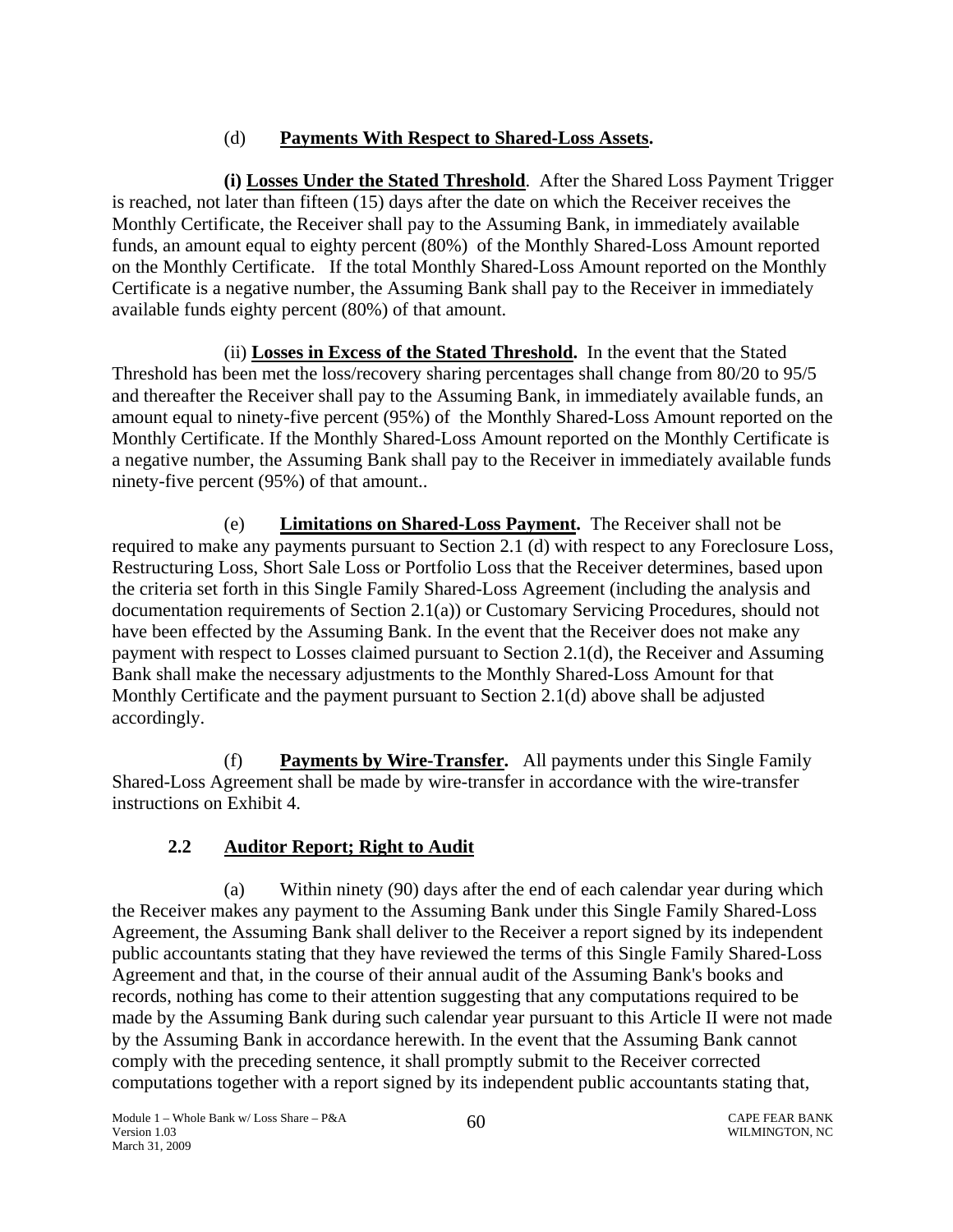after giving effect to such corrected computations, nothing has come to their attention suggesting that any computations required to be made by the Assuming Bank during such year pursuant to this Article II were not made by the Assuming Bank in accordance herewith. In such event, the Assuming Bank and the Receiver shall make all such accounting adjustments and payments as may be necessary to give effect to each correction reflected in such corrected computations, retroactive to the date on which the corresponding incorrect computation was made.

(b) The Receiver or the FDIC in its corporate capacity ("Corporation") may perform an audit or audits to determine the Assuming Bank's compliance with the provisions of this Single Family Shared-Loss Agreement, including this Article II, by providing not less than ten (10) Business Days' prior written notice. Assuming Bank shall provide access to pertinent records and proximate working space in Assuming Bank's facilities. The scope and duration of any such audit shall be within the sole discretion of the Receiver or the Corporation. The Receiver or the Corporation, as the case may be, shall bear the expense of any such audit. In the event that any corrections are necessary as a result of such an audit or audits, the Assuming Bank and the Receiver shall make such accounting adjustments and payments as may be necessary to give retroactive effect to such corrections.

**2.3 Withholdings.** Notwithstanding any other provision in this Article II, the Receiver, upon the direction of the Director (or designee) of the Federal Deposit Insurance Corporation's Division of Resolutions and Receiverships, may withhold payment for any amounts included in a Monthly Certificate delivered pursuant to Section 2.1, if there is a reasonable basis for denying the eligibility of an item for which reimbursement or payment is sought under such Section. In such event, the Receiver shall provide a written notice to the Assuming Bank detailing the grounds for withholding such payment. At such time as the Assuming Bank demonstrates to the satisfaction of the Receiver, in its reasonable judgment, that the grounds for such withholding of payment, or portion of payment, no longer exist or have been cured, then the Receiver shall pay the Assuming Bank the amount withheld which the Receiver determines is eligible for payment, within fifteen (15) Business Days.

**2.4 Books and Records**. The Assuming Bank shall at all times keep books and records sufficient to ensure and document compliance with the terms of this Single Family Shared-Loss Agreement, including but not limited to (a) documentation of alternatives considered with respect to defaulted loans or loans for which default is reasonably foreseeable, (b) documentation showing the calculation of loss for claims submitted to the Receiver, (c) retention of documents that support each line item on the loss claim forms, and (d) documentation with respect to the Recovery Amount on loans for which the Receiver has made a loss-share payment

**2.5 Information**. The Assuming Bank shall promptly provide to the Receiver such other information, including but not limited to, financial statements, computations, and bank policies and procedures, relating to the performance of the provisions of this Single Family Shared-Loss Agreement, as the Receiver may reasonably request from time to time.

**2.6 Tax Ruling.** The Assuming Bank shall not at any time, without the Receiver's prior written consent, seek a private letter ruling or other determination from the Internal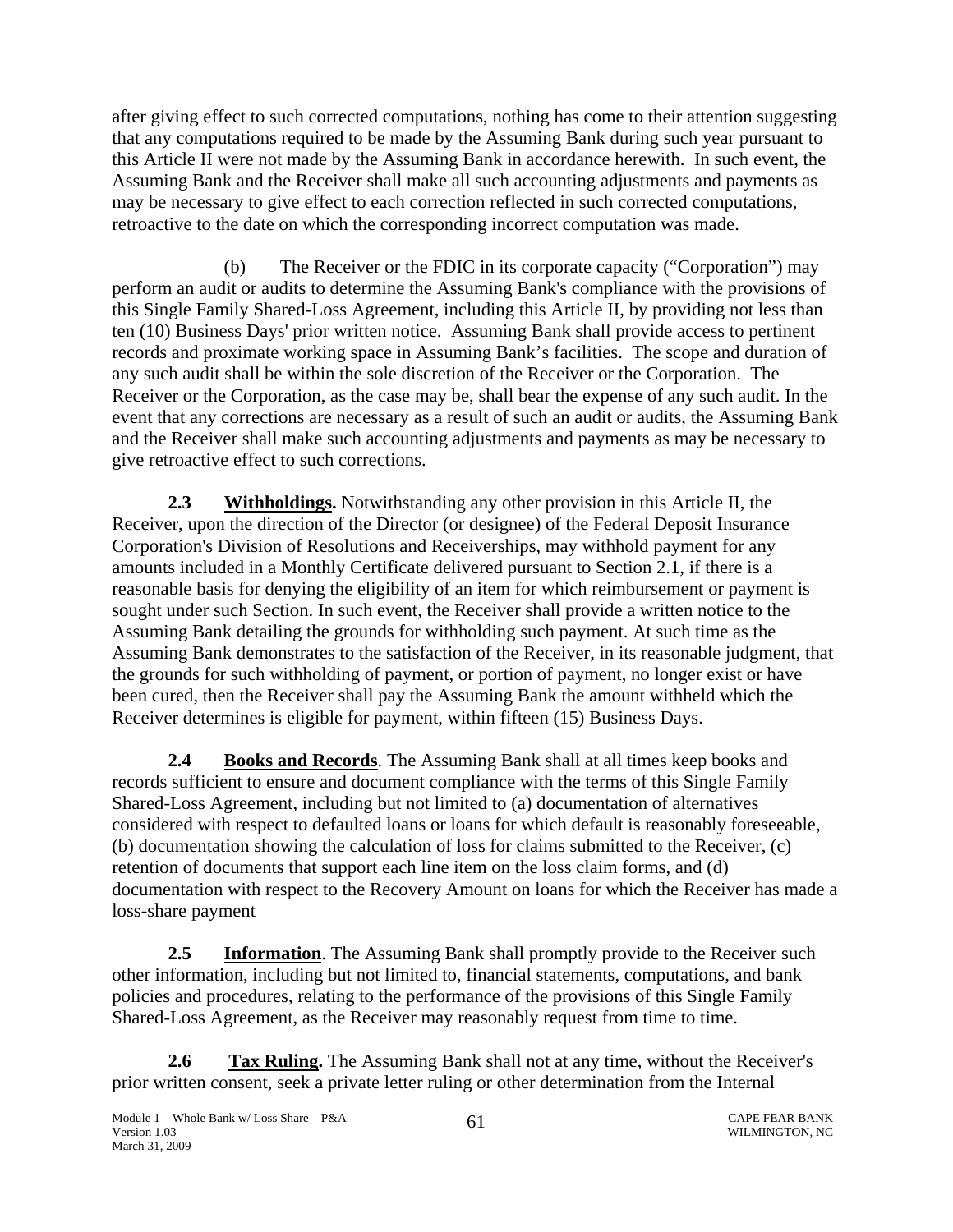Revenue Service or otherwise seek to qualify for any special tax treatment or benefits associated with any payments made by the Receiver pursuant to this Single Family Shared-Loss Agreement.

**2.7 Sale of Single Family Shared-Loss Loans.** The Receiver shall be relieved of its obligations with respect to a Single Family Shared-Loss Loan upon payment of a Foreclosure Loss amount or a Short Sale Loss amount with respect to such Single Family Shared-Loss Loan or upon the sale of a Single Family Shared-Loss Loan by Assuming Bank to an unaffiliated person or entity. The Assuming Bank shall provide the Receiver with timely notice of any such sale. Notwithstanding the foregoing, a sale of the Single Family Shared-Loss Loan, for purposes of this Section 2.7, shall not be deemed to have occurred as the result of (i) any change in the ownership or control of Assuming Bank, (ii) a merger by Assuming Bank with or into any other entity, or (iii) a sale by Assuming Bank of all or substantially all of its assets.

### **ARTICLE III - RULES REGARDING THE ADMINISTRATION OF SINGLE FAMILY SHARED-LOSS LOANS**

**3.1 Agreement with Respect to Administration.** The Assuming Bank shall (and shall cause any of its Affiliates to which the Assuming Bank transfers any Single Family Shared-Loss Loans to) manage, administer, and collect the Single Family Shared-Loss Loans while owned by the Assuming Bank or any Affiliate thereof during the term of this Single Family Shared-Loss Agreement in accordance with the rules set forth in this Article III. The Assuming Bank shall be responsible to the Receiver in the performance of its duties hereunder and shall provide to the Receiver such reports as the Receiver reasonably deems advisable, including but not limited to the reports required by Sections 2.1, 2.2 and 3.3 hereof, and shall permit the Receiver to monitor the Assuming Bank's performance of its duties hereunder.

**3.2 Duties of the Assuming Bank.** (a) In performance of its duties under this Article III , the Assuming Bank shall:

(i) manage and administer each Single Family Shared-Loss Loan in accordance with Assuming Bank's usual and prudent business and banking practices and Customary Servicing Procedures;

(ii) exercise its best business judgment in managing, administering and collecting amounts owed on the Single Family Shared-Loss Loans;

(iii) use commercially reasonable efforts to maximize Recoveries with respect to Losses on Single Family Shared-Loss Loans without regard to the effect of maximizing collections on assets held by the Assuming Bank or any of its Affiliates that are not Single Family Shared-Loss Loans;

(iv) retain sufficient staff to perform its duties hereunder; and

(v) comply with the terms of Exhibit 5 attached hereto, the FDIC Loan Modification Program, for any Single Family Shared-Loss Loans meeting the requirements set forth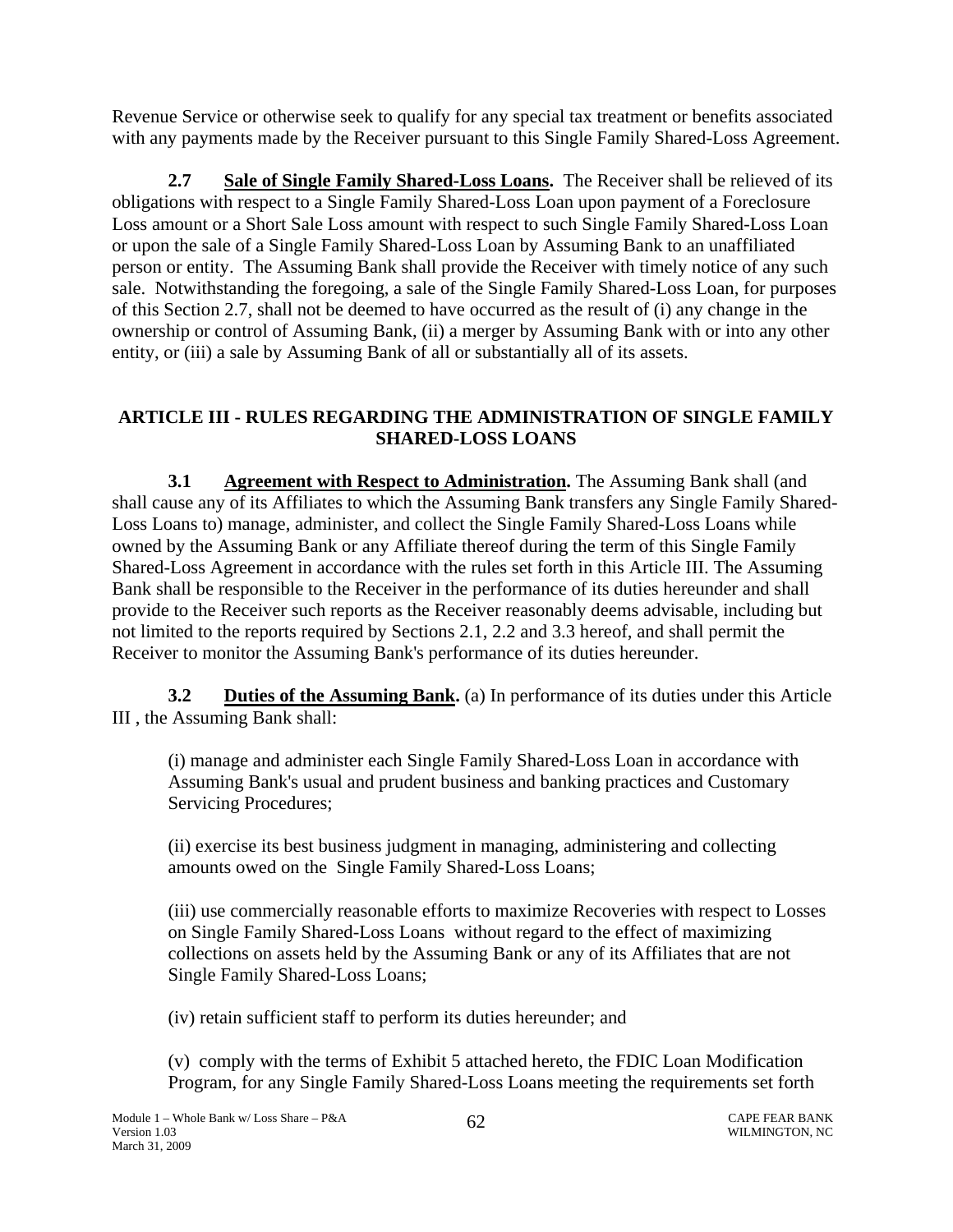therein. The Assuming Bank may propose exceptions to Exhibit 5 for a group of Loans with similar characteristics, with the objectives of (1) minimizing the loss to the Assuming Bank and the FDIC and (2) maximizing the opportunity for qualified homeowners to remain in their homes with affordable mortgage payments.

(b) Any transaction with or between any Affiliate of the Assuming Bank with respect to any Single Family Shared-Loss Loan including, without limitation, the execution of any contract pursuant to which any Affiliate of the Assuming Bank will manage, administer or collect any of the Single Family Shared-Loss Loans shall be subject to the prior written approval of the Receiver.

**3.3 Shared-Loss Asset Records and Reports**. The Assuming Bank shall establish and maintain such records as may be appropriate to account for the Single Family Shared-Loss Loans in such form and detail as the Receiver may reasonably require, and to enable the Assuming Bank to prepare and deliver to the Receiver such reports as the Receiver may from time to time request regarding the Single Family Shared-Loss Loans and the Monthly Certificates required by Section 2.1 of this Single Family Shared-Loss Agreement.

### **3.4 Related Loans**.

(a) Assuming Bank shall use its best efforts to determine which loans are "Related Loans", as hereinafter defined. The Assuming Bank shall not manage, administer or collect any "Related Loan" in any manner that would have the effect of increasing the amount of any collections with respect to the Related Loan to the detriment of the Single Family Shared-Loss Loan to which such loan is related. A "Related Loan" means any loan or extension of credit held by the Assuming Bank at any time on or prior to the end of the Final Shared-Loss Month that is made to an Obligor of a Single Family Shared-Loss Loan.

(b) The Assuming Bank shall prepare and deliver to the Receiver with the Monthly Certificates for the calendar months ending June 30 and December 31, a schedule of all Related Loans on the Accounting Records of the Assuming Bank as of the end of each such semi-annual period.

**3.5 Legal Action; Utilization of Special Receivership Powers**. The Assuming Bank shall notify the Receiver in writing (such notice to be given in accordance with Article V below and to include all relevant details) prior to utilizing in any legal action any special legal power or right which the Assuming Bank derives as a result of having acquired an asset from the Receiver, and the Assuming Bank shall not utilize any such power unless the Receiver shall have consented in writing to the proposed usage. The Receiver shall have the right to direct such proposed usage by the Assuming Bank and the Assuming Bank shall comply in all respects with such direction. Upon request of the Receiver, the Assuming Bank will advise the Receiver as to the status of any such legal action. The Assuming Bank shall immediately notify the Receiver of any judgment in litigation involving any of the aforesaid special powers or rights.

### **ARTICLE IV – PORTFOLIO SALE**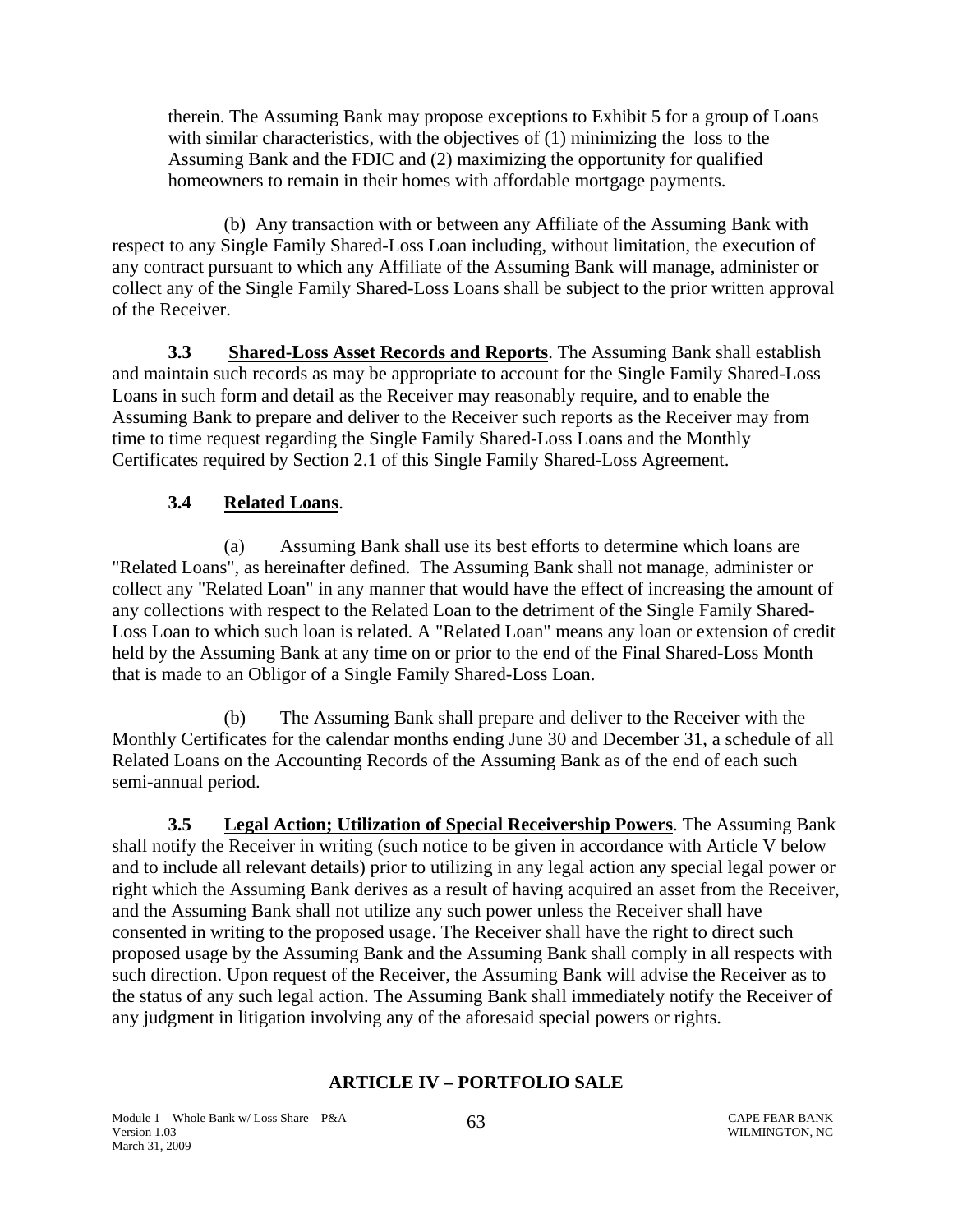**4.1 Assuming Bank Portfolio Sale of Remaining Single Family Shared-Loss Loans.** The Assuming Bank shall have the right with the concurrence of the Receiver to liquidate for cash consideration, all or a portion of Single Family Shared-Loss Loans held by the Assuming Bank at any time prior to the Termination Date ("Portfolio Sale"). If the Assuming Bank exercises its option under this Section 4.1, it must give thirty (30) days notice in writing to the Receiver setting forth the details and schedule for the Portfolio Sale which shall be conducted by means of sealed bid sales to third parties, not including any of the Assuming Bank's affiliates, contractors, or any affiliates of the Assuming Bank's contractors. Sales of Restructured Loans shall be sold in a separate pool from Single Family Shared-Loss Loans not restructured. The Receiver's review of the Assuming Bank's proposed Portfolio Sale will be considered in a timely fashion and approval will not be unreasonably withheld, delayed or conditioned.

## **4.2 Assuming Bank's Liquidation of Remaining Single Family Shared-Loss**

**Loans.** In the event that the Assuming Bank does not conduct a Portfolio Sale pursuant to Section 4.1 the Receiver shall have the right, exercisable in its sole and absolute discretion, to require the Assuming Bank to liquidate for cash consideration, any Single Family Shared-Loss Loans held by the Assuming Bank at any time after the date that is six months prior to the Termination Date. If the Receiver exercises its option under this Section 4.2, it must give notice in writing to the Assuming Bank, setting forth the time period within which the Assuming Bank shall be required to liquidate the Single Family Shared-Loss Loans. The Assuming Bank will comply with the Receiver's notice and must liquidate the Single Family Shared-Loss Loans as soon as reasonably practicable by means of sealed bid sales to third parties, not including any of the Assuming Bank's affiliates, contractors, or any affiliates of the Assuming Bank's contractors. The selection of any financial advisor or other third party broker or sales agent retained for the liquidation of the remaining Single Family Shared-Loss Loans pursuant to this Section shall be subject to the prior approval of the Receiver, such approval not to be unreasonably withheld, delayed or conditioned.

**4.3 Calculation of Sale Gain or Loss.** For Single Family Shared-Loss Loans that are not Restructured Loans gain or loss on the sales under Section 4.1 or Section 4.2 will be calculated as the sale price received by the Assuming Bank less the unpaid principal balance of the remaining Single Family Shared-Loss Loans. For any Restructured Loan included in the sale gain or loss on sale will be calculated as (a) the sale price received by the Assuming Bank less (b) the net present value of estimated cash flows on the Restructured Loan that was used in the calculation of the related Restructuring Loss plus (c) Loan principal payments collected by the Assuming Bank from the date the Loan was restructured to the date of sale. (See Exhibit 2d for example calculation).

## **ARTICLE V -- LOSS-SHARING NOTICES GIVEN TO RECEIVER AND PURCHASER**

All notices, demands and other communications hereunder shall be in writing and shall be delivered by hand, or overnight courier, receipt requested, addressed to the parties as follows: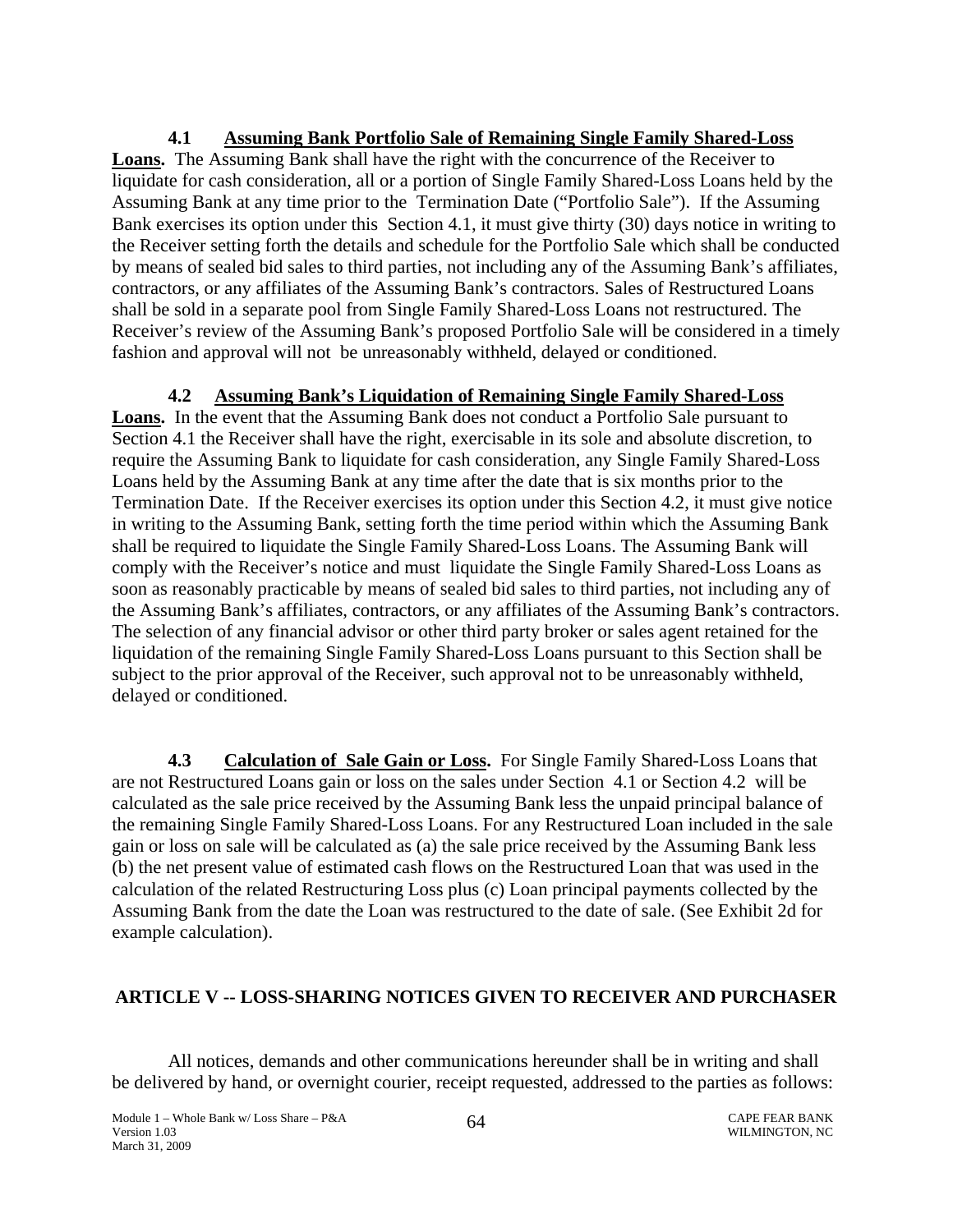| If to Receiver, to: | <b>Federal Deposit Insurance Corporation</b>      |  |  |
|---------------------|---------------------------------------------------|--|--|
|                     | as Receiver for Cape Fear Bank                    |  |  |
|                     | Division of Resolutions and Receiverships         |  |  |
|                     | 550 17th Street, N.W.                             |  |  |
|                     | Washington, D.C. 20429                            |  |  |
|                     | Attention: Ralph Malami, Manager, Capital Markets |  |  |
| with a copy to:     | <b>Federal Deposit Insurance Corporation</b>      |  |  |
|                     | as Receiver for Cape Fear Bank                    |  |  |
|                     | Room E7056                                        |  |  |
|                     | 3501 Fairfax Drive, Arlington, VA 2226            |  |  |
|                     | Attn: Special Issues Unit                         |  |  |
|                     |                                                   |  |  |

With respect to a notice under Section 3.5 of this Single Family Shared-Loss Agreement, copies of such notice shall be sent to:

> Federal Deposit Insurance Corporation Legal Division 1601 Bryan St. Dallas, Texas 75201 Attention: Regional Counsel

If to Assuming Bank, to:

First Federal Savings & Loan Association of Charleston A. Thomas Hood, President/Chief Executive Officer 34 Broad Street Charleston, SC 29401

Such Persons and addresses may be changed from time to time by notice given pursuant to the provisions of this Article V. Any notice, demand or other communication delivered pursuant to the provisions of this Article IV shall be deemed to have been given on the date actually received.

## **ARTICLE VI -- MISCELLANEOUS**

**6.1 Expenses.** Except as otherwise expressly provided herein, all costs and expenses incurred by a party hereto in connection with this Single Family Shared-Loss Agreement shall be borne by such party whether or not the transactions contemplated herein shall be consummated.

**6.2 Successors and Assigns; Specific Performance.** All terms and provisions of this Single Family Shared-Loss Agreement shall be binding upon and shall inure to the benefit of the parties hereto only; provided, however, that, Receiver may assign or otherwise transfer this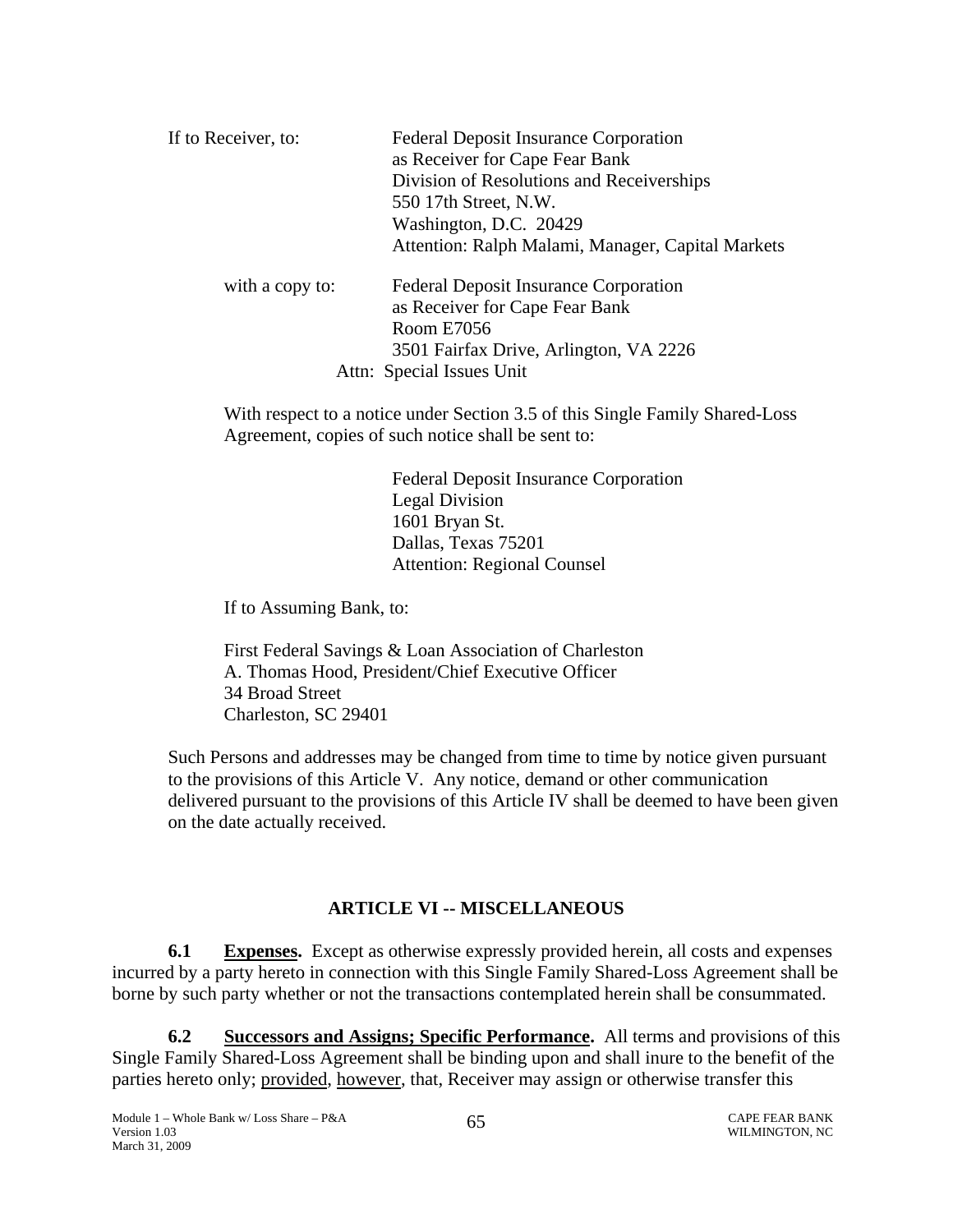Single Family Shared-Loss Agreement (in whole or in part) to the Federal Deposit Insurance Corporation in its corporate capacity without the consent of Assuming Bank. Notwithstanding anything to the contrary contained in this Single Family Shared-Loss Agreement, except as is expressly permitted in this Section 6.2, Assuming Bank may not assign or otherwise transfer this Single Family Shared-Loss Agreement (in whole or in part) without the prior written consent of the Receiver, which consent may be granted or withheld by the Receiver in its sole discretion, and any attempted assignment or transfer in violation of this provision shall be void *ab initio*.

**6.3 Governing Law.** This Single Family Shared-Loss Agreement shall be construed in accordance with federal law, or, if there is no applicable federal law, the laws of the State of New York, without regard to any rule of conflict of law that would result in the application of the substantive law of any jurisdiction other than the State of New York.

**6.4 WAIVER OF JURY TRIAL.** EACH PARTY HERETO HEREBY IRREVOCABLY AND UNCONDITIONALLY WAIVES ALL RIGHT TO TRIAL BY JURY IN OR TO HAVE A JURY PARTICIPATE IN RESOLVING ANY DISPUTE, ACTION, PROCEEDING OR COUNTERCLAIM, WHETHER SOUNDING IN CONTRACT, TORT OR OTHERWISE, ARISING OUT OF OR RELATING TO OR IN CONNECTION WITH THIS SINGLE FAMILY SHARED-LOSS AGREEMENT OR ANY OF THE TRANSACTIONS CONTEMPLATED HEREBY.

**6.5 Captions**. All captions and headings contained in this Single Family Shared-Loss Agreement are for convenience of reference only and do not form a part of, and shall not affect the meaning or interpretation of, this Single Family Shared-Loss Agreement.

**6.6 Entire Agreement; Amendments.** This Single Family Shared-Loss Agreement, including the Exhibits and any other documents delivered pursuant hereto, embody the entire agreement of the parties with respect to the subject matter hereof, and supersede all prior representations, warranties, offers, acceptances, agreements and understandings, written or oral, relating to the subject matter herein. This Single Family Shared-Loss Agreement may be amended or modified or any provision thereof waived only by a written instrument signed by both parties or their respective duly authorized agents.

**6.7 Severability**. Whenever possible, each provision of this Single Family Shared-Loss Agreement shall be interpreted in such manner as to be effective and valid under applicable law, but if any provision of this Single Family Shared-Loss Agreement is held to be prohibited by or invalid, illegal or unenforceable under applicable law, such provision shall be construed and enforced as if it had been more narrowly drawn so as not to be prohibited, invalid, illegal or unenforceable, and the validity, legality and enforceability of the remainder of such provision and the remaining provisions of this Single Family Shared-Loss Agreement shall not in any way be affected or impaired thereby.

**6.8 No Third Party Beneficiary.** This Single Family Shared-Loss Agreement and the Exhibits hereto are for the sole and exclusive benefit of the parties hereto and their respective permitted successors and permitted assigns and there shall be no other third party beneficiaries, and nothing in this Single Family Shared-Loss Agreement or the Exhibits shall be construed to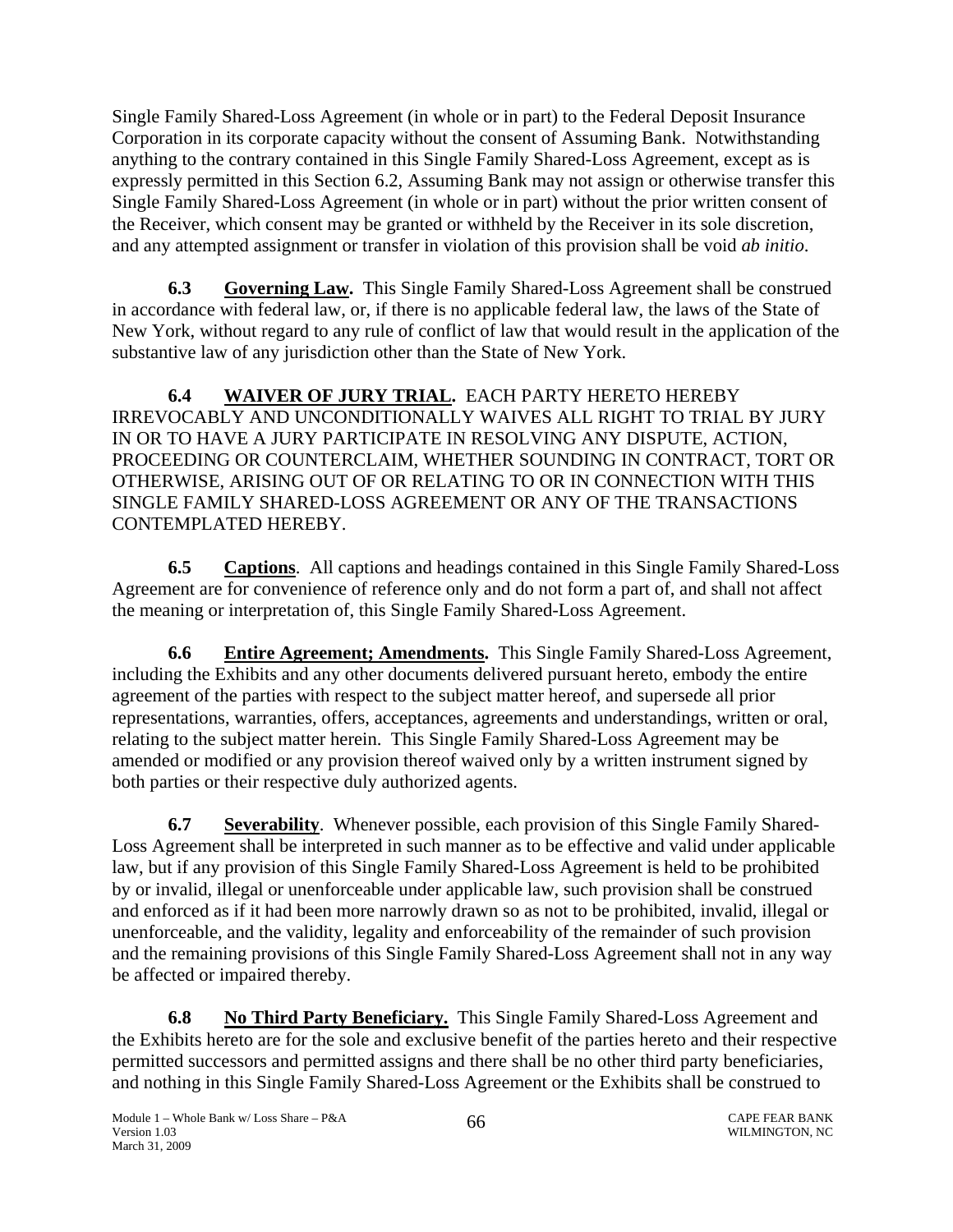grant to any other Person any right, remedy or Claim under or in respect of this Single Family Shared-Loss Agreement or any provision hereof.

**6.9 Counterparts.** This Single Family Shared-Loss Agreement may be executed separately by Receiver and Assuming Bank in any number of counterparts, each of which when executed and delivered shall be an original, but such counterparts shall together constitute one and the same instrument.

**6.10 Consent.** Except as otherwise provided herein, when the consent of a party is required herein, such consent shall not be unreasonably withheld or delayed.

**6.11 Rights Cumulative.** Except as otherwise expressly provided herein, the rights of each of the parties under this Single Family Shared-Loss Agreement are cumulative, may be exercised as often as any party considers appropriate and are in addition to each such party's rights under the Purchase and Sale Agreement and any of the related agreements or under law. Except as otherwise expressly provided herein, any failure to exercise or any delay in exercising any of such rights, or any partial or defective exercise of such rights, shall not operate as a waiver or variation of that or any other such right.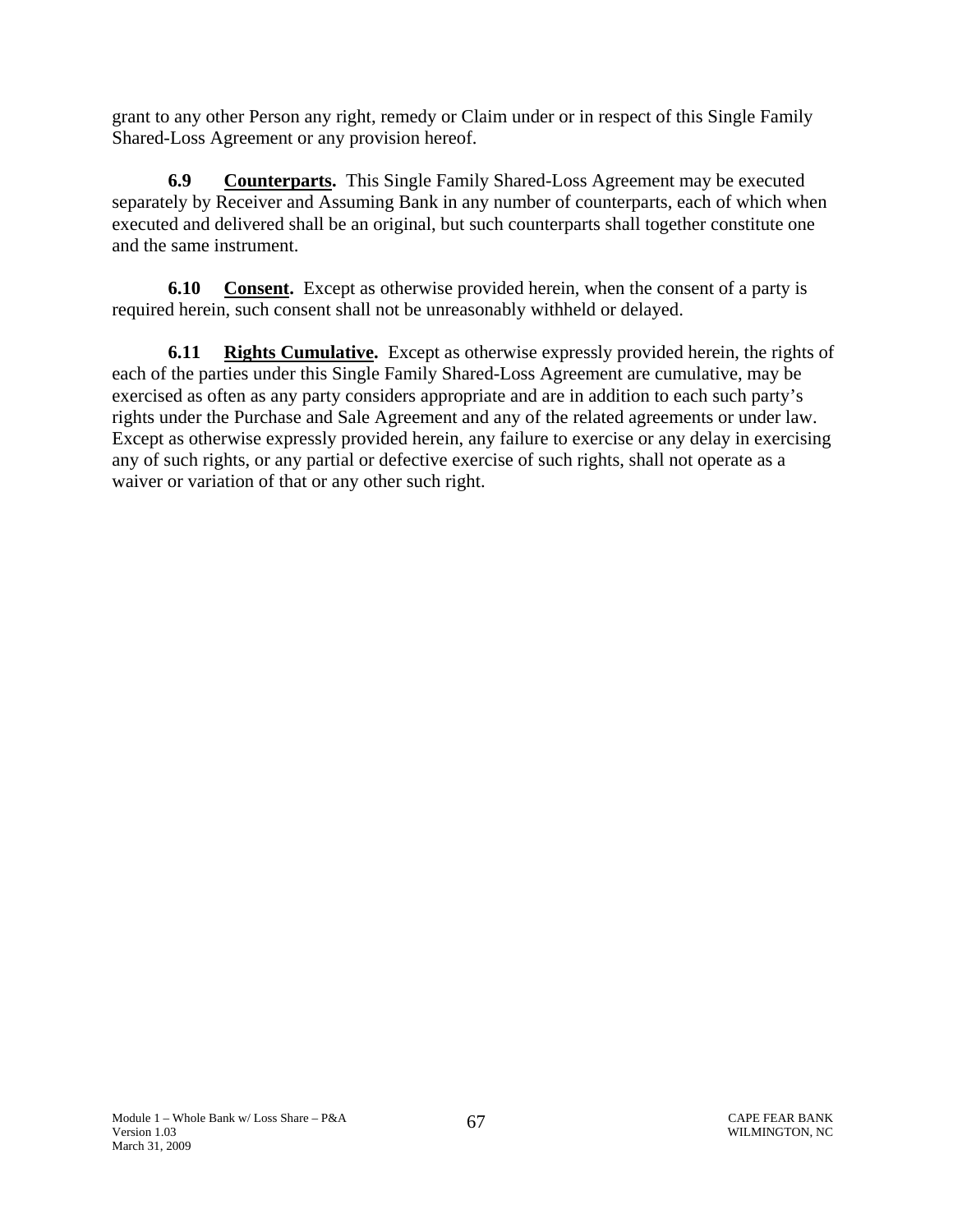## **Exhibit 1**

## **Monthly Certificate**

## **SEE FOLLOWING PAGE**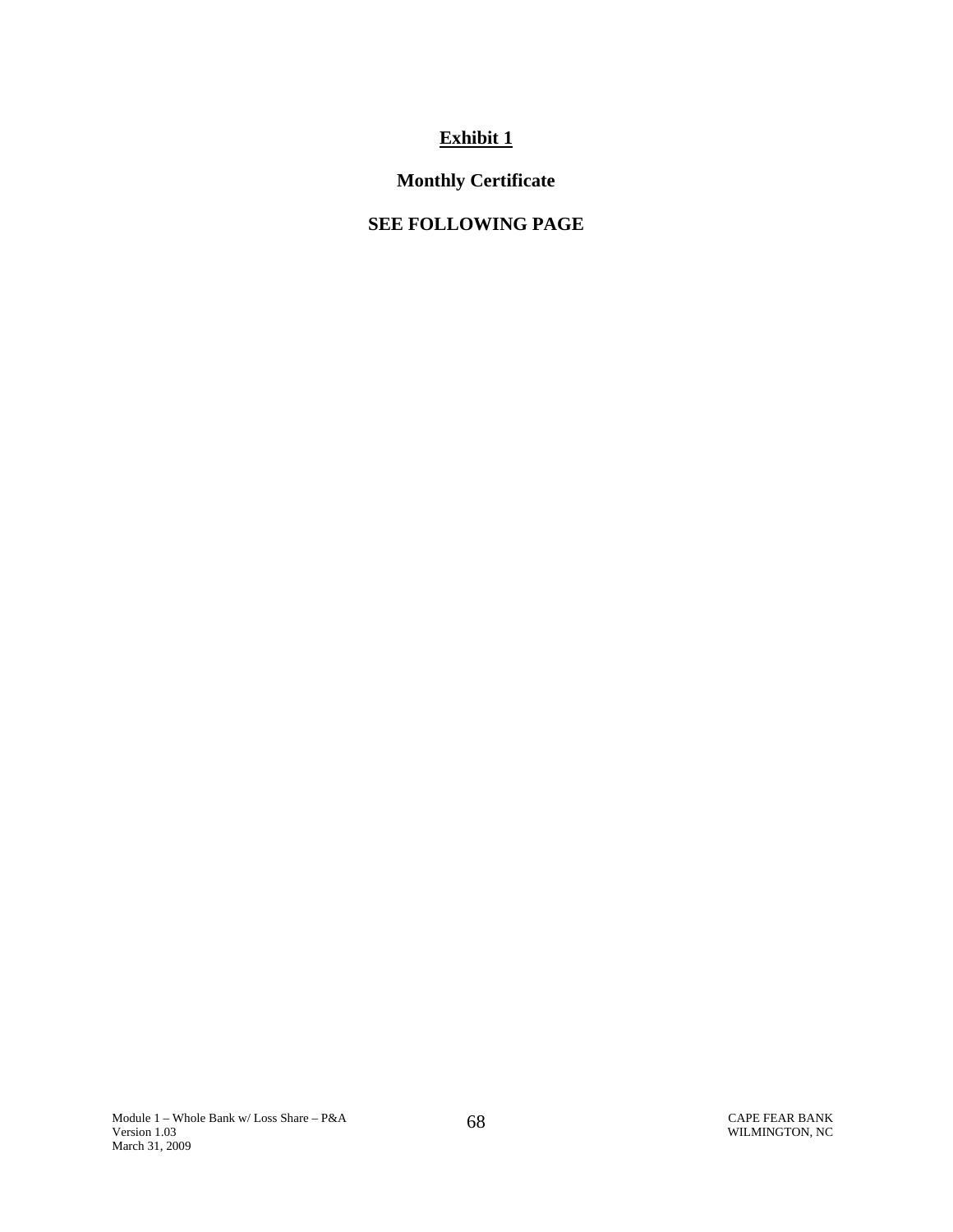| <b>PART 1 - CURRENT MONTH NET LOSS</b> |                      |                    |       |                   |    |                                        |                                       |
|----------------------------------------|----------------------|--------------------|-------|-------------------|----|----------------------------------------|---------------------------------------|
|                                        |                      |                    |       |                   |    |                                        |                                       |
|                                        |                      |                    |       |                   |    |                                        |                                       |
| <b>MONTH ENDED:</b>                    | [input report month] |                    |       | Foreclosure,      |    | Specify loss type as                   |                                       |
|                                        |                      |                    |       |                   |    | <b>Restructuring, or Short-</b>        |                                       |
| <b>Losses</b>                          |                      |                    | Sale. |                   |    |                                        |                                       |
|                                        |                      | Loss               |       |                   |    |                                        |                                       |
| Loan No.                               | Loss Type            | Amount             |       |                   |    |                                        |                                       |
|                                        |                      |                    |       |                   |    |                                        |                                       |
|                                        |                      |                    |       |                   |    |                                        |                                       |
|                                        |                      |                    |       |                   |    |                                        |                                       |
|                                        |                      |                    |       |                   |    |                                        |                                       |
|                                        |                      |                    |       |                   |    | <b>Loss Amount is</b><br>the amount of | <b>Loss Month is</b><br>the reporting |
|                                        |                      |                    |       |                   |    | <b>Loss incurred and</b>               | month in which                        |
| <b>TOTAL</b>                           |                      | XX                 | Α     |                   |    | reported on the<br>loan in a previous  | the Loss was<br>reported.             |
|                                        |                      |                    |       |                   |    | month.                                 |                                       |
|                                        |                      |                    |       |                   |    |                                        |                                       |
|                                        |                      |                    |       |                   |    |                                        |                                       |
| <b>Recoveries</b>                      |                      |                    |       |                   |    |                                        |                                       |
|                                        |                      | Recovery           |       | Loss              |    | ◢<br>Loss                              |                                       |
| Loan No.                               |                      | Amount             |       | Amount            |    | Month                                  |                                       |
|                                        |                      |                    |       |                   |    |                                        |                                       |
|                                        |                      |                    |       |                   |    |                                        |                                       |
|                                        |                      |                    |       |                   |    |                                        |                                       |
|                                        |                      |                    |       |                   |    |                                        |                                       |
|                                        |                      |                    |       |                   |    |                                        |                                       |
|                                        |                      |                    |       |                   |    |                                        |                                       |
|                                        |                      |                    |       |                   |    |                                        |                                       |
| <b>TOTAL</b>                           |                      | XX                 | B     |                   |    |                                        |                                       |
|                                        |                      |                    |       |                   |    |                                        |                                       |
| Net Losses (Recoveries)                |                      | X X                |       | $C = A - B$       |    |                                        |                                       |
|                                        |                      |                    |       |                   |    |                                        |                                       |
|                                        |                      |                    |       |                   |    |                                        |                                       |
|                                        |                      |                    |       |                   |    |                                        |                                       |
|                                        |                      |                    |       |                   |    |                                        | If Col. D minus Col. E is less        |
|                                        |                      |                    |       |                   |    |                                        | than zero, enter zero.                |
| <b>PART 2 - FIRST LOSS TEST</b>        |                      |                    |       |                   |    |                                        |                                       |
|                                        |                      |                    |       |                   |    | $Col.D - Col.$                         |                                       |
|                                        |                      | Col. D             |       | Col. E            |    | E                                      |                                       |
|                                        |                      | Cumulative<br>Loss |       | <b>First Loss</b> |    | Cumulative<br>Shared-Loss              |                                       |
|                                        |                      | Amount             |       | Tranche           |    | Amount                                 |                                       |
|                                        |                      |                    |       |                   |    |                                        |                                       |
| Balance, beginning of month            |                      | XX                 |       |                   | XX | XX                                     | F                                     |
| Current month Net Losses (from Part 1) |                      | XX                 |       |                   |    |                                        |                                       |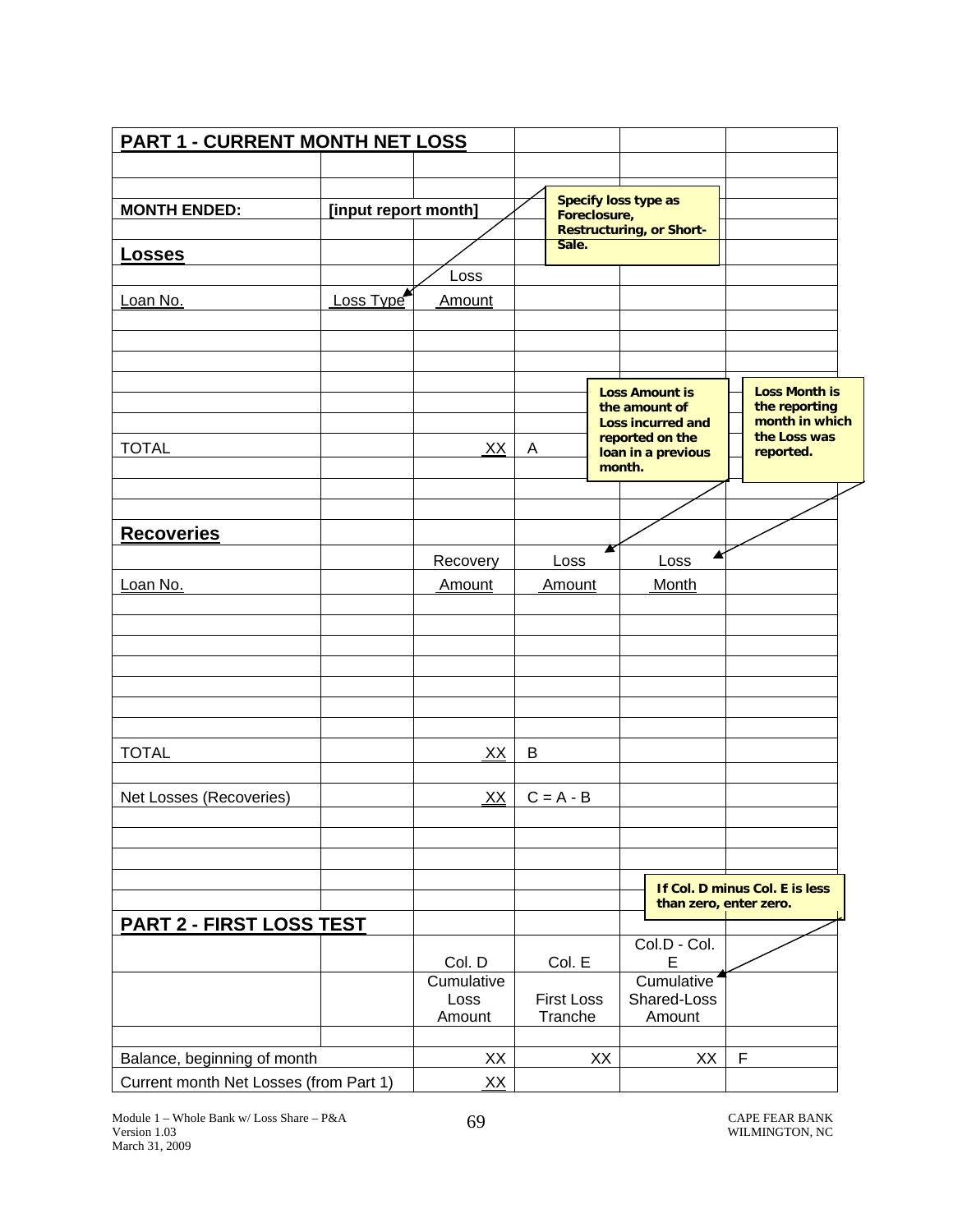| Balance, end of month                                                                                                                                                      |  | XX | XХ |     | G       |  |
|----------------------------------------------------------------------------------------------------------------------------------------------------------------------------|--|----|----|-----|---------|--|
|                                                                                                                                                                            |  |    |    |     |         |  |
|                                                                                                                                                                            |  |    |    |     |         |  |
| <b>Shared Loss Amount</b>                                                                                                                                                  |  |    |    | xх  | $G - F$ |  |
| Times Loss Share percentage                                                                                                                                                |  |    |    | 80% |         |  |
|                                                                                                                                                                            |  |    |    |     |         |  |
| XX<br>Amount due from (to) FDIC as Receiver                                                                                                                                |  |    |    |     |         |  |
| Pursuant to Section 2.1 of the Single Family Shared-Loss Agreement, the undersigned hereby certifies<br>the information on this Certificate is true, complete and correct. |  |    |    |     |         |  |
| <b>OFFICER SIGNATURE</b>                                                                                                                                                   |  |    |    |     |         |  |
| <b>OFFICER NAME:</b><br><b>TITLE</b>                                                                                                                                       |  |    |    |     |         |  |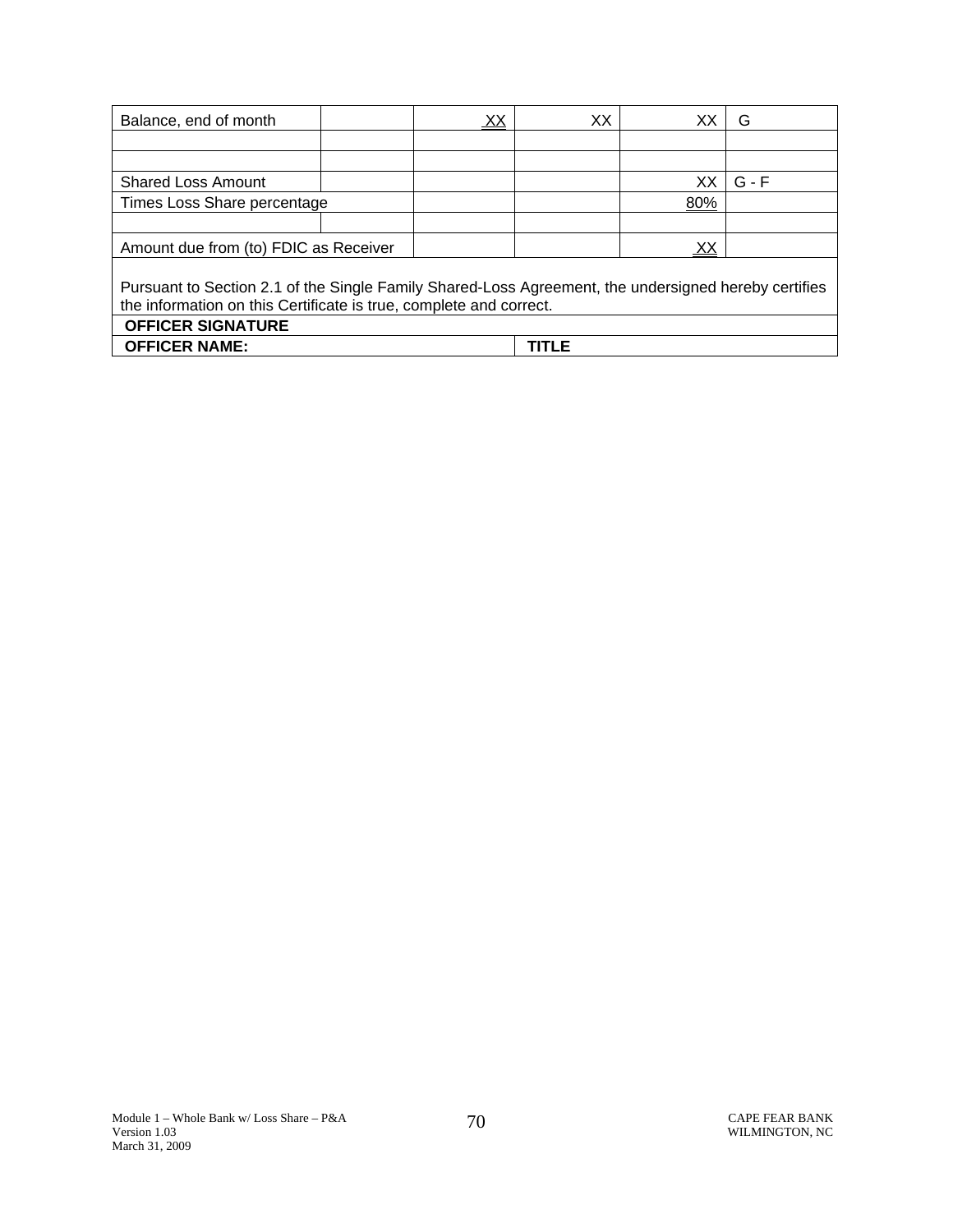# **Exhibit 2a Calculation of Foreclosure Loss**

| <b>Shared-Loss Month:</b>                                                                                  | [input month]    |     |           |         |
|------------------------------------------------------------------------------------------------------------|------------------|-----|-----------|---------|
| Loan no.:                                                                                                  | [input loan no.) |     |           |         |
|                                                                                                            |                  |     |           |         |
|                                                                                                            |                  |     |           |         |
| Interest paid-to date                                                                                      |                  |     |           |         |
| Foreclosure date                                                                                           |                  |     |           |         |
| Liquidation date                                                                                           |                  |     |           |         |
| Note Interest rate                                                                                         |                  |     |           |         |
|                                                                                                            |                  |     |           |         |
| <b>Foreclosure Loss calculation</b>                                                                        |                  |     |           |         |
| Loan Principal balance after last paid installment                                                         | ХX               |     |           |         |
|                                                                                                            |                  |     |           |         |
| Accrued interest, limited to 90 days                                                                       | XХ               | (1) |           |         |
| Attorney's fees                                                                                            |                  | (2) |           |         |
|                                                                                                            | XX               |     |           |         |
|                                                                                                            |                  |     |           |         |
| Foreclosure costs, including title search, filing fees,                                                    |                  |     |           |         |
| advertising, etc.                                                                                          | XХ               |     |           |         |
| Property protection costs, maint. and repairs                                                              | XX               |     |           |         |
| Tax and insurance advances                                                                                 | XX               |     |           |         |
| <b>Other Advances</b>                                                                                      |                  |     | (3)       |         |
| Appraisal/Broker's Price Opinion fees                                                                      | XX               |     |           |         |
| Inspections                                                                                                | XX               |     |           |         |
| Other                                                                                                      |                  |     |           |         |
|                                                                                                            | ХX               |     |           |         |
|                                                                                                            |                  |     |           |         |
| Gross balance recoverable by Assuming Bank                                                                 | <u>xx</u>        |     | ХX        | (A)     |
|                                                                                                            |                  |     |           |         |
| Cash Recoveries:                                                                                           |                  |     |           |         |
| Net liquidation proceeds (from HUD-1 settl stmt)                                                           | XX               |     |           |         |
| Insurance proceeds                                                                                         | XX               |     |           |         |
| T & I escrow account balance, if positive                                                                  | XХ               |     |           |         |
| Other credits, if any (itemize)                                                                            | xх               |     |           |         |
| <b>Total Cash Recovery</b>                                                                                 | <u>XX</u>        |     | <u>XX</u> | (B)     |
|                                                                                                            |                  |     |           |         |
|                                                                                                            |                  |     |           | $(A)$ - |
| <b>Loss Amount</b>                                                                                         |                  |     | XX        | (B)     |
| Times 80% (Receiver Loss Share percentage)                                                                 |                  | x   | 80%       |         |
| Amount due Assuming Bank for Receiver Loss Share                                                           |                  |     |           |         |
| Amount                                                                                                     |                  |     | <u>XX</u> |         |
|                                                                                                            |                  |     |           |         |
|                                                                                                            |                  |     |           |         |
|                                                                                                            |                  |     |           |         |
| (1) Accrued interest is limited to 90 days and is calculated (a) at the note interest rate that would have |                  |     |           |         |
| been in effect if the loan was performing, (b) on the principal balance after application of the last      |                  |     |           |         |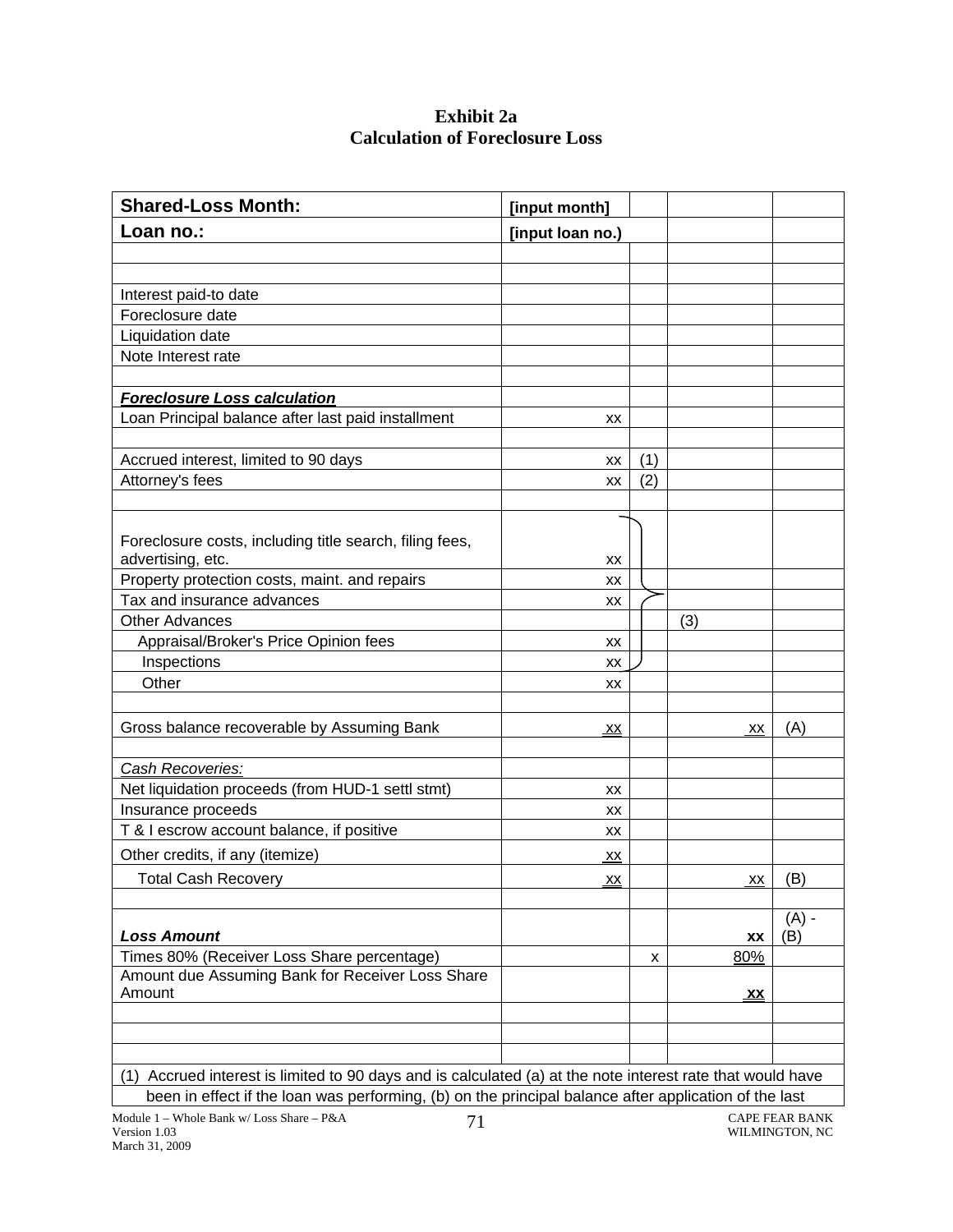| payment made by the borrower.                                                                                |                                                                                                     |  |  |  |  |  |
|--------------------------------------------------------------------------------------------------------------|-----------------------------------------------------------------------------------------------------|--|--|--|--|--|
| (2) Reasonable and customary third-party attorney's fees and expenses incurred by Assuming Bank in           |                                                                                                     |  |  |  |  |  |
| connection with any enforcement procedures or otherwise with respect to such Mortgage Loan.                  |                                                                                                     |  |  |  |  |  |
|                                                                                                              | (3) Assuming Bank's reasonable and customary out-of-pocket costs paid to either a third-party or an |  |  |  |  |  |
| affiliate (if affiliate is pre-approved by the FDIC) for foreclosure, property protection and<br>maintenance |                                                                                                     |  |  |  |  |  |
| costs, repairs, assessments, taxes, insurance and similar items, to the extent not paid from                 |                                                                                                     |  |  |  |  |  |
| funds in borrower escrow account. Allowable costs are limited to amounts per Freddie Mac or                  |                                                                                                     |  |  |  |  |  |
| Fannie Mae guidelines, where applicable.                                                                     |                                                                                                     |  |  |  |  |  |
|                                                                                                              |                                                                                                     |  |  |  |  |  |
| DO NOT INCLUDE late fees, prepayment penalties, or any similar lender fees or charges by the                 |                                                                                                     |  |  |  |  |  |
| Assuming Bank to the loan account, any allocation of Assuming Bank's servicing costs, or any                 |                                                                                                     |  |  |  |  |  |
| allocations of                                                                                               |                                                                                                     |  |  |  |  |  |
| Assuming Bank's G&A or other operating costs.                                                                |                                                                                                     |  |  |  |  |  |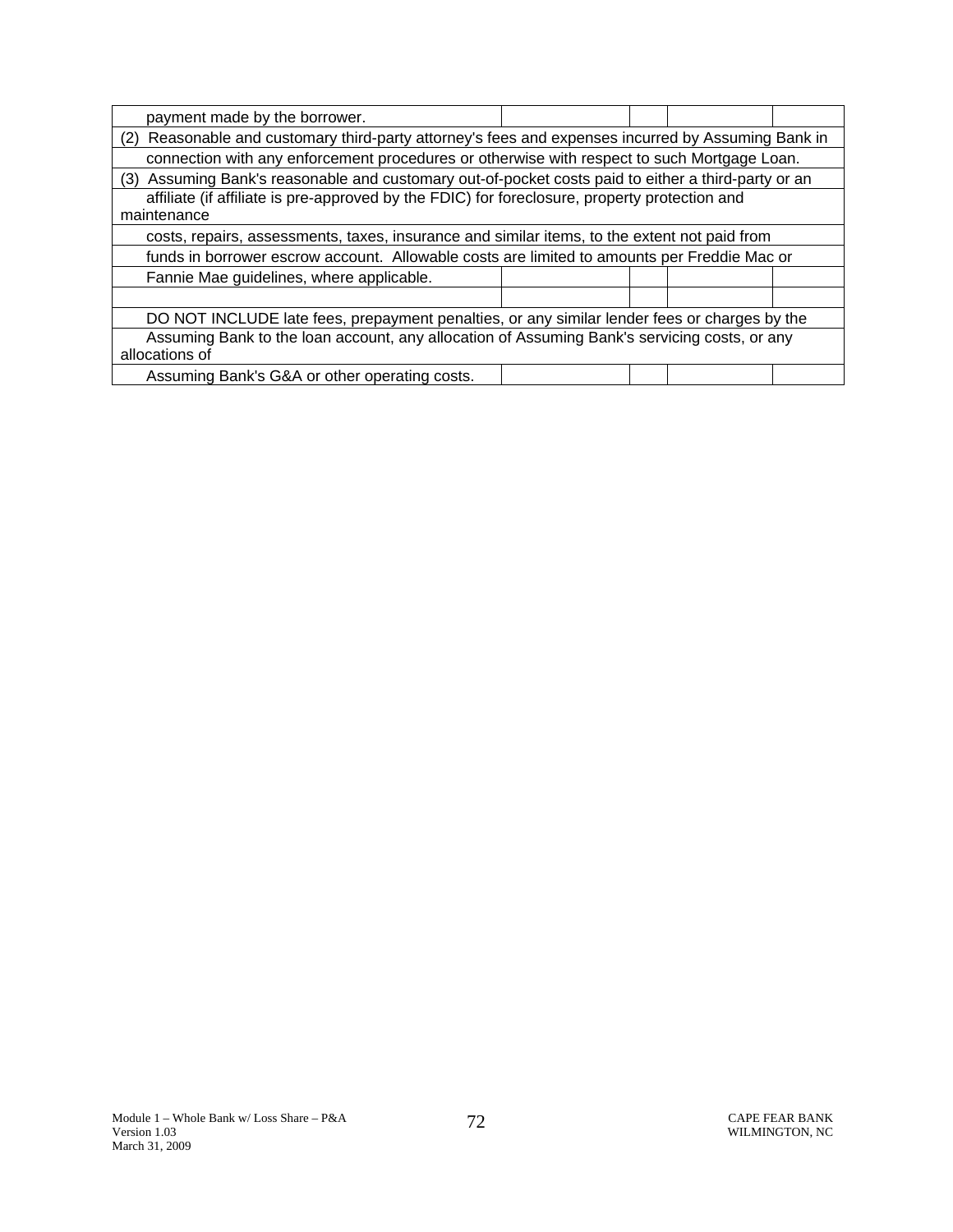# **Calculation of Loss For Restructured Loans**

| <b>Concept and Definition - Restructuring Loss</b>                                                       |                                                                                                 |  |  |  |  |  |  |  |
|----------------------------------------------------------------------------------------------------------|-------------------------------------------------------------------------------------------------|--|--|--|--|--|--|--|
| For purposes of loss sharing, losses on restructured loans are calculated as the difference between      |                                                                                                 |  |  |  |  |  |  |  |
| (a) the principal, accrued interest and advances due on the loan prior to restructuring, and             |                                                                                                 |  |  |  |  |  |  |  |
|                                                                                                          | (b) the Net Present Value (NPV) of estimated cash flows on the restructured loan, discounted at |  |  |  |  |  |  |  |
| the most recently published Freddie Mac survey rate on 30-year fixed-rate loans at the restructure date. |                                                                                                 |  |  |  |  |  |  |  |
|                                                                                                          |                                                                                                 |  |  |  |  |  |  |  |
|                                                                                                          | The NPV calculations must assume loan prepayment in full at the end of ten years (120 months).  |  |  |  |  |  |  |  |
|                                                                                                          |                                                                                                 |  |  |  |  |  |  |  |
|                                                                                                          |                                                                                                 |  |  |  |  |  |  |  |
| <b>Form for Calculation - Restructuring Loss</b>                                                         |                                                                                                 |  |  |  |  |  |  |  |
|                                                                                                          |                                                                                                 |  |  |  |  |  |  |  |
| <b>Shared-Loss Month:</b>                                                                                | [input month]                                                                                   |  |  |  |  |  |  |  |
| Loan no.:                                                                                                | [input loan no.)                                                                                |  |  |  |  |  |  |  |
|                                                                                                          |                                                                                                 |  |  |  |  |  |  |  |
| <b>Loan before Restructuring</b>                                                                         |                                                                                                 |  |  |  |  |  |  |  |
| Original loan amount                                                                                     |                                                                                                 |  |  |  |  |  |  |  |
| Current unpaid principal balance                                                                         |                                                                                                 |  |  |  |  |  |  |  |
| Remaining term                                                                                           |                                                                                                 |  |  |  |  |  |  |  |
| Interest rate                                                                                            |                                                                                                 |  |  |  |  |  |  |  |
| Interest Paid-To Date                                                                                    |                                                                                                 |  |  |  |  |  |  |  |
| Monthly payment - P&I                                                                                    |                                                                                                 |  |  |  |  |  |  |  |
| Monthly payment - T&I                                                                                    |                                                                                                 |  |  |  |  |  |  |  |
| Total monthly payment                                                                                    |                                                                                                 |  |  |  |  |  |  |  |
| Loan type (fixed-rate, ARM, I/O, Option ARM, etc.)                                                       |                                                                                                 |  |  |  |  |  |  |  |
|                                                                                                          |                                                                                                 |  |  |  |  |  |  |  |
|                                                                                                          |                                                                                                 |  |  |  |  |  |  |  |
| <b>Terms of Modified/Restructured Loan</b>                                                               |                                                                                                 |  |  |  |  |  |  |  |
| Closing date on modified/restructured loan                                                               |                                                                                                 |  |  |  |  |  |  |  |
| New Principal balance                                                                                    |                                                                                                 |  |  |  |  |  |  |  |
| Remaining term                                                                                           |                                                                                                 |  |  |  |  |  |  |  |
| Interest rate                                                                                            |                                                                                                 |  |  |  |  |  |  |  |
| Monthly payment - P&I                                                                                    |                                                                                                 |  |  |  |  |  |  |  |
| Monthly payment - T&I                                                                                    |                                                                                                 |  |  |  |  |  |  |  |
| Total monthly payment                                                                                    |                                                                                                 |  |  |  |  |  |  |  |
| Loan type (Fixed-rate, ARM, I/O, Option ARM, negative                                                    |                                                                                                 |  |  |  |  |  |  |  |
| amortization features, etc.)                                                                             |                                                                                                 |  |  |  |  |  |  |  |
| Lien type (1st, 2nd)                                                                                     |                                                                                                 |  |  |  |  |  |  |  |
| If adjustable:                                                                                           |                                                                                                 |  |  |  |  |  |  |  |
| Initial interest rate                                                                                    |                                                                                                 |  |  |  |  |  |  |  |
| Term - initial interest rate                                                                             |                                                                                                 |  |  |  |  |  |  |  |
| Initial payment amount                                                                                   |                                                                                                 |  |  |  |  |  |  |  |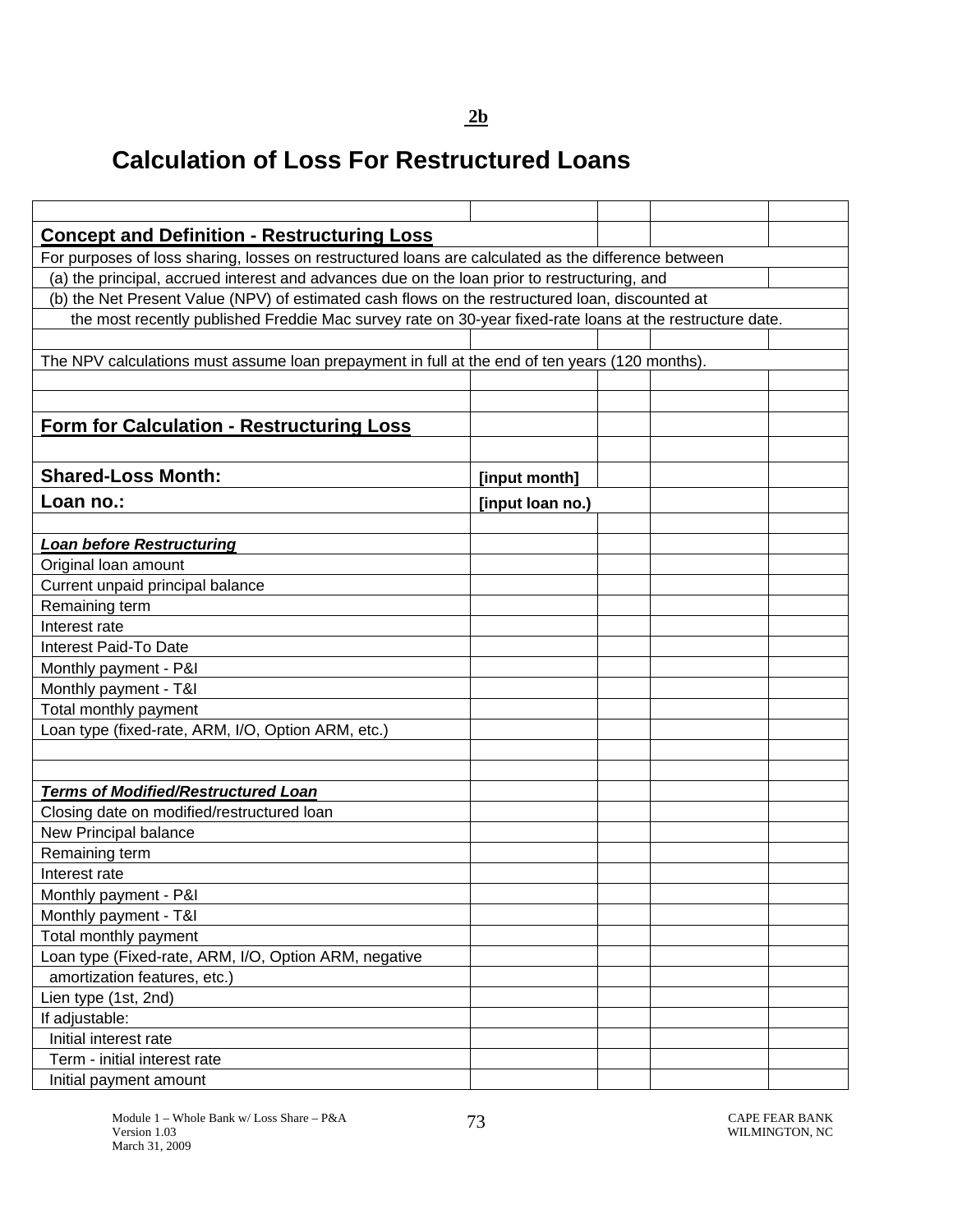| Term - initial payment amount                                                                                   |            |     |     |             |  |  |
|-----------------------------------------------------------------------------------------------------------------|------------|-----|-----|-------------|--|--|
| Negative amortization?                                                                                          | [Yes/No]   |     |     |             |  |  |
| Rate reset frequency after first adjustment                                                                     |            |     |     |             |  |  |
| Next reset date                                                                                                 |            |     |     |             |  |  |
| Index                                                                                                           |            |     |     |             |  |  |
| Margin                                                                                                          |            |     |     |             |  |  |
| Cap per adjustment                                                                                              |            |     |     |             |  |  |
| Lifetime Cap                                                                                                    |            |     |     |             |  |  |
| Floor                                                                                                           |            |     |     |             |  |  |
|                                                                                                                 |            |     |     |             |  |  |
|                                                                                                                 |            |     |     |             |  |  |
| <b>Restructuring Loss Calculation</b>                                                                           |            |     |     |             |  |  |
| Loan Principal balance before restructuring                                                                     | XX         |     |     |             |  |  |
| Accrued interest, limited to 90 days                                                                            | XX         | (1) |     |             |  |  |
| Tax and insurance advances                                                                                      | XX         |     |     |             |  |  |
| 3rd party fees due                                                                                              | XX         |     |     |             |  |  |
|                                                                                                                 |            |     |     |             |  |  |
| Total loan balance due before restructuring                                                                     | XX         |     | XX  | (A)         |  |  |
|                                                                                                                 |            |     |     |             |  |  |
| Assumptions for NPV Calculation, Restructured Loan:                                                             |            |     |     |             |  |  |
| Discount rate for projected cash flows                                                                          | xx%        | (2) |     |             |  |  |
| Loan prepayment in full                                                                                         | 120 months |     |     |             |  |  |
|                                                                                                                 |            |     |     |             |  |  |
|                                                                                                                 |            |     |     |             |  |  |
|                                                                                                                 |            |     |     |             |  |  |
| NPV of projected cash flows<br>(3)                                                                              | XX         |     | XX  | (B)         |  |  |
| <b>Loss Amount</b>                                                                                              |            |     |     | $(A) - (B)$ |  |  |
|                                                                                                                 |            |     | XX  |             |  |  |
| Times 80% (Receiver Loss Share percentage)<br>Amount due Assuming Bank for Receiver Loss Share                  |            |     | 80% |             |  |  |
| Amount                                                                                                          |            |     | XX  |             |  |  |
|                                                                                                                 |            |     |     |             |  |  |
|                                                                                                                 |            |     |     |             |  |  |
| <b>Footnotes</b>                                                                                                |            |     |     |             |  |  |
|                                                                                                                 |            |     |     |             |  |  |
| (1) Accrued interest is limited to 90 days and is calculated (a) at the note interest rate that would have      |            |     |     |             |  |  |
| been in effect if the loan was performing, (b) on the principal balance after application of the last           |            |     |     |             |  |  |
| payment made by the borrower.                                                                                   |            |     |     |             |  |  |
| (2) The discount rate to be used is the most recently published Freddie Mac Survey Rate on 30-year fixed-rate   |            |     |     |             |  |  |
| loans                                                                                                           |            |     |     |             |  |  |
| at the loan restructuring date.                                                                                 |            |     |     |             |  |  |
| (3) If the new loan is an adjustable-rate loan, interest rate resets and related cash flows should be projected |            |     |     |             |  |  |
| based on the index rate in effect at the date of the loan restructuring. If the restructured loan otherwise     |            |     |     |             |  |  |
| provides for specified changes in monthly P&I payments over the term of the loan, those changes should          |            |     |     |             |  |  |
| be reflected in projected cash flows. Assuming Bank must retain supporting schedule of projected cash flows     |            |     |     |             |  |  |
| by month as required by Section 2.1 of the Single Family Shared-Loss Agreement and provide to the FDIC if       |            |     |     |             |  |  |
| requested                                                                                                       |            |     |     |             |  |  |
| for sample audit.                                                                                               |            |     |     |             |  |  |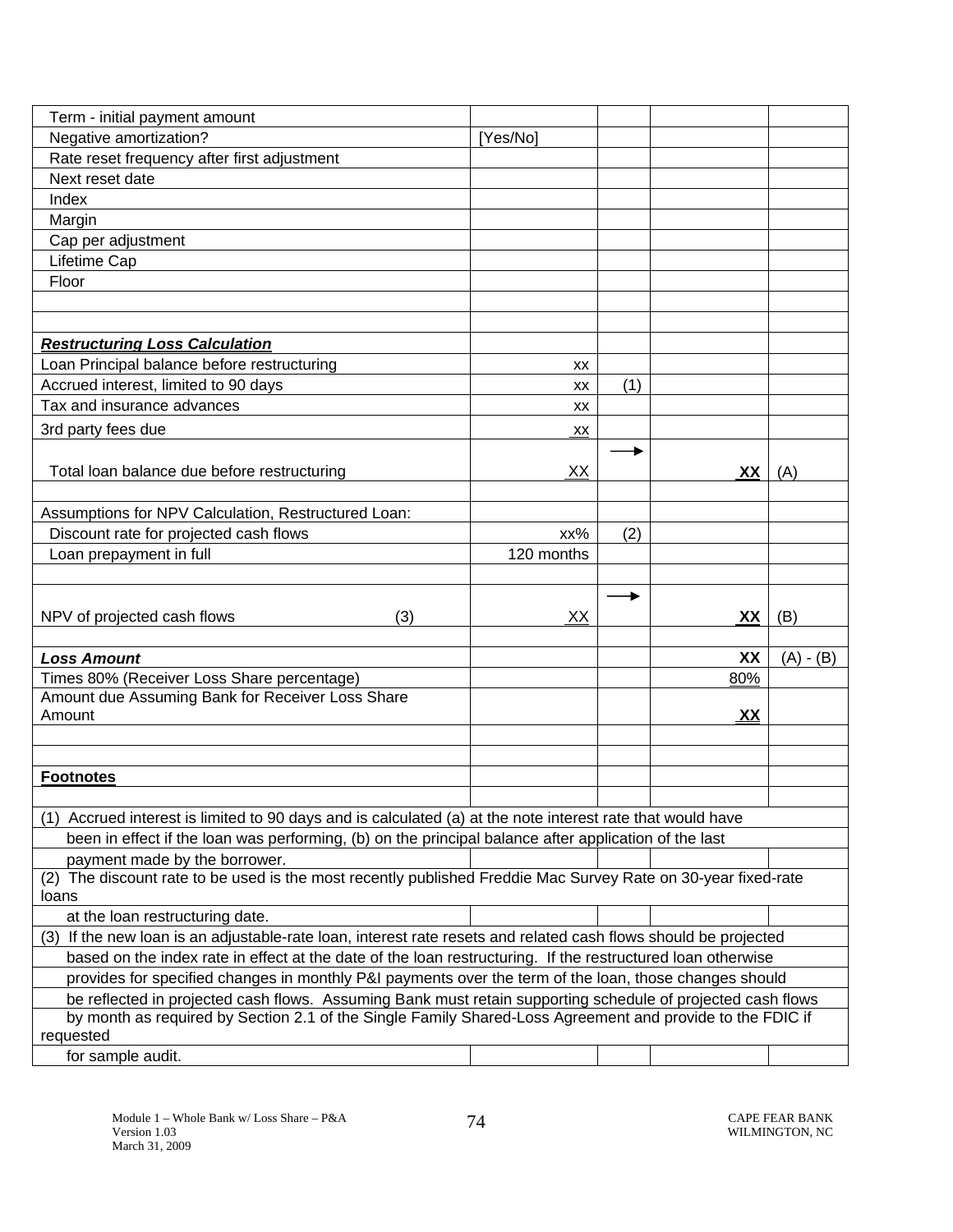| <b>Shared-Loss Month:</b>                                                                                        | [input month]    |     |     |             |
|------------------------------------------------------------------------------------------------------------------|------------------|-----|-----|-------------|
| Loan no.:                                                                                                        | [input loan no.) |     |     |             |
|                                                                                                                  |                  |     |     |             |
|                                                                                                                  |                  |     |     |             |
| Interest paid-to date                                                                                            |                  |     |     |             |
| Short Payoff Date                                                                                                |                  |     |     |             |
| Note Interest rate                                                                                               |                  |     |     |             |
| <b>Short-Sale Loss calculation</b>                                                                               |                  |     |     |             |
| Loan Principal balance                                                                                           | XX               |     |     |             |
|                                                                                                                  |                  |     |     |             |
| Accrued interest, limited to 90 days                                                                             | XX               | (1) |     |             |
| Attorney's fees                                                                                                  | XX               | (2) |     |             |
| Tax and insurance advances                                                                                       | XX               |     |     |             |
| 3rd party fees due                                                                                               | XX               |     |     |             |
| Gross balance recoverable by Assuming Bank                                                                       | XX               |     | XX  | (A)         |
|                                                                                                                  |                  |     |     | (B)         |
| Amount accepted in Short-Sale                                                                                    | XX               |     | XX  |             |
| <b>Loss Amount</b>                                                                                               |                  |     | XX  | $(A) - (B)$ |
| Times 80% (Receiver Loss Share percentage)                                                                       |                  | X   | 80% |             |
| Amount due Assuming Bank for Receiver Loss Share<br>Amount                                                       |                  |     | XX  |             |
|                                                                                                                  |                  |     |     |             |
|                                                                                                                  |                  |     |     |             |
|                                                                                                                  |                  |     |     |             |
| (1) Accrued interest is limited to 90 days and is calculated (a) at the note interest rate that would have       |                  |     |     |             |
| been in effect if the loan was performing, (b) on the principal balance after application of the last            |                  |     |     |             |
| payment made by the borrower.                                                                                    |                  |     |     |             |
| (2) Reasonable and customary third-party attorney's fees and expenses incurred by Assuming Bank in<br>connection |                  |     |     |             |
| with any enforcement procedures or otherwise with respect to negotiation and acceptance of Short-Sale<br>payoff. |                  |     |     |             |
|                                                                                                                  |                  |     |     |             |
| DO NOT INCLUDE late fees, prepayment penalties, or any similar lender fees or charges by the                     |                  |     |     |             |
| Assuming Bank to the loan account, any allocation of Assuming Bank's servicing costs, or any allocations of      |                  |     |     |             |
| Assuming Bank's G&A or other operating costs.                                                                    |                  |     |     |             |

**Exhibit 2c** 

# **Calculation of Loss For Short Sale Loans**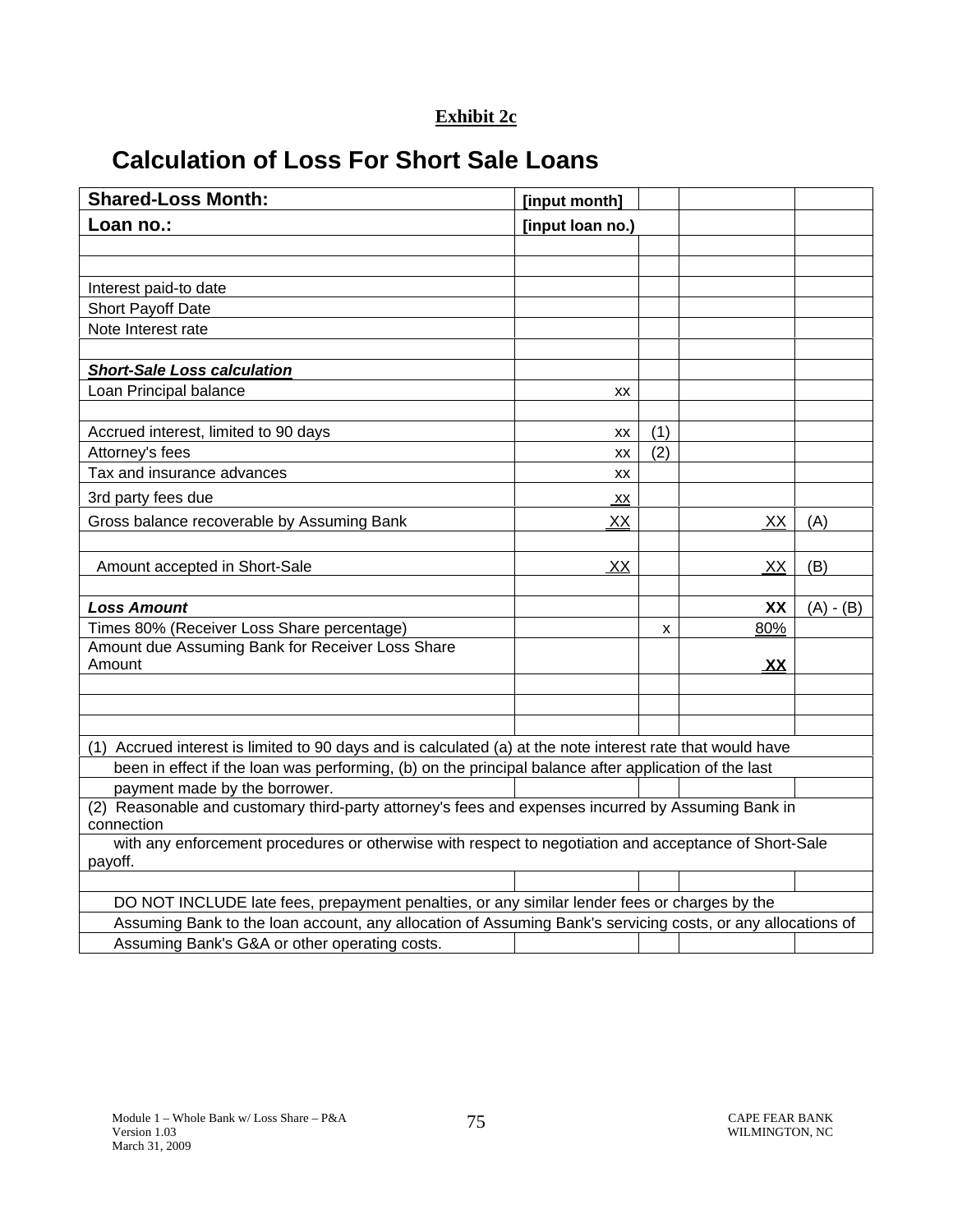# **Exhibit 2d**

| <b>Shared-Loss Month:</b>                                                                    | [input month] |                           |                  |         |
|----------------------------------------------------------------------------------------------|---------------|---------------------------|------------------|---------|
| Loan no.:                                                                                    |               |                           | [input loan no.) |         |
|                                                                                              |               |                           |                  |         |
|                                                                                              |               |                           |                  |         |
| <b>NOTE</b>                                                                                  |               |                           |                  |         |
| The calculation of recovery on a loan for which a Restructuring Loss has been paid will only |               |                           |                  |         |
| apply if the loan is sold.                                                                   |               |                           |                  |         |
|                                                                                              |               |                           |                  |         |
| <b>EXAMPLE CALCULATION</b>                                                                   |               |                           |                  |         |
| Restructuring Loss Information                                                               |               |                           |                  |         |
| Loan principal balance before restructuring                                                  |               | \$                        | 200,000          | A       |
| NPV, restructured loan                                                                       |               |                           | 165,000          | B       |
| Loss on restructured loan                                                                    |               | \$                        | 35,000           | $A - B$ |
| Times FDIC loss share %                                                                      |               |                           | 80%              |         |
| Loss share payment to purchaser                                                              |               | $\mathbf{\mathfrak{L}}$   | 28,000           | C       |
|                                                                                              |               |                           |                  |         |
| <b>Calculation - Recovery amount due to Receiver</b>                                         |               |                           |                  |         |
| Loan sales price                                                                             |               | \$                        | 190,000          |         |
| NPV of restructured loan at mod date                                                         |               |                           | 165,000          |         |
| Gain - step 1                                                                                |               |                           | 25,000           | D       |
| <b>PLUS</b>                                                                                  |               |                           |                  |         |
| Loan UPB after restructuring                                                                 | (1)           |                           | 200,000          |         |
| Loan UPB at liquidation date                                                                 |               |                           | 192,000          |         |
| Gain - step 2 (principal collections after restructuring)                                    |               |                           | 8,000            | Е       |
| Recovery amount                                                                              |               |                           | 33,000           | $D + E$ |
| Times FDIC loss share %                                                                      |               |                           | 80%              |         |
| <b>Recovery due to FDIC</b>                                                                  |               | $\mathbf{\hat{s}}$        | 26,400           | F       |
|                                                                                              |               |                           |                  |         |
| Net loss share paid to purchaser (C - F)                                                     |               | <u>\$</u>                 | 1,600            |         |
| <b>Proof Calculation</b>                                                                     | (2)           |                           |                  |         |
| Loan principal balance                                                                       |               | \$                        | 200,000          | G       |
|                                                                                              |               |                           |                  |         |
| Principal collections on loan                                                                |               |                           | 8,000            |         |
| Sales price for loan                                                                         |               |                           | 190,000          |         |
| Total collections on loan                                                                    |               |                           | 198,000          | н       |
| Net loss on loan                                                                             |               | \$                        | 2,000            | G - H   |
| Times FDIC loss share %                                                                      |               |                           | 80%              |         |
| Loss share payment to purchaser                                                              |               | $\boldsymbol{\mathsf{s}}$ | 1,600            |         |
|                                                                                              |               |                           |                  |         |
|                                                                                              |               |                           |                  |         |
|                                                                                              |               |                           |                  |         |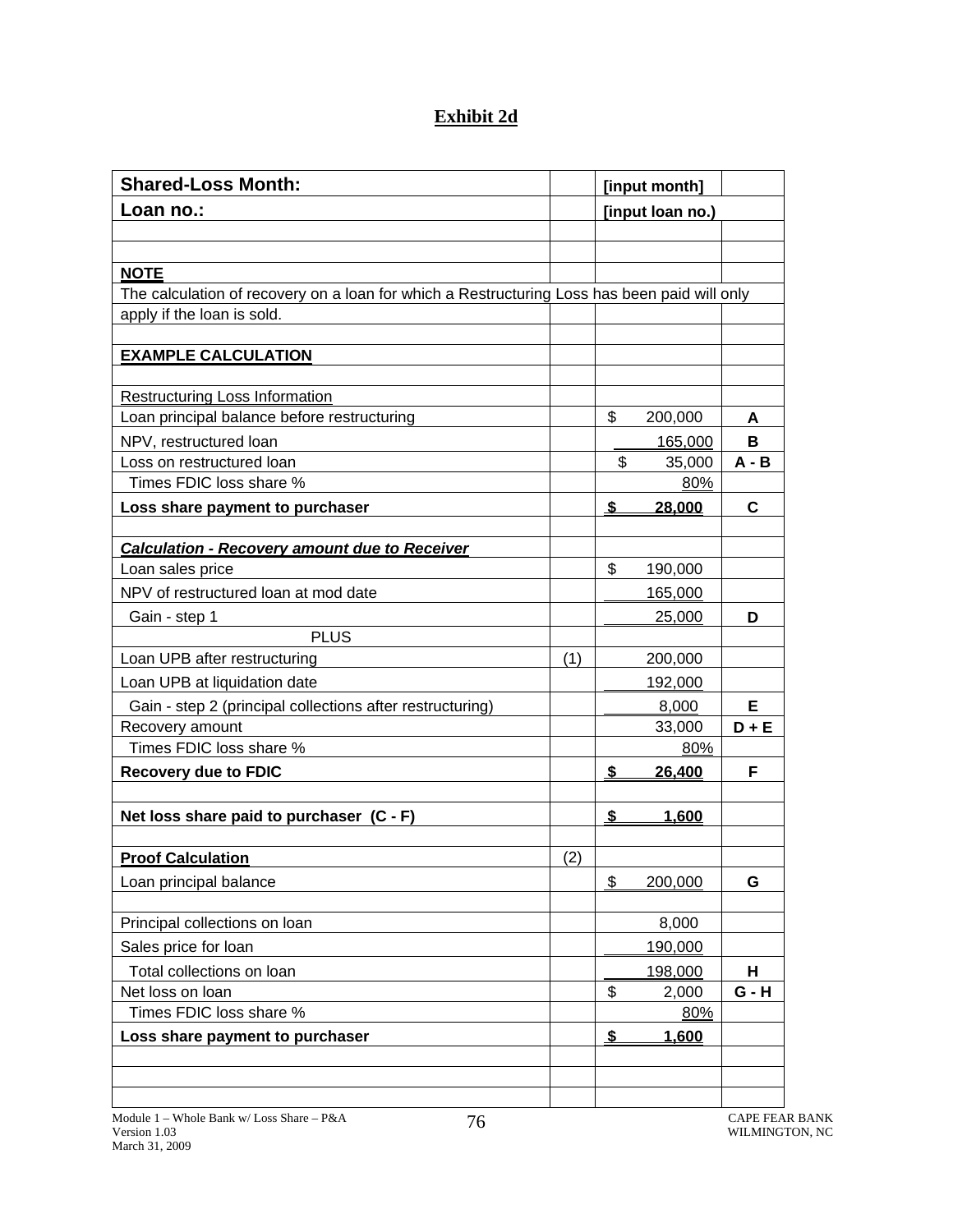| (1) This example assumes that the FDIC loan modification program as shown in Exhibit 5 is<br>applied         |  |  |  |  |  |
|--------------------------------------------------------------------------------------------------------------|--|--|--|--|--|
| and the loan restructuring does not result in a reduction in the loan principal balance due                  |  |  |  |  |  |
| from the                                                                                                     |  |  |  |  |  |
| borrower.                                                                                                    |  |  |  |  |  |
|                                                                                                              |  |  |  |  |  |
| (2) This proof calculation is provided to illustrate the concept and the Assuming Bank is not<br>required to |  |  |  |  |  |
| provide this with its Recovery calculations.                                                                 |  |  |  |  |  |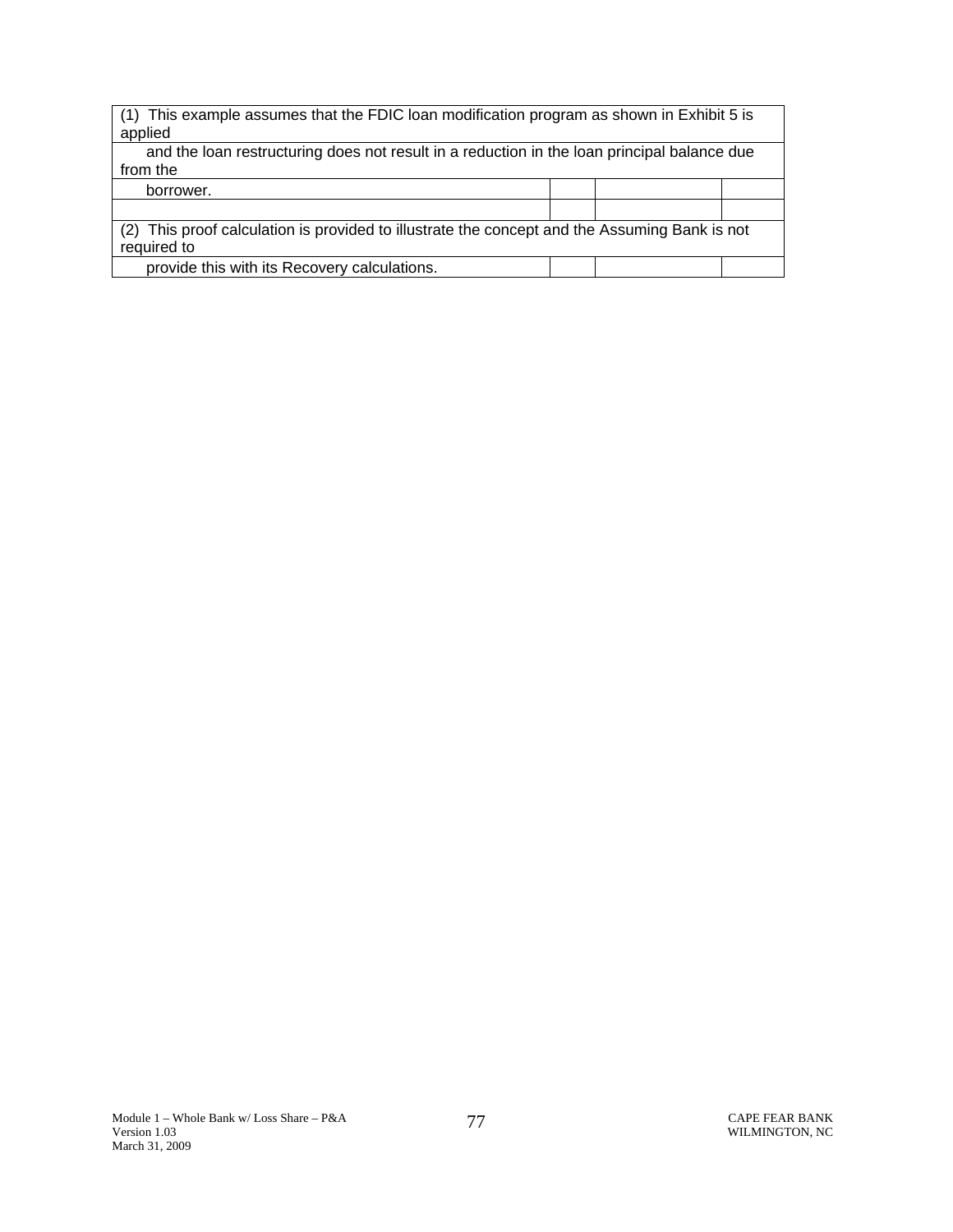| <b>Exhibit 3</b>                                  |
|---------------------------------------------------|
| <b>Portfolio Performance and Summary Schedule</b> |

| <b>SHARED-LOSS LOANS</b>                   |           |                      |                  |
|--------------------------------------------|-----------|----------------------|------------------|
| PORTFOLIO PERFORMANCE AND SUMMARY SCHEDULE |           |                      |                  |
| <b>MONTH ENDED:</b>                        |           | [input report month] |                  |
|                                            |           |                      |                  |
|                                            |           |                      |                  |
| <b>POOL SUMMARY</b>                        |           |                      |                  |
|                                            | $\#$      | \$                   |                  |
| Loans at Sale Date                         | <u>xx</u> | <u>xx</u>            |                  |
|                                            |           |                      |                  |
| Loans as of this month-end                 | ХX        | XX                   |                  |
|                                            |           |                      |                  |
|                                            |           |                      |                  |
|                                            |           |                      |                  |
| STATED THRESHOLD TRACKING                  | #         | $\frac{2}{3}$        |                  |
| <b>Stated Threshold amount</b>             |           |                      | A                |
| Cumulative loss payments, prior month      |           |                      |                  |
| Loss payment for current month             |           |                      |                  |
|                                            |           |                      |                  |
| Cumulative loss payment, this month        |           |                      |                  |
| <b>Cumulative Non-SF Net Charge-Offs</b>   |           |                      |                  |
|                                            |           |                      | B                |
| Remaining to Stated Threshold              |           |                      | $A - B$          |
|                                            |           |                      | Percent of Total |
| <b>PORTFOLIO PERFORMANCE</b>               |           |                      |                  |
| <b>STATUS</b>                              | #         | \$                   | #                |
| Current                                    |           |                      |                  |
| 30 - 59 days past due                      |           |                      |                  |
| 60 - 89 days past due                      |           |                      |                  |
| 90 - 119 days past due                     |           |                      |                  |
| 120 and over days past due                 |           |                      |                  |
| In foreclosure                             |           |                      |                  |
| <b>ORE</b>                                 |           |                      |                  |
| Total                                      |           |                      |                  |
|                                            |           |                      |                  |
| Memo Item:                                 |           |                      |                  |
| Loans in process of restructuring - total  |           |                      |                  |
| Loans in bankruptcy                        |           |                      |                  |
| Loans in process of restructuring by       |           |                      |                  |
| delinquency status                         |           |                      |                  |
| Current                                    |           |                      |                  |
| 30 - 59 days past due                      |           |                      |                  |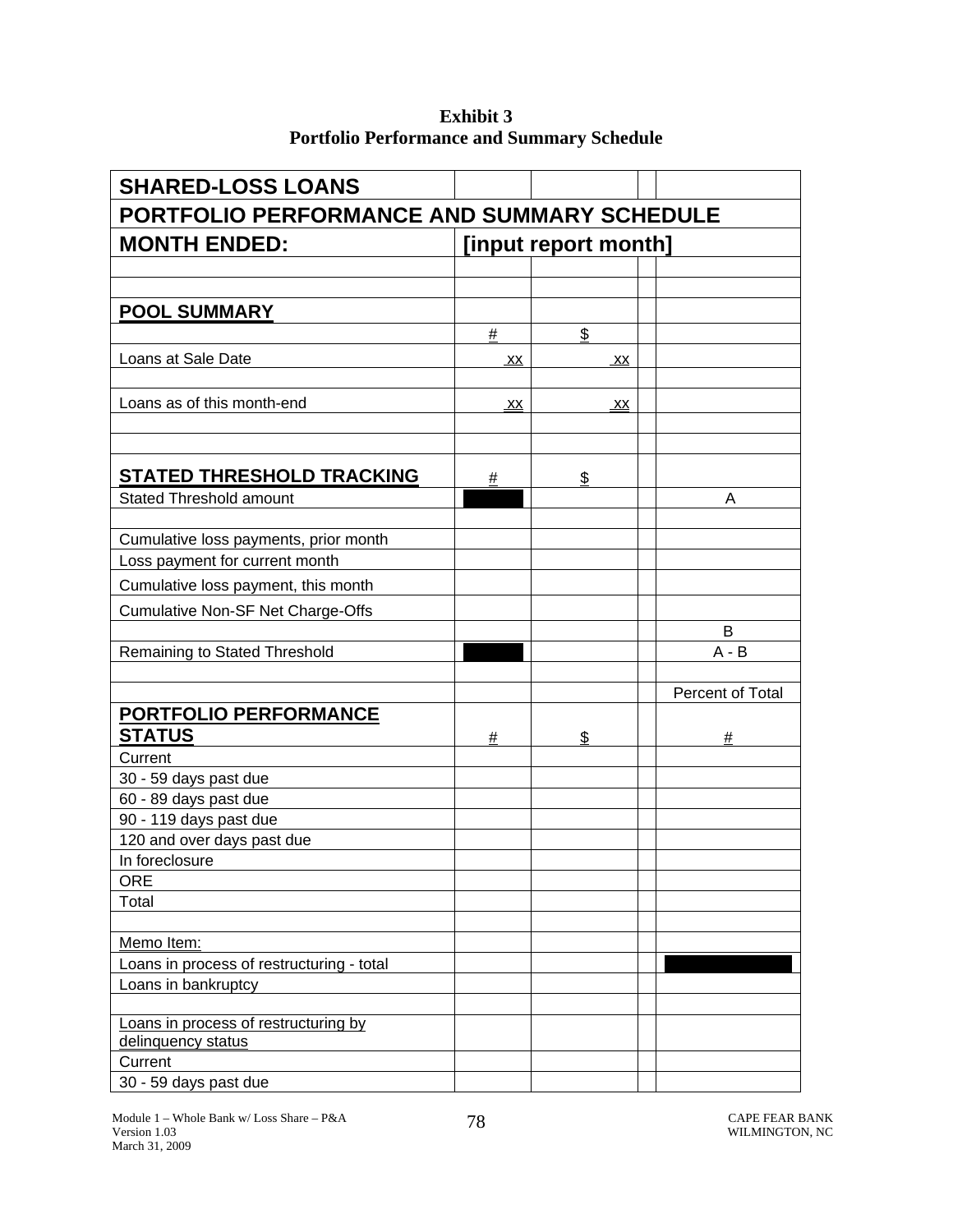| 60 - 89 days past due                      |           |              |  |
|--------------------------------------------|-----------|--------------|--|
| 90 - 119 days past due                     |           |              |  |
| 120 and over days past due                 |           |              |  |
| In foreclosure                             |           |              |  |
| Total                                      |           |              |  |
|                                            |           |              |  |
|                                            |           |              |  |
|                                            |           |              |  |
| <b>List of Loans Paid Off During Month</b> |           |              |  |
|                                            | Principal |              |  |
| Loan $#$                                   | Balance   |              |  |
|                                            |           |              |  |
|                                            |           |              |  |
|                                            |           |              |  |
|                                            |           |              |  |
| <b>List of Loans Sold During Month</b>     |           |              |  |
|                                            |           |              |  |
|                                            | Principal | <b>Sales</b> |  |
| Loan $#$                                   | Balance   | Price        |  |
|                                            |           |              |  |
|                                            |           |              |  |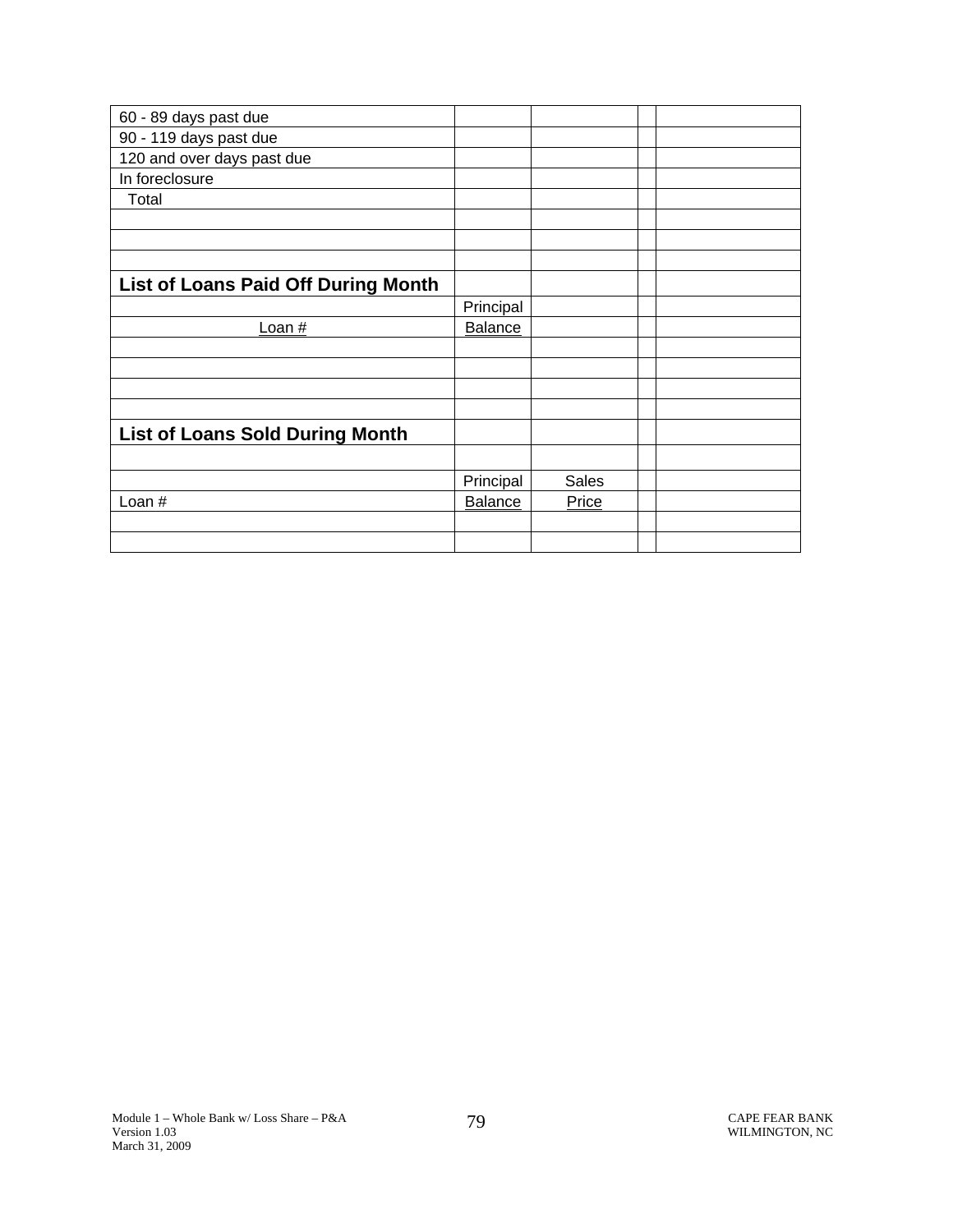#### **Exhibit 4 Wire Transfer Instructions**

#### **PURCHASER WIRING INSTRUCTIONS BANK RECEIVING WIRE**

**9 DIGIT ABA ROUTING NUMBER ACCOUNT NUMBER NAME OF ACCOUNT ATTENTION TO WHOM** 

**PURPOSE OF WIRE** 

### **FDIC RECEIVER WIRING INSTRUCTIONS BANK RECEIVING WIRE**

**SHORT NAME** 

**ADDRESS OF BANK RECEIVING WIRE** 

**9 DIGIT ABA ROUTING NUMBER** 

**ACCOUNT NUMBER** 

**NAME OF ACCOUNT** 

**ATTENTION TO WHOM** 

**PURPOSE OF WIRE**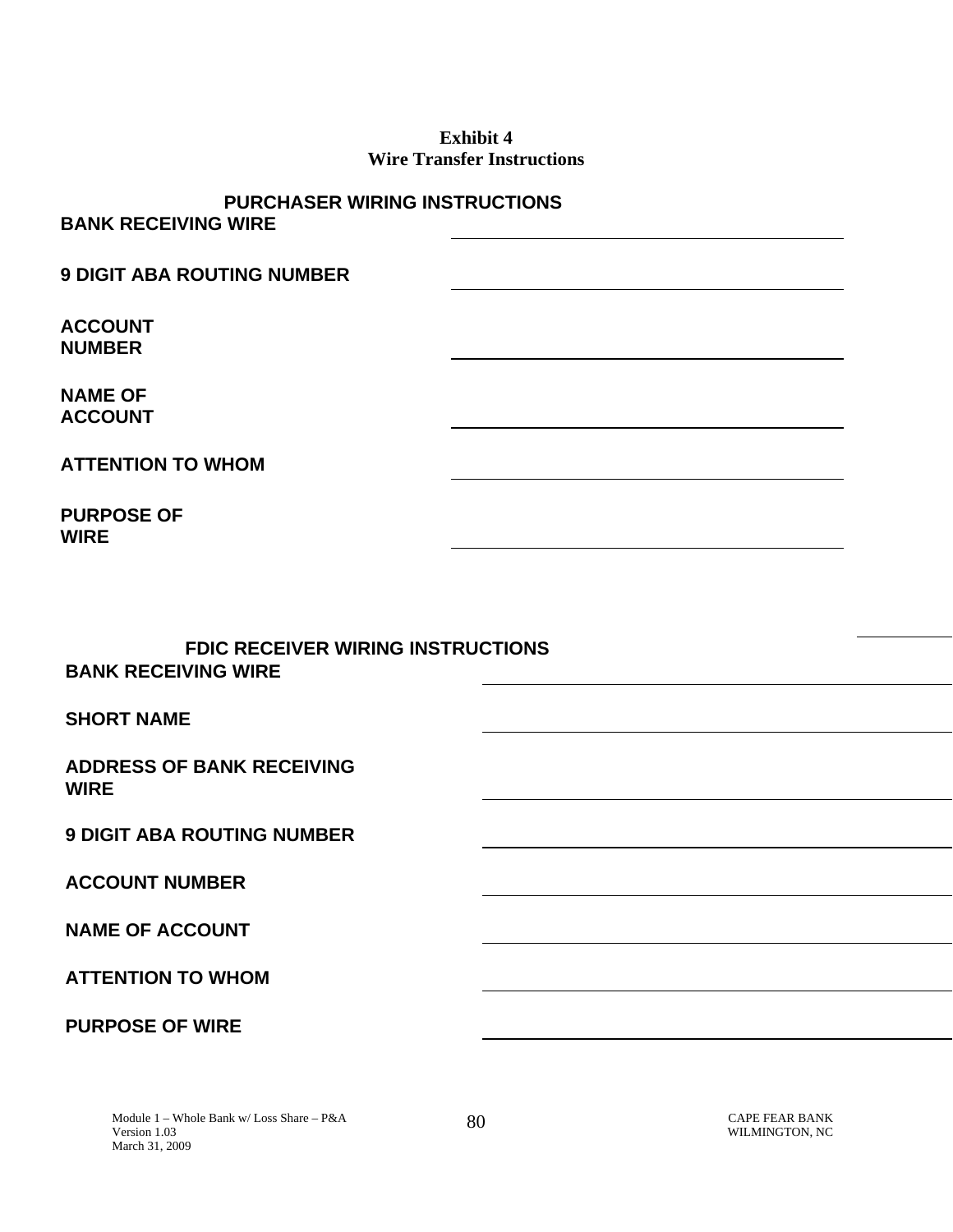# EXHIBIT 5

# FDIC MORTGAGE LOAN MODIFICATION PROGRAM

# **Objective**

The objective of this FDIC Mortgage Loan Modification Program ("Program") is to modify the terms of certain residential mortgage loans so as to improve affordability, increase the probability of performance, allow borrowers to remain in their homes and increase the value of the loans to the FDIC and assignees. The Program provides for the modification of Qualifying Loans (as defined below) by reducing the borrower's monthly housing debt to income ratio ("DTI Ratio") to no more than 31% at the time of the modification and eliminating adjustable interest rate and negative amortization features.

## Qualifying Mortgage Loans

In order for a mortgage loan to be a Qualifying Loan it must meet all of the following criteria, which must be confirmed by the lender:

- The collateral securing the mortgage loan is owner-occupied; and
- The mortgagor has a first priority lien on the collateral; and
- Either the borrower is at least 60 days delinquent or a default is reasonably foreseeable. Modification Process

The lender shall undertake a review of its mortgage loan portfolio to identify Qualifying Loans. For each Qualifying Loan, the lender shall determine the net present value of the modified loan and, if it will exceed the net present value of the foreclosed collateral upon disposition, then the Qualifying Loan shall be modified so as to reduce the borrower's monthly DTI Ratio to no more than 31% at the time of the modification. To achieve this, the lender shall use a combination of interest rate reduction, term extension and principal forbearance, as necessary.

The borrower's monthly DTI Ratio shall be a percentage calculated by dividing the borrower's monthly income by the borrower's monthly housing payment (including principal, interest, taxes and insurance). For these purposes, (1) the borrower's monthly income shall be the amount of the borrower's (along with any co-borrowers') documented and verified gross monthly income, and (2) the borrower's monthly housing payment shall be the amount required to pay monthly principal and interest plus one-twelfth of the then current annual amount required to pay real property taxes and homeowner's insurance with respect to the collateral.

In order to calculate the monthly principal payment, the lender shall capitalize to the outstanding principal balance of the Qualifying Loan the amount of all delinquent interest, delinquent taxes,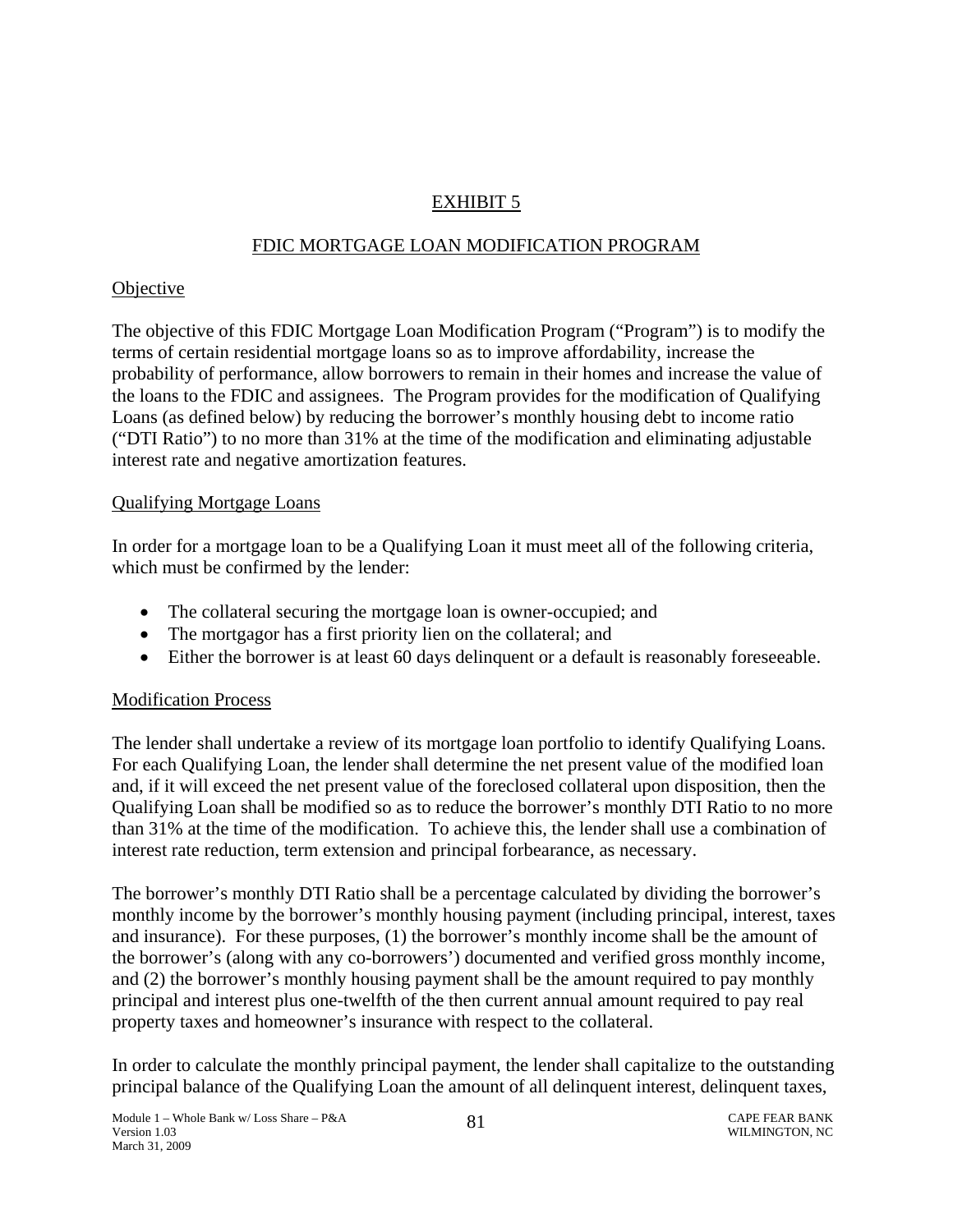past due insurance premiums, third party fees and (without duplication) escrow advances (such amount, the "Capitalized Balance").

In order to achieve the goal of reducing the DTI Ratio to 31%, the lender shall take the following steps in the following order of priority with respect to each Qualifying Loan:

- 1. Reduce the interest rate to the then current Freddie Mac Survey Rate for 30-year fixed rate mortgage loans, and adjust the term to 30 years.
- 2. If the DTI Ratio is still in excess of 31%, reduce the interest rate further, but no lower than 3%, until the DTI ratio of 31% is achieved.
- 3. If the DTI Ratio is still in excess of 31% after adjusting the interest rate to 3%, extend the remaining term of the loan by 10 years.
- 4. If the DTI Ratio is still in excess of 31%, calculate a new monthly payment (the "Adjusted Payment Amount") that will result in the borrower's monthly DTI Ratio not exceeding 31%. After calculating the Adjusted Payment Amount, the lender shall bifurcate the Capitalized Balance into two portions – the amortizing portion and the nonamortizing portion. The amortizing portion of the Capitalized Balance shall be the mortgage amount that will fully amortize over a 40-year term at an annual interest rate of 3% and monthly payments equal to the Adjusted Payment Amount. The non-amortizing portion of the Capitalized Balance shall be the difference between the Capitalized Balance and the amortizing portion of the Capitalized Balance. The lender shall forbear on collecting the non-amortizing portion of the Capitalized Balance, and such amount shall be due and payable only upon the earlier of (i) maturity of the modified loan, (ii) a sale of the property or (iii) a pay-off or refinancing of the loan. No interest shall be charged on the non-amortizing portion of the Capitalized Balance, but repayment shall be secured by a first lien on the collateral.

At the end of the five (5) year period, the interest rate on the modified loan shall adjust to the Freddie Mac Survey Rate as of the date of the loan modification, but subject to an annual adjustment cap of one percent (1%) per year. At that time, the monthly amount due by the borrower will also adjust to amortize fully the remaining Capitalized Balance (or, in any case in which the Capitalized Balance was bifurcated, the amortizing portion thereof) over the remaining term of the modified loan.

### Additional Modification Terms

In connection with the modification of any Qualifying Loan, the following additional requirements shall apply.

1. The lender shall not charge (and no borrower shall be required to pay) any modification, refinance or other similar fees or points in connection with the modification, nor shall any such fees, costs or charges be capitalized.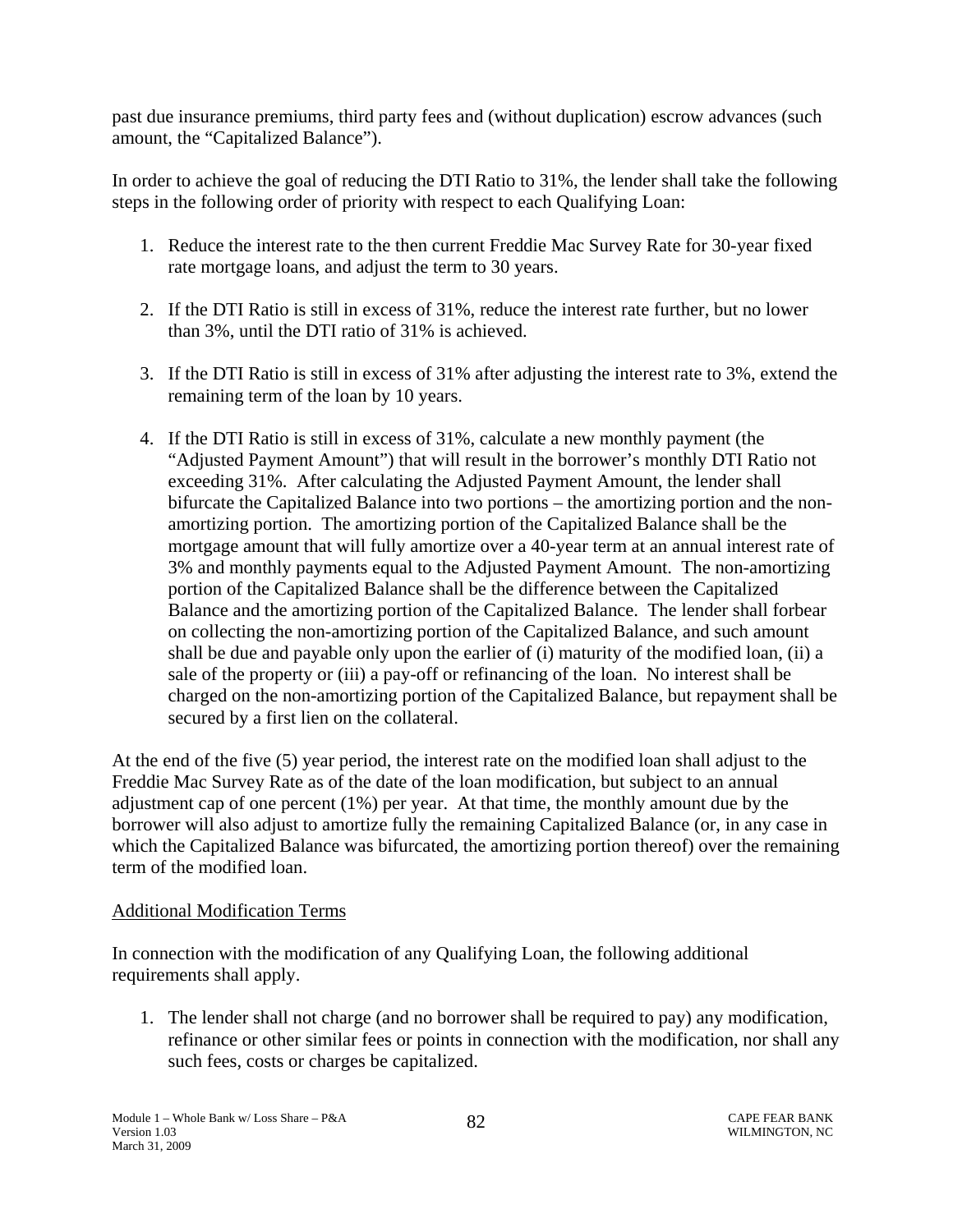- 2. Unpaid late fees and prepayment penalties otherwise chargeable to the borrower shall be waived.
- 3. Modified loans shall not include any prepayment penalties.
- 4. The lender shall establish an escrow account for the payment of future taxes and insurance premiums.

#### Related Junior Lien Mortgage Loans

In cases where the lender holds a junior lien mortgage loan that is collateralized by the same property that collateralizes a Qualifying Loan that is modified as described above, the junior lien mortgage loan shall also be modified to enhance overall affordability to the borrower. At a minimum, the lender shall reduce the interest rate on the junior lien mortgage loan to no more than 2% per annum. Further modifications may be made at the lender's discretion as needed to support affordability and performance of the modified first lien Qualifying Loan.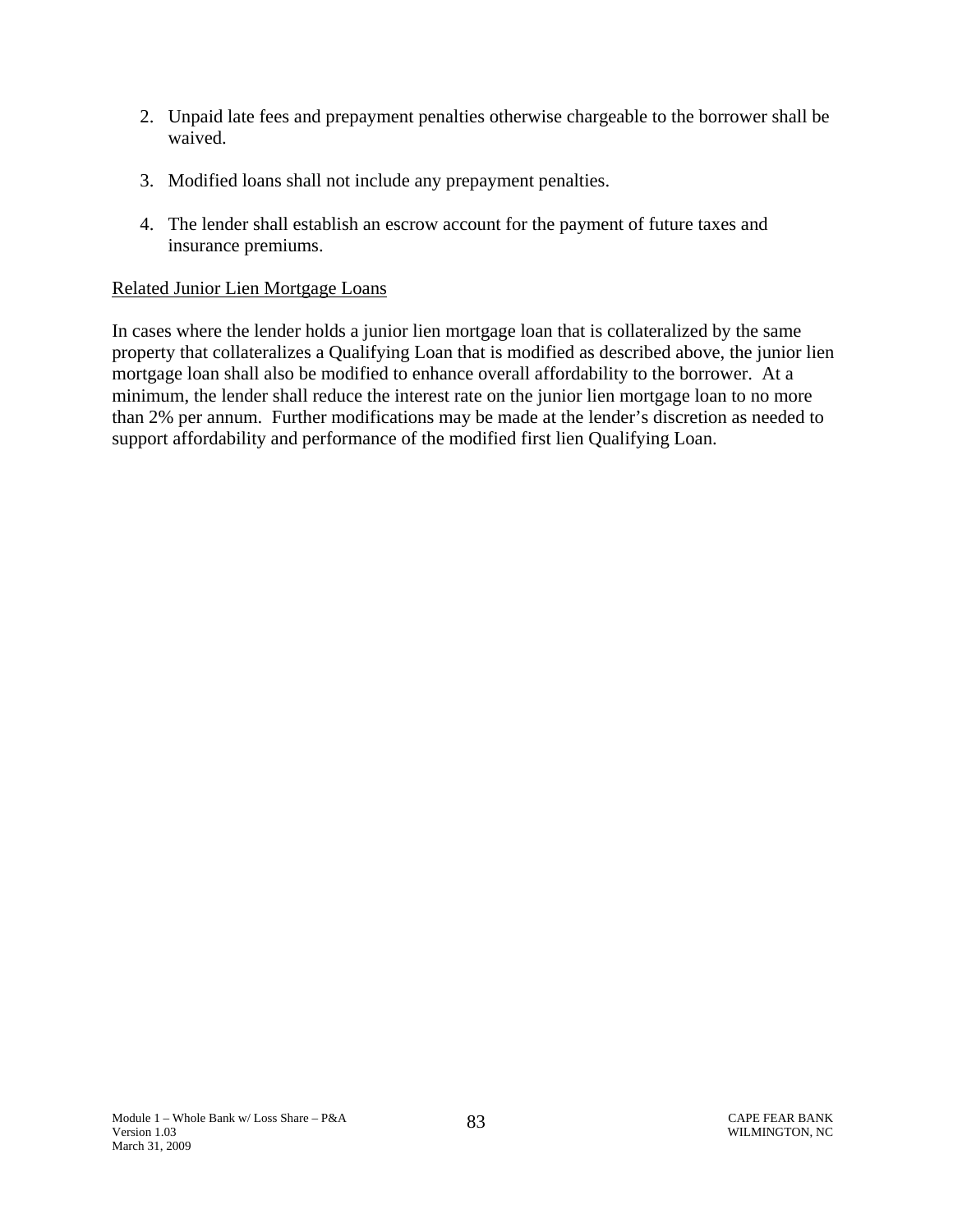#### **EXHIBIT 4.15B**

#### **NON-SINGLE FAMILY SHARED-LOSS AGREEMENT**

This agreement for reimbursement of loss sharing expenses on certain loans (the "Non-SF Shared-Loss Agreement") shall apply when the Assuming Bank purchases Shared-Loss Assets as that term is defined herein. The terms hereof shall modify and supplement, as necessary, the terms of the Purchase and Assumption Agreement to which this Non-SF Shared-Loss Agreement is attached as Exhibit 4.15B and incorporated therein. To the extent any inconsistencies may arise between the terms of the Purchase and Assumption Agreement and this Non-SF Shared-Loss Agreement with respect to the subject matter of this Non-SF Shared-Loss Agreement, the terms of this Non-SF Shared-Loss Agreement shall control. References in this Non-SF Shared-Loss Agreement to a particular Section shall be deemed to refer to a Section in this Non-SF Shared-Loss Agreement unless the context indicates that a Section of the Purchase and Assumption Agreement is intended.

### **ARTICLE I -- DEFINITIONS**

Capitalized terms used in this Non-SF Shared-Loss Agreement that are not defined in this Non-SF Shared-Loss Agreement are defined in the Agreement In addition to the terms defined above, defined below are certain additional terms relating to loss-sharing, as used in this Non-SF Shared-Loss Agreement.

**"AAA"** means the American Arbitration Association as provided in Section 2.1(f)(iii) of this Non-SF Shared-Loss Agreement.

**"Accrued Interest"** means, with respect to any Shared-Loss Loan, Permitted Advance or Shared-Loss Loan Commitment Advance at any time, the amount of earned and unpaid interest, taxes, credit life and/or disability insurance premiums (if any) payable by the Obligor accrued on or with respect to such Shared-Loss Loan, Permitted Advance or Shared-Loss Loan Commitment Advance, all as reflected on the Accounting Records of the Failed Bank or the Assuming Bank (as applicable); provided, that Accrued Interest shall not include any amount that accrues on or with respect to any Shared-Loss Loan, Permitted Advance or Shared-Loss Loan Commitment Advance after that Asset has been placed on non-accrual or nonperforming status by either the Failed Bank or the Assuming Bank (as applicable).

**"Additional ORE"** means Shared-Loss Loans that become Other Real Estate after Bank Closing Date.

**Examplicable Anniversary of the Commencement Date**" means the fifth (5th) anniversary of the Commencement Date.

**"Calendar Quarter"** means a quarterly period (a) for the first such period, beginning on the Commencement Date and ending on the last calendar day of either March, June, September or December, whichever is the first to occur after the Commencement Date, and (b) for quarterly periods thereafter, beginning on the first calendar day of the calendar month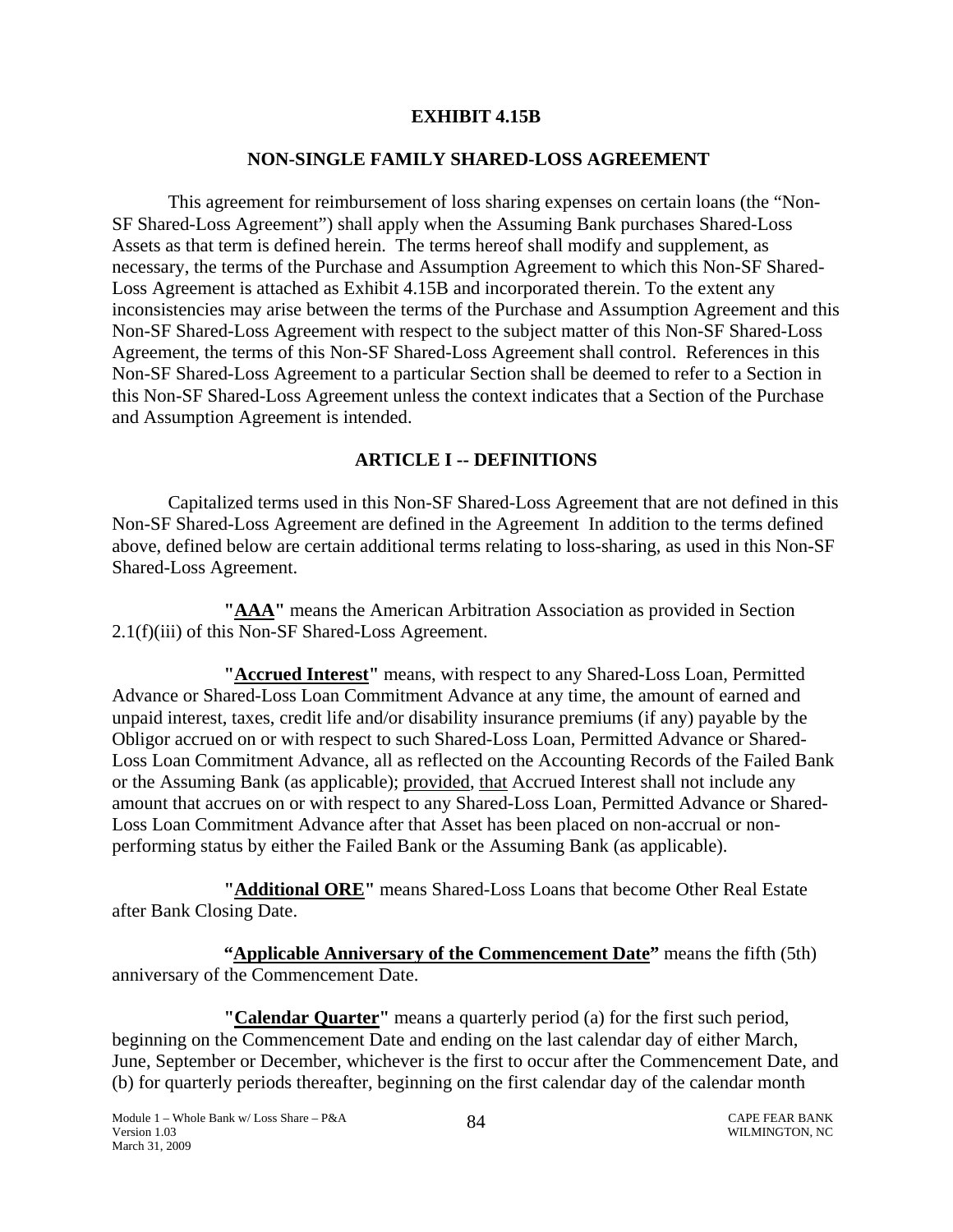immediately after the month that ended the prior period and ending on the last calendar day of each successive three-calendar-month period thereafter (i.e., each March, June, September and December, starting in the applicable order depending on the ending date of first such period) of any year.

**"Capitalized Expenditures"** means those expenditures that (i) would be capitalized under generally accepted accounting principles, and (ii) are incurred with respect to Other Real Estate, Additional ORE or Subsidiary ORE. Capitalized Expenditures shall not include expenses related to environmental conditions including, but not limited to, remediation, storage or disposal of any hazardous or toxic substances or any pollutant or contaminant.

**"Charge-Offs"** means, with respect to any Shared-Loss Assets for any period, an amount equal to the aggregate amount of loans or portions of loans classified as "Loss" under the Examination Criteria, including reversals or charge-offs of Accrued Interest and charge-offs of the principal amount of such assets net of unearned interest (including write-downs associated with Other Real Estate, Additional ORE, Subsidiary ORE or loan modification(s)) effected by the Assuming Bank during such period in accordance with the Examination Criteria and reflected on the Accounting Records of the Assuming Bank; provided, that: (i) the aggregate amount of Accrued Interest (including any reversals thereof) for the period after Bank Closing that shall be included in determining the amount of Charge-Offs for any Shared-Loss Loan shall not exceed ninety (90) days' Accrued Interest; (ii) no Charge-Off shall be taken with respect to any anticipated expenditure by the Assuming Bank until such expenditure is actually incurred; (iii) any financial statement adjustments made in connection with the purchase of any Assets pursuant to this Purchase and Assumption Agreement or any future purchase, merger, consolidation or other acquisition of the Assuming Bank shall not constitute "Charge-Offs"; and (iv) losses incurred on the sale or other disposition of Shared-Loss Assets to any Person (other than the sale or other disposition of Other Real Estate, Additional ORE or Subsidiary ORE to a Person other than an Affiliate of the Assuming Bank which is conducted in a commercially reasonable and prudent manner) shall not constitute Charge-Offs.

**"Commencement Date"** means the first calendar day following Bank Closing.

**"Consumer Loans"** means Loans to individuals for household, family and other personal expenditures (including United States and/or State-guaranteed student loans and extensions of credit pursuant to a credit card plan or debit card plan).

**"Environmental Assessment"** means an assessment of the presence, storage or release of any hazardous or toxic substance, pollutant or contaminant with respect to the collateral securing a Shared-Loss Loan that has been fully or partially charged off.

**"Examination Criteria"** means the loan classification criteria customarily employed by, or any applicable regulations of, the Assuming Bank's Chartering Authority.

**"Failed Bank Charge-Offs/Write-Downs"** means, with respect to any Asset, an amount equal to the aggregate amount of reversals or charge-offs of Accrued Interest and charge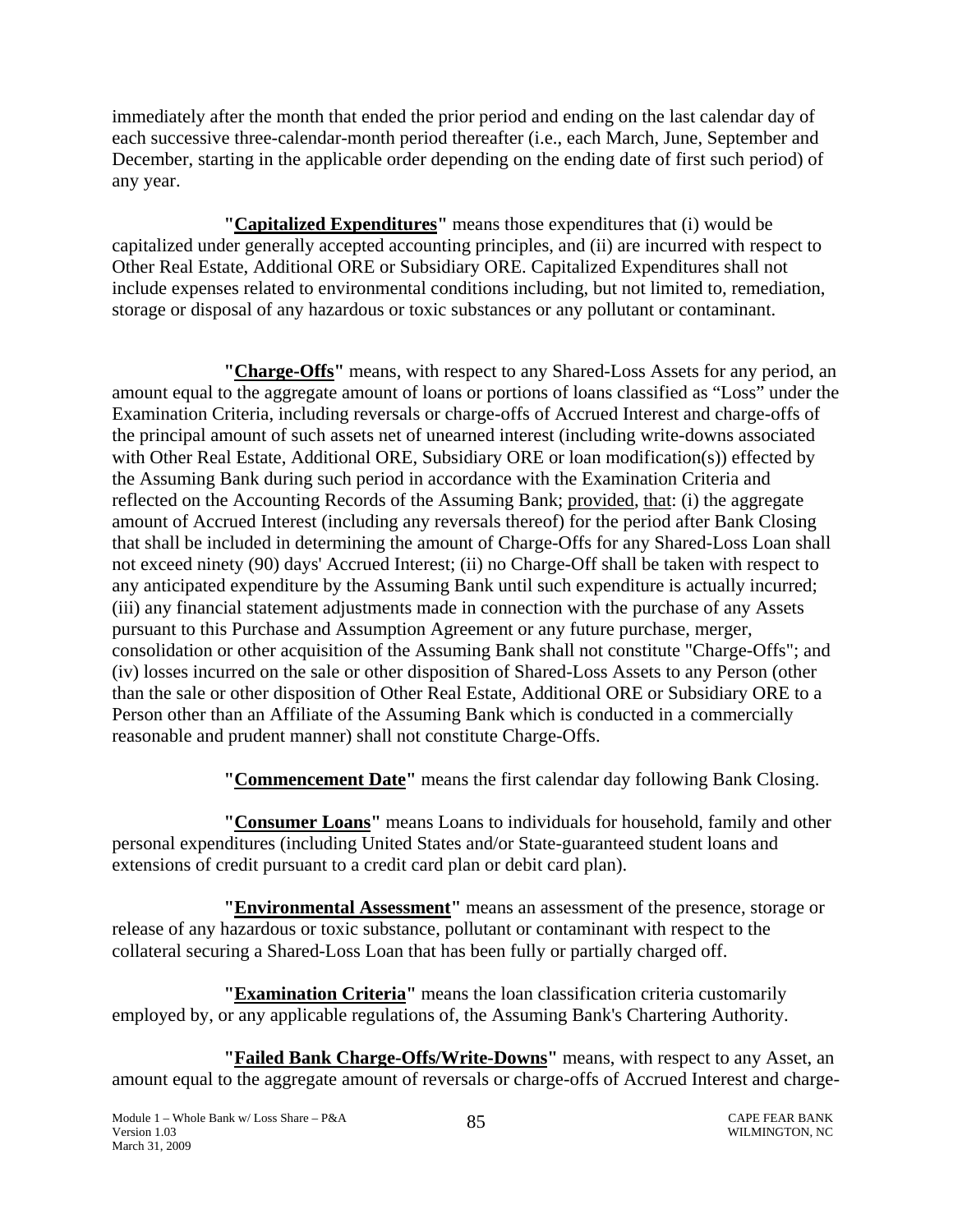offs and write-downs of principal effected by the Failed Bank with respect to that Asset as reflected on the Accounting Records of the Failed Bank.

**"FDIC Party"** has the meaning provided in Section 2.1(f)(ii) of this Non-SF Shared-Loss Agreement.

**"Home Equity Loans"** means Loans that constitute the funded portions of lines of credit secured by mortgages on one- to four-family residences or stock of cooperative housing associations.

**"Net Charge-Offs"** means, with respect to any period, an amount equal to the aggregate amount of Charge-Offs for such period less the amount of Recoveries for such period.

 SF Shared-Loss Agreement. **"Neutral Member"** has the meaning provided in Section 2.1(f)(ii) of this Non-

**"Non-Shared-Loss Loan Commitment"** means any Commitment other than a Shared-Loss Loan Commitment.

**"Notice of Dispute"** has the meaning provided in Section 2.1(f)(iii) of this Non-SF Shared-Loss Agreement.

**"ORE Subsidiary"** means any Subsidiary of the Assuming Bank that engages solely in holding, servicing, managing or liquidating interests of a type described in clause (A) of the definition of "Other Real Estate," which interests have arisen from the collection or settlement of a Shared-Loss Loan.

**"Other Real Estate"** means all of the following (including any of the following fully or partially charged off the books and records of the Failed Bank or the Assuming Bank) that (i) are owned by the Failed Bank as of Bank Closing and are purchased pursuant to the Agreement or (ii) have arisen subsequent to Bank Closing from the collection or settlement by the Assuming Bank of a Shared-Loss Loan:

(A) all interests in real estate (other than Bank Premises and Fixtures), including but not limited to mineral rights, leasehold rights, condominium and cooperative interests, air rights and development rights; and

(B) all other assets (whether real or personal property) acquired by foreclosure or in full or partial satisfaction of judgments or indebtedness.

**"Permitted Advance"** means an advance of funds by the Assuming Bank with respect to a Shared-Loss Loan, or the making of a legally binding commitment by the Assuming Bank to advance funds with respect to a Shared-Loss Loan, that (i) in the case of such an advance, is actually made, and, in the case of such a commitment, is made and all of the proceeds thereof actually advanced, within one (1) year after the Commencement Date, (ii) does not cause the sum of (A) the book value of such Shared-Loss Loan as reflected on the Accounting Records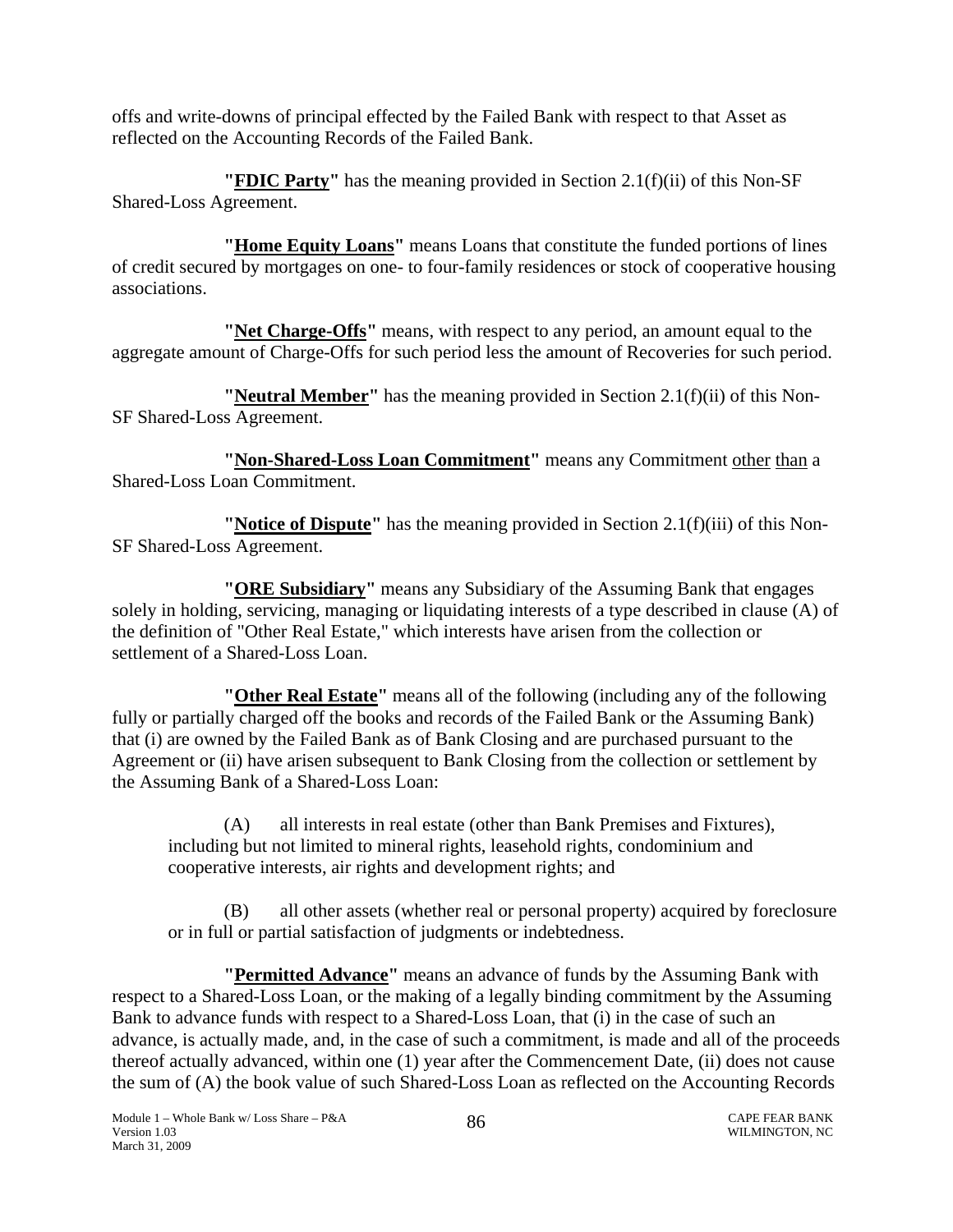of the Assuming Bank after any such advance has been made by the Assuming Bank plus (B) the unfunded amount of any such commitment made by the Assuming Bank related thereto, to exceed 110% of the Book Value of such Shared-Loss Loan, (iii) is not made with respect to a Shared-Loss Loan with respect to which (A) there exists a related Shared-Loss Loan Commitment or (B) the Assuming Bank has taken a Charge-Off and (iv) is made in good faith, is supported at the time it is made by documentation in the Credit Files and conforms to and is in accordance with the applicable requirements set forth in Article III of this Non-SF Shared-Loss Agreement and with the then effective written internal credit policy guidelines of the Assuming Bank; provided, that the limitations in subparagraphs (i), (ii) and (iii) of this definition shall not apply to any such action (other than to an advance or commitment related to the remediation, storage or final disposal of any hazardous or toxic substance, pollutant or contaminant) that is taken to preserve or secure the value of the collateral for such Shared-Loss Loan.

**"Permitted Amendment"** means, with respect to any Shared-Loss Loan Commitment or Shared-Loss Loan, any amendment, modification, renewal or extension thereof, or any waiver of any term, right, or remedy thereunder, made by the Assuming Bank in good faith and otherwise in accordance with the applicable requirements set forth in Article III of this Non-SF Shared-Loss Agreement and the then effective written internal credit policy guidelines of the Assuming Bank; provided, that:

(i) with respect to a Shared-Loss Loan Commitment or a Shared-Loss Loan that is not a revolving line of credit, no such amendment, modification, renewal, extension, or waiver, except as allowed under the definition of Permitted Advance, shall operate to increase the amount of principal (A) then remaining available to be advanced by the Assuming Bank under the Shared-Loss Loan Commitment or (B) then outstanding under the Shared-Loss Loan;

(ii) with respect to a Shared-Loss Loan Commitment or a Shared-Loss Loan that is a revolving line of credit, no such amendment, modification, renewal, extension, or waiver, except as allowed under the definition of Permitted Advance, shall operate to increase the maximum amount of principal authorized as of Bank Closing to be outstanding at any one time under the underlying revolving line of credit relationship with the debtor (regardless of the extent to which such revolving line of credit may have been funded as of Bank Closing or may subsequently have been funded and/or repaid); and

(iii) no such amendment, modification, renewal, extension or waiver shall extend the term of such Shared-Loss Loan Commitment or Shared-Loss Loan beyond the end of the final Shared-Loss Quarter unless the term of such Shared-Loss Loan Commitment or Shared-Loss Loan as existed on Bank Closing was beyond the end of the final Shared-Loss Quarter, in which event no such amendment, modification, renewal, extension or waiver shall extend such term beyond the term as existed as of Bank Closing.

**"Quarterly Certificate"** has the meaning provided in Section 2.1(a)(i) of this Non-SF Shared-Loss Agreement.

**"Recoveries"** (I)(A) In addition to any sums to be applied as Recoveries pursuant to subparagraph (II) below, "Recoveries" means, with respect to any period, the sum of (without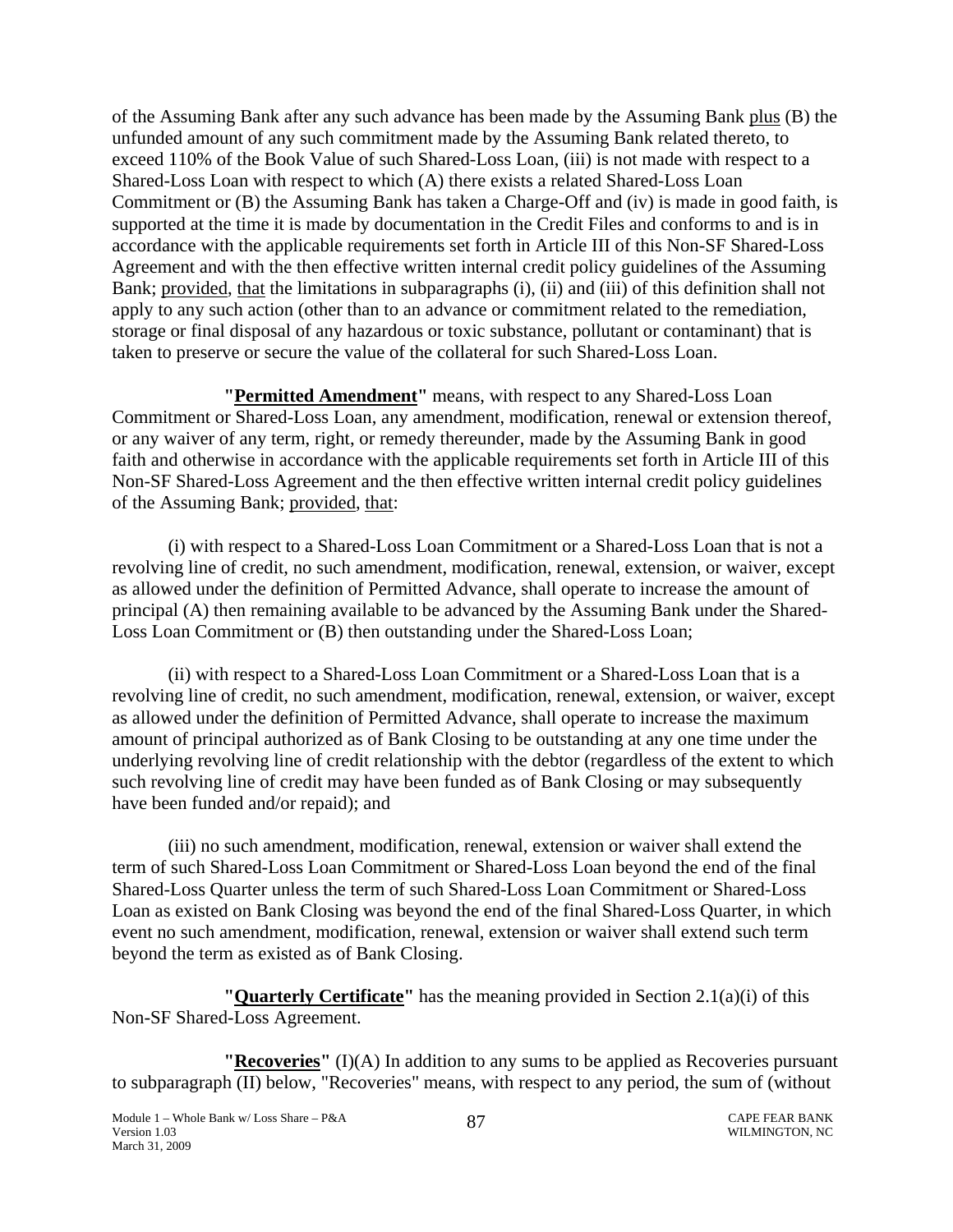duplication):

Shared-Loss Quarter; plus (i) the amount of collections during such period by the Assuming Bank on Charge-Offs of Shared-Loss Assets effected by the Assuming Bank prior to the end of the final

(ii) the amount of collections during such period by the Assuming Bank on Failed Bank Charge-Offs/Write-Downs; plus

(iii) the amount of gain on any sale or other disposition during such period by the Assuming Bank of Shared Loss Loans, Other Real Estate, Additional ORE or Subsidiary ORE (provided, that the amount of any such gain included in Recoveries shall not exceed the aggregate amount of the related Failed Bank Charge-Offs/Write-Downs and Charge-Offs taken and any related Reimbursable Expenses and Recovery Expenses); plus

(iv) the amount of collections during such period by the Assuming Bank of any Reimbursable Expenses or Recovery Expenses; plus

(v) the amount of any fee or other consideration received by the Assuming Bank during or prior to such period in connection with any amendment, modification, renewal, extension, refinance, restructure, commitment or other similar action taken by the Assuming Bank with respect to an Asset with respect to which there exists a Failed Bank Charge-Off/Write-Down or a Shared-Loss Loan as to which a Charge-Off has been effected by the Assuming Bank during or prior to such period (provided, that the amount of any such fee or other consideration included in Recoveries shall not exceed the aggregate amount of the related Failed Bank Charge-Offs/Write-Downs and Charge-Offs taken and any related Reimbursable Expenses and Recovery Expenses).

(I)(B) For the purpose of determining the amounts to be applied as Recoveries pursuant to subparagraph (I)(A) above, the Assuming Bank shall apply amounts received on the Assets that are not otherwise applied to reduce the book value of principal of a Shared-Loss Loan (or, in the case of Other Real Estate, Additional ORE, Subsidiary ORE and Capitalized Expenditures, that are not otherwise applied to reduce the book value thereof) in the following order: first to Charge-Offs and Failed Bank Charge-Offs/Write Downs; then to Reimbursable Expenses and Recovery Expenses; then to interest income; and then to other expenses incurred by the Assuming Bank.

(II) If there occurs an amendment, modification, renewal, extension, refinance, restructure, commitment, sale or other similar action with respect to a Shared-Loss Loan as to which there exists a Failed Bank Charge-Off/Write Down or as to which a Charge-Off has been effected by the Assuming Bank during or prior to such period, and if, as a result of such occurrence, the Assuming Bank recognizes any interest income for financial accounting purposes on that Shared-Loss Loan, then "Recoveries" shall also include the portion of the total amount of any such interest income recognized by the Assuming Bank which is derived by multiplying: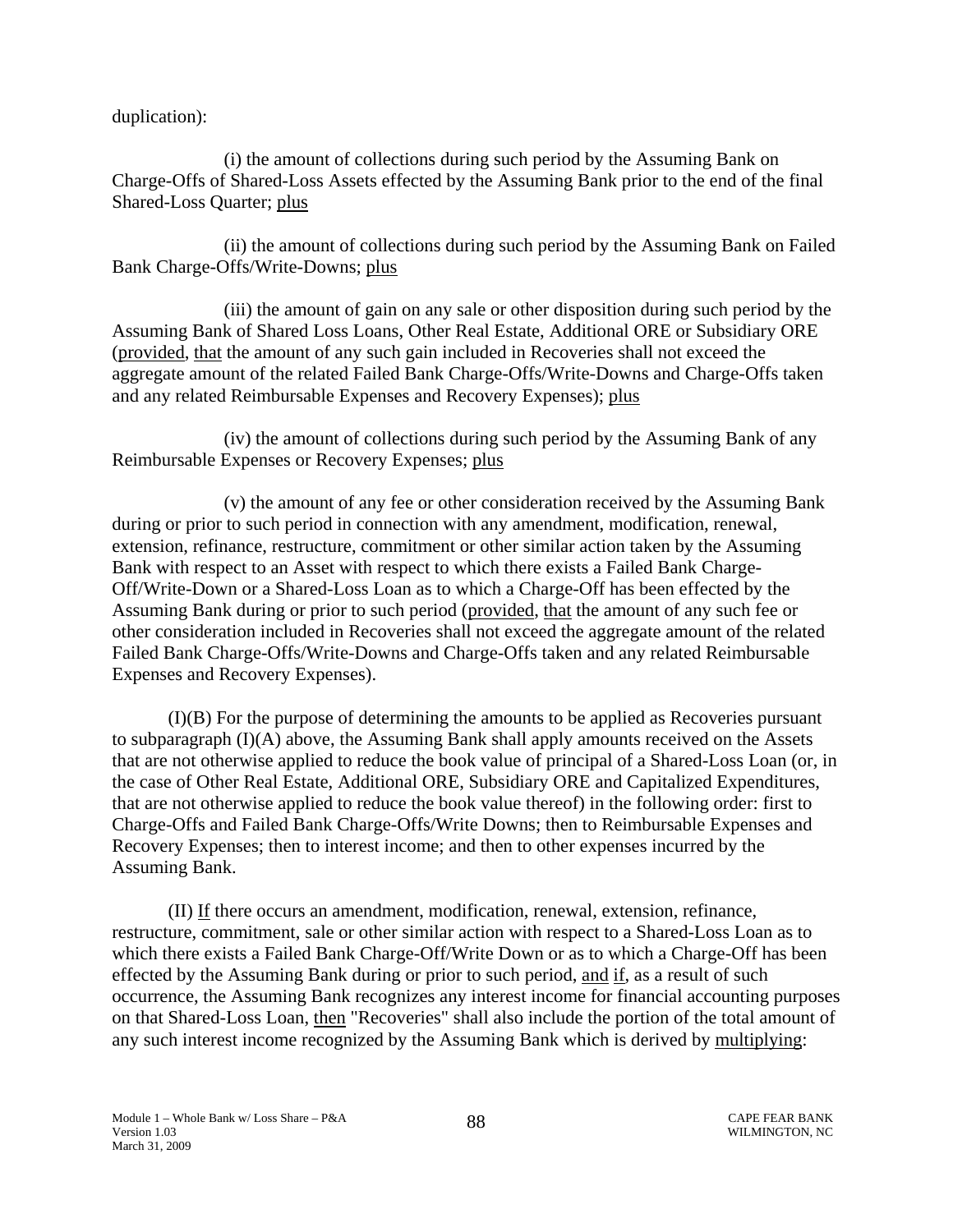(A) the total amount of any such interest income recognized by the Assuming Bank during such period with respect to that Shared-Loss Loan as described above, by

(B) a fraction, the numerator of which is the aggregate principal amount (excluding reversals or charge-offs of Accrued Interest) of all such Failed Bank Charge-Offs/Write-Downs and Charge-Offs effected by the Assuming Bank with respect to that Shared-Loss Loan plus the principal amount of that Shared-Loss Loan that has not yet been chargedoff but has been placed on nonaccrual status, all of which occurred at any time prior to or during the period in which the interest income referred to in subparagraph  $(II)(A)$ immediately above was recognized, and the denominator of which is the total amount of principal indebtedness (including all such prior Failed Bank Charge-Offs/Write-Downs and Charge-Offs as described above) due from the Obligor on that Shared-Loss Loan as of the end of such period;

provided, however, that the amount of any interest income included as Recoveries for a particular Shared-Loss Loan shall not exceed the aggregate amount of (a) Failed Bank Charge-Offs/Write-Downs, (b) Charge-Offs effected by the Assuming Bank during or prior to the period in which the amount of Recoveries is being determined, plus (c) any Reimbursable Expenses and Recovery Expenses paid to the Assuming Bank pursuant to this Non-SF Shared-Loss Agreement during or prior to the period in which the amount of Recoveries is being determined, all with respect to that particular Shared-Loss Loan; and, provided, further, that any collections on any such Shared-Loss Loan that are not applied to reduce book value of principal or recognized as interest income shall be applied pursuant to subparagraph (I) above.

(III) Notwithstanding subparagraphs (I) and (II) above, the term "Recoveries" shall not include: (a) any amounts paid to the Assuming Bank by the Receiver pursuant to Section 2.1 of this Non-SF Shared-Loss Agreement, (b) amounts received with respect to Charge-Offs effected by the Assuming Bank after the final Shared-Loss Quarter, (c) after the final Shared-Loss Quarter, income received by the Assuming Bank from the operation of, and any gains recognized by the Assuming Bank on the disposition of, Other Real Estate, Additional ORE or Subsidiary ORE (such income and gains being hereinafter together referred to as "ORE Income"), except to the extent that aggregate ORE Income exceeds the aggregate expenses paid to third parties by the Assuming Bank after the final Shared-Loss Quarter to manage, operate and maintain Other Real Estate, Additional ORE or Subsidiary ORE (such expenses being hereinafter referred to as "ORE Expenses"). In determining the extent aggregate ORE Income exceeds aggregate ORE Expenses for any Recovery Quarter as set forth immediately above in subparagraph (c), the Assuming Bank will subtract (i) ORE Expenses paid to third parties during such Recovery Quarter (provided, that, in the case of the final Recovery Quarter only, the Assuming Bank will subtract ORE Expenses paid to third parties from the beginning of the final Recovery Quarter up to the date the Assuming Bank is required to deliver the final Quarterly Certificate pursuant to this Non-SF Shared-Loss Agreement) from (ii) ORE Income received during such Recovery Quarter, to calculate net ORE income ("Net ORE Income") for that Recovery Quarter. If the amount of Net ORE Income so calculated for a Recovery Quarter is positive, such amount shall be reported as Recoveries on the Quarterly Certificate for such Recovery Quarter. If the amount of Net ORE Income so calculated for a Recovery Quarter is negative ("Net ORE Loss Carryforward"), such amount shall be added to any ORE Expenses paid to third parties in the next succeeding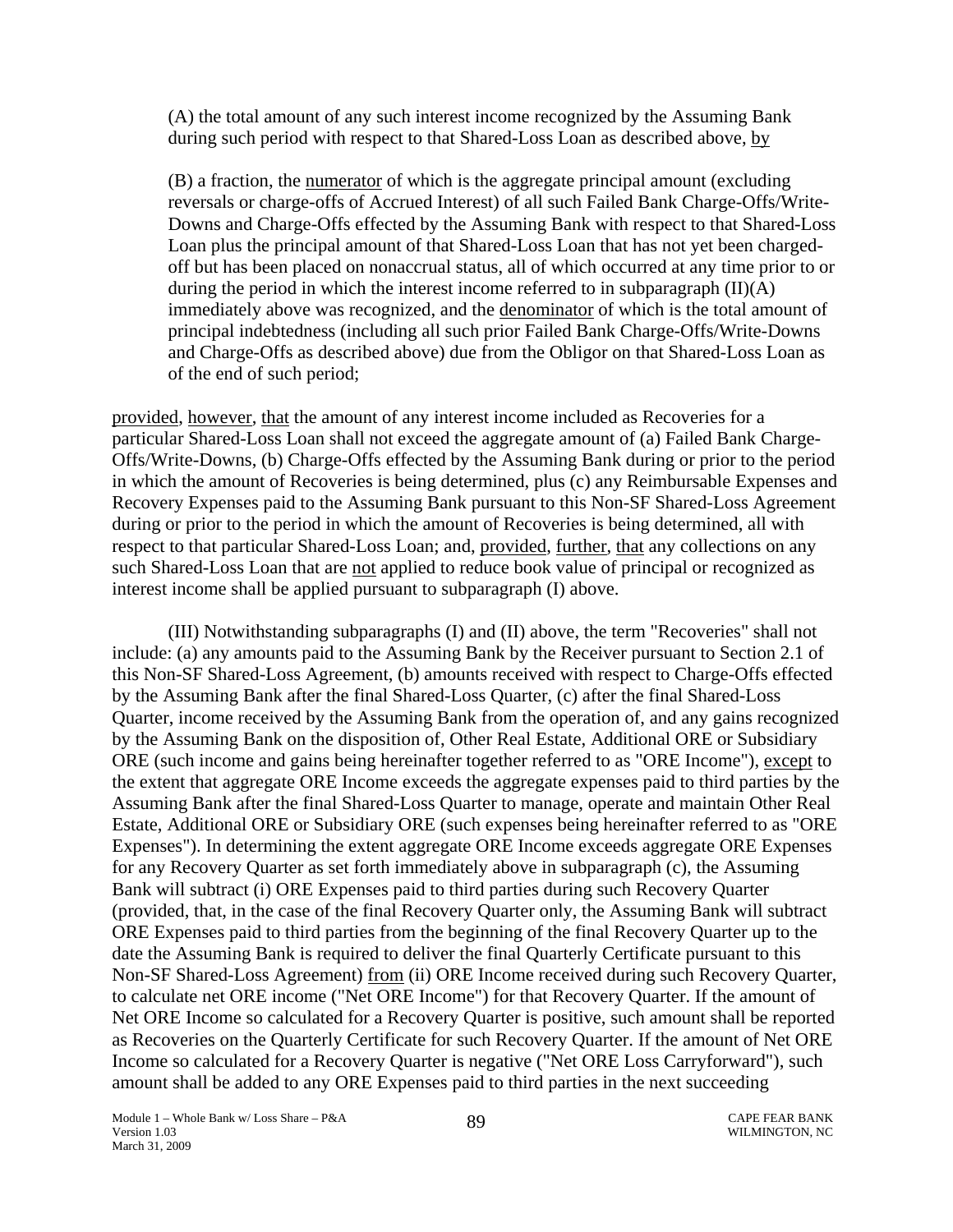Recovery Quarter, which sum shall then be subtracted from ORE Income for that next succeeding Recovery Quarter, for the purpose of determining the amount of Net ORE Income (or, if applicable, Net ORE Loss Carryforward) for that next succeeding Recovery Quarter. If, as of the end of the final Recovery Quarter, a Net ORE Loss Carryforward exists, then the amount of the Net ORE Loss Carryforward that does not exceed the aggregate amount of Net ORE Income reported as Recoveries on Quarterly Certificates for all Recovery Quarters may be included as a Recovery Expense on the Quarterly Certificate for the final Recovery Quarter.

**"Recovery Amount"** has the meaning provided in Section 2.1(b)(ii) of this Non-SF Shared-Loss Agreement.

**"Recovery Expenses"** means, for any Recovery Quarter, the amount of actual, reasonable and necessary out-of-pocket expenses (other than Capitalized Expenditures) paid to third parties (other than Affiliates of the Assuming Bank) by the Assuming Bank, as limited by Sections 3.2(c) and (d) of Article III to this Non-SF Shared-Loss Agreement, to recover amounts owed with respect to (i) any Shared-Loss Asset as to which a Charge-Off was effected prior to the end of the final Shared-Loss Quarter (provided that such amounts were incurred no earlier than the date the first Charge-Off on such Shared-Loss Asset was reflected on the Accounting Records of the Assuming Bank), and (ii) Failed Bank Charge-Offs/Write-Downs (including, in each case, expenses related to an Environmental Assessment but excluding (A) any other expenses related to such environmental conditions including, but not limited to, the remediation, storage or final disposal of any such hazardous or toxic substance, or any such pollutant or contaminant and (B) expenses related to any lender liability claims or actions, including but not limited to, such claims or actions arising from environmental conditions); provided, that, so long as income with respect to a Shared-Loss Loan is being pro-rated pursuant to the arithmetical formula in subsection (II) of the definition of "Recoveries", the term "Recovery Expenses" shall not include that portion of any such expenses paid during such Recovery Quarter to recover any amounts owed on that Shared-Loss Loan that is derived by:

subtracting (1) the product derived by multiplying:

(A) the total amount of any such expenses paid by the Assuming Bank during such Recovery Quarter with respect to that Shared-Loss Loan, by

(B) a fraction, the numerator of which is the aggregate principal amount (excluding reversals or charge-offs of Accrued Interest) of all such Failed Bank Charge-Offs/Write-Downs and Charge-Offs effected by the Assuming Bank with respect to that Shared-Loss Loan plus the principal amount of that Shared-Loss Loan that has not yet been charged-off but has been placed on nonaccrual status, all of which occurred at any time prior to or during the period in which the interest income referred to in subparagraph (II)(A) of the definition of "Recoveries" was recognized, and the denominator of which is the total amount of principal indebtedness (including all such prior Failed Bank Charge-Offs/Write-Downs and Charge-Offs as described above) due from the Obligor on that Shared-Loss Loan as of the end of such period;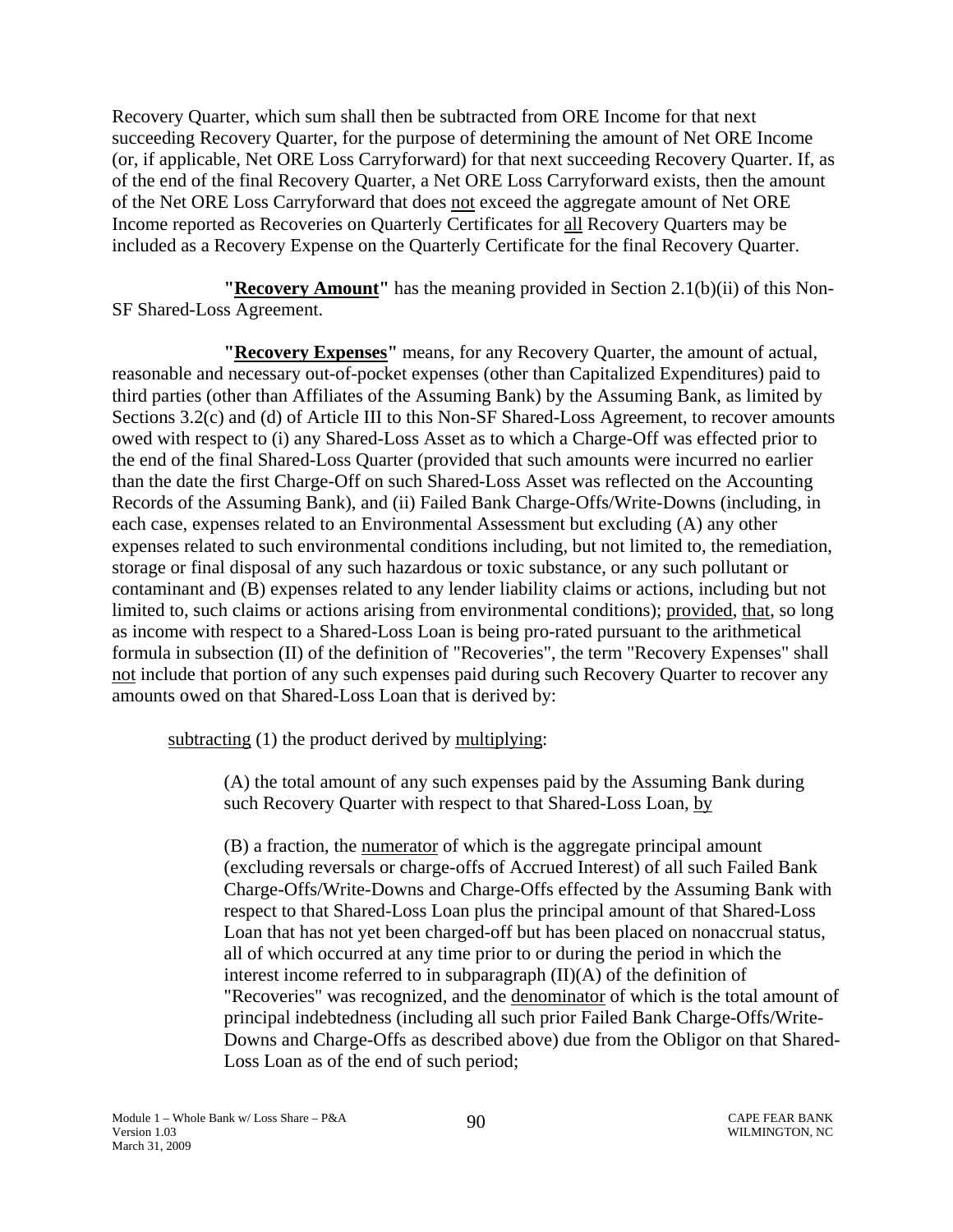from (2) the total amount of any such expenses paid during that Recovery Quarter with respect to that Shared-Loss Loan.

**"Recovery Quarter"** has the meaning provided in Section 2.1(a)(ii) of this Non-SF Shared-Loss Agreement.

**"Reimbursable Expenses"** means, for any Shared-Loss Quarter, the amount of actual, reasonable and necessary out-of-pocket expenses (other than Capitalized Expenditures) paid to third parties (other than Affiliates of the Assuming Bank) by the Assuming Bank, as limited by Sections 3.2(c) and (d) of Article III of this Non-SF Shared-Loss Agreement, to:

(i) recover amounts owed with respect to any Shared-Loss Asset as to which a Charge-Off has been effected prior to the end of the final Shared-Loss Quarter (provided that such amounts were incurred no earlier than the date the first Charge-Off on such Shared-Loss Asset was reflected on the Accounting Records of the Assuming Bank) and recover amounts owed with respect to Failed Bank Charge-Offs/Write-Downs (including, in each case, expenses related to an Environmental Assessment but excluding (A) any other expenses related to such environmental conditions including, but not limited to, the remediation, storage or final disposal of any such hazardous or toxic substance, or any such pollutant or contaminant and (B) expenses related to any lender liability claims or actions, including but not limited to, such claims or actions arising from environmental conditions); provided, that, so long as income with respect to a Shared-Loss Loan is being pro-rated pursuant to the arithmetical formula in subsection (II) of the definition of "Recoveries", the term "Reimbursable Expenses" shall not include that portion of any such expenses paid during such Shared-Loss Quarter to recover any amounts owed on that Shared-Loss Loan that is derived by:

subtracting (1) the product derived by multiplying:

(A) the total amount of any such expenses paid by the Assuming Bank during such Shared-Loss Quarter with respect to that Shared-Loss Loan, by

(B) a fraction, the numerator of which is the aggregate principal amount (excluding reversals or charge-offs of Accrued Interest) of all such Failed Bank Charge-Offs/Write-Downs and Charge-Offs effected by the Assuming Bank with respect to that Shared-Loss Loan plus the principal amount of that Shared-Loss Loan that has not yet been charged-off but has been placed on nonaccrual status, all of which occurred at any time prior to or during the period in which the interest income referred to in subparagraph  $(II)(A)$  of the definition of "Recoveries" was recognized, and the denominator of which is the total amount of principal indebtedness (including all such prior Failed Bank Charge-Offs/Write-Downs and Charge-Offs as described above) due from the Obligor on that Shared-Loss Loan as of the end of such period;

from (2) the total amount of any such expenses paid during that Shared-Loss Quarter with respect to that Shared-Loss Loan; and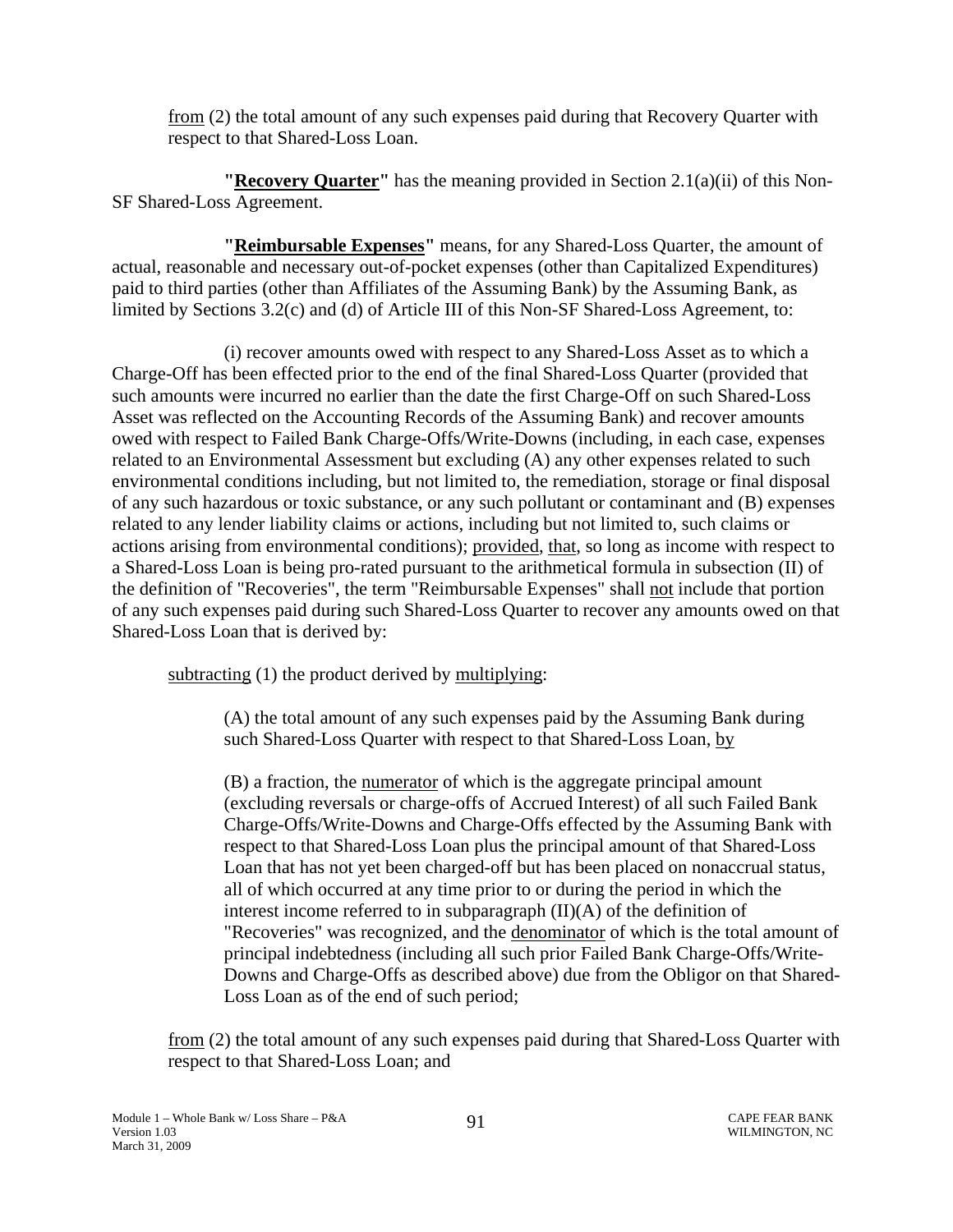(ii) manage, operate or maintain Other Real Estate, Additional ORE or Subsidiary ORE less the amount of any income received by the Assuming Bank during such Shared-Loss Quarter with respect to such Other Real Estate, Additional ORE or Subsidiary ORE (which resulting amount under this clause (ii) may be negative).

**"Residential Mortgage Loans"** means Loans, excluding advances made pursuant to Home Equity Loans, that are secured by mortgages on one- to four-family residences or stock of cooperative housing associations.

**"Review Board"** has the meaning provided in Section 2.1(f)(i) of this Non-SF Shared-Loss Agreement.

**"Shared-Loss Amount"** has the meaning provided in Section 2.1(b)(i) of this Non-SF Shared-Loss Agreement.

 in which such interest accrued. **"Shared-Loss Asset Repurchase Price"** means, with respect to any Shared-Loss Asset, which shall be determined by the Receiver, the principal amount thereof due from an Obligor (including, subject to the limitations discussed below, the amount of any Accrued Interest) stated on the Accounting Records of the Assuming Bank, as of the date as of which the Shared-Loss Asset Repurchase Price is being determined (regardless, in the case of a Shared-Loss Loan, of the Legal Balance thereof); provided, that (i) in the case of a Shared-Loss Loan there shall be excluded from such amount the amount of any Accrued Interest accrued on or with respect to such Shared-Loss Loan prior to the ninety (90)-day period ending on the day prior to the purchase date determined pursuant to Sections  $2.1(e)(i)$  or  $2.1(e)(iii)$  of this Non-SF Shared-Loss Agreement, except to the extent such Accrued Interest was included in the Book Value of such Shared-Loss Loan, and (ii) any collections on a Shared-Loss Loan received by the Assuming Bank after the purchase date applicable to such Shared-Loss Loan shall be applied (without duplication) to reduce the Shared-Loss Asset Repurchase Price of such Shared-Loss Loan on a dollar-for-dollar basis. For purposes of determining the amount of unpaid interest which accrued during a given period with respect to a variable-rate Shared-Loss Loan, all collections of interest shall be deemed to be applied to unpaid interest in the chronological order

**"Shared-Loss Assets"** means Shared-Loss Loans, Other Real Estate purchased by the Assuming Bank, Additional ORE, Subsidiary ORE and Capitalized Expenditures.

# **"Shared-Loss Loan Commitment"** means:

(i) any Commitment to make a further extension of credit or to make a further advance with respect to an existing Shared-Loss Loan; and

(ii) any Shared-Loss Loan Commitment (described in subparagraph (i) immediately preceding) with respect to which the Assuming Bank has made a Permitted Amendment.

**"Shared-Loss Loan Commitment Advance"** means an advance pursuant to a Shared-Loss Loan Commitment with respect to which the Assuming Bank has not made a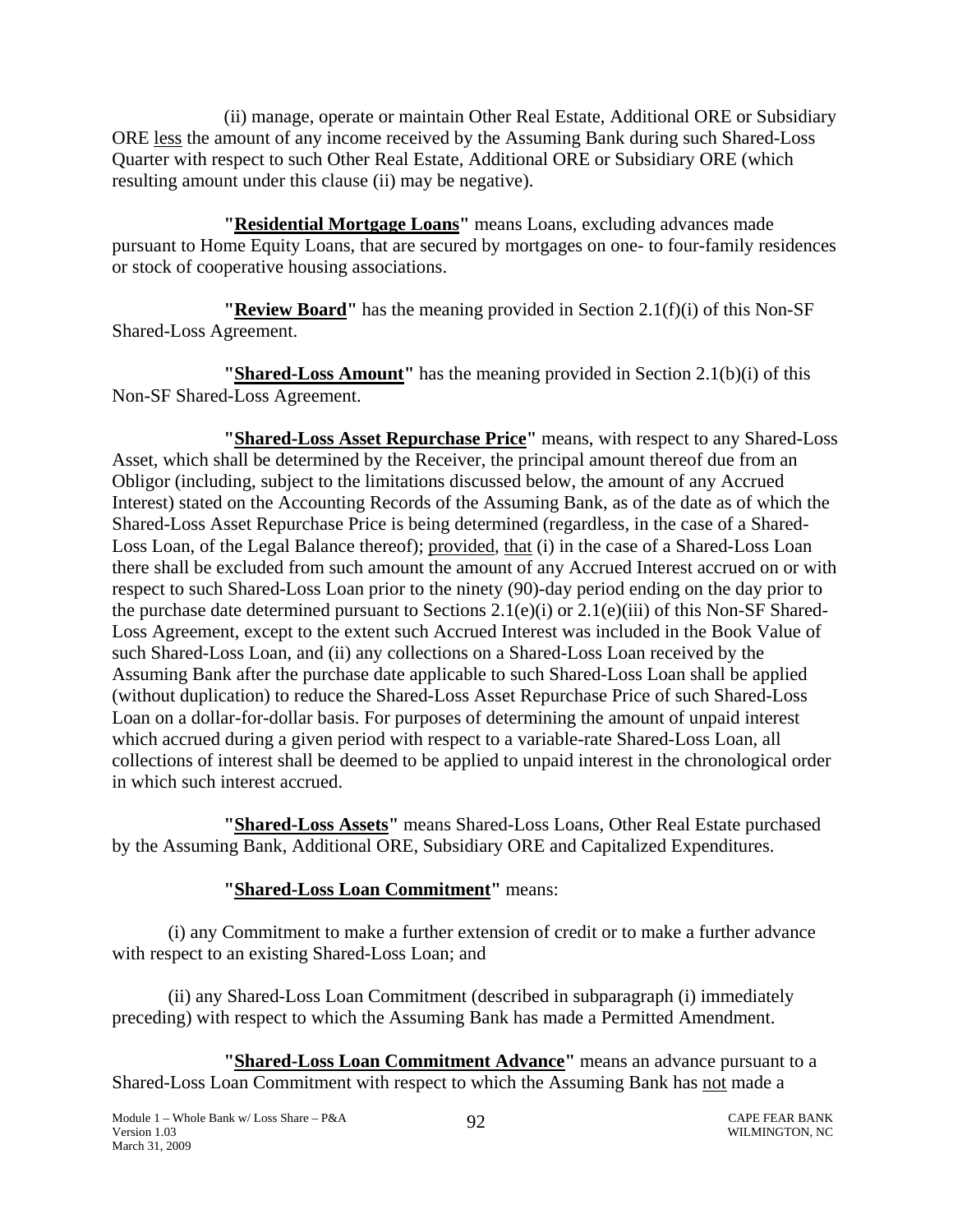Permitted Advance.

#### **"Shared-Loss Loans"** means:

(i)(A) Loans purchased by the Assuming Bank pursuant to the Agreement set forth on Exhibit 4.15(b) (B) New Shared-Loss Loans purchased by the Assuming Bank pursuant to the Agreement, (C) Permitted Advances and (D) Shared-Loss Loan Commitment Advances, if any; provided, that Shared-Loss Loans shall not include Loans, New Shared-Loss Loans, Permitted Advances and Shared-Loss Loan Commitment Advances with respect to which an Acquired Subsidiary, or a constituent Subsidiary thereof, is an Obligor; and

(ii) any Shared-Loss Loans (described in subparagraph (i) immediately preceding) with respect to which the Assuming Bank has made a Permitted Amendment.

**"Shared-Loss Payment Trigger"** means when the sum of the Cumulative Loss Amount under the Single Family Shared-Loss Agreement and the cumulative Net Charge-Offs under this Non-SF Shared-Loss Agreement, exceeds the First Loss Tranche.

**"Shared-Loss Quarter"** has the meaning provided in Section 2.1(a)(i) of this Non-SF Shared-Loss Agreement.

**"Stated Threshold"** means total losses under the shared loss agreements in the amount of \$110,000,000.00.

**"Subsidiary ORE"** means all assets owned by ORE Subsidiaries that would constitute Additional ORE if such assets were on the books of the Assuming Bank.

**"Termination Date"** means the eighth (8th) anniversary of the Commencement Date.

# **ARTICLE II** -- **SHARED-LOSS ARRANGEMENT**

### **2.1 Shared-Loss Arrangement.**

**(a) Quarterly Certificates.** (i) Not later than thirty (30) days after the end of each Calendar Quarter from and including the initial Calendar Quarter to and including the Calendar Quarter in which the Applicable Anniversary of the Commencement Date falls (each of such Calendar Quarters being referred to herein as a "Shared-Loss Quarter"), the Assuming Bank shall deliver to the Receiver a certificate, signed by the Assuming Bank's chief executive officer and its chief financial officer, setting forth in such form and detail as the Receiver may specify (a "Quarterly Certificate"):

> (A) the amount of Charge-Offs, the amount of Recoveries and the amount of Net Charge-Offs (which amount may be negative) during such Shared-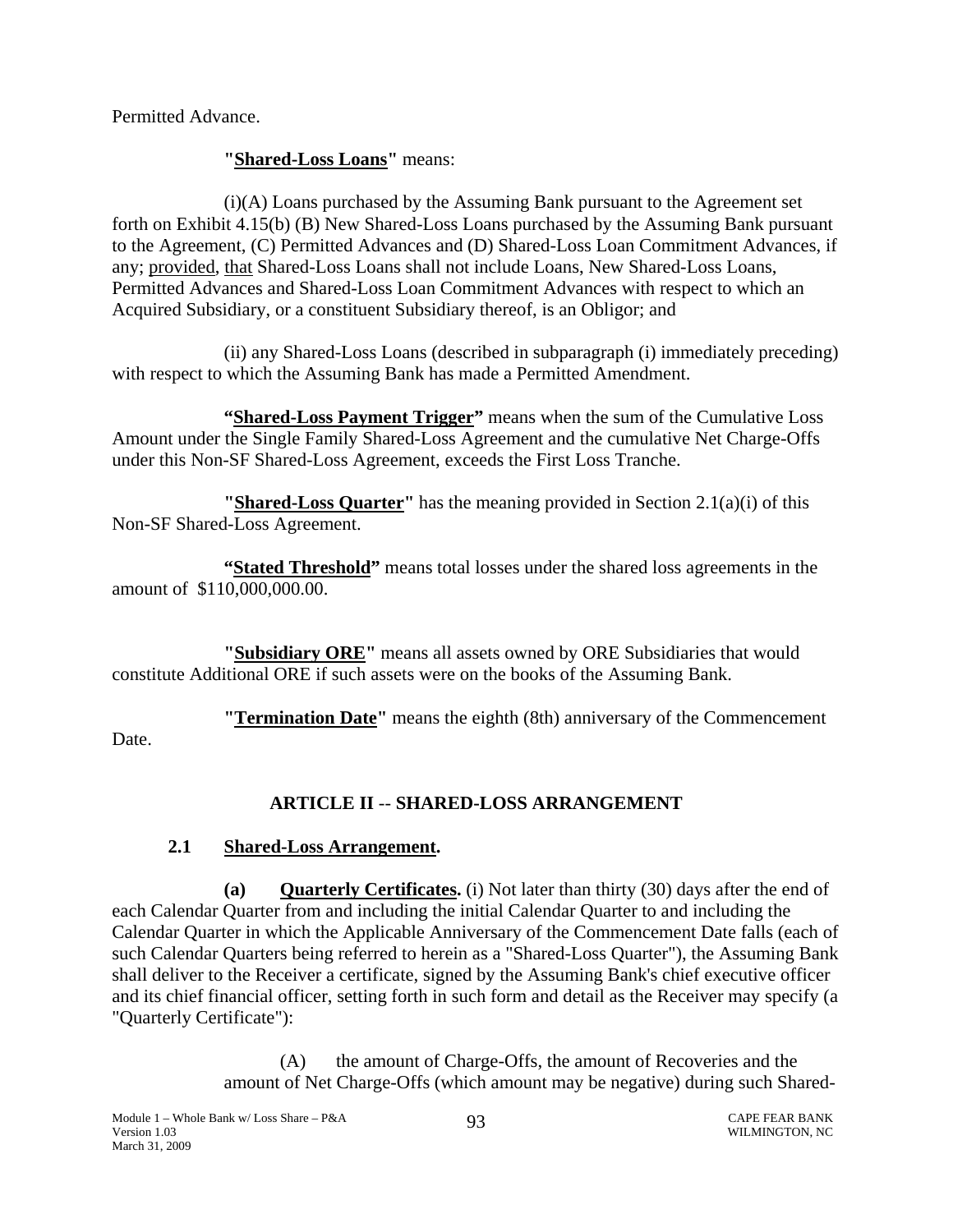Loss Quarter with respect to the Shared-Loss Assets (and for Recoveries, with respect to the Assets for which a charge-off was effected by the Failed Bank prior to Bank Closing); and

(B) the aggregate amount of Reimbursable Expenses (which amount may be negative) during such Shared-Loss Quarter.

(ii) Not later than thirty (30) days after the end of each Calendar Quarter from and including the first Calendar Quarter following the final Shared-Loss Quarter to and including the Calendar Quarter in which the Termination Date falls (each of such Calendar Quarters being referred to herein as a "Recovery Quarter"), the Assuming Bank shall deliver to the Receiver a Quarterly Certificate setting forth, in such form and detail as the Receiver may specify, the amount of Recoveries and Recovery Expenses during such Recovery Quarter. On the Quarterly Certificate for the first Recovery Quarter only, the Assuming Bank may report as a separate item, in such form and detail as the Receiver may specify, the aggregate amount of any Reimbursable Expenses that: (a) were incurred prior to or during the final Shared-Loss Quarter, and (b) had not been included in any Quarterly Certificate for any Shared-Loss Quarter because they had not been actually paid by the Assuming Bank (in accordance with the terms of this Non-SF Shared-Loss Agreement) during any Shared-Loss Quarter and (c) were actually paid by the Assuming Bank (in accordance with the terms of this Non-SF Shared-Loss Agreement) during the first Recovery Quarter.

### **(b) Payments With Respect to Shared-Loss Assets.**

 $(i)$  For purposes of this Section 2.1(b), the Assuming Bank shall record the Shared-Loss Assets on its Accounting Records at Book Value. If the amount of all Net Charge-Offs during any Shared-Loss Quarter plus Reimbursable Expenses during such Shared-Loss Quarter (the "Shared-Loss Amount") is positive, then, except as provided in Sections 2.1(c) and (e) below, and subject to the provisions of Section 2.1(b)(vi) below, not later than fifteen (15) days after the date on which the Receiver receives the Quarterly Certificate with respect to such Shared-Loss Quarter, the Receiver shall pay to the Assuming Bank an amount equal to eighty percent (80%) of the Shared-Loss Amount for such Shared-Loss Quarter. If the Shared-Loss Amount during any Shared-Loss Quarter is negative, the Assuming Bank shall pay to the Receiver an amount equal to eighty percent (80%) of the Shared-Loss Amount for such Shared-Loss Quarter, which payment shall be delivered to the Receiver together with the Quarterly Certificate for such Shared-Loss Quarter.

(ii) If the amount of gross Recoveries during any Recovery Quarter less Recovery Expenses during such Recovery Quarter (the "Recovery Amount") is positive, then, simultaneously with its delivery of the Quarterly Certificate with respect to such Recovery Quarter, the Assuming Bank shall pay to the Receiver an amount equal to eighty percent (80%) of the Recovery Amount for such Recovery Quarter. If the Recovery Amount is negative, then such negative amount shall be subtracted from the amount of gross Recoveries during the next succeeding Recovery Quarter in determining the Recovery Amount in such next succeeding Recovery Quarter; provided, that this Section 2.1(b)(ii) shall operate successively in the event that the Recovery Amount (after giving effect to this Section 2.1(b)(ii)) in such next succeeding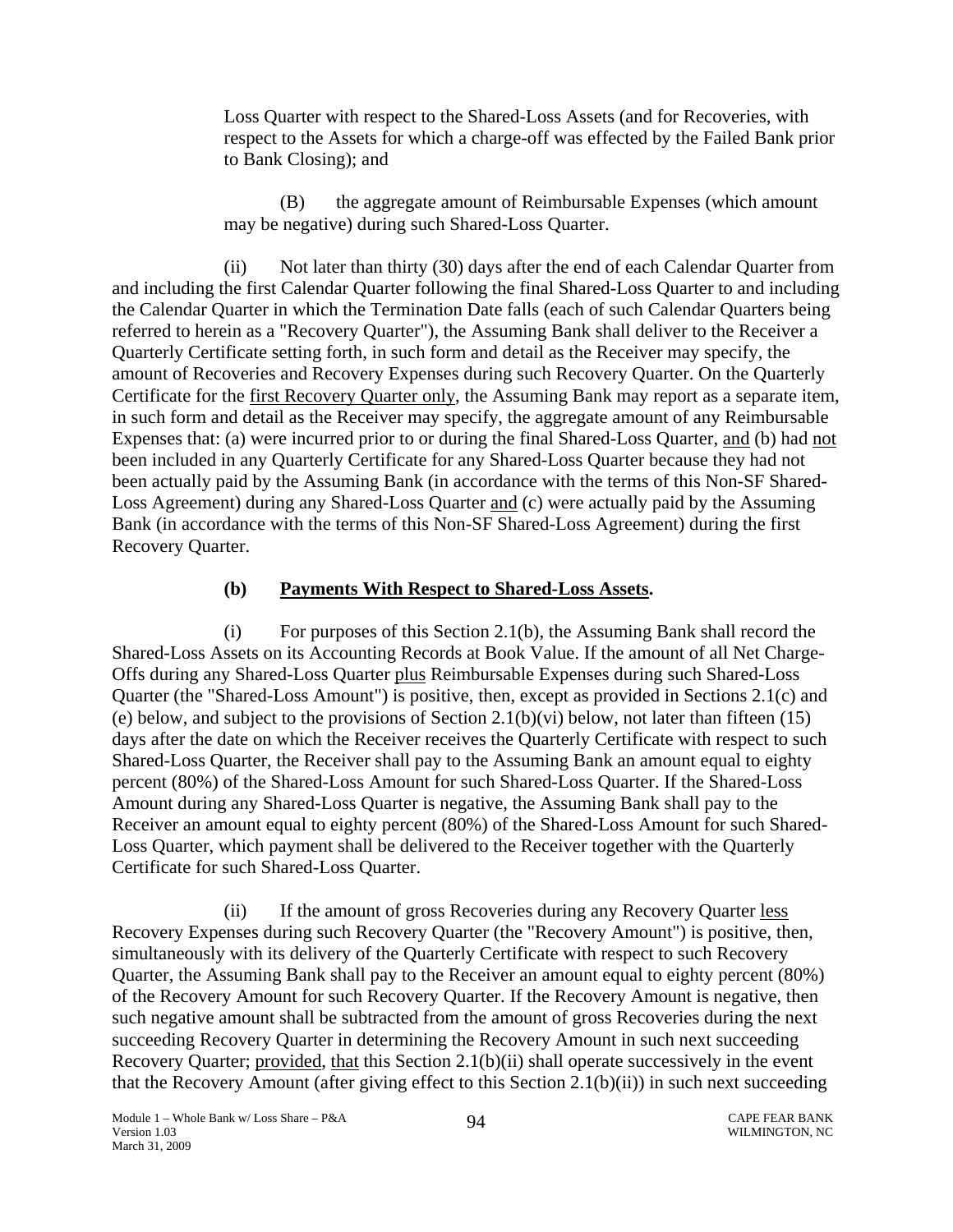Recovery Quarter is negative. The Assuming Bank shall specify, in the Quarterly Certificate for the final Recovery Quarter, the aggregate amount for all Recovery Quarters only, as of the end of, and including, the final Recovery Quarter of (A) Recoveries ("Aggregate Recovery Period Recoveries"), (B) Recovery Expenses ("Aggregate Recovery Expenses"), and (C) only those Recovery Expenses that have been actually "offset" against Aggregate Recovery Period Recoveries (including those so "offset" in that final Recovery Quarter) ("Aggregate Offset Recovery Expenses"); as used in this sentence, the term "offset" means the amount that has been applied to reduce gross Recoveries in any Recovery Quarter pursuant to the methodology set forth in this Section 2.1(b)(ii). If, at the end of the final Recovery Quarter the amount of Aggregate Recovery Expenses exceeds the amount of Aggregate Recovery Period Recoveries, the Receiver shall have no obligation to pay to the Assuming Bank all or any portion of such excess. Subsequent to the Assuming Bank's calculation of the Recovery Amount (if any) for the final Recovery Quarter, the Assuming Bank shall also show on the Quarterly Certificate for the final Recovery Quarter the results of the following three mathematical calculations: (i) Aggregate Recovery Period Recoveries minus Aggregate Offset Recovery Expenses; (ii) Aggregate Recovery Expenses minus Aggregate Offset Recovery Expenses; and (iii) the lesser of the two amounts calculated in (i) and (ii) immediately above ("Additional Recovery Expenses") multiplied by 80% (the amount so calculated in (iii) being defined as the "Additional Recovery Expense Amount"). If the Additional Recovery Expense Amount is greater than zero, then the Assuming Bank may request in the Quarterly Certificate for the final Recovery Quarter that the Receiver reimburse the Assuming Bank the amount of the Additional Recovery Expense Amount and the Receiver shall pay to the Assuming Bank the Additional Recovery Expense Amount within fifteen (15) days after the date on which the Receiver receives that Quarterly Certificate. On the Quarterly Certificate for the final Recovery Quarter only, the Assuming Bank may include, in addition to any Recovery Expenses for that Recovery Quarter that were paid by the Assuming Bank in that Recovery Quarter, those Recovery Expenses that: (a) were incurred prior to or during the final Recovery Quarter, and (b) had not been included in any Quarterly Certificate for any Recovery Quarter because they had not been actually paid by the Assuming Bank (in accordance with the terms of this Non-SF Shared-Loss Agreement) during any Recovery Quarter, and (c) were actually paid by the Assuming Bank (in accordance with the terms of this Non-SF Shared-Loss Agreement) prior to the date the Assuming Bank is required to deliver that final Quarterly Certificate to the Receiver under the terms of Section 2.1(a)(ii).

(iii) Concurrently with the delivery date of the Quarterly Certificate for the final Recovery Quarter as provided in Section 2.1(a)(ii), the Assuming Bank shall deliver to the Receiver a certificate, signed by the Assuming Bank's chief executive officer and its chief financial officer, setting forth in such form and detail (including supporting schedules) as the Receiver may specify, the amount of any excess of (A) the aggregate amount of Net Charge-Offs for all Shared-Loss Quarters plus all Reimbursable Expenses and Aggregate Offset Recovery Expenses plus Additional Recovery Expenses minus the aggregate amount of gross Recoveries for all Recovery Quarters, over (B) the Stated Threshold. Not later than forty-five (45) days after the date on which the Receiver receives such certificate, the Receiver shall pay to the Assuming Bank an amount equal to fifteen percent (15%) of such excess.

(iv) With respect to each Shared-Loss Quarter and Recovery Quarter, collections by the Assuming Bank on any charge-off effected by the Failed Bank prior to Bank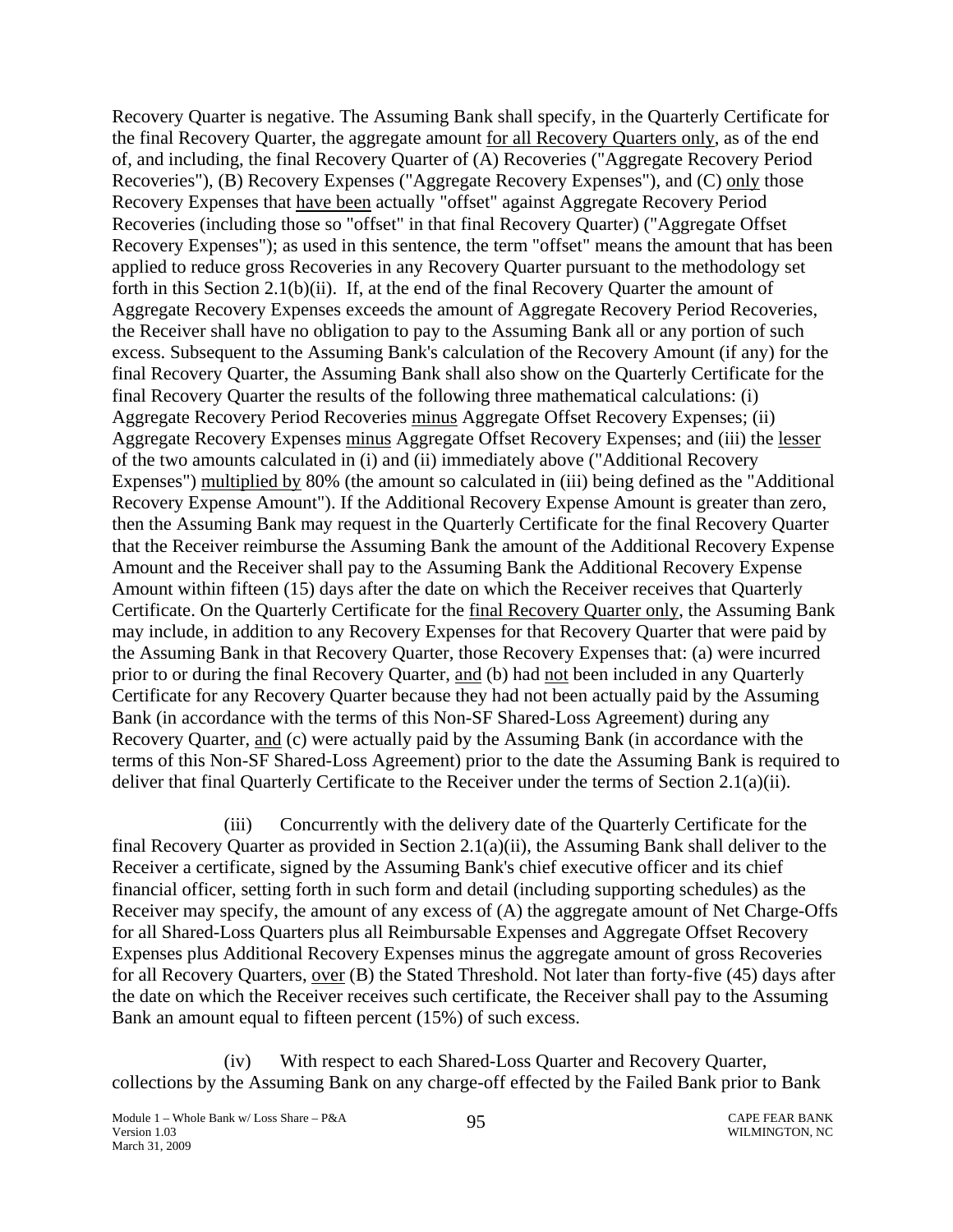Closing on an Asset other than a Shared-Loss Asset shall be reported as Recoveries under this Section 2.1 only to the extent such collections exceed the Book Value of such Asset, if any. For any Shared-Loss Quarter or Recovery Quarter in which collections by the Assuming Bank on such Asset are applied to both Book Value and to a charge-off effected by the Failed Bank prior to Bank Closing, the amount of expenditures incurred by the Assuming Bank attributable to the collection of any such Asset, that shall be considered a Reimbursable Expense or a Recovery Expense under this Section 2.1 will be limited to a proportion of such expenditures which is equal to the proportion derived by dividing (A) the amount of collections on such Asset applied to a charge-off effected by the Failed Bank prior to Bank Closing, by (B) the total collections on such Assets.

(v) If the Assuming Bank has duly specified an amount of Reimbursable Expenses on the Quarterly Certificate for the first Recovery Quarter as described above in the last sentence of Section 2.1(a)(ii), then, not later than fifteen (15) days after the date on which the Receiver receives that Quarterly Certificate, the Receiver shall pay to the Assuming Bank an amount equal to eighty percent (80%) of the amount of such Reimbursable Expenses.

(vi) Receiver has no obligation to make payment for any Shared Loss Quarters until the Shared-Loss Payment Trigger is reached.

**(c) Limitation on Shared-Loss Payment.** The Receiver shall not be required to make any payments pursuant to this Section 2.1 with respect to any Charge-Off of a Shared-Loss Asset that the Receiver or the Corporation determines, based upon the Examination Criteria, should not have been effected by the Assuming Bank. In the event that the Receiver does not make any payments with respect to any Charge-Off of a Shared-Loss Asset pursuant to this Section 2.1 or determines that a payment was improperly made, the Assuming Bank and the Receiver shall make such accounting adjustments and payments as may be necessary to give retroactive effect to such corrections.

**(d) Sale of, or Additional Advances or Amendments with Respect to, Shared-Loss Loans.** No Shared-Loss Loan shall be treated as a Shared-Loss Asset pursuant to this Section 2.1 (i) after the Assuming Bank makes any additional advance, commitment or increase in the amount of a commitment with respect to such Shared-Loss Loan that does not constitute a Permitted Advance or a Shared-Loss Loan Commitment Advance, (iii) after the Assuming Bank makes any amendment, modification, renewal or extension to such Shared-Loss Loan that does not constitute a Permitted Amendment, or (iv) after the Assuming Bank has managed, administered or collected any "Related Loan" (as such term is defined in Section 3.4 of Article III of this Exhibit) in any manner which would have the effect of increasing the amount of any collections with respect to the Related Loan to the detriment of such Shared-Loss Asset to which such loan is related; provided, that any such Shared-Loss Loan that has been the subject of Charge-Offs prior to the taking of any action described in clause (i), (ii), or (iii) of this Section 2.1(d) by the Assuming Bank shall be treated as a Shared-Loss Asset pursuant to this Section 2.1 solely for the purpose of treatment of Recoveries on such Charge-Offs until such time as the amount of Recoveries with respect to such Shared-Loss Asset equals such Charge-Offs.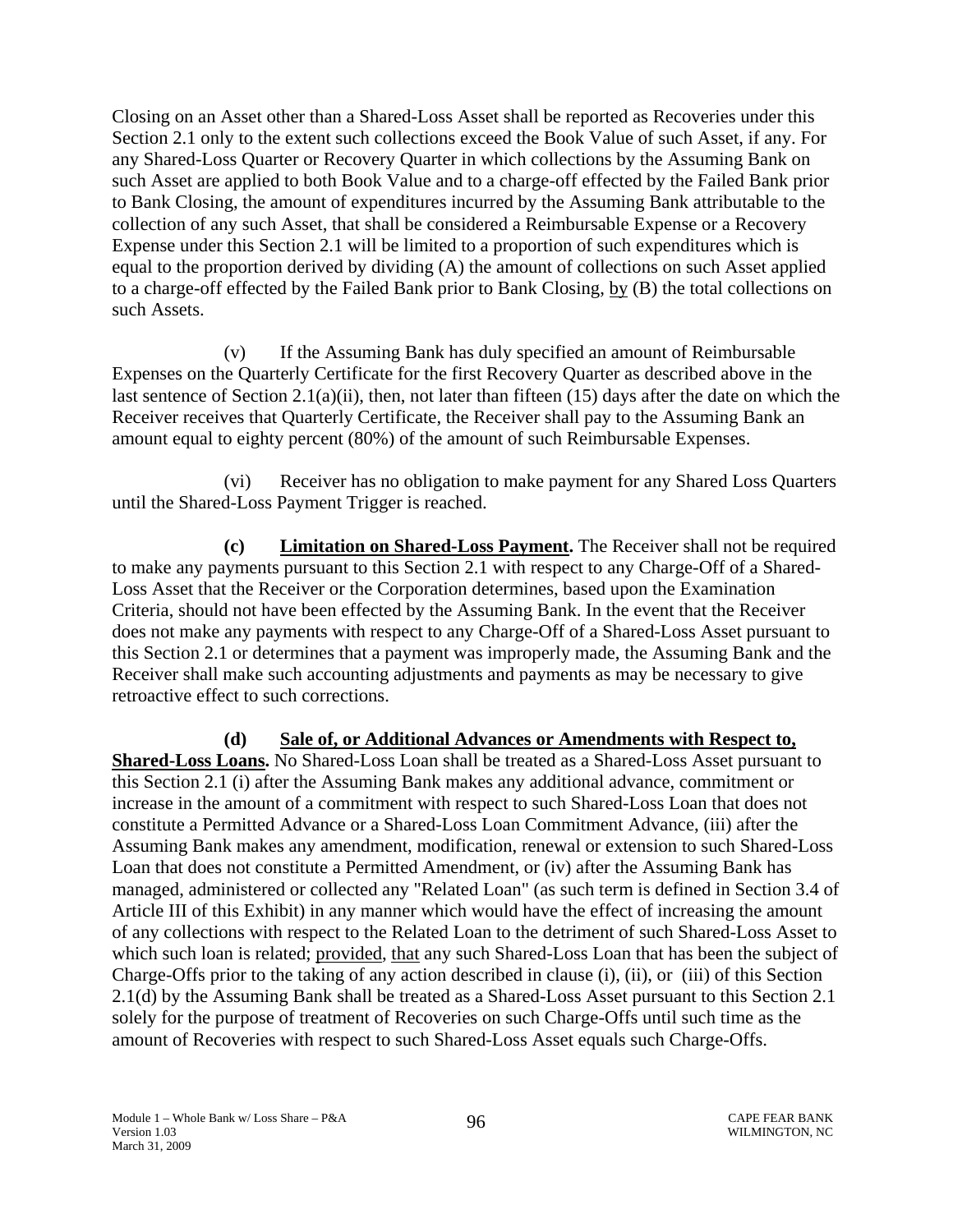### **(e) Option to Purchase.**

(i) In the event that the Assuming Bank determines that there is a substantial likelihood that continued efforts to collect a Shared-Loss Asset or an Asset for which a chargeoff was effected by the Failed Bank with, in either case, a Legal Balance of \$500,000 or more on the Accounting Records of the Assuming Bank will result in an expenditure of funds by the Assuming Bank to a third party for a specified purpose (the expenditure of which, in its best judgment, will maximize collections), which do not constitute Reimbursable Expenses or Recovery Expenses, and such expenses will exceed ten percent (10%) of the then book value thereof as reflected on the Accounting Records of the Assuming Bank, the Assuming Bank shall (i) promptly so notify the Receiver and (ii) request that such expenditure be treated as a Reimbursable Expense or Recovery Expense for purposes of this Section 2.1. (Where the Assuming Bank determines that there is a substantial likelihood that the previously mentioned situation exists with respect to continued efforts to collect a Shared-Loss Asset or an Asset for which a charge-off was effected by the Failed Bank with, in either case, a Legal Balance of less than \$500,000 on the Accounting Records of the Assuming Bank, the Assuming Bank may so notify the Receiver and request that such expenditure be treated as a Reimbursable Expense or Recovery Expense.) Within thirty (30) days after its receipt of such a notice, the Receiver will advise the Assuming Bank of its consent or denial that such expenditures shall be treated as a Reimbursable Expense or Recovery Expense, as the case may be. Notwithstanding the failure of the Receiver to give its consent with respect to such expenditures, the Assuming Bank shall continue to administer such Shared-Loss Asset in accordance with Section 2.2, except that the Assuming Bank shall not be required to make such expenditures. At any time after its receipt of such a notice and on or prior to the Termination Date the Receiver shall have the right to purchase such Shared-Loss Asset or Asset as provided in Section 2.1(e)(iii), notwithstanding any consent by the Receiver with respect to such expenditure.

(ii) During the period prior to the Termination Date, the Assuming Bank shall notify the Receiver within fifteen (15) days after any of the following becomes fully or partially charged-off:

> (A) a Shared-Loss Loan having a Legal Balance (or, in the case of more than one (1) Shared-Loss Loan made to the same Obligor, a combined Legal Balance) of \$500,000 or more in circumstances in which the legal claim against the relevant Obligor survives; or

(B) a Shared-Loss Loan to a director, an "executive officer" as defined in 12 C.F.R. 215.2(d), a "principal shareholder" as defined in 12 C.F.R. 215.2(l), or an Affiliate of the Assuming Bank.

(iii) If the Receiver determines in its sole discretion that the Assuming Bank is not diligently pursuing collection efforts with respect to any Shared-Loss Asset which has been fully or partially charged-off or written-down (including any Shared-Loss Asset which is identified or required to be identified in a notice pursuant to Section 2.1(e)(ii)) or any Asset for which there exists a Failed Bank Charge-Off/Write-Down, the Receiver may at its option, exercisable at any time on or prior to the Termination Date, require the Assuming Bank to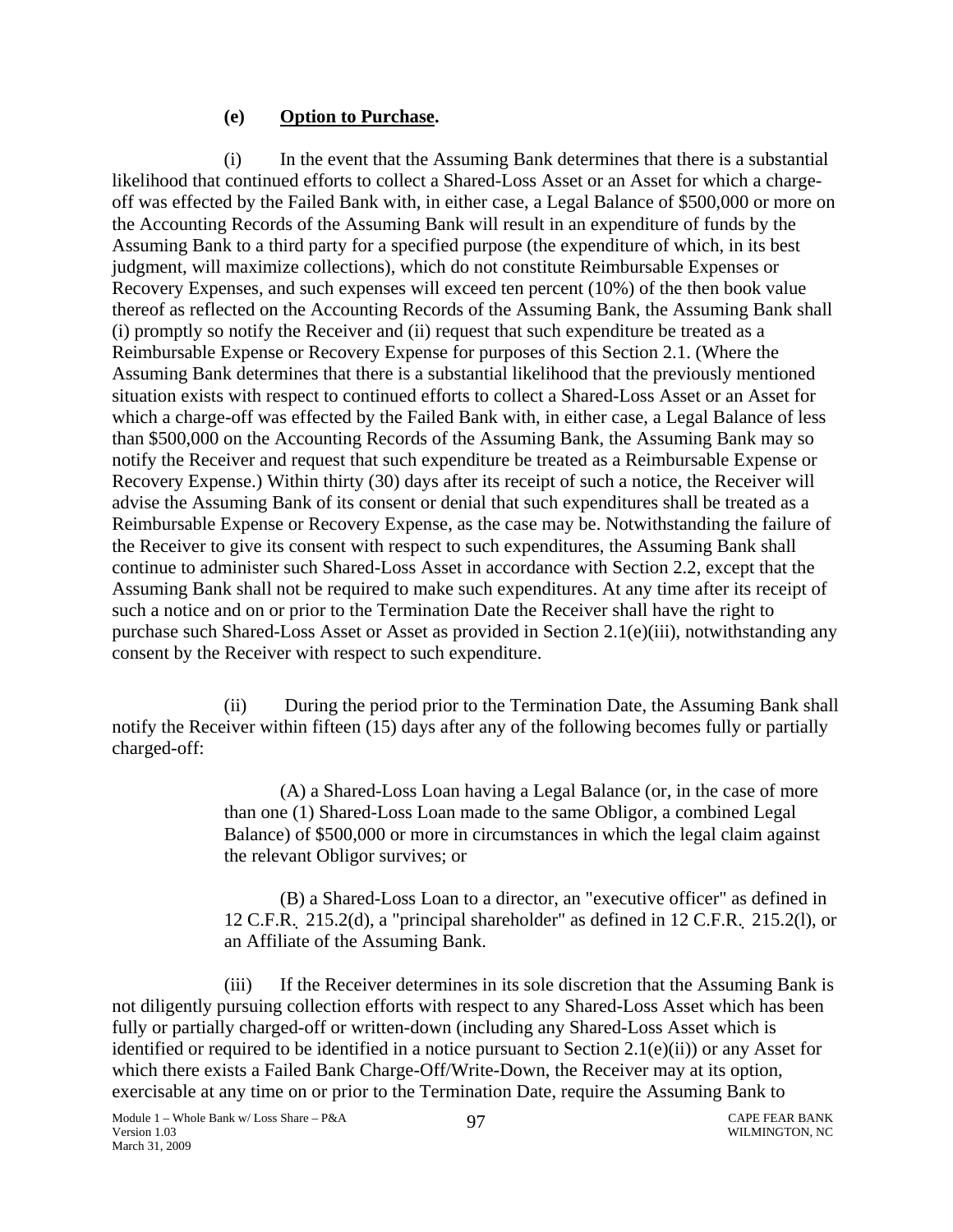assign, transfer and convey such Shared-Loss Asset or Asset to and for the sole benefit of the Receiver for a price equal to the Repurchase Price thereof less the Related Liability Amount with respect to any Related Liabilities related to such Shared-Loss Asset or Asset.

(iv) Not later than ten (10) days after the date upon which the Assuming Bank receives notice of the Receiver's intention to purchase or require the assignment of any Shared-Loss Asset or Asset pursuant to Section 2.1(e)(i) or (iii), the Assuming Bank shall transfer to the Receiver such Shared-Loss Asset or Asset and any Credit Files relating thereto and shall take all such other actions as may be necessary and appropriate to adequately effect the transfer of such Shared-Loss Asset or Asset from the Assuming Bank to the Receiver. Not later than fifteen (15) days after the date upon which the Receiver receives such Shared-Loss Asset or Asset and any Credit Files relating thereto, the Receiver shall pay to the Assuming Bank an amount equal to the Repurchase Price of such Shared-Loss Asset or Asset less the Related Liability Amount.

(v) The Receiver shall assume all Related Liabilities with respect to any Shared-Loss Asset or Asset set forth in the notice described in Section 2.1(e)(iv).

# **(f) Dispute Resolution.**

(i) (A) Any dispute as to whether a Charge-Off of a Shared-Loss Asset was made in accordance with Examination Criteria shall be resolved by the Assuming Bank's Chartering Authority. (B) With respect to any other dispute arising under the terms of this this Non-SF Shared-Loss Agreement, at the discretion of the Corporation, to be exercised in each instance of such other dispute, and with the subsequent written consent of the Assuming Bank, such other dispute shall be resolved by determination of a review board (a "Review Board") established pursuant to Section 2.1(f). Any Review Board under this Section 2.1(f) shall follow the provisions of the Federal Arbitration Act and shall follow the provisions of the Administrative Dispute Resolution Act of 1996 ("ADRA"), as amended. (C) Any determination by the Assuming Bank's Chartering Authority or by a Review Board shall be conclusive and binding on the parties hereto and not subject to further dispute, and judgment may be entered on said determination in accordance with applicable arbitration law in any court having jurisdiction thereof.

(ii) A Review Board shall consist of three (3) members, each of whom shall have such expertise as the Corporation and the Assuming Bank agree is relevant. As appropriate, the receiver or the Corporation (the "FDIC Party") will select one member, one member will be selected by the Assuming Bank and the third member (the "Neutral Member") will be selected by the other two members. The member of the Review Board selected by a party may be removed at any time by such party upon two (2) days' written notice to the other party of the selection of a replacement member. The Neutral Member may be removed by unanimous action of the members appointed by the FDIC Party and the Assuming Bank after two (2) days' prior written notice to the FDIC Party and the Assuming Bank of the selection of a replacement Neutral Member. In addition, if a Neutral Member fails for any reason to serve or continue to serve on the Review Board, the other remaining members shall so notify the parties to the dispute and the Neutral Member in writing that such Neutral Member will be replaced, and the Neutral Member shall thereafter be replaced by the unanimous action of the other remaining members within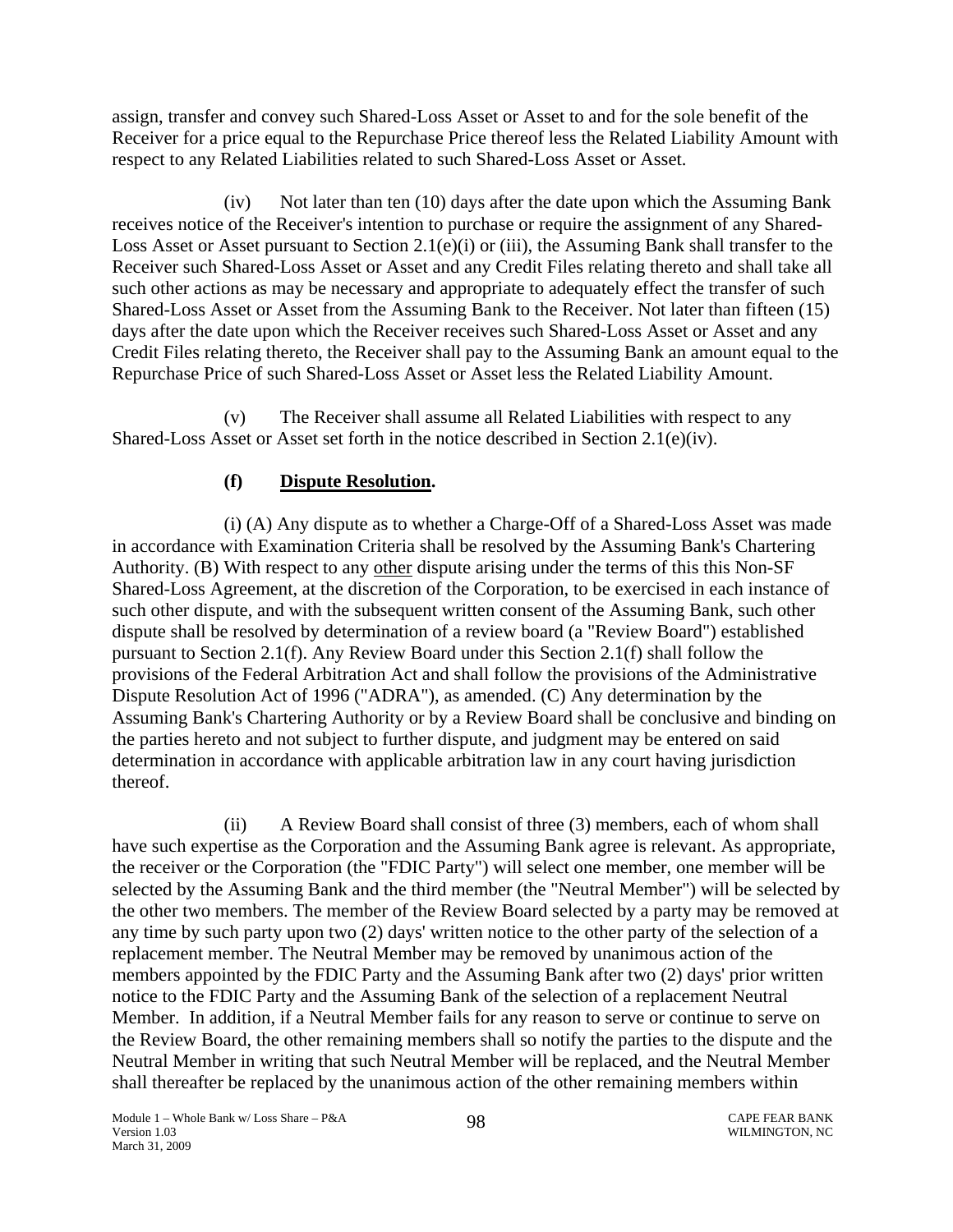twenty (20) business days of that notification.

(iii) No dispute may be submitted to a Review Board by any of the parties to this Non-SF Shared-Loss Agreement unless such party has provided to the other party a written notice of dispute ("Notice of Dispute"). During the forty-five (45)-day period following the providing of a Notice of Dispute, the parties to the dispute will make every effort in good faith to resolve the dispute by mutual agreement. As part of these good faith efforts, the parties should consider the use of less formal dispute resolution techniques, as judged appropriate by each party in its sole discretion. Such techniques may include, but are not limited to, mediation, settlement conference, and early neutral evaluation. If the parties have not agreed to a resolution of the dispute by the end of such forty-five (45)-day period, then, subject to the discretion of the Corporation and the written consent of the Assuming Bank as set forth in Section 2.1(f)(i)(B) above, on the first day following the end of such period, the FDIC Party and the Assuming Bank shall notify each other of its selection of its member of the Review Board and such members shall be instructed to promptly select the Neutral Member of the Review Board. If the members appointed by the FDIC Party and the Assuming Bank are unable to promptly agree upon the initial selection of the Neutral Member, or a timely replacement Neutral Member as set forth in Section 2.1(f)(ii) above, the two appointed members shall apply to the American Arbitration Association ("AAA"), and such Neutral Member shall be appointed in accordance with the Commercial Arbitration Rules of the AAA.

(iv) The resolution of a dispute pursuant to this Section 2.1(f) shall be governed by the Commercial Arbitration Rules of the AAA to the extent that such rules are not inconsistent with this Section 2.1(f). The Review Board may modify the procedures set forth in such rules from time to time with the prior approval of the FDIC Party and the Assuming Bank.

(v) Within fifteen (15) days after the last to occur of the final written submissions of both parties, the presentation of witnesses, if any, and oral presentations, if any, the Review Board shall adopt the position of one of the parties and shall present to the parties a written award regarding the dispute. The determination of any two (2) members of a Review Board will constitute the determination of such Review Board.

(vi) The FDIC Party and the Assuming Bank will each pay the fees and expenses of the member of the Review Board selected by it. The FDIC Party and Assuming Bank will share equally the fees and expenses of the Neutral Member. No such fees or expenses incurred by the Assuming Bank shall be subject to reimbursement by the FDIC Party under this Non-SF Shared-Loss Agreement or otherwise.

(vii) Each party will bear all costs and expenses incurred by it in connection with the submission of any dispute to a Review Board. No such costs or expenses incurred by the Assuming Bank shall be subject to reimbursement by the FDIC Party under this Non-SF Shared-Loss Agreement or otherwise. The Review Board shall have no authority to award costs or expenses incurred by either party to these proceedings.

(viii) Any dispute resolution proceeding held pursuant to this Section 2.1(f) shall not be public. In addition, each party and each member of any Review Board shall strictly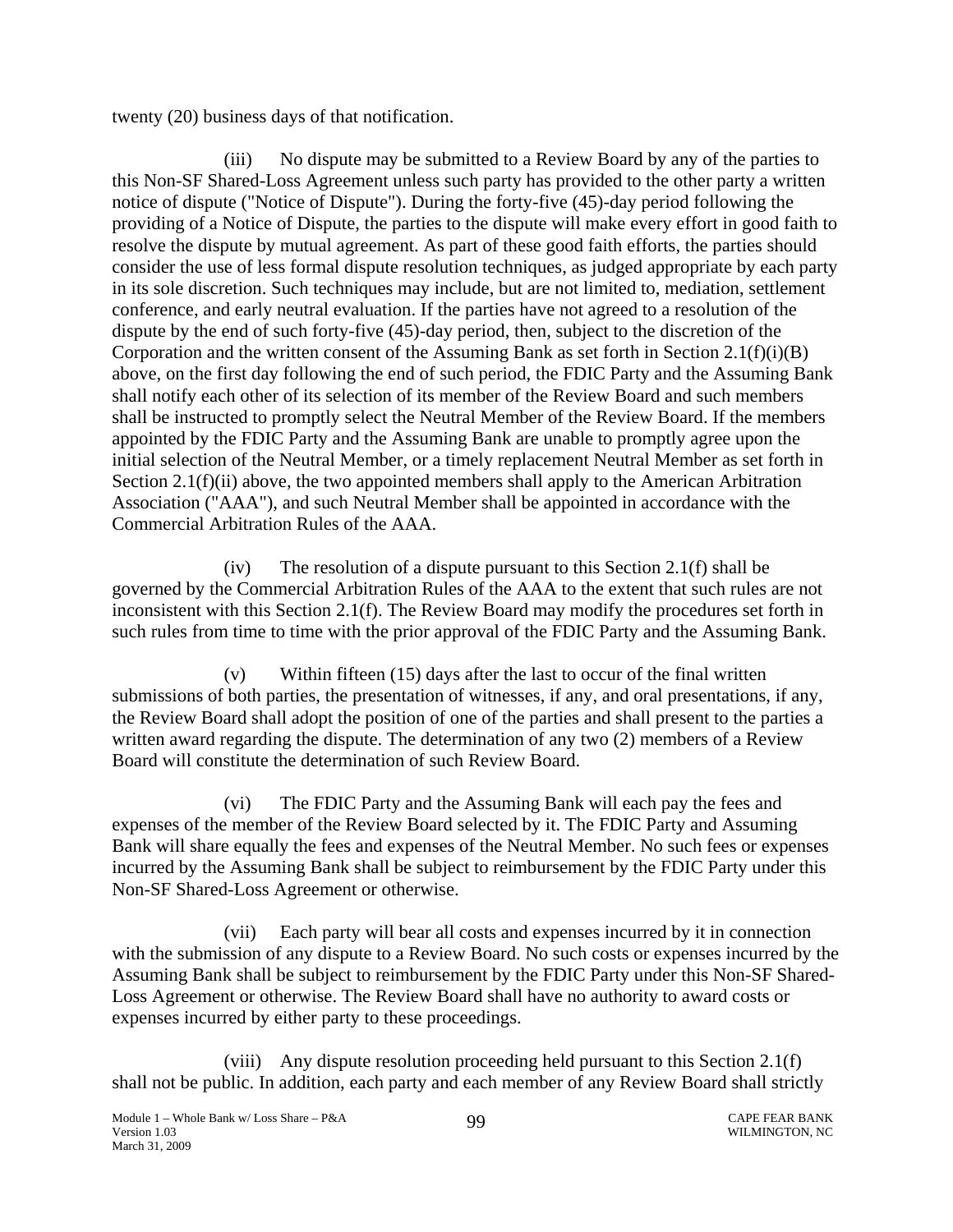maintain the confidentiality of all issues, disputes, arguments, positions and interpretations of any such proceeding, as well as all information, attachments, enclosures, exhibits, summaries, compilations, studies, analyses, notes, documents, statements, schedules and other similar items associated therewith. Pursuant to ADRA, dispute resolution communications may not be disclosed either by the parties or by any member of the Review board unless:

(1) all parties to the dispute resolution proceeding agree in writing;

(2) the communication has already been made public;

(3) the communication is required by statute to be made public; or (4) a court determines that such testimony or disclosure is necessary to prevent a manifest injustice, help establish a violation of the law or prevent harm to the public health or safety, or of sufficient magnitude in the particular case to outweigh the integrity of dispute resolution proceedings in general by reducing the confidence of parties in future cases that their communications will remain confidential.

(ix) Any dispute resolution proceeding pursuant to this Section 2.1(f) (whether as a matter of good faith negotiations, by resort to a Review Board, or otherwise) is a compromise negotiation for purposes of the Federal Rules of Evidence and state rules of evidence. The parties agree that all proceedings, including any statement made or document prepared by any party, attorney or other participants are privileged and shall not be disclosed in any subsequent proceeding or document or construed for any purpose as an admission against interest. Any document submitted and any statements made during any dispute resolution proceeding are for settlement purposes only. The parties further agree not to subpoena any of the members of the Review Board or any documents submitted to the Review Board. In no event will the Neutral Member voluntarily testify on behalf of any party.

(x) No decision, interpretation, determination, analysis, statement, award or other pronouncement of any Review Board shall constitute precedent as regards any subsequent proceeding (whether or not such proceeding involves dispute resolution under this Non-SF Shared-Loss Agreement) nor shall any Review Board be bound to follow any decision, interpretation, determination, analysis, statement, award or other pronouncement rendered by any previous Review Board or any other previous dispute resolution panel which may have convened in connection with a transaction involving other failed financial institutions or Federal assistance transactions.

(xi) The parties may extend any period of time in this Section 2.1(f) by mutual agreement. Notwithstanding anything above to the contrary, no dispute shall be submitted to a Review Board until each member of the Review Board, and any substitute member, if applicable, agrees to be bound by the provisions of this Section 2.1(f) as applicable to members of a Review Board. Prior to the commencement of the Review Board proceedings, or, in the case of a substitute Neutral Member, prior to the re-commencement of such proceedings subsequent to that substitution, the Neutral Member shall provide a written oath of impartiality.

**2.2 Administration of Shared-Loss Assets.** The Assuming Bank shall at all times prior to the Termination Date comply with the Rules Regarding the Administration of Shared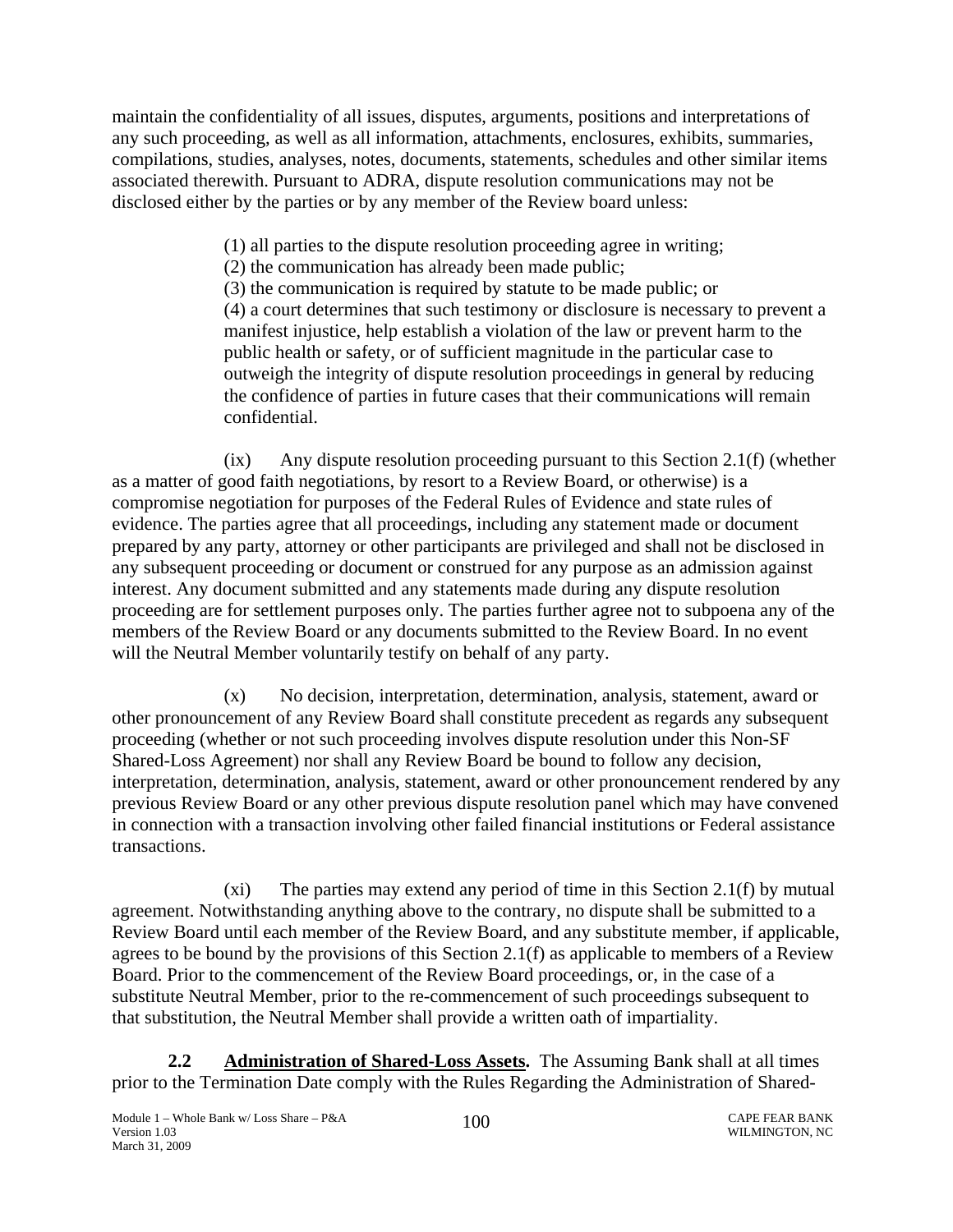Loss Assets as set forth in Article III of this Exhibit.

# **2.3 Auditor Report; Right to Audit.**

(a) Within ninety (90) days after the end of each calendar year from and including the calendar year during which Bank Closing falls to and including the calendar year during which the Termination Date falls, the Assuming Bank shall deliver to the Corporation and to the Receiver a report signed by its independent public accountants stating that they have reviewed the terms of this Non-SF Shared-Loss Agreement and that, in the course of their annual audit of the Assuming Bank's books and records, nothing has come to their attention suggesting that any computations required to be made by the Assuming Bank during such calendar year by this Article II were not made by the Assuming Bank in accordance herewith. In the event that the Assuming Bank cannot comply with the preceding sentence, it shall promptly submit to the Receiver corrected computations together with a report signed by its independent public accountants stating that, after giving effect to such corrected computations, nothing has come to their attention suggesting that any computations required to be made by the Assuming Bank during such year by this Article II were not made by the Assuming Bank in accordance herewith. In such event, the Assuming Bank and the Receiver shall make all such accounting adjustments and payments as may be necessary to give effect to each correction reflected in such corrected computations, retroactive to the date on which the corresponding incorrect computation was made.

(b) The Assuming Bank shall perform on a semi-annual basis an internal audit of its compliance with the provisions of this Article II and shall provide the Receiver and the Corporation with copies of the internal audit reports and access to internal audit workpapers related to such internal audit.

(c) The Receiver or the Corporation may perform an audit to determine the Assuming Bank's compliance with the provisions of this Non-SF Shared-Loss Agreement, including this Article II, at any time. The scope and duration of any such audit shall be within the sole discretion of the Receiver or the Corporation, as the case may be. The Receiver or the Corporation, as the case may be, shall bear the expense of any such audit. In the event that any corrections are necessary as a result of such an audit, the Assuming Bank and the Receiver shall make such accounting adjustments and payments as may be necessary to give retroactive effect to such corrections.

**2.4 Withholdings.** Notwithstanding any other provision in this Article II, the Receiver, upon the direction of the Director (or designee) of the Corporation's Division of Resolutions and Receiverships, may withhold payment for any amounts included in a Quarterly Certificate delivered pursuant to Section 2.1, if, in its sole judgment, there is a reasonable basis for denying the eligibility of an item for which reimbursement or payment is sought under such Section. In such event, the Receiver shall provide a written notice to the Assuming Bank detailing the grounds for withholding such payment. At such time as the Assuming Bank demonstrates to the satisfaction of the Receiver that the grounds for such withholding of payment, or portion of payment, no longer exist or have been cured, then the Receiver shall pay the Assuming Bank the amount withheld which the Receiver determines is eligible for payment,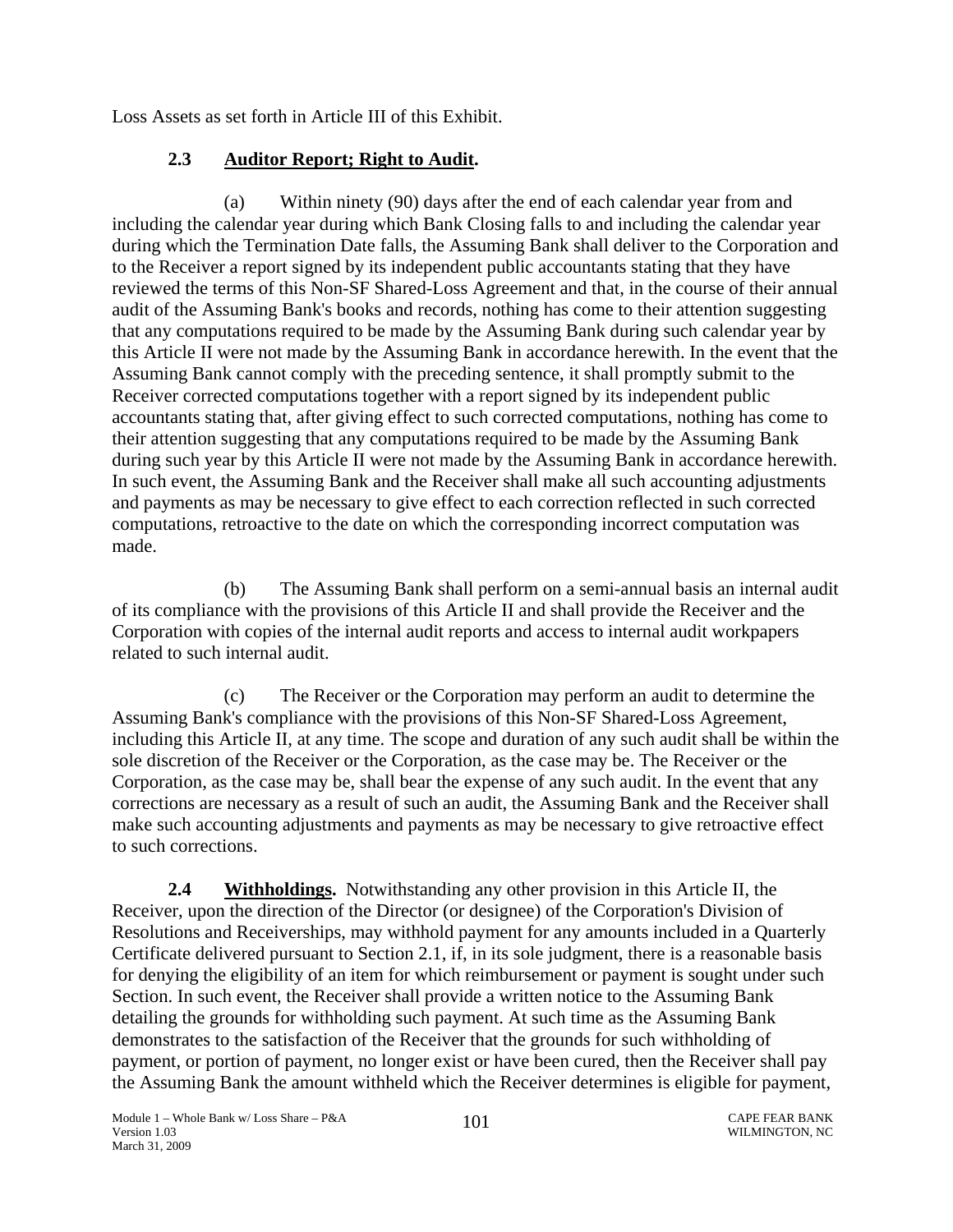within fifteen (15) Business Days. In the event the Receiver or the Assuming Bank elects to submit the issue of the eligibility of the item for reimbursement or payment for determination under the dispute resolution procedures of Section 2.1(f), then (i) if the dispute is settled by the mutual agreement of the parties in accordance with Section 2.1(f)(iii), the Receiver shall pay the amount withheld (to the extent so agreed) within fifteen (15) Business Days from the date upon which the dispute is determined by the parties to be resolved by mutual agreement, and (ii) if the dispute is resolved by the determination of a Review Board, the Receiver shall pay the amount withheld (to the extent so determined) within fifteen (15) Business Days from the date upon which the Receiver is notified of the determination by the Review Board of its obligation to make such payment. Any payment by the Receiver pursuant to this Section 2.4 shall be made together with interest on the amount thereof from the date the payment was agreed or determined otherwise to be due, at the interest rate per annum determined by the Receiver to be equal to the coupon equivalent of the three (3)-month U.S. Treasury Bill Rate in effect as of the first Business Day of each Calendar Quarter during which such interest accrues as reported in the Federal Reserve Board's Statistical Release for Selected Interest Rates H.15 opposite the caption "Auction Average - 3-Month" or, if not so reported for such day, for the next preceding Business Day for which such rate was so reported.

**2.5 Books and Records**. The Assuming Bank shall at all times keep books and records which fairly present all dealings and transactions carried out in connection with its business and affairs. Except as otherwise provided for in the Purchase and Assumption Agreement or this Non-SF Shared-Loss Agreement, all financial books and records shall be kept in accordance with generally accepted accounting principles, consistently applied for the periods involved and in a manner such that information necessary to determine compliance with any requirement of the Purchase and Assumption Agreement or this Non-SF Shared-Loss Agreement will be readily obtainable, and in a manner such that the purposes of the Purchase and Assumption Agreement or this Non-SF Shared-Loss Agreement may be effectively accomplished. Without the prior written approval of the Corporation, the Assuming Bank shall not make any change in its accounting principles affecting the Shared-Loss Assets except as required by a change in generally accepted accounting principles. The Assuming Bank shall notify the Corporation of any change in its accounting principles affecting the Shared-Loss Assets which it believes are required by a change in generally accepted accounting principles.

**2.6 Information**. The Assuming Bank shall promptly provide to the Corporation such other information, including financial statements and computations, relating to the performance of the provisions of the Agreement or otherwise relating to its business and affairs or this Exhibit, as the Corporation or the Receiver may request from time to time.

**2.7 Tax Ruling.** The Assuming Bank shall not at any time, without the Corporation's prior written consent, seek a private letter ruling or other determination from the Internal Revenue Service or otherwise seek to qualify for any special tax treatment or benefits associated with any payments made by the Corporation pursuant to the Agreement or this Exhibit.

## **ARTICLE III - RULES REGARDING THE ADMINISTRATION OF SHARED-LOSS ASSETS**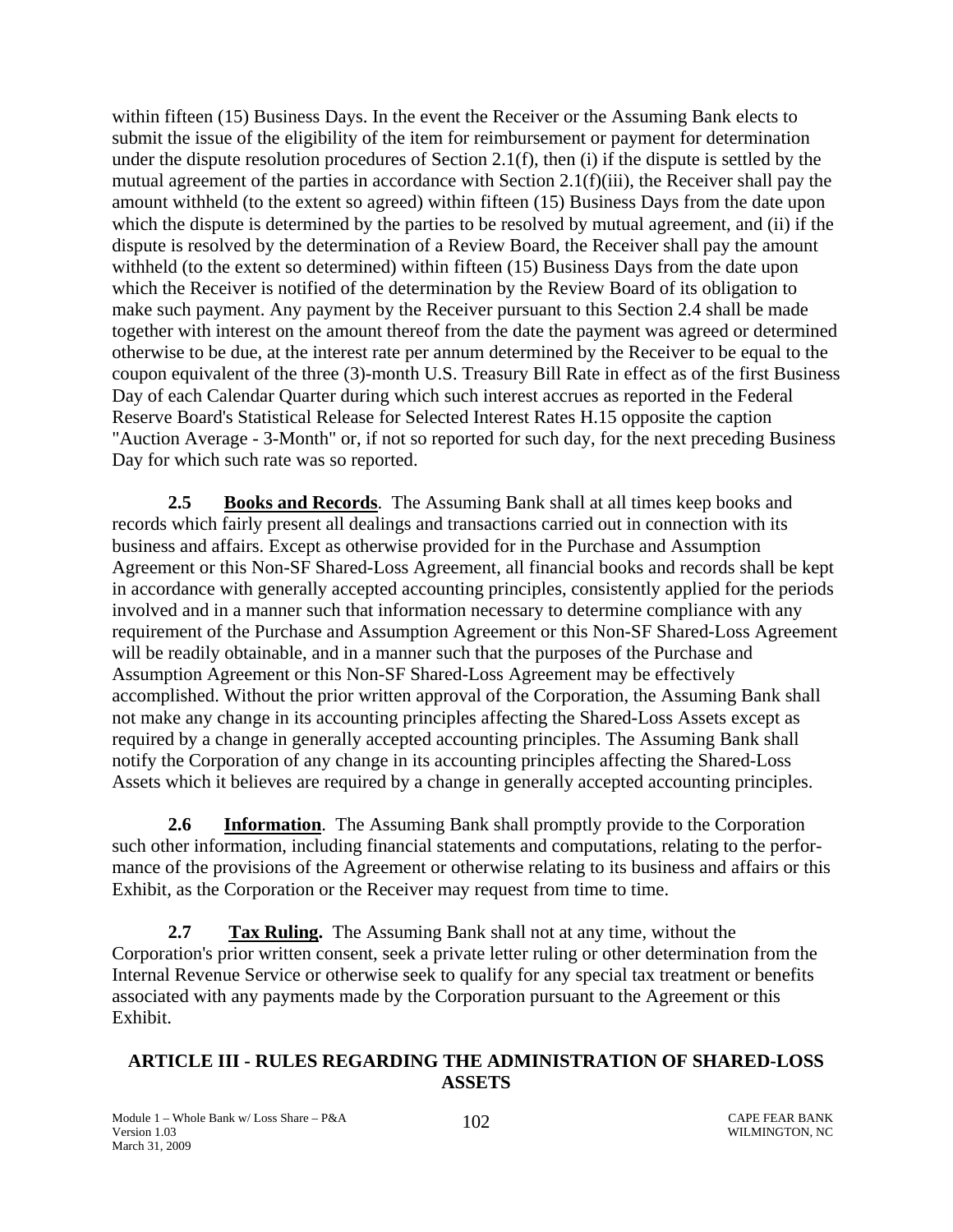**3.1 Agreement with Respect to Administration.** The Assuming Bank shall (and shall cause any of its Affiliates to which the Assuming Bank transfers any Shared-Loss Assets to) manage, administer, and collect the Shared-Loss Assets while owned by the Assuming Bank or any Affiliate thereof during the term of the Agreement in accordance with the rules set forth in this Article III ("Rules"). The Assuming Bank shall be responsible to the Receiver and the Corporation in the performance of its duties hereunder and shall provide to the Receiver and the Corporation such reports as the Receiver or the Corporation deems advisable, including but not limited to the reports required by Section 3.3 hereof, and shall permit the Receiver and the Corporation at all times to monitor the Assuming Bank's performance of its duties hereunder.

**3.2 Duties of the Assuming Bank.** (a) In performance of its duties under these Rules, the Assuming Bank shall:

(i) manage, administer, collect and effect Charge-Offs and Recoveries with respect to each Shared-Loss Asset in a manner consistent with  $(A)$  usual and prudent business and banking practices; (B) the Assuming Bank's practices and procedures including, without limitation, the then-effective written internal credit policy guidelines of the Assuming Bank, with respect to the management, administration and collection of and taking of charge-offs and write-downs with respect to loans, other real estate and repossessed collateral that do not constitute Shared-Loss Assets;

(ii) exercise its best business judgment in managing, administering, collecting and effecting Charge-Offs with respect to Shared-Loss Assets;

(iii) use its best efforts to maximize collections with respect to Shared-Loss Assets and, if applicable for a particular Shared-Loss Asset, without regard to the effect of maximizing collections on assets held by the Assuming Bank or any of its Affiliates that are not Shared-Loss Assets;

(iv) adopt and implement accounting, reporting, record-keeping and similar systems with respect to the Shared-Loss Assets, as provided in Section 3.3 hereof;

(v) retain sufficient staff to perform its duties hereunder;

(vi) provide written notification in accordance with Article IV of this Exhibit immediately after the execution of any contract pursuant to which any third party (other than an Affiliate of the Assuming Bank) will manage, administer or collect any of the Shared-Loss Assets, together with a copy of that contract.

(b) Any transaction with or between any Affiliate of the Assuming Bank with respect to any Shared-Loss Asset including, without limitation, the execution of any contract pursuant to which any Affiliate of the Assuming Bank will manage, administer or collect any of the Shared-Loss Assets, or any other action involving self-dealing, shall be subject to the prior written approval of the Receiver or the Corporation.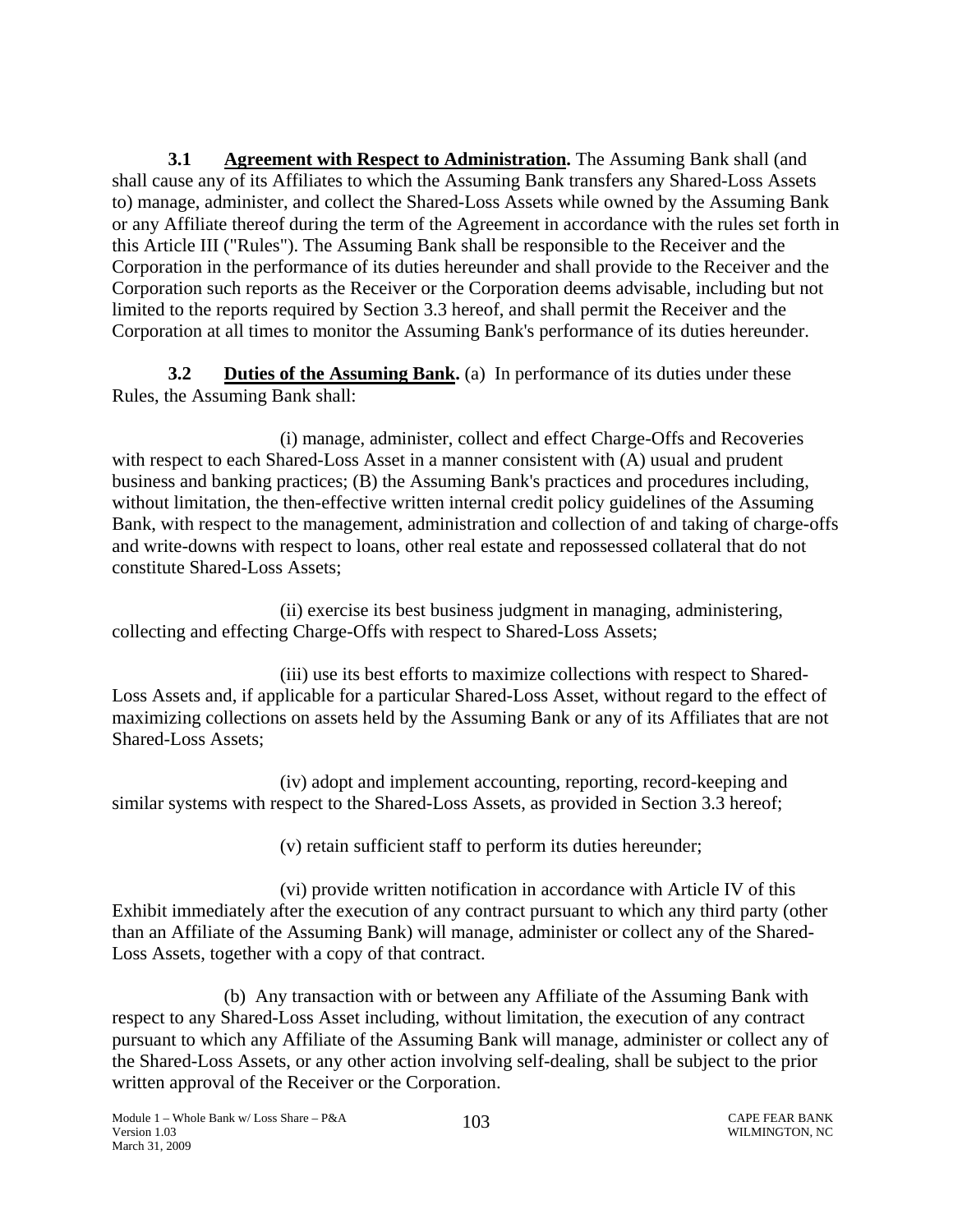(c) The following categories of expenses shall not be deemed to be Reimbursable Expenses or Recovery Expenses:

(i) Federal, State, or local income taxes and expenses related thereto;

(ii) salaries or other compensation and related benefits of Assuming Bank employees and the employees of its Affiliates including, without limitation, any bonus, commission or severance arrangements, training, payroll taxes, dues, or travel- or relocationrelated expenses;

(iii) the cost of space occupied by the Assuming Bank, any Affiliate thereof and their staff, the rental of and maintenance of furniture and equipment, and expenses for data processing including the purchase or enhancement of data processing systems;

(iv) except as otherwise provided herein, fees for accounting and other independent professional consultants (other than consultants retained to assess the presence, storage or release of any hazardous or toxic substance, or any pollutant or contaminant with respect to the collateral securing a Shared-Loss Loan that has been fully or partially charged-off); provided, that for purposes of this Section 3.2(c)(iv), fees of attorneys and appraisers engaged as necessary to assist in collections with respect to Shared-Loss Assets shall not be deemed to be fees of other independent consultants;

(v) allocated portions of any other overhead or general and administrative expense other than any fees relating to specific assets, such as appraisal fees or environmental audit fees, for services of a type the Assuming Bank does not normally perform internally;

(vi) any expense not incurred in good faith and with the same degree of care that the Assuming Bank normally would exercise in the collection of troubled assets in which it alone had an interest; and

(vii) any expense incurred for a product, service or activity that is of an extravagant nature or design.

(d) The Assuming Bank shall not contract with third parties to provide services the cost of which would be a Reimbursable Expense or Recovery Expense if the Assuming Bank would have provided such services itself if the relevant Shared-Loss Assets were not subject to the loss-sharing provisions of Section 2.1 of this Commercial Loss-Share Agreement.

**3.3 Shared-Loss Asset Records and Reports**. The Assuming Bank shall establish and maintain records on a separate general ledger, and on such subsidiary ledgers as may be appropriate to account for the Shared-Loss Assets, in such form and detail as the Receiver or the Corporation may require, to enable the Assuming Bank to prepare and deliver to the Receiver or the Corporation such reports as the Receiver or the Corporation may from time to time request regarding the Shared-Loss Assets and the Quarterly Certificates required by Section 2.1 of this Exhibit.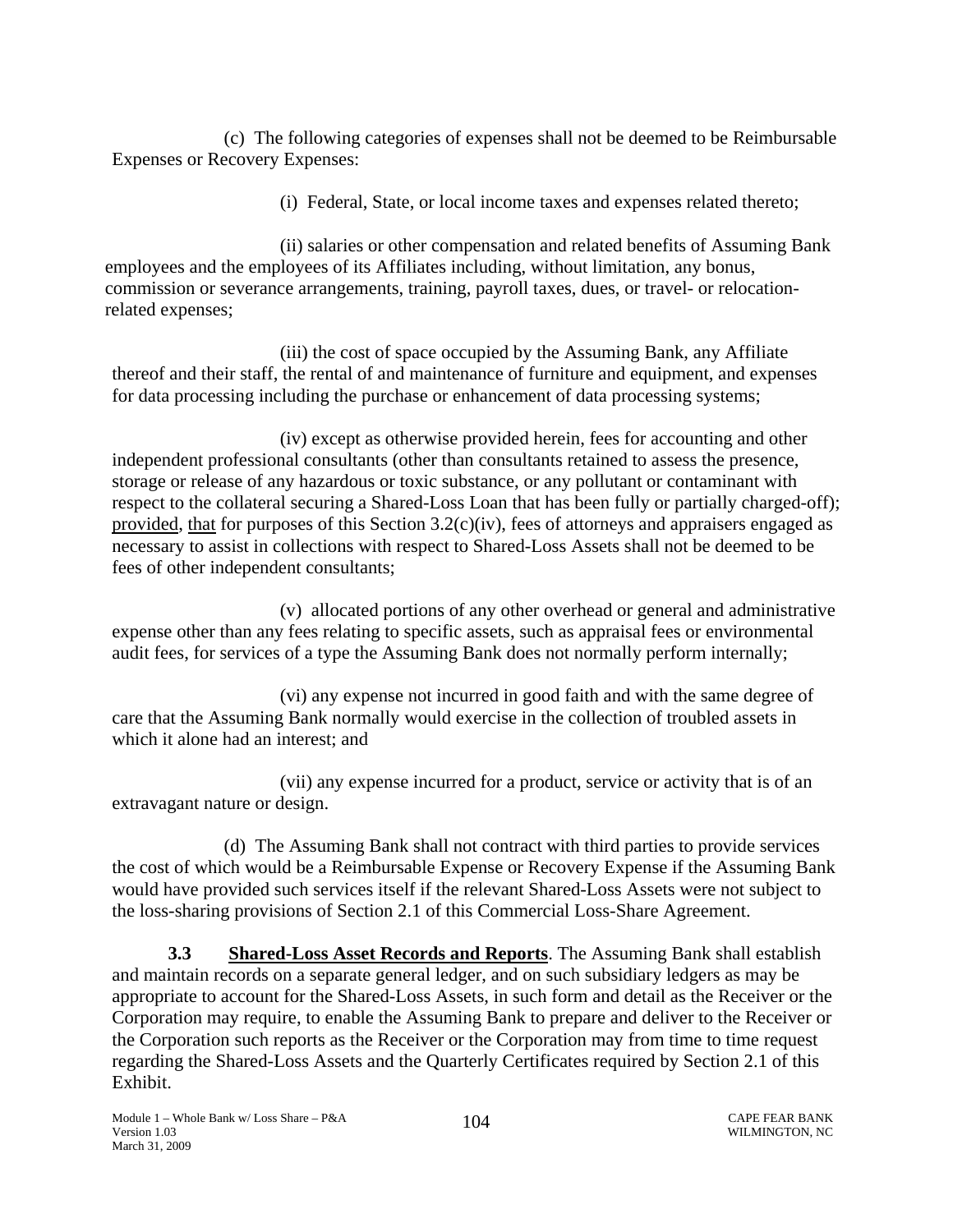## **3.4 Related Loans**.

(a) The Assuming Bank shall not manage, administer or collect any "Related Loan" in any manner which would have the effect of increasing the amount of any collections with respect to the Related Loan to the detriment of the Shared-Loss Asset to which such loan is related. A "Related Loan" means any loan or extension of credit held by the Assuming Bank at any time on or prior to the end of the final Recovery Quarter that is: (i) made to the same Obligor with respect to a Loan that is a Shared-Loss Asset or with respect to a Loan from which Other Real Estate, Additional ORE or Subsidiary ORE derived, or (ii) attributable to the same primary Obligor with respect to any Loan described in clause (i) under the rules of the Assuming Bank's Chartering Authority concerning the legal lending limits of financial institutions organized under its jurisdiction as in effect on the Commencement Date, as applied to the Assuming Bank.

(b) The Assuming Bank shall prepare and deliver to the Receiver with the Quarterly Certificates for the Calendar Quarters ending June 30 and December 31 for all Shared-Loss Quarters and Recovery Quarters, a schedule of all Related Loans which are commercial loans or commercial real estate loans with Legal Balances of \$500,000 or more on the Accounting Records of the Assuming Bank as of the end of each such semi-annual period, and all other commercial loans or commercial real estate loans attributable to the same Obligor on such loans of \$500,000 or more.

**3.5 Legal Action; Utilization of Special Receivership Powers**. The Assuming Bank shall notify the Receiver in writing (such notice to be given in accordance with Article IV below and to include all relevant details) prior to utilizing in any legal action any special legal power or right which the Assuming Bank derives as a result of having acquired an asset from the Receiver, and the Assuming Bank shall not utilize any such power unless the Receiver shall have consented in writing to the proposed usage. The Receiver shall have the right to direct such proposed usage by the Assuming Bank and the Assuming Bank shall comply in all respects with such direction. Upon request of the Receiver, the Assuming Bank will advise the Receiver as to the status of any such legal action. The Assuming Bank shall immediately notify the Receiver of any judgment in litigation involving any of the aforesaid special powers or rights.

## **ARTICLE IV -- LOSS-SHARING NOTICES GIVEN TO CORPORATION AND/OR RECEIVER**

As a supplement to the notice provisions contained in Section 13.7 of the Agreement, any notice, request, demand, consent, approval, or other communication (a "Notice") given to the Corporation and/or the Receiver in the loss-sharing context shall be given as follows:

**4.1** With respect to a Notice under Sections 2 and Sections 3.2, 3.3, and 3.4 of this Exhibit: